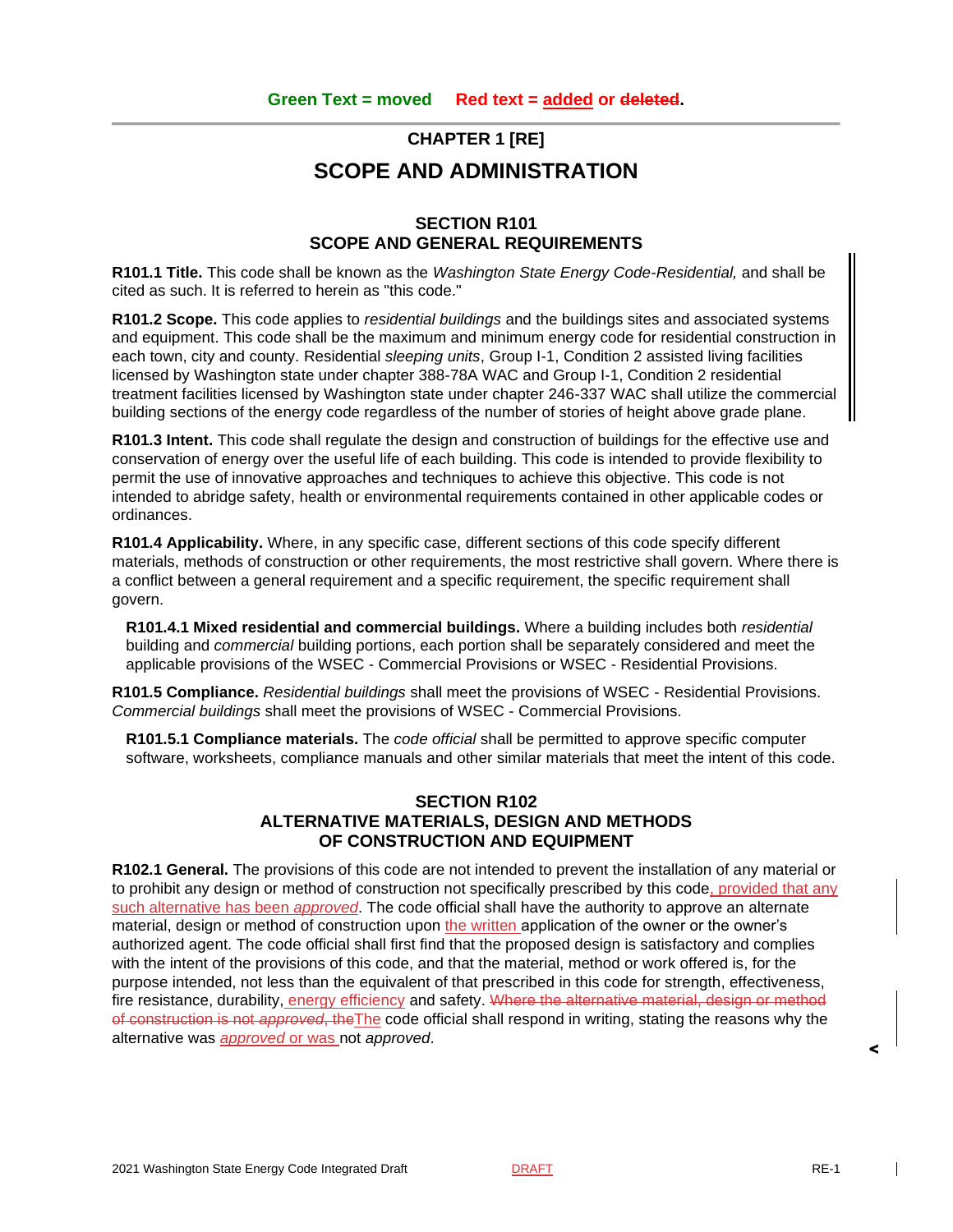#### **SECTION R103 CONSTRUCTION DOCUMENTS**

**R103.1 General.** Construction documents, technical reports, and other supporting data shall be submitted in one or more sets, or in a digital format where allowed by the *code official*, with each application for a permit. The construction documents and technical reports shall be prepared by a registered design professional where required by the statutes of the jurisdiction in which the project is to be constructed. Where special conditions exist, the *code official* is authorized to require necessary construction documents to be prepared by a registered design professional.

**Exception:** The *code official* is authorized to waive the requirements for construction documents or other supporting data if the *code official* determines they are not necessary to confirm compliance with this code.

**R103.2 Information on construction documents.** Construction documents shall be drawn to scale upon suitable material. Electronic media documents are permitted to be submitted when *approved* by the *code official*. Construction documents shall be of sufficient clarity to indicate the location, nature and extent of the work proposed, and show in sufficient detail pertinent data and features of the building, systems and equipment as herein governed. Details shall include, but are not limited to, the following as applicable:

1. Energy compliance path per Section R401.2.

1.2. Insulation materials and their *R*-values.

2.3.Fenestration *U*-factors and SHGCs.

3.4.Area-weighted *U*-factor and SHGC calculations.

4.5. Mechanical system design criteria.

5.6. Mechanical and service water heating system and equipment types, sizes and efficiencies.

6.7. Equipment and systems controls

7.8. Duct sealing, duct and pipe insulation and location.

8.9. Air sealing details.

**R103.2.1 Building thermal envelope depiction.** The building's thermal envelope shall be represented on the construction documents.

**R103.3 Examination of documents.** The *code official* shall examine or cause to be examined the accompanying construction documents and shall ascertain whether the construction indicated and described is in accordance with the requirements of this code and other pertinent laws or ordinances. The code official is authorized to utilize a registered design professional or other approved entity not affiliated with the building design or construction in conducting the review of the plans and specifications for compliance with the code.

**R103.3.1 Approval of construction documents.** When the *code official* issues a permit where construction documents are required, the construction documents shall be endorsed in writing and stamped "Reviewed for Code Compliance." Such *approved* construction documents shall not be changed, modified or altered without authorization from the *code official*. Work shall be done in accordance with the *approved* construction documents.

 One set of construction documents so reviewed shall be retained by the *code official*. The other set shall be returned to the applicant, kept at the site of work and shall be open to inspection by the *code official* or a duly authorized representative.

**R103.3.2 Previous approvals.** This code shall not require changes in the construction documents, construction or designated occupancy of a structure for which a lawful permit has been heretofore issued or otherwise lawfully authorized, and the construction of which has been pursued in good faith within 180 days after the effective date of this code and has not been abandoned.

**R103.3.3 Phased approval.** The *code official* shall have the authority to issue a permit for the construction of part of an energy conservation system before the construction documents for the entire system have been submitted or *approved*, provided adequate information and detailed statements have been filed complying with all pertinent requirements of this code. The holders of such permit shall proceed at their own risk without assurance that the permit for the entire energy conservation system will be granted.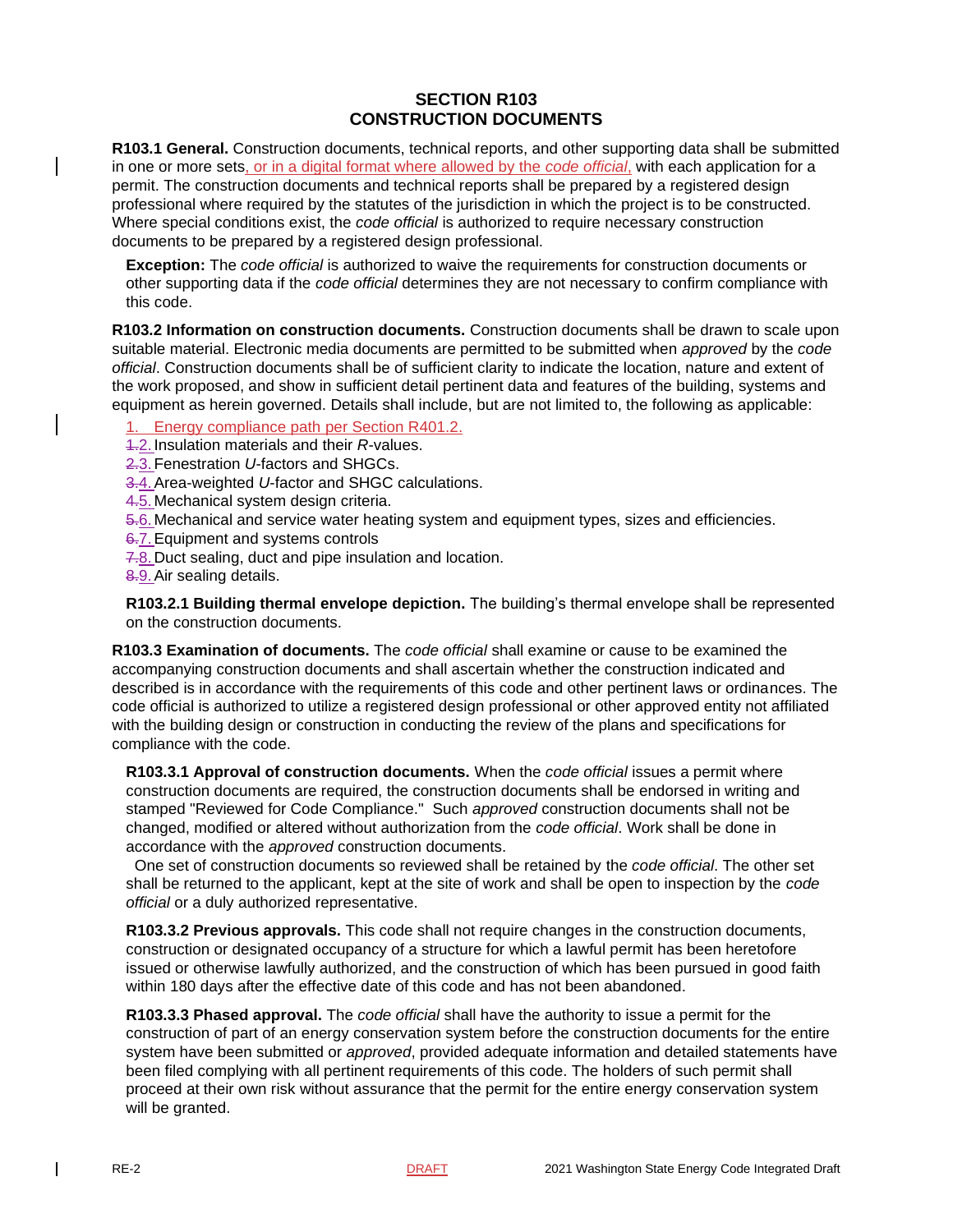**R103.4 Amended construction documents.** Work shall be installed in accordance with the *approved* construction documents, and any changes made during construction that are not in compliance with the approved construction documents shall be resubmitted for approval as an amended set of construction documents.

**R103.5 Retention of construction documents.** One set of *approved* construction documents shall be retained by the *code official* for a period of not less than 180 days from date of completion of the permitted work, or as required by state or local laws.

#### **SECTION R107R104 FEES**

**R107.1R104.1 Fees.** A permit shall not be issued until the fees prescribed in Section R107.2 have been paid, nor shall an amendment to a permit be released until the additional fee, if any, has been paid.

**R107.2R104.2 Schedule of permit fees.** A fee for each permit shall be paid as required, in accordance with the schedule as established by the applicable governing authority.

**R107.3R104.3 Work commencing before permit issuance.** Any person who commences any work before obtaining the necessary permits shall be subject to an additional fee established by the *code official*, which shall be in addition to the required permit fees.

**R107.4R104.4 Related fees.** The payment of the fee for the construction, *alteration*, removal or demolition of work done in connection to or concurrently with the work or activity authorized by a permit shall not relieve the applicant or holder of the permit from the payment of other fees that are prescribed by law.

**R107.5R104.5 Refunds.** The *code official* is authorized to establish a refund policy.

#### **SECTION R104R105 INSPECTIONS**

**R104.1R105.1 General.** Construction or work for which a permit is required shall be subject to inspection by the *code official* or his or her designated agent, and such construction or work shall remain visible and able to be accessed for inspection purposes until *approved*. It shall be the duty of the permit applicant to cause the work to remain visible and able to be accessed for inspection purposes. Neither the code official nor the jurisdiction shall be liable for expense entailed in the removal or replacement of any material, product, system or building component required to allow inspection to validate compliance with this code.

**R104.2R105.2 Required inspections.** The *code official* or his or her designated agent, upon notification, shall make the inspections set forth in Sections R404.2.4R105.2.1 through R404.2.5R105.2.5.

**R104.2.1R105.2.1 Footing and foundation inspection.** Inspections associated with footings and foundations shall verify compliance with the code as to R-value, location, thickness, depth of burial and protection of insulation as required by the code and approved plans and specifications.

**R104.2.2R105.2.2 Framing and rough-in inspection.** Inspections at framing and rough-in shall be made before application of interior finish and shall verify compliance with the code as to types of insulation and corresponding R-values and their correct location and proper installation; fenestration properties (U-factor and SHCG) and proper installation; and air leakage controls as required by the code and approved plans and specifications.

**R104.2.2.1R105.2.2.1 Wall insulation inspection.** The *code official*, upon notification, shall make a wall insulation inspection in addition to those inspections required in Section R109 of the *International Residential Code*. This inspection shall be made after all wall and cavity insulation is in place and prior to cover.

**C104.2.3R105.2.3 Plumbing rough-in inspection.** Inspections at plumbing rough-in shall verify compliance as required by the code and approved plans and specifications as to types of insulation and corresponding R-values and protection, and required controls.

**C104.2.4R105.2.4 Mechanical rough-in inspection**. Inspections at mechanical rough-in shall verity compliance as required by the code and approved plans and specifications as to installed HVAC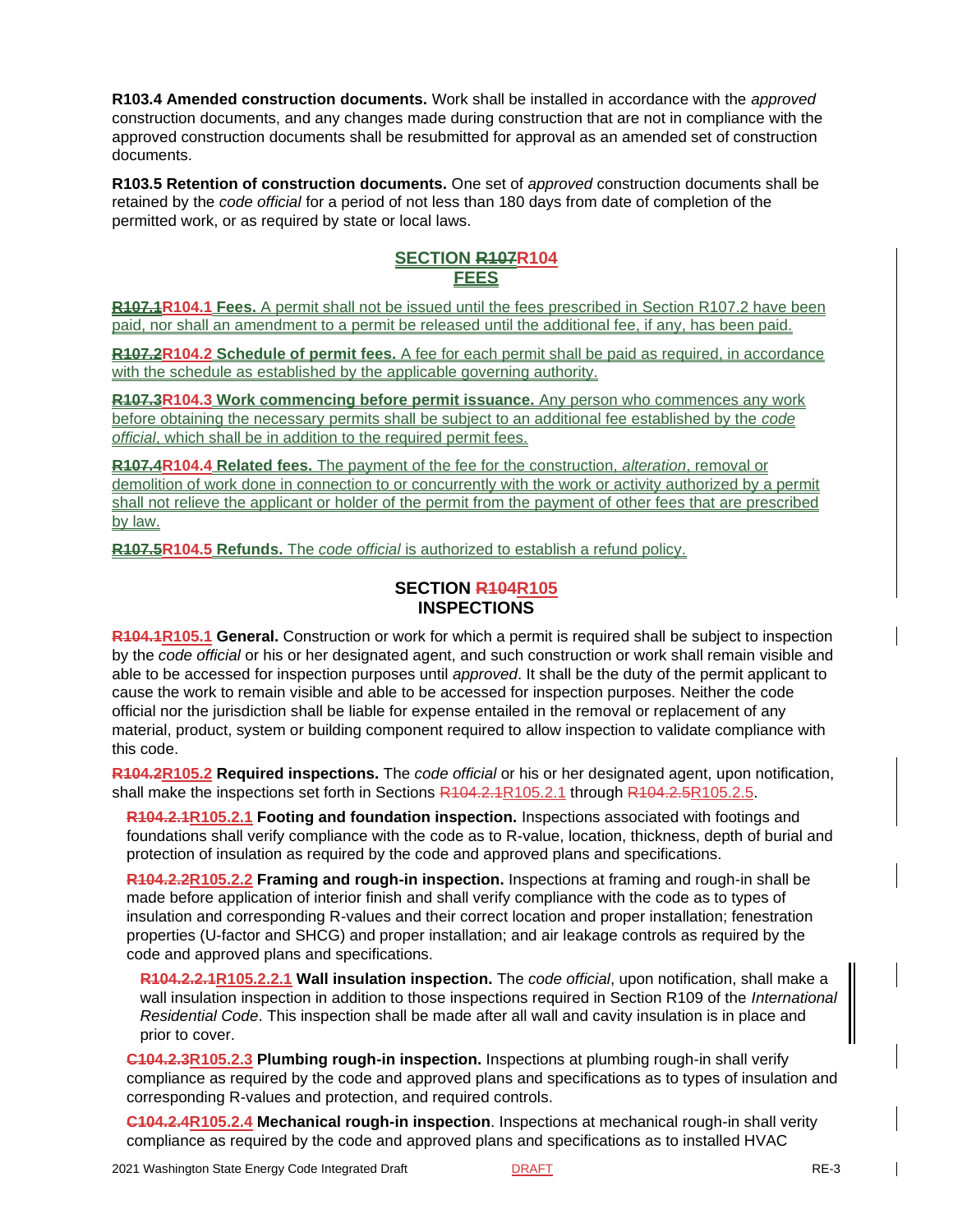equipment type and size, required controls, system insulation and corresponding R-value, system air leakage control, programmable thermostats, dampers, whole-house ventilation and minimum fan efficiency.

**Exception**: Systems serving multiple dwelling units shall be inspected in accordance with Section C104R105.2.4.

**R104.2.5R105.2.5 Final inspection.** The building shall have a final inspection and not be occupied until *approved*.

**R104.3R105.3 Reinspection.** A building shall be reinspected when determined necessary by the *code official*.

**R104.4R105.4 Approved inspection agencies.** The *code official* is authorized to accept reports of thirdparty inspection agencies not affiliated with the building design or construction, provided such agencies are *approved* as to qualifications and reliability relevant to the building components and systems they are inspecting.

**R104.5R105.5 Inspection requests.** It shall be the duty of the holder of the permit or their duly authorized agent to notify the *code official* when work is ready for inspection. It shall be the duty of the permit holder to provide access to and means for inspections of such work that are required by this code.

**R104.6R105.6 Reinspection and testing.** Where any work or installation does not pass an initial test or inspection, the necessary corrections shall be made so as to achieve compliance with this code. The work or installation shall then be resubmitted to the *code official* for inspection and testing.

#### **SECTION R106 NOTICE OF APPROVAL**

**R104.7R106.1 Approval.** After the prescribed tests and inspections indicate that the work complies in all respects with this code, a notice of approval shall be issued by the *code official*.

**R104.7.1R106.2 Revocation.** The *code official* is authorized to, in writing, suspend or revoke a notice of approval issued under the provisions of this code wherever the certificate is issued in error, or on the basis of incorrect information supplied, or where it is determined that the building or structure, premise, or portion thereof is in violation of any ordinance or regulation or any of the provisions of this code.

#### **SECTION R105R107 VALIDITY**

**R105.1R107.1 General.** If a portion of this code is held to be illegal or void, such a decision shall not affect the validity of the remainder of this code.

#### **SECTION R106R108 REFERENCED STANDARDS**

**R106.1R108.1 Referenced codes and standards.** The codes and standards referenced in this code shall be those listed in Chapter 5, and such codes and standards shall be considered as part of the requirements of this code to the prescribed extent of each such reference and as further regulated in Sections R106.1.1 and R106.1.2.

**R106.1.1R108.1.1 Conflicts.** Where differences occur between provisions of this code and referenced codes and standards, the provisions of this code shall apply.

**R106.1.2R108.1.2 Provisions in referenced codes and standards.** Where the extent of the reference to a referenced code or standard includes subject matter that is within the scope of this code, the provisions of this code, as applicable, shall take precedence over the provisions in the referenced code or standard.

**R106.2R108.2 Application of references.** References to chapter or section numbers, or to provisions not specifically identified by number, shall be construed to refer to such chapter, section or provision of this code.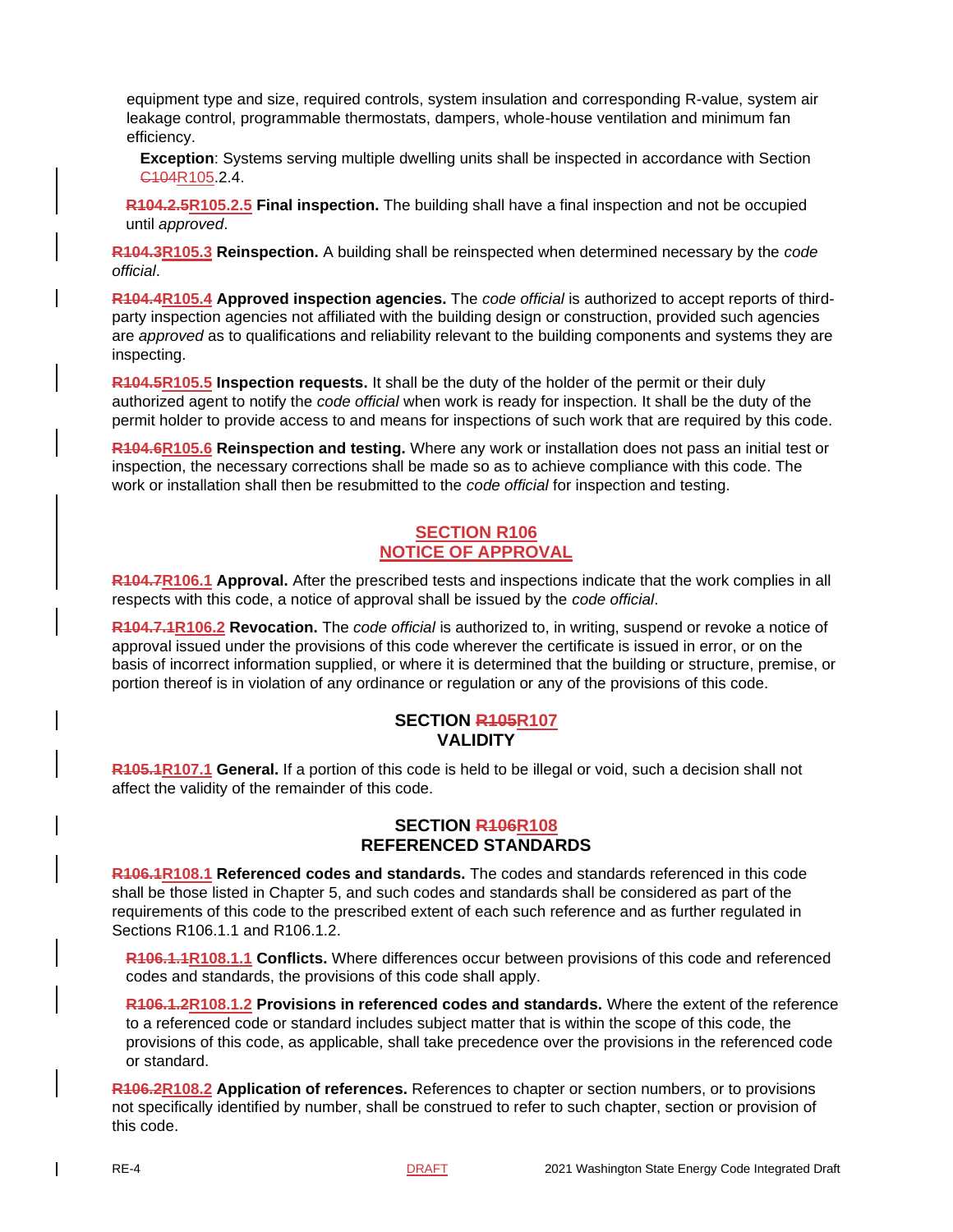**R106.3R108.3 Other laws.** The provisions of this code shall not be deemed to nullify any provisions of local, state or federal law. In addition to the requirements of this code, all occupancies shall conform to the provisions included in the state building code (chapter 19.27 RCW). In case of conflicts among codes enumerated in RCW 19.27.031 (1) through (4) and this code, an earlier named code shall govern over those following. In the case of conflict between the duct sealing and insulation requirements of this code and the duct insulation requirements of Sections 603 and 604 of the *International Mechanical Code*, the duct insulation requirements of this code shall govern.

#### **SECTION R107 FEES**

**R107.1 Fees.** A permit shall not be issued until the fees prescribed in Section nor shall an amendment to a permit be released until the additional fee, if any, has been paid.

**R107.2 Schedule of permit fees.** A fee for each permit shall be paid as required, in accordance with schedule as established by the applicable governing authority.

**R107.3 Work commencing before permit issuance.** Any person who commences any work before obtaining the necessary permits shall be subject to an additional fee established by the *code official*, which shall be in addition to the required permit fees.

**R107.4 Related fees.** The payment of the fee for the construction, *alteration*, removal or demolition of work done in connection to or concurrently with the work or activity authorized by a permit shall not relieve the applicant or holder of the permit from the payment of other fees that are prescribed by law.

**R107.5 Refunds.** The *code official* is authorized to establish a refund policy.

#### **SECTION R108R109 STOP WORK ORDER**

**R108.1R109.1 Authority.** Whenever the *code official* finds any work regulated by this code being performed in a manner either contrary to the provisions of this code or in a dangerous or unsafe manner, the *code official* is authorized to issue a stop work order.

**R108.2R109.2 Issuance.** The stop work order shall be in writing and shall be given to the owner of the property involved, or to the owner's authorized agent, or to the person doing performing the work. Upon issuance of a stop work order, the cited work shall immediately cease. The stop work order shall state the reason for the order, and the conditions under which the cited work will be permitted is authorized to resume.

**R108.3R109.3 Emergencies.** Where an emergency exists, the *code official* shall not be required to give a written notice prior to stopping the work.

**R108.4R109.4 Failure to comply.** Any person who shall continue any work after having been served with a stop work order, except such work as that person is directed to perform to remove a violation or unsafe condition, shall be subject to a fine as set by the applicable governing fines established by the authority having jurisdiction

#### **SECTION R109R110 BOARD MEANS OF APPEALS**

**R109.R110.1 General.** In order to hear and decide appeals of orders, decisions or determinations made by the *code official* relative to the application and interpretation of this code, there shall be and is hereby created a board of appeals. The *code official* shall be an ex officio member of said board but shall have no vote on any matter before the board. The board of appeals shall be appointed by the applicable governing body authority and shall hold office at its pleasure. The board shall adopt rules of procedure for conducting its business, and shall render all decisions and findings in writing to the appellant with a duplicate copy to the *code official*.

**R109R110.2 Limitations on authority.** An application for appeal shall be based on a claim that the true intent of this code or the rules legally adopted thereunder have been incorrectly interpreted, the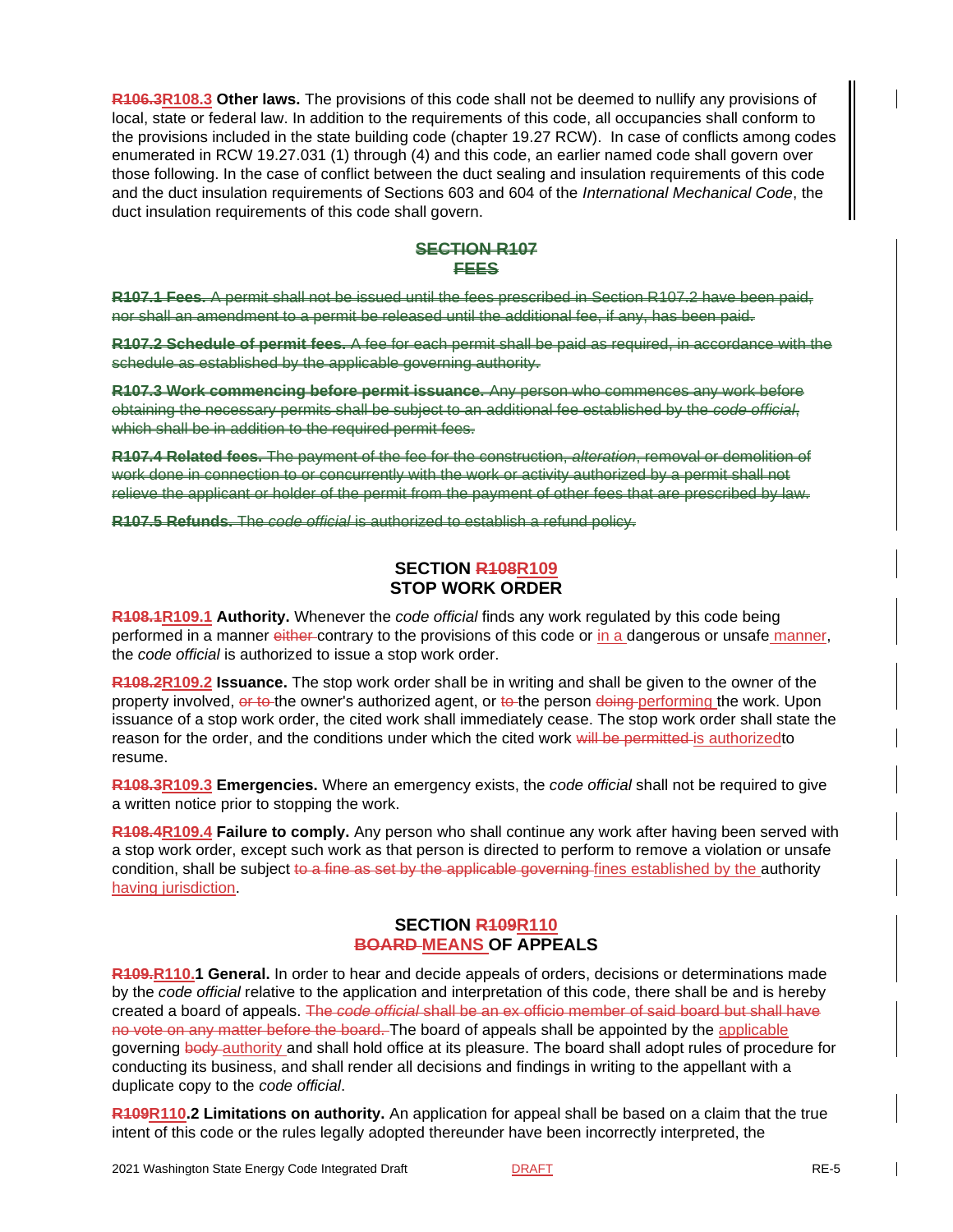provisions of this code do not fully apply or an equally good equivalent or better form of construction is proposed. The board shall have no authority to waive requirements of this code or interpret the administration of this code.

**R109R110.3 Qualifications.** The board of appeals shall consist of members who are qualified by experience and training and are not employees of the jurisdiction.

**R110.4 Administration**. The code official shall take immediate action in accordance with the decision of the board.

#### **SECTION R110R111 VIOLATIONS**

It shall be unlawful for any person, firm, or corporation to erect or construct any building, or remodel or rehabilitate any existing building or structure in the state, or allow the same to be done, contrary to or in violation of any of the provisions of this code.

#### **SECTION R111R112 LIABILITY**

Nothing contained in this code is intended to be nor shall be construed to create or form the basis for any liability on the part of any city or county or its officers, employees or agents for any injury or damage resulting from the failure of a building to conform to the provisions of this code.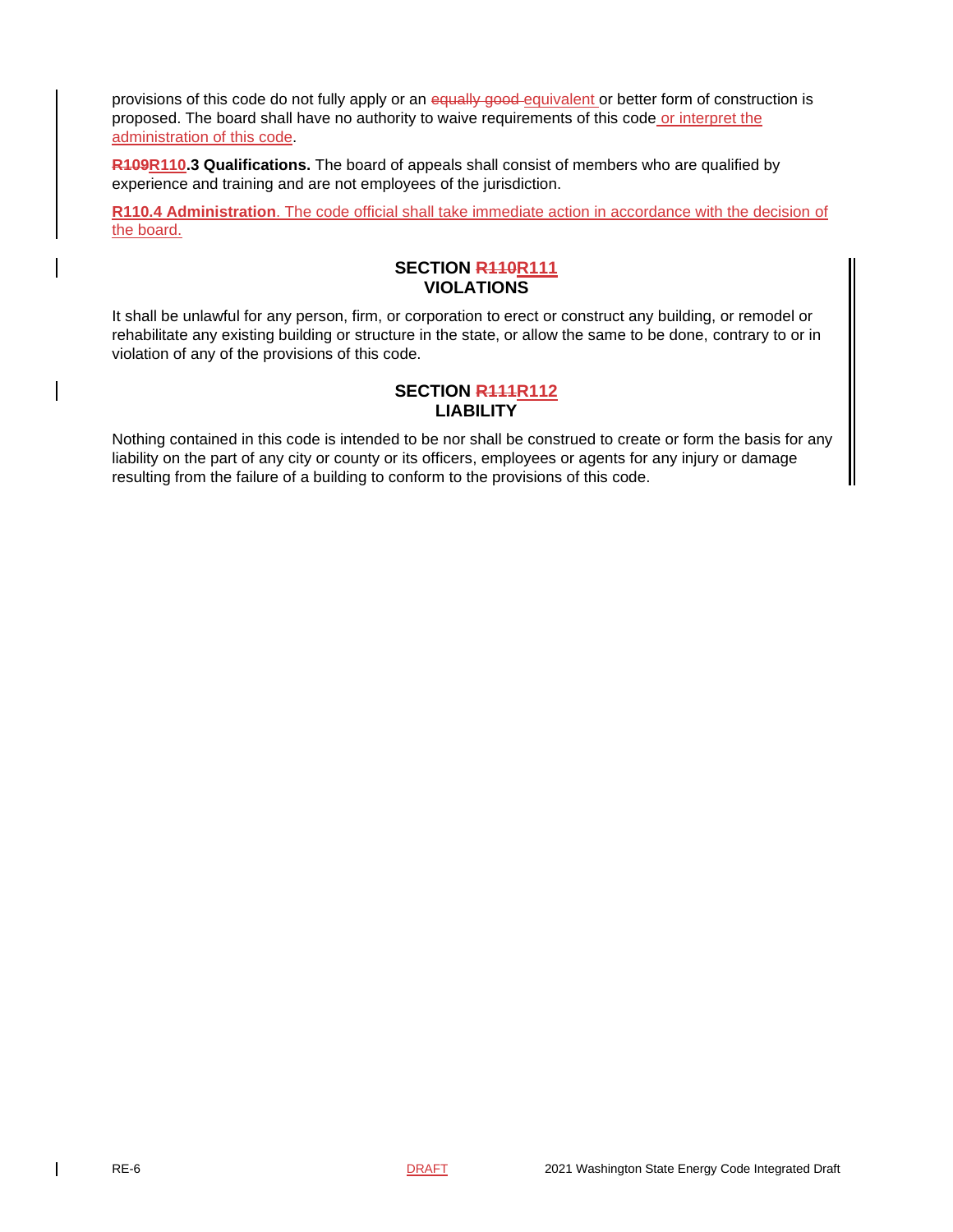# **CHAPTER 2 [RE] DEFINITIONS**

#### **SECTION R201 GENERAL**

**R201.1 Scope.** Unless stated otherwise, the following words and terms in this code shall have the meanings indicated in this chapter.

**R201.2 Interchangeability.** Words used in the present tense include the future; words in the masculine gender include the feminine and neuter; the singular number includes the plural and the plural includes the singular.

**R201.3 Terms defined in other codes.** Terms that are not defined in this code but are defined in the *International Building Code*, *International Fire Code*, *International Fuel Gas Code*, *International Mechanical Code*, *Uniform Plumbing Code* or the *International Residential Code* shall have the meanings ascribed to them in those codes.

**R201.4 Terms not defined.** Terms not defined by this chapter shall have ordinarily accepted meanings such as the context implies.

#### **SECTION R202 GENERAL DEFINITIONS**

**ABOVE-GRADE WALL.** A wall enclosing *conditioned space* that is not a below-grade wall. This includes between-floor spandrels, peripheral edges of floors, roof and basement knee walls, dormer walls, gable end walls, walls enclosing a mansard roof and skylight shafts.

**ACCESSIBLE (TO).** Admitting close approach as a result of not being guarded by locked doors, elevation or other effective means (see "*Readily accessible*")That which enables a device, appliance or equipment to be reached by *ready access* or by a means that first requires the removal or movement of a panel or similar obstruction.

**ADDITION.** An extension or increase in the *conditioned space* floor area, number of stories, or height of a building or structure.

**ADVANCED FRAMED WALLS.** Studs framed on 24-inch centers with double top plate and single bottom plate. Corners use two studs or other means of fully insulating corners, and one stud is used to support each header. Headers consist of double 2x material with R-10 insulation between the header and exterior sheathing. Interior partition wall/exterior wall intersections are fully insulated in the exterior wall. (See **Standard Framing** and Appendix A, of this code.)

**AIR BARRIER.** One or more materials joined together in a continuous manner to restrict or prevent the passage of air through the building thermal envelope and its assemblies.

**AIR-IMPERMEABLE INSULATION.** An insulation that functions as an air barrier material.

**ALTERATION.** Any construction, retrofit or renovation to an existing structure other than repair or addition. Also, a change in a building, electrical, gas, mechanical or plumbing system that involves an extension, addition or change to the arrangement, type or purpose of the original installation.

**APPROVED.** Acceptable to the *code official*.

**APPROVED AGENCY.** An established and recognized agency that is regularly engaged in conducting tests or furnishing inspection services, or furnishing product certification, where such agency has been approved by the code official.

**AUTOMATIC.** Self-acting, operating by its own mechanism when actuated by some impersonal influence, as, for example, a change in current strength, pressure, temperature or mechanical configuration (see

◄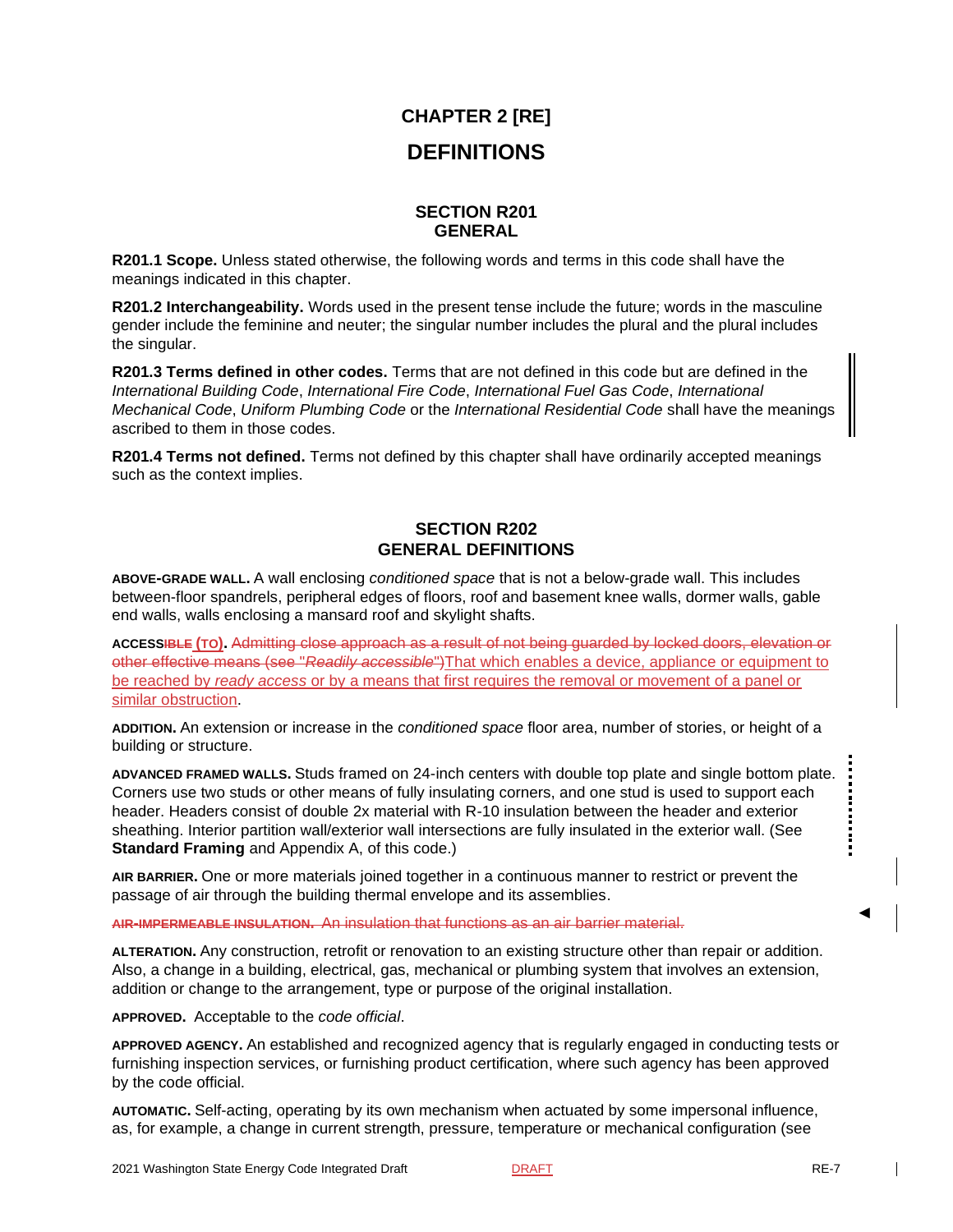#### "Manual").

**BASEMENT WALL.** See *above-grade wall* and *below-grade wall*.

**BELOW-GRADE WALL.** That portion of a wall in the building envelope that is entirely below the finish grade and in contact with the ground.

**BUILDING.** Any structure used or intended for supporting or sheltering any use or occupancy, including any mechanical systems, service water heating systems and electric power and lighting systems located on the building site and supporting the building.

**BUILDING SITE.** A contiguous area of land that is under the ownership or control of one entity.

**BUILDING THERMAL ENVELOPE.** The below-grade walls, above-grade walls, floors, ceiling, roofs, and any other building element assemblies that enclose conditioned space or provide a boundary between *conditioned space* and exempt or unconditioned space.

*C***-FACTOR (THERMAL CONDUCTANCE).** The coefficient of heat transmission (surface to surface) through a building component or assembly, equal to the time rate of heat flow per unit area and the unit temperature difference between the warm side and cold side surfaces (Btu/h ft<sup>2</sup>  $\times$  °F) [W/(m<sup>2</sup>  $\times$  K)].

#### **CAVITY INSULATION.** Insulating material located between framing members.

**CIRCULATING HOT WATER SYSTEM.** A specifically designed water distribution system where one or more pumps are operated in the service hot water piping to circulate heated water from the water-heating equipment to the fixture supply and back to the water-heating equipment.

**CLIMATE ZONE.** A geographical region based on climatic criteria as specified in this code.

**CODE OFFICIAL.** The officer or other designated authority charged with the administration and enforcement of this code, or a duly authorized representative.

**COMMERCIAL BUILDING.** For this code, all buildings that are not included in the definition of "Residential buildings."

**CONDITIONED FLOOR AREA.** The horizontal projection of the floors associated with the *conditioned space*.

**CONDITIONED SPACE.** An area, room or space that is enclosed within the building thermal envelope and that is directly or indirectly heated or cooled. Spaces are indirectly heated or cooled where they communicate through openings with conditioned spaces, where they are separated from conditioned spaces by uninsulated walls, floors or ceilings, or where they contain uninsulated ducts, piping or other sources of heating or cooling.

**CONNECTED THERMOSTAT.** An internet enabled device that automatically adjusts heating and cooling temperature settings.

**CONTINUOUS AIR BARRIER.** A combination of materials and assemblies that restrict or prevent the passage of air through the building thermal envelope.

**CONTINUOUS INSULATION (c.i.).** Insulating material that is continuous across all structural members without thermal bridges other than fasteners and service openings. It is installed on the interior or exterior or is integral to any opaque surface of the building envelope.

**CURTAIN WALL.** Fenestration products used to create an external nonload-bearing wall that is designed to separate the exterior and interior environments.

**DEMAND RECIRCULATION WATER SYSTEM.** A water distribution system having where one or more recirculation pumps that pump water from a heated water supply pipe back to the heated water source through a cold water supply pipepumps prime the service hot water piping with heated water upon demand for hot water.

**DIMMER.** A control device that is capable of continuously varying the light output and energy use of light sources.

**DUCT.** A tube or conduit utilized for conveying air. The air passages of self-contained systems are not to be construed as air ducts.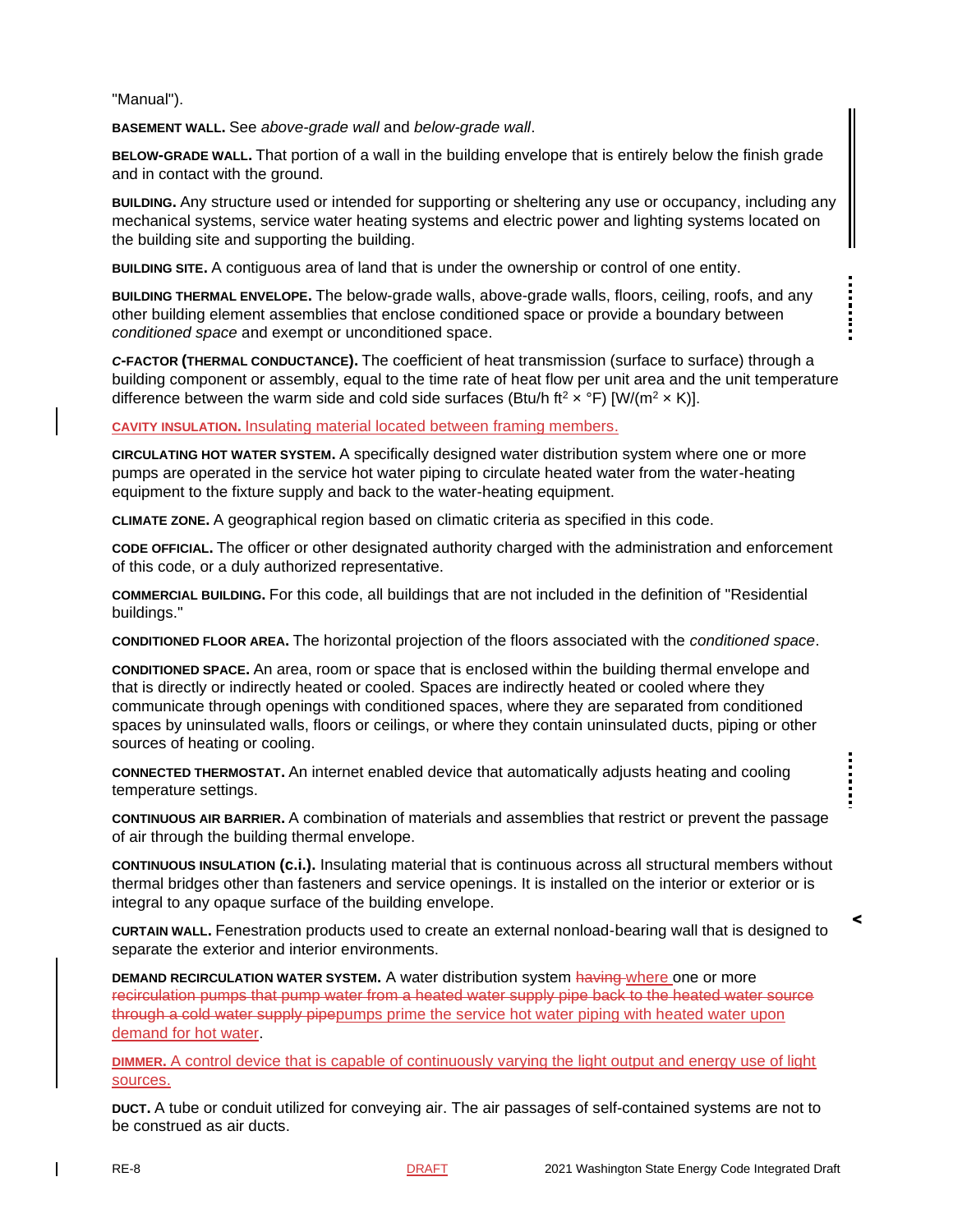**DUCT SYSTEM.** A continuous passageway for the transmission of air that, in addition to ducts, includes duct fittings, dampers, plenums, fans and accessory air-handling equipment and appliances.

**DUCTLESS MINI-SPLIT HEAT PUMP SYSTEM.** A heating and cooling system that is comprised of one or multiple indoor evaporator/air-handling units and an outdoor condensing unit that is connected by refrigerant piping and electrical wiring. A ductless mini-split system is capable of cooling or heating one or more rooms without the use of a central ductwork system.

**DWELLING UNIT.** A single unit providing complete independent living facilities for one or more persons, including permanent provisions for living, sleeping, eating, cooking and sanitation.

**DWELLING UNIT ENCLOSURE AREA.** The sum of the area of ceiling, floors and walls separating a *dwelling unit*'s *conditioned space* from the exterior or from adjacent conditioned or unconditioned spaces. Wall height shall be measured from the finished floor of the *dwelling unit* to the underside of the floor above.

**ENERGY ANALYSIS.** A method for estimating the annual energy use of the *proposed design* and *standard reference design* based on estimates of energy use.

**ENERGY COST.** The total estimated annual cost for purchased energy for the building functions regulated by this code, including applicable demand charges.

**ENERGY SIMULATION TOOL.** An *approved* software program or calculation-based methodology that projects the annual energy use of a building.

**EXTERIOR WALL.** Walls including both above-grade walls and below-grade walls.

**FENESTRATION.** Products classified as either vertical fenestration or skylights.

**VERTICAL FENESTRATION.** Windows (fixed or operable), glazed doors, glazed block and combination opaque/glazed doors composed of glass or other transparent or translucent glazing materials and installed at a slope of not less than 60 degrees from horizontal. Opaque areas such as spandrel panels are not considered vertical fenestration.

**SKYLIGHT.** Glass or other transparent or translucent glazing material installed at a slope of less than 60 degrees from horizontal, including unit skylights, tubular daylighting devices and glazing materials in solariums, sunrooms, roofs and sloped walls.

**FENESTRATION AREA.** Total area of the fenestration measured using the rough opening, and including the glazing, sash and frame.

**FENESTRATION PRODUCT, FIELD-FABRICATED.** A fenestration product whose frame is made at the construction site of standard dimensional lumber or other materials that were not previously cut, or otherwise formed with the specific intention of being used to fabricate a fenestration product or exterior door. Field fabricated does not include site-built fenestration.

**FENESTRATION PRODUCT, SITE-BUILT.** A fenestration designed to be made up of field-glazed or fieldassembled units using specific factory cut or otherwise factory-formed framing and glazing units. Examples of site-built fenestration include storefront systems, curtain walls, and atrium roof systems.

*F***-FACTOR.** The perimeter heat loss factor for slab-on-grade floors (Btu/h × ft × °F) [W/(m × K)].

**HEATED SLAB-ON-GRADE FLOOR.** Slab-on-grade floor construction in which the heating elements, hydronic tubing, or hot air distribution system is in contact with, or placed within or under, the slab.

**HIGH-EFFICACY LIGHT SOURCES.** Fixtures that use light emitting diodes (LED), T-8 or smaller diameter linear fluorescent lamps, or other lamps with a minimum efficacy of 65 lumens per watt. Compact fluorescent lamps, light-emitting diode (LED) lamps, T-8 or small diameter linear fluorescent lamps, or other lamps with an efficacy of not less than 65 lumens per watt, or luminaires with an efficacy of not less than 45 lumens per watt.

**HISTORIC BUILDINGS.** Buildings that are listed in or eligible for listing in the *National Register of Historic Places*, or designated as historic under an appropriate state or local law.

**INFILTRATION.** The uncontrolled inward air leakage into a building caused by the pressure effects of wind or the effect of differences in the indoor and outdoor air density or both.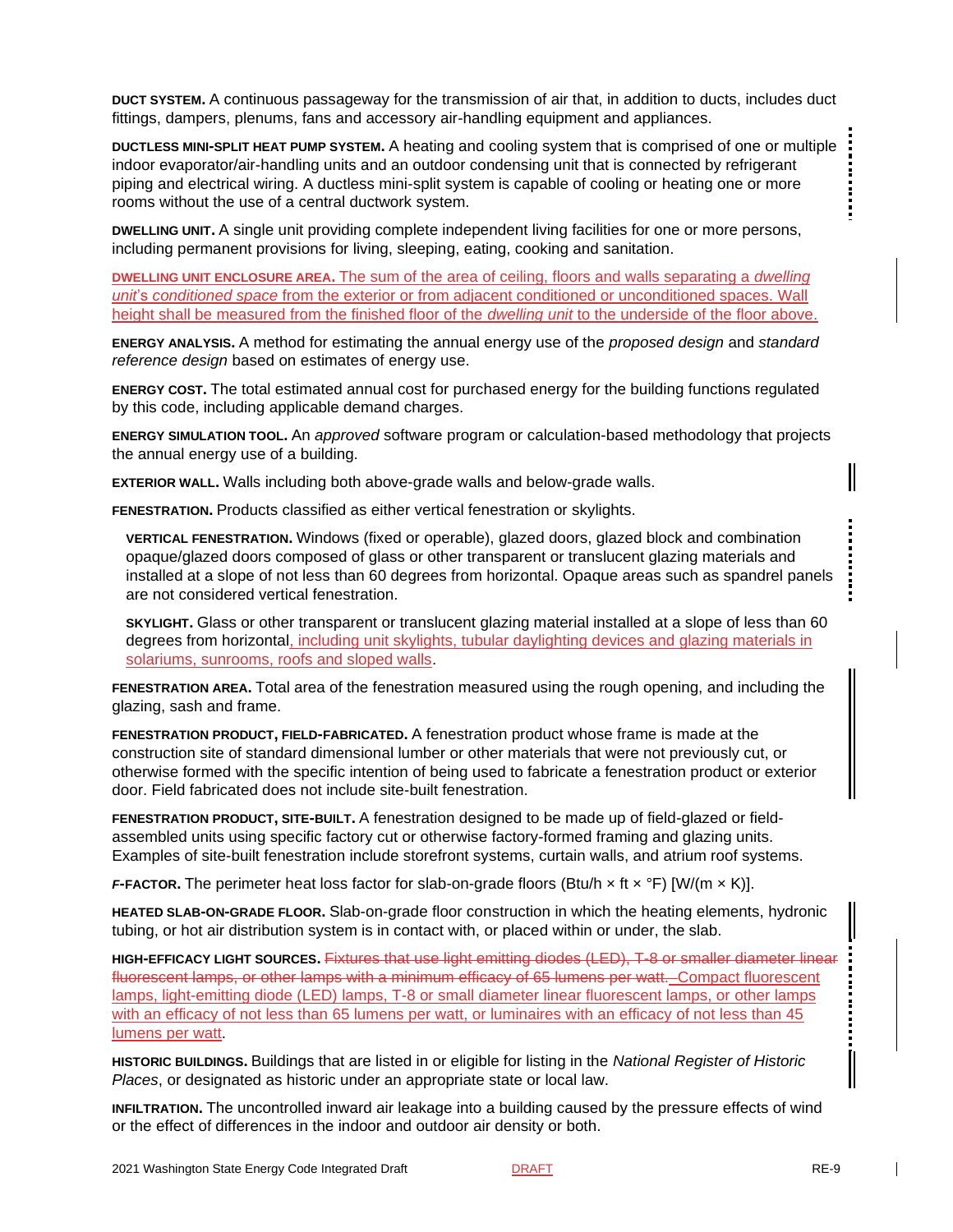**INSULATING SHEATHING.** An insulating board with a core material having a minimum *R*-value of R-2.

**INSULATING SIDING.** A type of continuous insulation with manufacturer-installed insulating material as an integral part of the cladding product having a minimum *R*-value of R-2.

**INTEGRATED ENERGY EFFICIENCY RATIO (IEER).** A single-number figure of merit expressing cooling part-load EER efficiency for unitary air-conditioning and heat pump equipment on the basis of weighted operation at various load capacities for the equipment.

**INTERMEDIATE FRAMED WALLS.** Studs framed on 16-inch centers with double top plate and single bottom plate. Corners use two studs or other means of fully insulating corners, and each opening is framed by two studs. Headers shall be insulated to R-10.

**LABELED.** Equipment, materials or products to which have been affixed a label, seal, symbol or other identifying mark of a nationally recognized testing laboratory, *approved* agency or other organization concerned with product evaluation that maintains periodic inspection of the production of the abovelabeled items and whose labeling indicates either that the equipment, material or product meets identified standards or has been tested and found suitable for a specified purpose.

**LISTED.** Equipment, materials, products or services included in a list published by an organization acceptable to the *code official* and concerned with evaluation of products or services that maintains periodic inspection of production of *listed* equipment or materials or periodic evaluation of services and whose listing states either that the equipment, material, product or service meets identified standards or has been tested and found suitable for a specified purpose.

**LOG STRUCTURE.** A type of construction whose primary structural elements are formed by a system of logs.

**LOG WALL.** An assembly of individual structural logs for use as an exterior or interior load bearing wall, shear wall or nonload bearing wall.

**LOW-VOLTAGE LIGHTING.** A lighting system consisting of an isolating power supply, the low voltage luminaires, and associated equipment that are all identified for the use. The output circuits of the power supply operate at 30 volts (42.4 volts peak) or less under all load conditions.

**MANUAL.** Capable of being operated by personal intervention (see "Automatic").

**OCCUPANT SENSOR CONTROL**. An automatic control device that detects the presence or absence of people within an area and causes lighting, equipment or appliances to be regulated accordingly.

**ON-SITE RENEWABLE ENERGY**. Energy from renewable energy resources harvested at the building site.

**OPAQUE DOOR**. A door that is not less than 50 percent opaque in surface area.

**PILOT LIGHT, CONTINUOUSLY BURNING.** A small gas flame used to ignite gas at a larger burning. Once lit, a continuously burning pilot light remains in operation until manually interrupted. Pilot light ignition systems with the ability to switch between intermittent and continuous mode are considered continuous.

**PILOT LIGHT, INTERMITTENT.** A pilot which is automatically ignited when an appliance is called on to operate and which remains continuously ignited during each period of main burner operation. The pilot is automatically extinguished when each main burner operating cycle is completed.

**PILOT LIGHT, INTERRUPTED.** A pilot which is automatically ignited prior to the admission of fuel to the main burner and which is automatically extinguished after the main flame is established.

**PILOT LIGHT, ON-DEMAND.** A pilot which, once placed into operation, is intended to remain ignited for a predetermined period of time following an automatic or manual operation of the main burner gas valve

**PROPOSED DESIGN.** A description of the proposed building used to estimate annual energy use for determining compliance based on total building performance.

**READILY ACCESSIBLE (TO).** Capable of being reached quickly for operation, renewal or inspection without requiring those to whom ready access is requisite to climb over or remove obstacles or to resort to portable ladders or access equipment (see "*Accessible*")That which enables a device, appliance or equipment to be directly reached without requiring the removal or movement of any panel or similar obstruction.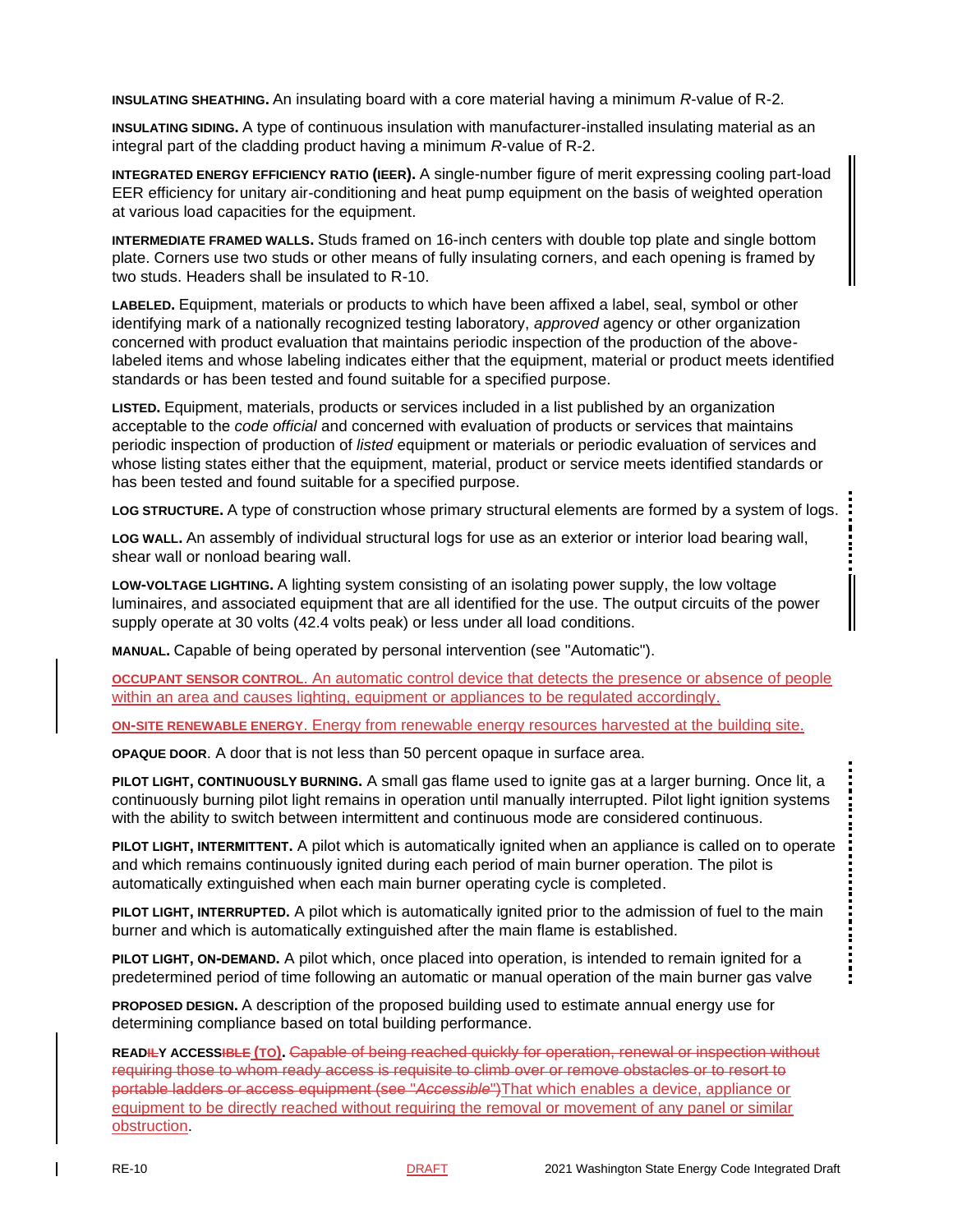**RENEWABLE ENERGY CERTIFICATE (REC)**. An instrument that represents the environmental attributes of one megawatt hour of renewable energy; also known as an energy attribute certificate (EAC).

**RENEWABLE ENERGY RESOURCES**. Energy derived from solar radiation, wind, waves, tides, landfill gas, biogas, biomass or extracted from hot fluid or steam heated within the earth.

**REPAIR.** The reconstruction or renewal of any part of an existing building for the purpose of its maintenance or to correct damage.

**REROOFING.** The process of recovering or replacing an existing roof covering. See "Roof recover" and "Roof replacement."

**RESIDENTIAL BUILDING.** For this code, includes detached one- and two-family dwellings, multiple singlefamily dwellings (townhouses) and Group R-2, R-3 and R-4 buildings three stories or less in height above grade plane, as well as accessory structures thereto.

**ROOF ASSEMBLY.** A system designed to provide weather protection and resistance to design loads. The system consists of a roof covering and roof deck or a single component serving as both the roof covering and the roof deck. A roof assembly includes the roof covering, underlayment and roof deck, and can also include a thermal barrier, an ignition barrier, insulation or a vapor retarder.

**ROOF RECOVER.** The process of installing an additional roof covering over a prepared existing roof covering without removing the existing roof covering.

**ROOF REPAIR.** Reconstruction or renewal of any part of an existing roof for the purposes of its maintenance.

**ROOF REPLACEMENT.** The process of removing the existing roof covering, repairing any damaged substrate and installing a new roof covering.

*R***-VALUE (THERMAL RESISTANCE).** The inverse of the time rate of heat flow through a body from one of its bounding surfaces to the other surface for a unit temperature difference between the two surfaces, under steady state conditions, per unit area (h • ft<sup>2</sup> • °F/Btu) [(m<sup>2</sup> • K)/W].

**SERVICE WATER HEATING.** Supply of hot water for purposes other than comfort heating.

**SLAB-ON-GRADE FLOOR.** That portion of a slab floor of the building envelope that is in contact with the ground and that is either above grade or is less than or equal to 24 inches below the final elevation of the nearest exterior grade.

**SMALL BUSINESS.** Any business entity (including a sole proprietorship, corporation, partnership or other legal entity) which is owned and operated independently from all other businesses, which has the purpose of making a profit, and which has fifty or fewer employees.

**SOLAR HEAT GAIN COEFFICIENT (SHGC).** The ratio of the solar heat gain entering the space through the fenestration assembly to the incident solar radiation. Solar heat gain includes directly transmitted solar heat and absorbed solar radiation which is then reradiated, conducted or convected into the space.

**STANDARD FRAMING.** All framing practices not defined as "intermediate" or "advanced" shall be considered standard. (See **Advanced Framed Wall, Intermediate Framed Wall**).

**STANDARD REFERENCE DESIGN.** A version of the *proposed design* that meets the minimum requirements of this code and is used to determine the maximum annual energy use requirement for compliance based on total building performance.

**THERMAL DISTRIBUTION EFFICIENCY (TDE)**. The resistance to changes in air heat as air is conveyed through a distance of air duct. TDE is a heat loss calculation evaluating the difference in the heat of the air between the air duct inlet and outlet caused by differences in temperatures between the air in the duct and the duct material. TDE is expressed as a percent difference between the inlet and outlet heat in the duct.

**THERMAL ISOLATION.** Physical and space conditioning separation from *conditioned space(s)*. The *conditioned space(s)* shall be controlled as separate zones for heating and cooling or conditioned by separate equipment.

**THERMOSTAT.** An automatic control device used to maintain temperature at a fixed or adjustable set point.

k.<br>K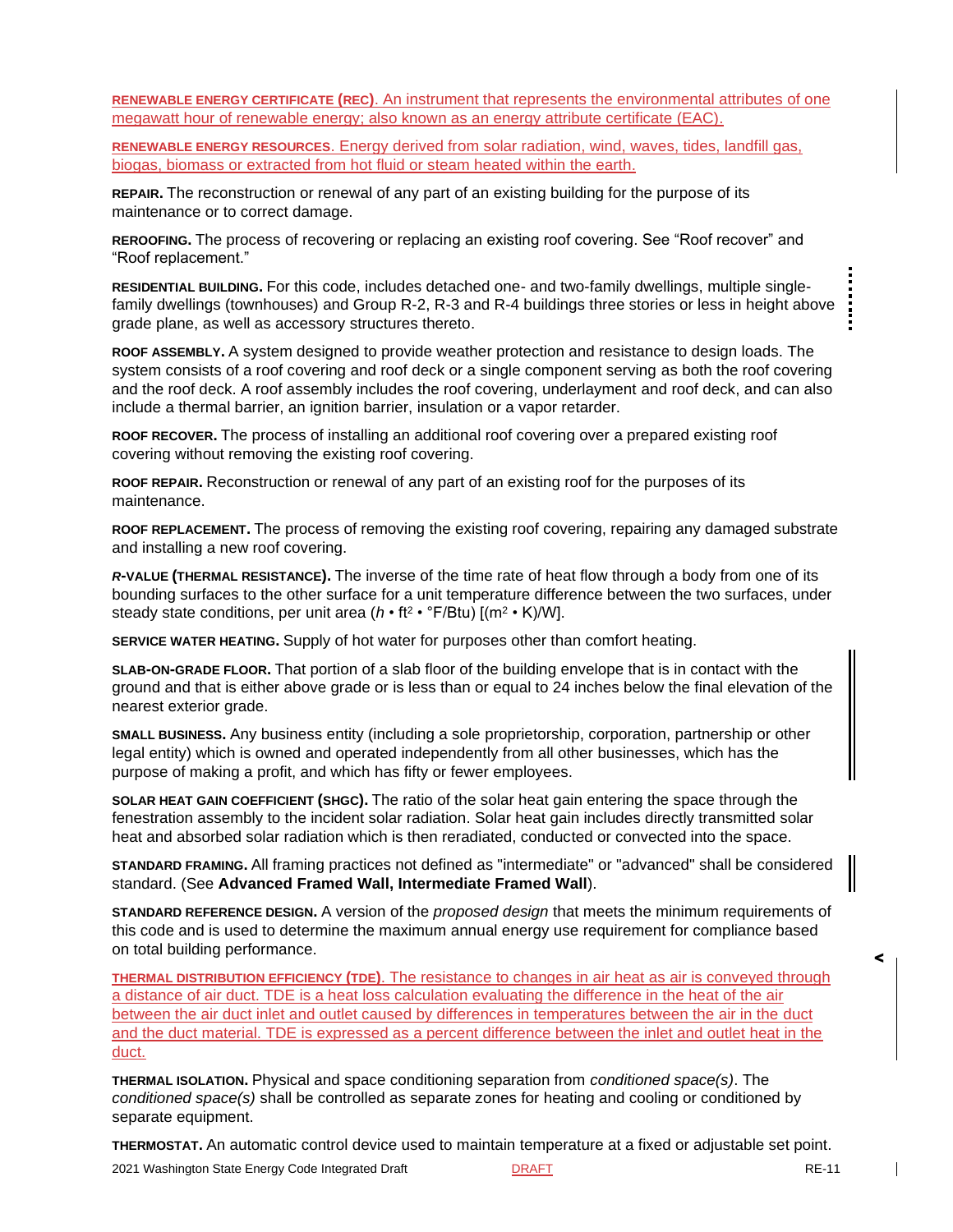*U***-FACTOR (THERMAL TRANSMITTANCE).** The coefficient of heat transmission (air to air) through a building component or assembly, equal to the time rate of heat flow per unit area and unit temperature difference between the warm side and cold side air films (Btu/h • ft<sup>2</sup> • °F) [W/(m<sup>2</sup> • K)].

**UNHEATED SLAB-ON-GRADE FLOOR.** A slab-on-grade floor that is not a heated slab-on-grade floor.

**VENTILATION.** The natural or mechanical process of supplying conditioned or unconditioned air to, or removing such air from, any space.

**VENTILATION AIR.** That portion of supply air that comes from outside (outdoors) plus any recirculated air that has been treated to maintain the desired quality of air within a designated space.

**VISIBLE TRANSMITTANCE [VT].** The ratio of visible light entering the space through the fenestration product assembly to the incident visible light, visible transmittance, includes the effects of glazing material and frame and is expressed as a number between 0 and 1.

**WHOLE HOUSE MECHANICAL VENTILATION SYSTEM.** An exhaust system, supply system, or combination thereof that is designed to mechanically exchange indoor air with outdoor air when operating continuously or through a programmed intermittent schedule to satisfy the whole house ventilation rates.

**ZONE.** A space or group of spaces within a building with heating or cooling requirements that are sufficiently similar so that desired conditions can be maintained throughout using a single controlling device.

 $\mathbf{I}$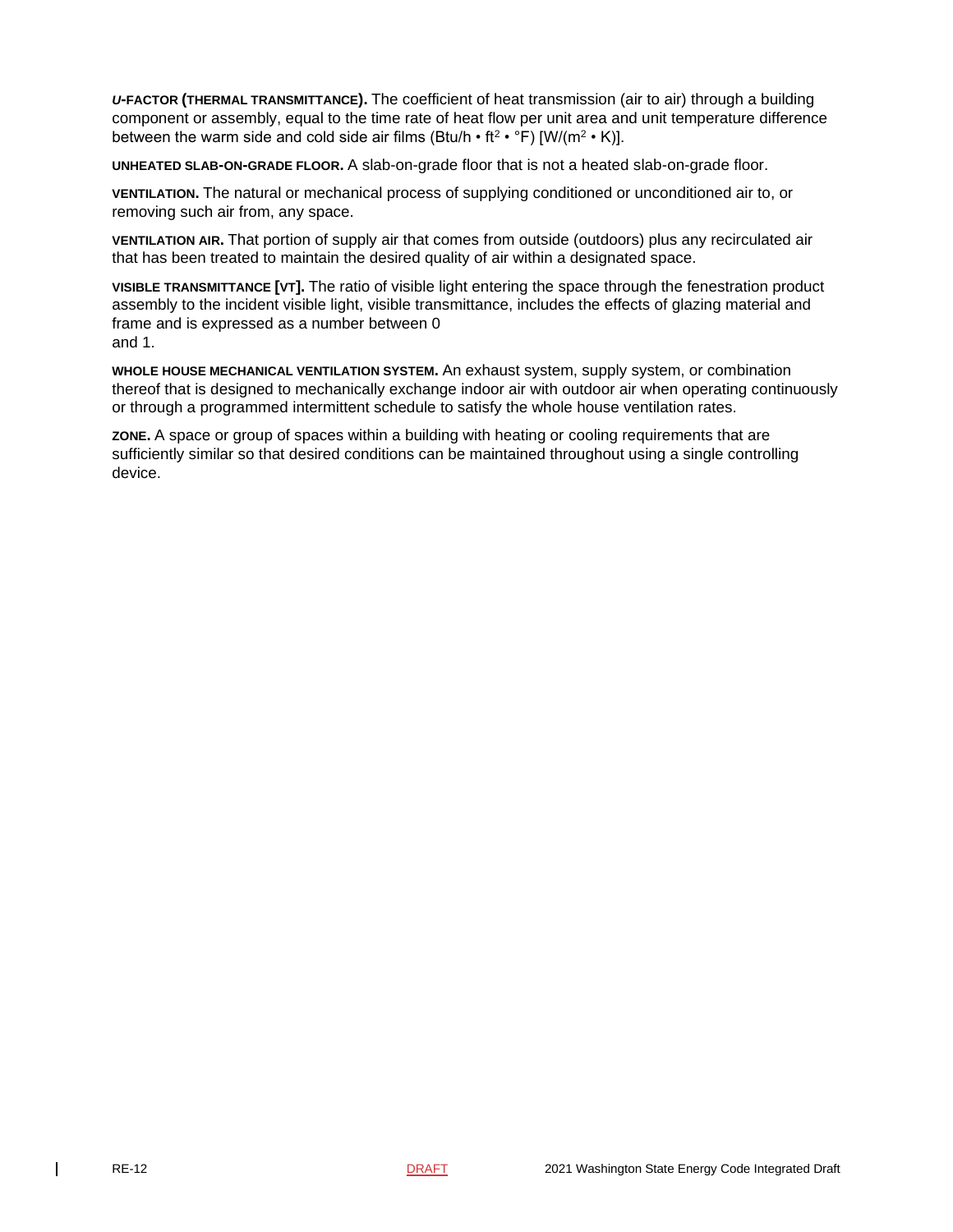### **CHAPTER 3 [RE]**

## **GENERAL REQUIREMENTS**

#### **SECTION R301 CLIMATE ZONES**

**R301.1 General.** Climate zones from Table R301.1 shall be used in determining the applicable requirements from Chapter 4.

#### **TABLE R301.1 CLIMATE ZONES, MOISTURE REGIMES, AND WARM-HUMID DESIGNATIONS BY STATE AND COUNTY**

| Key: A - Moist, B - Dry, C - Marine.<br>Absence of moisture designation indicates<br>moisture regime is irrelevant. |                   |
|---------------------------------------------------------------------------------------------------------------------|-------------------|
| <b>WASHINGTON</b>                                                                                                   |                   |
| 5B Adams                                                                                                            | <b>4C Lewis</b>   |
| 5B Asotin                                                                                                           | 5B Lincoln        |
| 5B Benton                                                                                                           | 4C Mason          |
| 5B Chelan                                                                                                           | 5B Okanogan       |
| 4C Clallam                                                                                                          | <b>4C Pacific</b> |
| <b>4C Clark</b>                                                                                                     | 5B Pend Oreille   |
| 5B Columbia                                                                                                         | 4C Pierce         |
| <b>4C Cowlitz</b>                                                                                                   | 4C San Juan       |
| 5B Douglas                                                                                                          | 4C Skagit         |
| 5B Ferry                                                                                                            | 5B Skamania       |
| 5B Franklin                                                                                                         | 4C Snohomish      |
| 5B Garfield                                                                                                         | 5B Spokane        |
| 5B Grant                                                                                                            | 5B Stevens        |
| 4C Grays Harbor                                                                                                     | 4C Thurston       |
| 4C Island                                                                                                           | 4C Wahkiakum      |
| 4C Jefferson                                                                                                        | 5B Walla Walla    |
| 4C King                                                                                                             | 4C Whatcom        |
| 4C Kitsap                                                                                                           | 5B Whitman        |
| 5B Kittitas                                                                                                         | 5B Yakima         |
| 5B Klickitat                                                                                                        |                   |

 $\prec$ 

 $\overline{\phantom{a}}$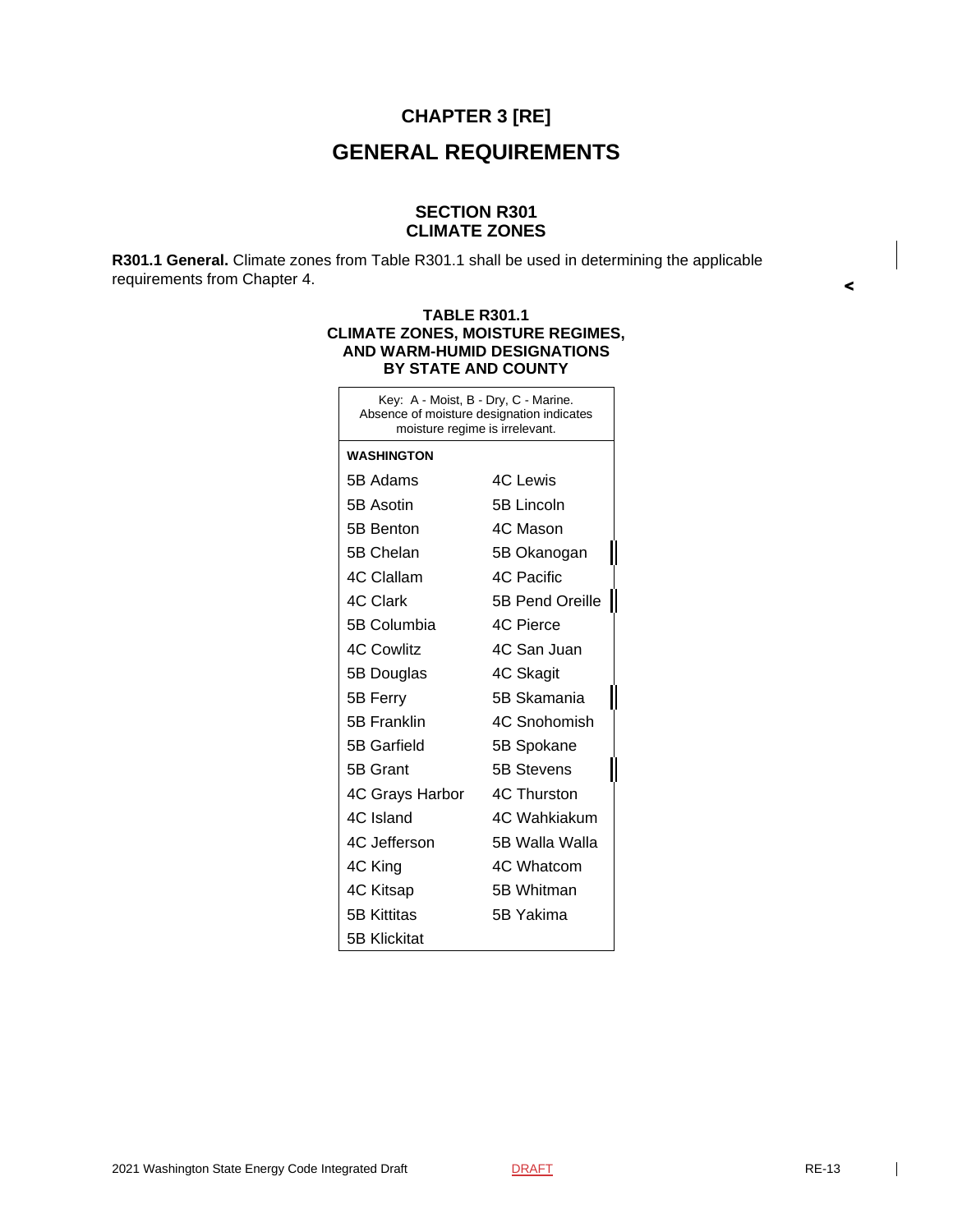#### **SECTION R302 DESIGN CONDITIONS**

**R302.1 Interior design conditions.** The interior design temperatures used for heating and cooling load calculations shall be a maximum of 72°F (22°C) for heating and minimum of 75°F (24°C) for cooling.

**R302.2 Exterior design conditions.** The heating or cooling outdoor design temperatures shall be selected from Appendix C.

#### **SECTION R303 MATERIALS, SYSTEMS AND EQUIPMENT**

**R303.1 Identification.** Materials, systems and equipment shall be identified in a manner that will allow a determination of compliance with the applicable provisions of this code.

**R303.1.1 Building thermal envelope insulation.** An *R*-value identification mark shall be applied by the manufacturer to each piece of *building thermal envelope* insulation 12 inches (305 mm) or greater in width. Alternately, the insulation installers shall provide a certification listing the type, manufacturer and *R*-value of insulation installed in each element of the *building thermal envelope*. For blown or sprayed insulation (fiberglass and cellulose), the initial installed thickness, settled thickness, settled *R*-value, installed density, coverage area and number of bags installed shall be *listed* on the certification. For sprayed polyurethane foam (SPF) insulation, the installed thickness of the areas covered and *R*-value of installed thickness shall be *listed* on the certification. For insulated siding, the *R*-value shall be labeled on the product's package and shall be listed on the certification. The insulation installer shall sign, date and post the certification in a conspicuous location on the job site.

**Exception**: For roof insulation installed above the deck, the *R*-value shall be labeled as required by the material standards specified in Table 1508.2 of the *International Building Code* or Table R906.2 of the *International Residential Code*.

**R303.1.1.1 Blown or sprayed roof/ceiling insulation.** The thickness of blown-in or sprayed roof/ceiling insulation (fiberglass or cellulose) shall be written in inches (mm) on markers that are installed at least one for every 300 square feet (28  $m<sup>2</sup>$ ) throughout the attic space. The markers shall be affixed to the trusses or joists and marked with the minimum initial installed thickness with numbers a minimum of 1 inch (25 mm) in height.

Each marker shall face the attic access opening. Spray polyurethane foam thickness and installed *R*value shall be *listed* on certification provided by the insulation installer.

**R303.1.2 Insulation mark installation.** Insulating materials shall be installed such that the manufacturer's *R*-value mark is readily observable upon inspection. For insulation materials that are installed without an observable manufacturer's *R*-value mark, such as blown or draped products, an insulation certificate complying with Section R303.1.1 shall be left immediately after installation by the installer, in a conspicuous location within the building, to certify the installed *R*-value of the insulation material.

**R303.1.3 Fenestration product rating.** *U*-factors of fenestration products (windows, doors and skylights) shall be determined in accordance with NFRC 100.

**Exception**: Where required, garage door U-factors shall be determined in accordance with either NFRC 100 or ANSI/DASMA 105.

U-factors shall be determined by an accredited, independent laboratory, and labeled and certified by the manufacturer. Products lacking such a labeled *U*-factor shall be assigned a default *U*-factor from Table R303.1.3(1), R303.1.3(2) or R303.1.3(4). The solar heat gain coefficient (SHGC) and visible transmittance (VT) of glazed fenestration products (windows, glazed doors and skylights) shall be determined in accordance with NFRC 200 by an accredited, independent laboratory, and labeled and certified by the manufacturer. Products lacking such a labeled SHGC or VT shall be assigned a default SHGC or VT from Table R303.1.3(3).

#### **Exceptions**:

1. Units without NFRC ratings produced by a *small business* may be assigned default *U*-factors from Table R303.1.3(5) for vertical fenestration.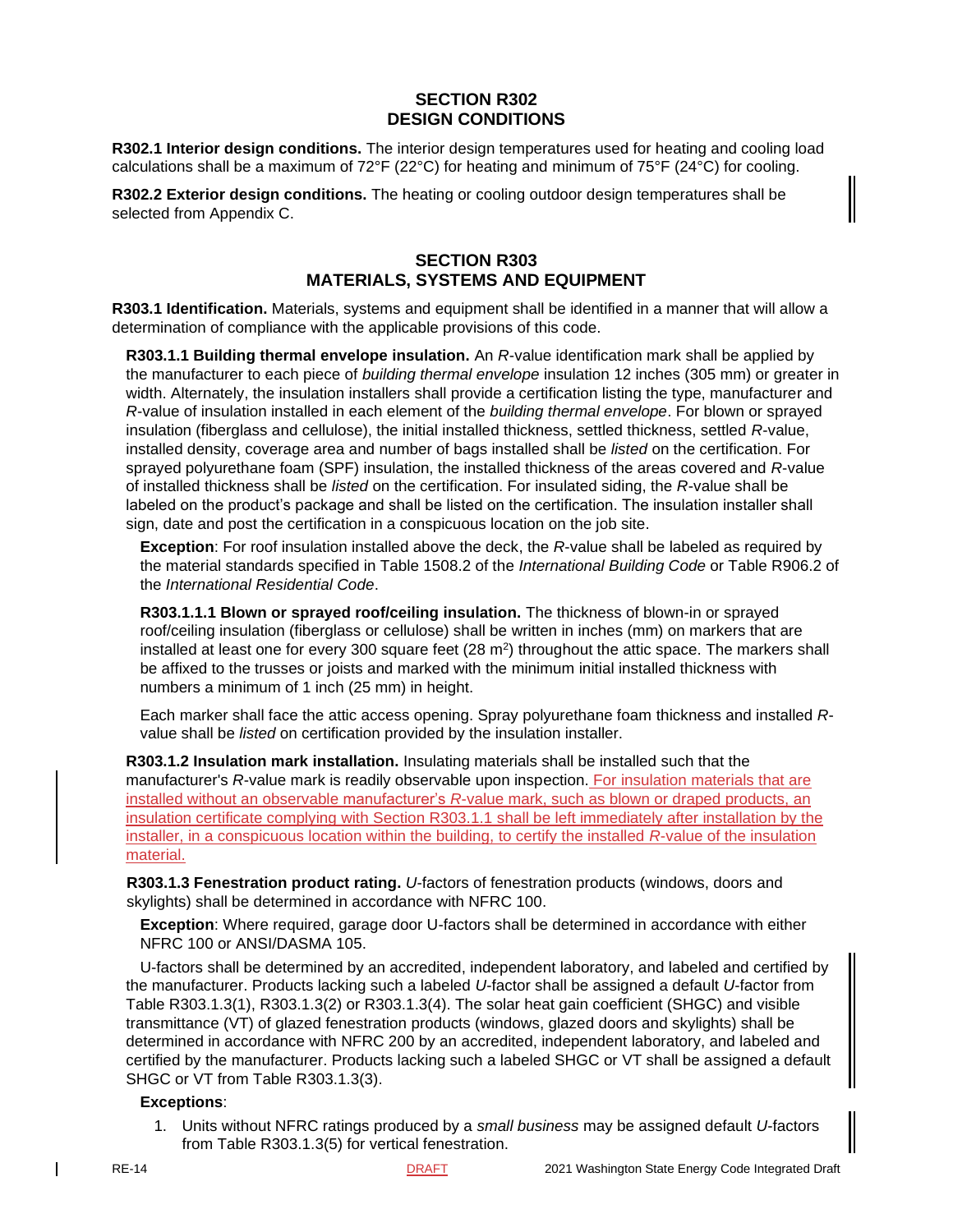2. Owner-built, nonoperable wood frame window consisting of a double pane unit with low-*e* (E=0.04 or less), ½-inch airspace with argon fill.

| <b>FRAME TYPE</b>                               |                              | <b>WINDOW AND</b><br><b>GLASS DOOR</b> |                                 |  |
|-------------------------------------------------|------------------------------|----------------------------------------|---------------------------------|--|
|                                                 | <b>SINGLE</b><br><b>PANE</b> | <b>DOUBLE</b><br><b>PANE</b>           | <b>SKYLIGHT</b>                 |  |
| Metal                                           | 1.20                         | 0.80                                   |                                 |  |
| Metal with Thermal<br><b>Break</b> <sup>a</sup> | 1.10                         | 0.65                                   | <b>See Table</b><br>R303.1.3(4) |  |
| Nonmetal or Metal<br>Clad                       | 0.95                         | 0.55                                   |                                 |  |
| <b>Glazed Block</b>                             |                              | 0.60                                   |                                 |  |

#### **TABLE R303.1.3(1) DEFAULT GLAZED WINDOW, GLASS DOOR AND SKYLIGHT** *U***-FACTOR**

- a. Metal Thermal Break = A metal thermal break framed window shall incorporate the following minimum design characteristics:
	- 1) The thermal conductivity of the thermal break material shall be not more than 3.6 Btu-in/h/ft<sup>2/o</sup>F;
	- 2) The thermal break material must produce a gap in the frame material of not less than 0.210 inches; and
	- 3) All metal framing members of the products exposed to interior and exterior air shall incorporate a thermal break meeting the criteria in 1) and 2) above.

**R303.1.4 Insulation product rating.** The thermal resistance (*R*-value) of insulation shall be determined in accordance with the U.S. Federal Trade Commission *R*-value rule (C.F.R. Title 16, Part 460) in units of h  $\times$  ft<sup>2</sup>  $\times$  °F/Btu at a mean temperature of 75°F (24°C).

**R303.1.4.1 Insulated siding.** The thermal resistance (*R*-value) of insulated siding shall be determined in accordance with ASTM C1363. Installation for testing shall be in accordance with the manufacturer's installation instructions.

**R303.1.5 Air-impermeable insulation.** Insulation having an air permeability not greater than 0.004 cubic feet per minute per square foot  $[0.002 \, \text{L/(s x m²)}]$  under pressure differential of 0.3 inch water gauge (75 Pa) when tested in accordance with ASTM E2178 shall be determined air-impermeable insulation.

**R303.2 Installation.** All materials, systems and equipment shall be installed in accordance with the manufacturer's installation instructions and the *International Building Code* or *International Residential Code*, as applicable.

**R303.2.1 Protection of exposed foundation insulation.** Insulation applied to the exterior of basement walls, crawlspace walls and the perimeter of slab-on-grade floors shall have a rigid, opaque and weatherresistant protective covering to prevent the degradation of the insulation's thermal performance. The protective covering shall cover the exposed exterior insulation and extend a minimum of 6 inches (153 mm) below grade.

**R303.3 Maintenance information.** Maintenance instructions shall be furnished for equipment and systems that require preventive maintenance. Required regular maintenance actions shall be clearly stated and incorporated on a readily accessible visible label. The label shall include the title or publication number for the operation and maintenance manual for that particular model and type of product.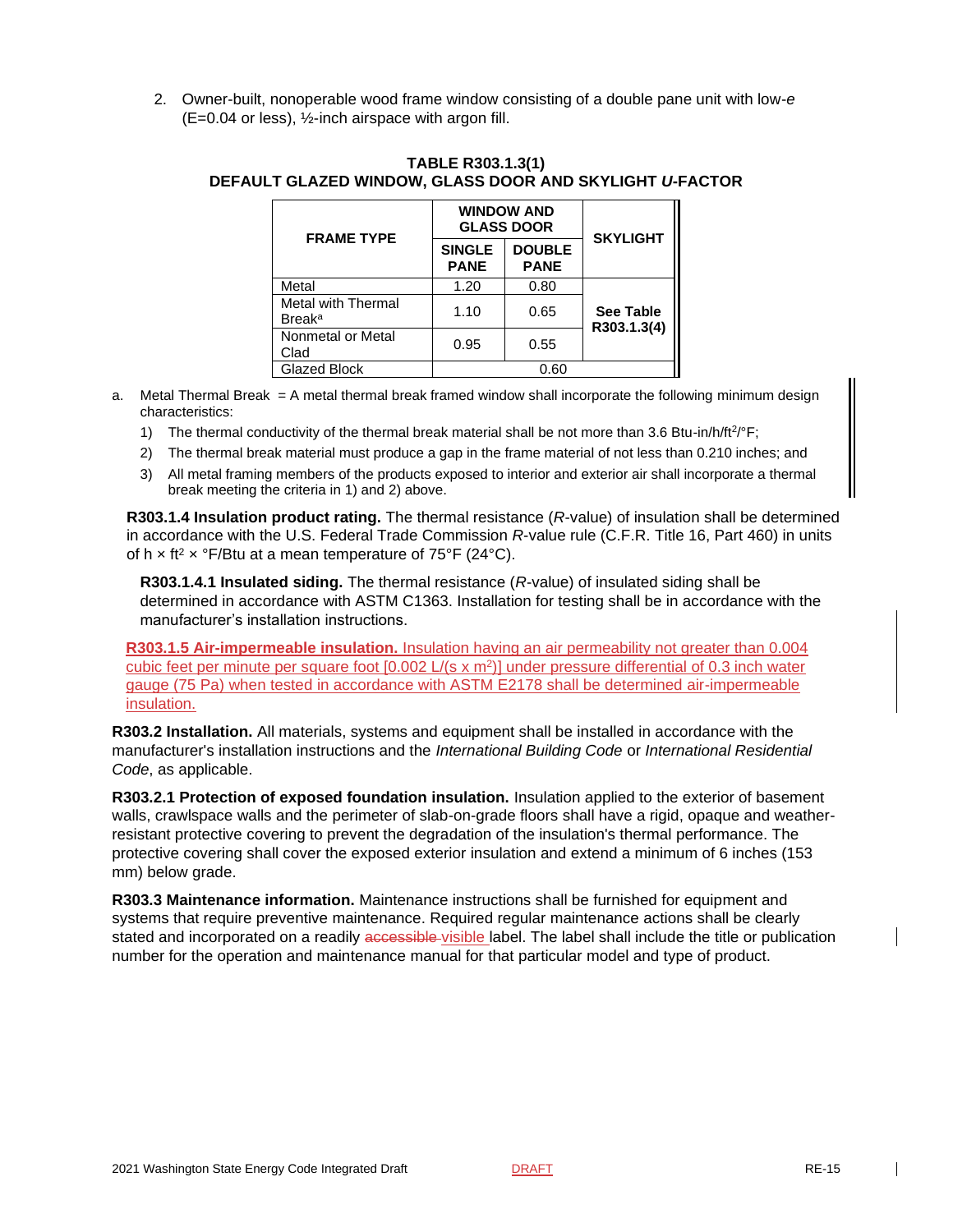#### **TABLE R303.1.3(2) DEFAULT OPAQUE DOOR** *U***-FACTORS**

| Door Type                                                                | <b>No Glazed</b><br><b>Fenestratio</b><br>n | <b>Single</b><br>Glazing | <b>Double</b><br><b>Glazing with</b><br>$\frac{1}{4}$ in.<br><b>Airspace</b> | <b>Double</b><br>Glazing<br>with<br>$\frac{1}{2}$ in.<br><b>Airspace</b> | <b>Double</b><br><b>Glazing with</b><br>$e = 0.10$<br>$\frac{1}{2}$ in. Argon |
|--------------------------------------------------------------------------|---------------------------------------------|--------------------------|------------------------------------------------------------------------------|--------------------------------------------------------------------------|-------------------------------------------------------------------------------|
|                                                                          |                                             |                          | SWINGING DOORS (Rough opening - 38 in. x 82 in.)                             |                                                                          |                                                                               |
| <b>Slab Doors</b>                                                        |                                             |                          |                                                                              |                                                                          |                                                                               |
| Wood slab in wood frame <sup>a</sup>                                     | 0.46                                        |                          |                                                                              |                                                                          |                                                                               |
| 6% glazed fenestration (22 in. x 8 in. lite)                             |                                             | 0.48                     | 0.47                                                                         | 0.46                                                                     | 0.44                                                                          |
| 25% glazed fenestration (22 in.x36 in. lite)                             |                                             | 0.58                     | 0.48                                                                         | 0.46                                                                     | 0.42                                                                          |
| 45% glazed fenestration (22 in.x64 in. lite)                             | $\qquad \qquad -$                           | 0.69                     | 0.49                                                                         | 0.46                                                                     | 0.39                                                                          |
| More than 50% glazed fenestration                                        |                                             |                          | Use Table R303.1.3(1)                                                        |                                                                          |                                                                               |
| Insulated steel slab with wood edge in wood<br>frame <sup>a</sup>        | 0.16                                        |                          |                                                                              |                                                                          |                                                                               |
| 6% glazed fenestration (22 in. x 8 in. lite)                             | $\overline{\phantom{0}}$                    | 0.21                     | 0.20                                                                         | 0.19                                                                     | 0.18                                                                          |
| 25% glazed fenestration (22 in.x36 in. lite)                             |                                             | 0.39                     | 0.28                                                                         | 0.26                                                                     | 0.23                                                                          |
| 45% glazed fenestration (22 in.x64 in. lite)                             | $\overline{\phantom{0}}$                    | 0.58                     | 0.38                                                                         | 0.35                                                                     | 0.26                                                                          |
| More than 50% g glazed fenestration                                      |                                             |                          | Use Table R303.1.3(1)                                                        |                                                                          |                                                                               |
| Foam insulated steel slab with metal edge in<br>steel frame <sup>b</sup> | 0.37                                        |                          |                                                                              |                                                                          |                                                                               |
| 6% glazed fenestration (22 in. x 8 in. lite)                             | $\qquad \qquad -$                           | 0.44                     | 0.42                                                                         | 0.41                                                                     | 0.39                                                                          |
| 25% glazed fenestration (22 in.x36 in. lite)                             |                                             | 0.55                     | 0.50                                                                         | 0.48                                                                     | 0.44                                                                          |
| 45% glazed fenestration (22 in.x64 in. lite)                             | -                                           | 0.71                     | 0.59                                                                         | 0.56                                                                     | 0.48                                                                          |
| More than 50% glazed fenestration                                        |                                             |                          | Use Table R303.1.3(1)                                                        |                                                                          |                                                                               |
| Cardboard honeycomb slab with metal edge in<br>steel frame <sup>b</sup>  | 0.61                                        |                          |                                                                              |                                                                          |                                                                               |
| <b>Style and Rail Doors</b>                                              |                                             |                          |                                                                              |                                                                          |                                                                               |
| Sliding glass doors/French doors                                         |                                             |                          | Use Table R303.1.3(1)                                                        |                                                                          |                                                                               |
| <b>Site-Assembled Style and Rail Doors</b>                               |                                             |                          |                                                                              |                                                                          |                                                                               |
| Aluminum in aluminum frame                                               |                                             | 1.32                     | 0.99                                                                         | 0.93                                                                     | 0.79                                                                          |
| Aluminum in aluminum frame with<br>thermal break                         |                                             | 1.13                     | 0.80                                                                         | 0.74                                                                     | 0.63                                                                          |

Note: Appendix A Tables A107.1(2) through A107.1(4) may also be used if applicable.

a Thermally broken sill (add 0.03 for nonthermally broken sill).

b Nonthermally broken sill.

#### **TABLE R303.1.3(3) DEFAULT GLAZED FENESTRATION SHGC AND VT**

| <b>SINGLE GLAZED</b> |              | <b>DOUBLE</b><br><b>GLAZED</b> | <b>GLAZED</b><br><b>BLOCK</b> |               |     |
|----------------------|--------------|--------------------------------|-------------------------------|---------------|-----|
|                      | <b>Clear</b> | Tinted                         | Clear                         | <b>Tinted</b> |     |
| <b>SHGC</b>          | 0.8          | 0.7                            | 0.7                           | 0.6           | 0.6 |
|                      | 0.6          | 0.3                            | 0.6                           | 0.3           | 0.6 |

 $\overline{\phantom{a}}$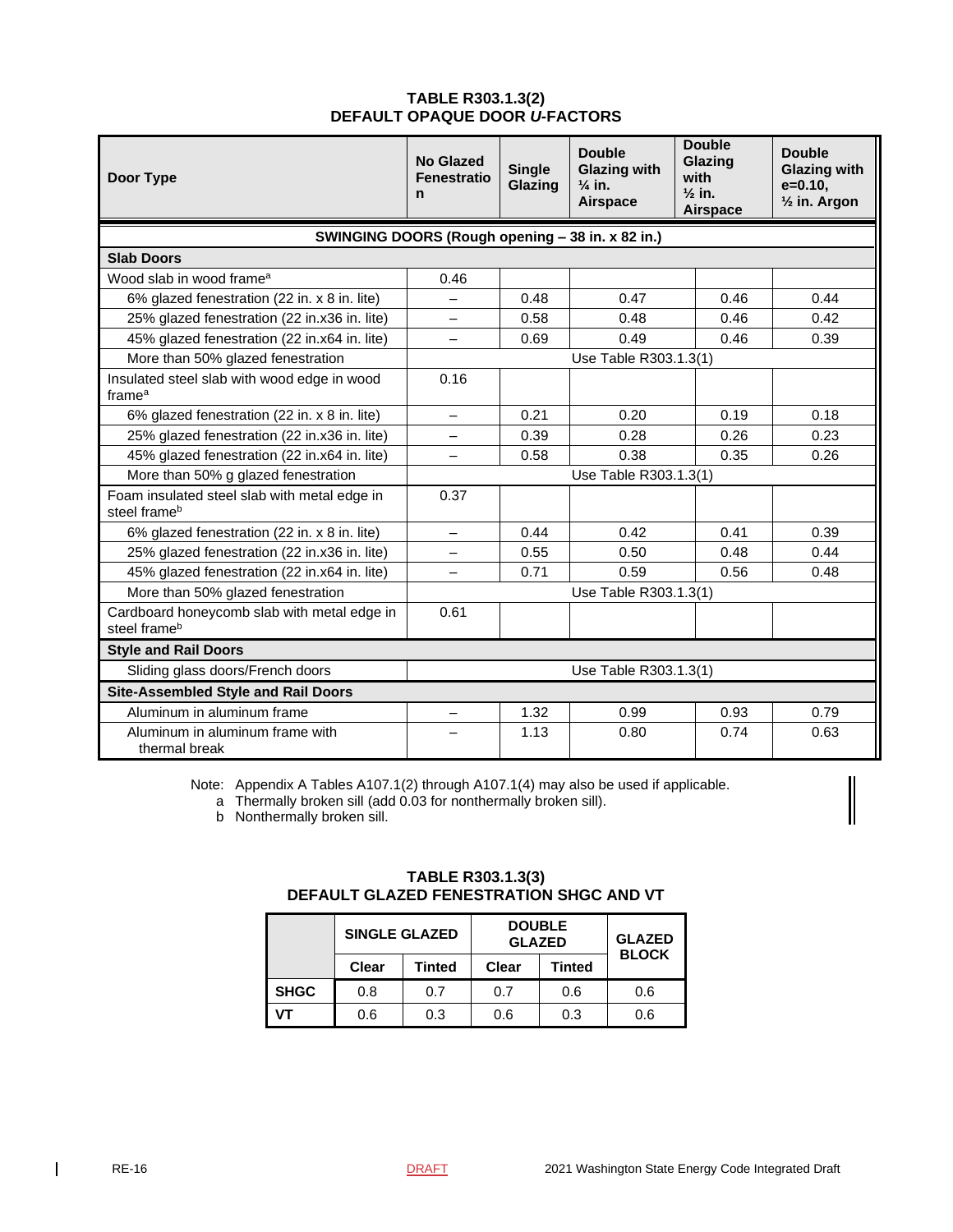#### **TABLE R303.1.3(4) DEFAULT** *U***-FACTORS FOR SKYLIGHTS**

|                                         | <b>Frame Type</b>                                                                                                                       |            |                                                                      |                                                                            |  |
|-----------------------------------------|-----------------------------------------------------------------------------------------------------------------------------------------|------------|----------------------------------------------------------------------|----------------------------------------------------------------------------|--|
| <b>Fenestration Type</b>                | <b>Aluminum</b><br><b>Aluminum</b><br><b>Without</b><br><b>With</b><br><b>Thermal</b><br><b>Thermal</b><br><b>Break</b><br><b>Break</b> |            | <b>Reinforced</b><br>Vinyl/<br>Aluminum-Clad<br><b>Wood or Vinyl</b> | <b>Wood or Vinyl-</b><br>Clad Wood/<br><b>Vinyl without</b><br>Reinforcing |  |
| Single Glazing                          |                                                                                                                                         |            |                                                                      |                                                                            |  |
| glass                                   | $U - 1.58$                                                                                                                              | $U - 1.51$ | $U - 1.40$                                                           | $U - 1.18$                                                                 |  |
| acrylic/polycarb                        | $U-1.52$                                                                                                                                | $U-1.45$   | $U-1.34$                                                             | $U-1.11$                                                                   |  |
| Double Glazing                          |                                                                                                                                         |            |                                                                      |                                                                            |  |
| air                                     | $U - 1.05$                                                                                                                              | $U-0.89$   | $U - 0.84$                                                           | $U-0.67$                                                                   |  |
| argon                                   | $U-1.02$                                                                                                                                | $U-0.86$   | $U - 0.80$                                                           | $U - 0.64$                                                                 |  |
| Double Glazing, e=0.20                  |                                                                                                                                         |            |                                                                      |                                                                            |  |
| air                                     | $U - 0.96$                                                                                                                              | $U - 0.80$ | $U-0.75$                                                             | $U-0.59$                                                                   |  |
| argon                                   | $U-0.91$                                                                                                                                | $U-0.75$   | $U-0.70$                                                             | $U-0.54$                                                                   |  |
| Double Glazing, e=0.10                  |                                                                                                                                         |            |                                                                      |                                                                            |  |
| air                                     | $U - 0.94$                                                                                                                              | $U-0.79$   | $U - 0.74$                                                           | $U-0.58$                                                                   |  |
| argon                                   | $U-0.89$                                                                                                                                | $U - 0.73$ | $U - 0.68$                                                           | $U-0.52$                                                                   |  |
| Double Glazing, e=0.05                  |                                                                                                                                         |            |                                                                      |                                                                            |  |
| air                                     | $U - 0.93$                                                                                                                              | $U-0.78$   | $U - 0.73$                                                           | $U - 0.56$                                                                 |  |
| argon                                   | $U-0.87$                                                                                                                                | $U-0.71$   | $U - 0.66$                                                           | $U-0.50$                                                                   |  |
| <b>Triple Glazing</b>                   |                                                                                                                                         |            |                                                                      |                                                                            |  |
| air                                     | $U-0.90$                                                                                                                                | $U-0.70$   | $U-0.67$                                                             | $U - 0.51$                                                                 |  |
| argon                                   | $U-0.87$                                                                                                                                | $U-0.69$   | $U - 0.64$                                                           | $U - 0.48$                                                                 |  |
| Triple Glazing, e=0.20                  |                                                                                                                                         |            |                                                                      |                                                                            |  |
| air                                     | $U - 0.86$                                                                                                                              | $U-0.68$   | $U - 0.63$                                                           | $U - 0.47$                                                                 |  |
| argon                                   | $U-0.82$                                                                                                                                | $U-0.63$   | $U-0.59$                                                             | $U - 0.43$                                                                 |  |
| Triple Glazing, e=0.20 on 2 surfaces    |                                                                                                                                         |            |                                                                      |                                                                            |  |
| air                                     | $U-0.82$                                                                                                                                | $U - 0.64$ | $U-0.60$                                                             | $U - 0.44$                                                                 |  |
| argon                                   | $U-0.79$                                                                                                                                | $U-0.60$   | $U-0.56$                                                             | $U - 0.40$                                                                 |  |
| Triple Glazing, e=0.10 on 2 surfaces    |                                                                                                                                         |            |                                                                      |                                                                            |  |
| air                                     | $U - 0.81$                                                                                                                              | $U - 0.62$ | $U-0.58$                                                             | $U - 0.42$                                                                 |  |
| argon                                   | $U-0.77$                                                                                                                                | $U-0.58$   | $U-0.54$                                                             | $U-0.38$                                                                   |  |
| Quadruple Glazing, e=0.10 on 2 surfaces |                                                                                                                                         |            |                                                                      |                                                                            |  |
| air                                     | $U-0.78$                                                                                                                                | $U-0.59$   | $U-0.55$                                                             | $U-0.39$                                                                   |  |
| argon                                   | $U - 0.74$                                                                                                                              | $U-0.56$   | $U-0.52$                                                             | $U - 0.36$                                                                 |  |
| krypton                                 | $U - 0.70$                                                                                                                              | $U-0.52$   | $U - 0.48$                                                           | $U-0.32$                                                                   |  |

Notes for Table R303.1.3(4)

- 1. U-factors are applicable to glass and plastic, flat and domed units, all spacers and gaps.
- 2. Emissivities shall be less than or equal to the value specified.
- 3. Gap fill shall be assumed to be air unless there is a minimum of 90% argon or krypton.
- 4. Aluminum frame with thermal break is as defined in footnote 1 to Table R303.1.3(1).

 $\overline{\phantom{a}}$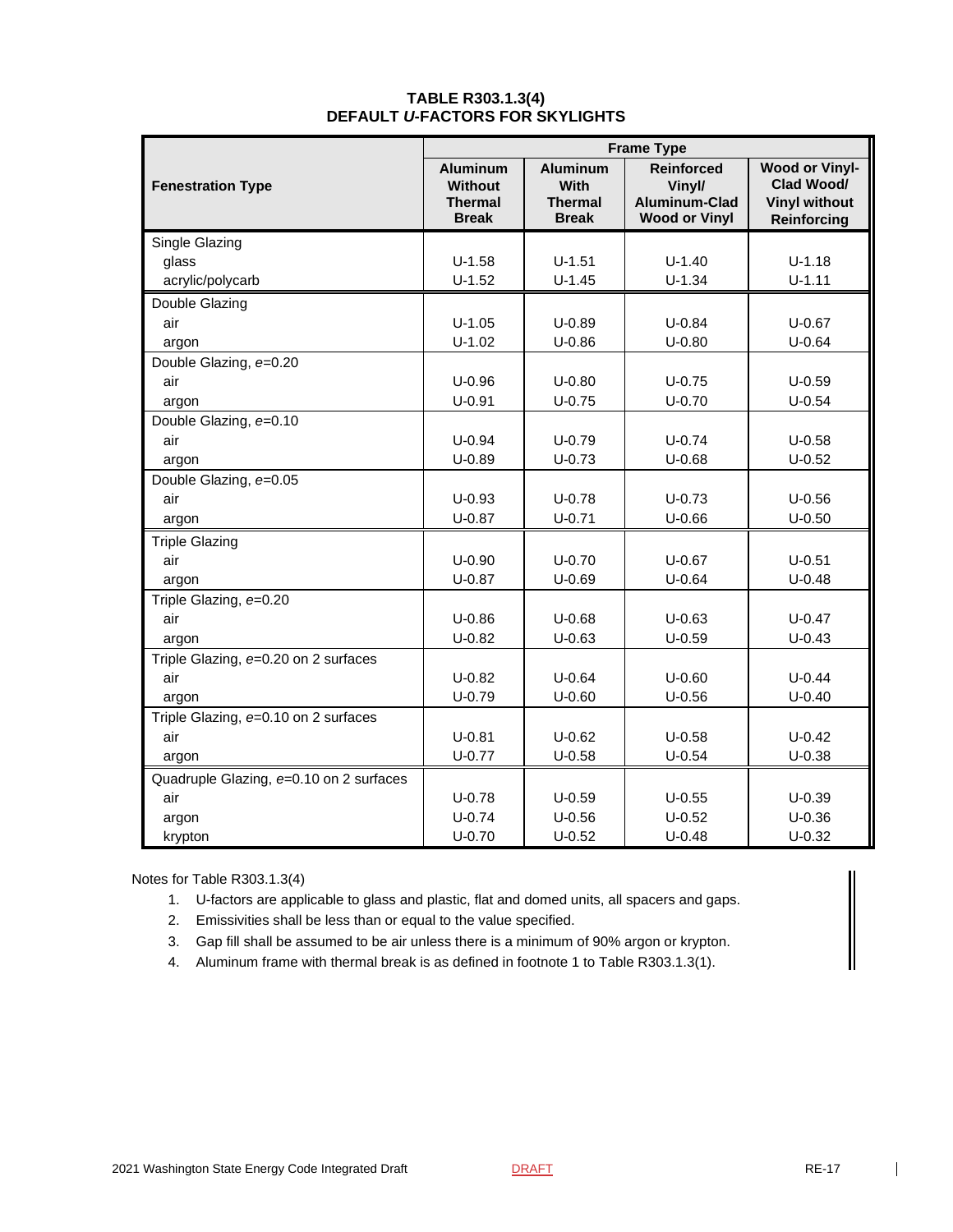#### **TABLE R303.1.3(5) SMALL BUSINESS COMPLIANCE TABLE DEFAULT** *U***-FACTORS FOR VERTICAL FENESTRATION**

|                     |                     |                                          | <b>Frame Type</b> |                                   |                |                                  |  |
|---------------------|---------------------|------------------------------------------|-------------------|-----------------------------------|----------------|----------------------------------|--|
|                     |                     | <b>Vertical Fenestration Description</b> | <b>Any Frame</b>  | <b>Aluminum</b><br><b>Thermal</b> | Wood/Vinyl/    |                                  |  |
| <b>Panes</b>        | $Low - ea$          | <b>Spacer</b>                            | Fill              |                                   | <b>Break</b> b | <b>Fiberglass</b>                |  |
| Double <sup>c</sup> | A                   | Any                                      | Argon             | 0.48                              | 0.41           | 0.32                             |  |
|                     | B                   | Any                                      | Argon             | 0.46                              | 0.39           | 0.30                             |  |
|                     | C                   | Any                                      | Argon             | 0.44                              | 0.37           | 0.28                             |  |
|                     | C                   | High<br>Performance                      | Argon             | 0.42                              | 0.35           | Deemed to<br>comply <sup>e</sup> |  |
| Triple <sup>d</sup> | A                   | Any                                      | Air               | 0.50                              | 0.44           | 0.26                             |  |
|                     | B                   | Any                                      | Air               | 0.45                              | 0.39           | 0.22                             |  |
|                     | C                   | Any                                      | Air               | 0.41                              | 0.34           | 0.20                             |  |
|                     | Any double<br>low-e | Any                                      | Air               | 0.35                              | 0.32           | 0.18                             |  |

a. Low-eA (emissivity) shall be 0.24 to 0.16. Low-eB (emissivity) shall be 0.15 to 0.08. Low-eC (emissivity) shall be 0.07 or less.

- b. Aluminum Thermal Break = An aluminum thermal break framed window shall incorporate the following minimum design characteristics:
	- 1) The thermal conductivity of the thermal break material shall be not more than 3.6 Btu-in/h/ft<sup>2/°</sup>F;
	- 2) The thermal break material must produce a gap in the frame material of not less than 0.210 inches; and
	- 3) All metal framing members of the products exposed to interior and exterior air shall incorporate a thermal break meeting the criteria in 1) and 2) above.
- c. A minimum air space of 0.375 inches between panes of glass is required for double glazing.
- d. A minimum air space of 0.25 inches between panes of glass is required for triple glazing.
- e. Deemed to comply glazing shall not be used for performance compliance.

# **CHAPTER 4 [RE] RESIDENTIAL ENERGY EFFICIENCY**

#### **SECTION R401 GENERAL**

**R401.1 Scope.** This chapter applies to *residential buildings*.

**R401.2 Compliance.** Projects shall comply with one of the following:

- 1. Sections R401 through R404. In addition, *dwelling units* and *sleeping units* in a *residential building* shall comply with Section R406.
- 2. Section R405. In addition, *dwelling units* and *sleeping units* in a *residential building* shall comply with Section R406.
- 3. Section R407.

**R401.3 Certificate.** A permanent certificate shall be completed by the builder or other *approved* party and posted on a wall in the space where the furnace is located, a utility room, or an *approved* location inside the *building*. When located on an electrical panel, the certificate shall not cover or obstruct the visibility of the circuit directory label, service disconnect label, or other required labels. The certificate shall indicate the following: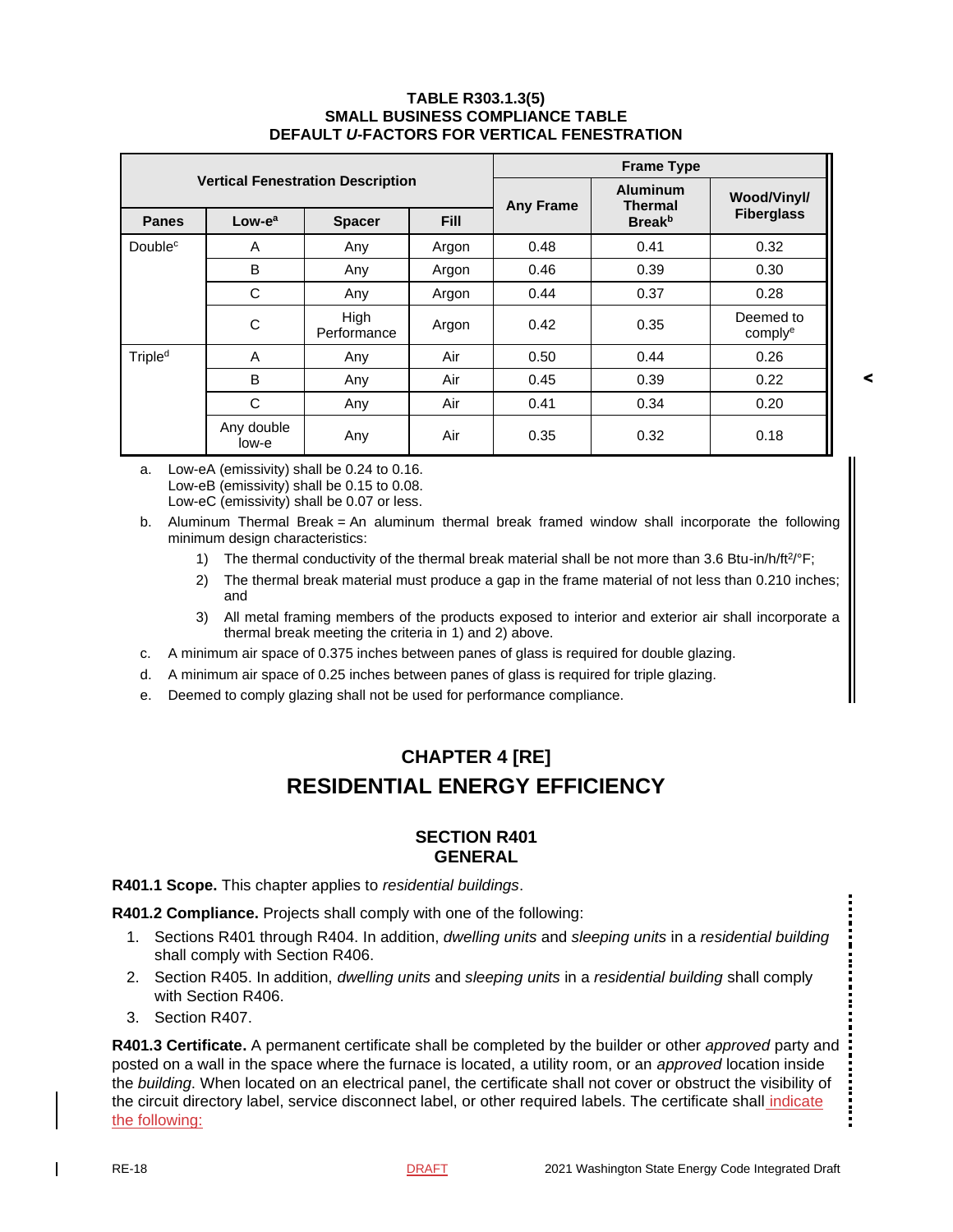1. list The predominant *R*-values of insulation installed in or on ceiling/roof, walls, foundation (slab, *below-grade wall*, and/or floor) and ducts outside conditioned spaces.;

2. *U*-factors for fenestration and the solar heat gain coefficient (SHGC) of fenestration.<sub>5</sub> Where there is more than one value for each component, the certificate shall indicate both the value covering the largest area and the area weighted average value if available.

3. The results from any required duct system and building envelope air leakage testing done on the building.

and 4. The results from the whole-house mechanical ventilation system flow rate test. Where there is more than one value for each component, the certificate shall list the value covering the largest area.

5. The certificate shall list the types, sizes and efficiencies of heating, cooling, whole-house mechanical ventilation, and service water heating appliances. Where a gas-fired unvented room heater, electric furnace, or baseboard electric heater is installed in the residence, the certificate shall list "gas-fired unvented room heater," "electric furnace" or "baseboard electric heater," as appropriate. An efficiency shall not be *listed* for gas-fired unvented room heaters, electric furnaces or electric baseboard heaters.

6. Where *on-site photovoltaic pane*l systems have been installed, the array capacity, inverter efficiency, panel tilt, and orientation and estimated annual electrical generation shall be noted on the certificate.

7. The code edition under which the structure was permitted, and the compliance path used.

The *code official* may require that documentation for any required test results include an electronic record of the time, date and location of the test. A date-stamped smart phone photo or air leakage testing software may be used to satisfy this requirement.

#### **SECTION R402 BUILDING THERMAL ENVELOPE**

**R402.1 General (Prescriptive).** The *building thermal envelope* shall meet the requirements of Sections R402.1.1 through R402.1.6.

**Exception:** The following buildings, or portions thereof, separated from the remainder of the building by building thermal envelope assemblies complying with this code shall be exempt from the building thermal envelope provisions of this code:

- 1. Those with a peak design rate of energy usage less than 3.4 Btu/h  $\cdot$  ft<sup>2</sup> (10.7 W/m<sup>2</sup>) or 1.0 watt/ft<sup>2</sup> of floor area for space conditioning purposes.
- 2. Those that do not contain conditioned space.
- 3. Greenhouses isolated from any conditioned space and not intended for occupancy.

**R402.1.1 R402.1.6 Vapor retarder.** Wall assemblies in the *building thermal envelope* shall comply with the vapor retarder requirements of Section R702.7 of the *International Residential Code* or Section 1405.3 of the *International Building Code,* as applicable.

**R402.1.1 2 Insulation and fenestration criteria.** The *building thermal envelope* shall meet the requirements of Table R402.1.42 based on the climate zone specified in Chapter 3. Assemblies shall have a U-factor equal to or less than that specified in Table R402.1.2. Fenestration shall have a Ufactor equal to or less than specified in Table R402.1.2.

| <b>CLIMATE ZONE 5 AND MARINE 4</b>  |                 |  |  |
|-------------------------------------|-----------------|--|--|
| Egnectration II Eactor <sup>b</sup> | <del>0.30</del> |  |  |
| Skylight <sup>b</sup> U-Factor      | <del>0.50</del> |  |  |
| Coiling R-Value <sup>e</sup>        |                 |  |  |

#### **TABLE R402.1.12 INSULATION AND FENESTRATION REQUIREMENTS BY COMPONENT<sup>a</sup>**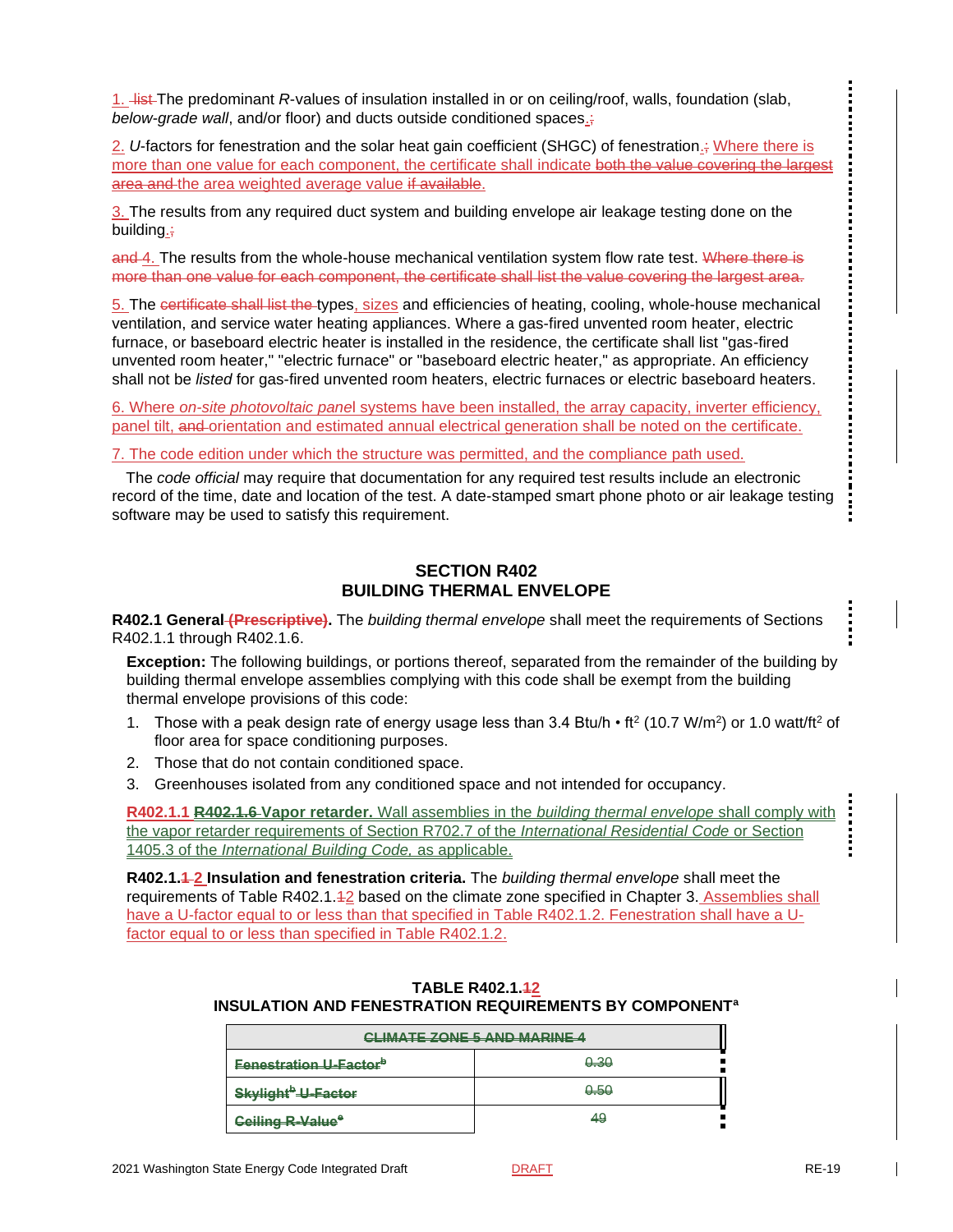|               | <u> Wood Framo Wall<del>ish</del> D Valuo</u> |    | $24$ int               |  |
|---------------|-----------------------------------------------|----|------------------------|--|
| Elger R Value |                                               | 30 |                        |  |
|               | Belew Grade <sup>c,h</sup> Wall R value       |    | $10/15/21$ int + $5TR$ |  |
|               | Slab <sup>d,f</sup> R Value & Depth           |    | 40, 24                 |  |
|               | <b>CLIMATE ZONE 5 AND MARINE 4</b>            |    |                        |  |
|               | <b>Fenestration U-Factord</b>                 |    | 0.30                   |  |
|               | <b>Skylight U-Factor</b>                      |    | 0.50                   |  |
|               | <b>Ceiling U-Factor</b>                       |    | 0.024                  |  |
|               | <b>Above-Grade Wall U-Factor</b>              |    | 0.056                  |  |
|               | <b>Floor U-Factor</b>                         |    | 0.029                  |  |
|               | <b>Slab on Grade F-Factor</b>                 |    | 0.54                   |  |
|               | <b>Below Grade 2' Depth</b>                   |    |                        |  |
|               | <b>Wall U-Factor</b>                          |    | 0.042                  |  |
|               | <b>Slab F-Factor</b>                          |    | 0.59                   |  |
|               | <b>Below Grade 3.5' Depth</b>                 |    |                        |  |
|               | <b>Wall U-Factor</b>                          |    | 0.040                  |  |
|               | <b>Slab F-Factor</b>                          |    | 0.56                   |  |
|               | <b>Below Grade 7' Depth</b>                   |    |                        |  |
|               | <b>Wall U-Factor</b>                          |    | 0.035                  |  |
|               | Slab F-Factor                                 |    | 0.50                   |  |

For SI: 1 foot =  $304.8$  mm, ci = continuous insulation, int = intermediate framing.

- U-factors or F-factors shall be obtained from measurement, calculation or an approved source, or as specified in Section R402.1.5.
- b. A maximum U-factor of 0.32 shall apply to vertical fenestration products installed in buildings located above 4000 feet in elevation above sea level, or in windborne debris regions where protection of openings is required under Section R301.2.1.2 of the International Residential Code.
- $U$ -factors and SHGC are maximums. When insulation is installed in a cavity which is less than the label or design thickness of the insulation, the compressed *R*-value of the insulation from Appendix Table A101.4 shall not be less than the *R*-value specified in the table.

fenestration *U*-factor column excludes skylights.

c.a. "10/15/21 +5TB" means R-10 continuous insulation on the exterior of the wall, or R-15 continuous insulation on the interior of the wall, or R-21 cavity insulation plus a thermal break between the slab and the basement wall at the interior of the basement wall. "10/15/21 +5TB" shall be permitted to be met with R-13 cavity insulation on the interior of the basement wall plus R-5 continuous insulation on the interior or exterior of the wall. "5TB" means R-5 thermal break between floor slab and basement wall.

d.a. R-10 continuous insulation is required under heated slab on grade floors. See Section R402.2.9.1.

- For single rafter- or joist-vaulted ceilings, the insulation may be reduced to R-38 if the full insulation depth extends over the top plate of the exterior wall.
- R-7.5 continuous insulation installed over an existing slab is deemed to be equivalent to the required perimeter slab insulation when applied to existing slabs complying with Section R503.1.1. If foam plastic is used, it shall meet the requirements for thermal barriers protecting foam plastics.
- For log structures developed in compliance with Standard ICC 400, log walls shall meet the requirements for *climate zone* 5 of ICC 400.
- (intermediate framing) denotes framing and insulation as described in Section A103.2.2 including standard framing 16 inches on center, 78 percent of the wall cavity insulated and headers insulated with a minimum of R-10 insulation.

←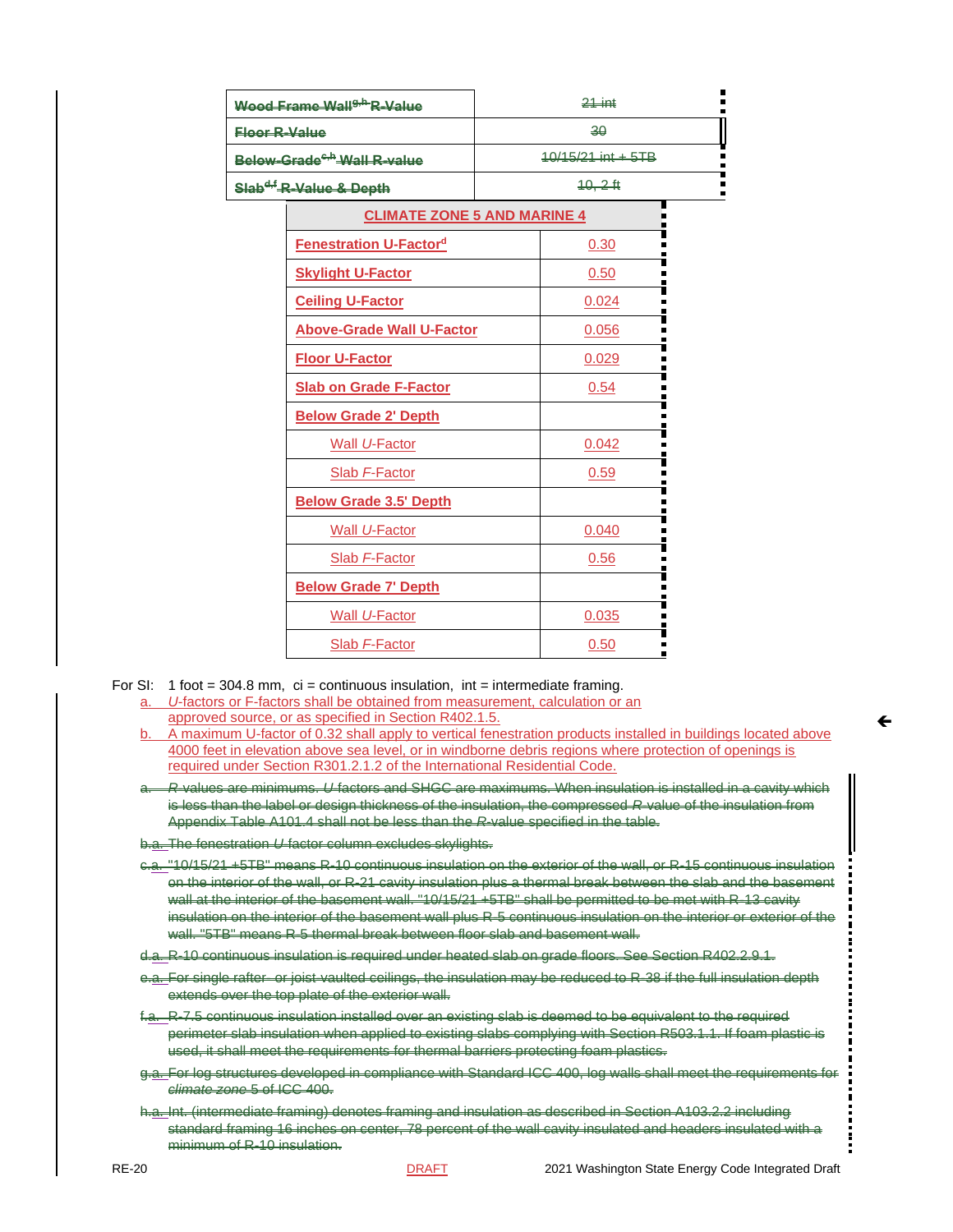**R402.1.3** *U***-factor***R***-value alternative.** An assembly with a *U*-factor equal to or less than that specified in Table R402.1.3 shall be permitted as an alternative to the *R*-value in Table R402.1.1. U-factors shall be determined as specified in Section R402.1.5Assemblies with *R*-value of insulation materials equal to or greater than that specified in Table R402.1.3 shall be an alternative to the *U*-factor in Table R402.1.2.

**R402.1.2 4** *R***-value computation.** *Cavity insulation* alone shall be used to determine compliance with the *cavity insulation R*-value requirements in Table R402.1.3. Insulation R-value shall be determined as specified in Section R303.1.4. Insulation material used in layers, such as framing cavity insulation or continuous insulation, Where *cavity insulation* is installed in multiple layers, the *R*-values of the cavity insulation layers shall be summed to compute the corresponding component determine compliance with the *cavity insulation R*-value requirements. The manufacturer's settled *R*-value shall be used for blown insulation. *Continuous insulation* (ci) alone shall be used to determine compliance with the continuous insulation *R*-value requirements in Table R402.1.3. Where *continuous insulation* is installed in multiple layers, the *R*-values of the *continuous insulation* layers shall be summed to determine compliance with the *continuous insulation R*-value requirements. *Cavity insulation R*-values shall not be used to determine compliance with the *continuous insulation R*-value requirements in Table R402.1.3. Computed *R*-values shall not include an *R*-value for other building materials or air films. Where insulated siding is used for the purpose of complying with the *continuous insulation* requirements of Table R402.1.13, the manufacturer's labeled *R*-value for insulated siding shall be reduced by R-0.6.

**R402.1.3** *U***-factor alternative.** An assembly with a *U*-factor equal to or less than that specified in Table R402.1.3 shall be permitted as an alternative to the *R*-value in Table R402.1.1. U-factors shall be determined as specified in Section R402.1.5.

|                               | <b>CLIMATE ZONE 5 AND MARINE 4</b> |  |  |  |
|-------------------------------|------------------------------------|--|--|--|
| <b>Fenestration U-Factor</b>  | 0.30                               |  |  |  |
| <b>Skylight U-Factor</b>      | 0.50                               |  |  |  |
| <b>Ceiling U-Factor</b>       | 0.026                              |  |  |  |
| Above-Grade Wall U-Factor     | <del>0.056</del>                   |  |  |  |
| <b>Floor U-Factor</b>         | 0.029                              |  |  |  |
| <b>Slab on Grade F-Factor</b> | 0.54                               |  |  |  |
| <b>Below Grade 2' Depth</b>   |                                    |  |  |  |
| Wall <i>U-Eactor</i>          | <del>0.042</del>                   |  |  |  |
| Slab E Factor                 | 0.59                               |  |  |  |
| <b>Below Grade 3.5' Depth</b> |                                    |  |  |  |
| Wall U-Factor                 | 0.040                              |  |  |  |
| Slab F-Factor                 | 0.56                               |  |  |  |
| <b>Below Grade 7' Depth</b>   |                                    |  |  |  |
| Wall <i>U-</i> Factor         | 0.035                              |  |  |  |
| Slab E-Eactor                 | 0.50                               |  |  |  |

#### **TABLE R402.1.3 EQUIVALENT U-FACTORS<sup>a</sup> INSULATION MINIMUM R-VALUES AND FENESTRATION**

**REQUIREMENTS BY COMPONENTS<sup>a</sup>**

a. *U*-factors or F-factors shall be obtained from measurement, calculation or an approved source, or as specified in Section R402.1.5.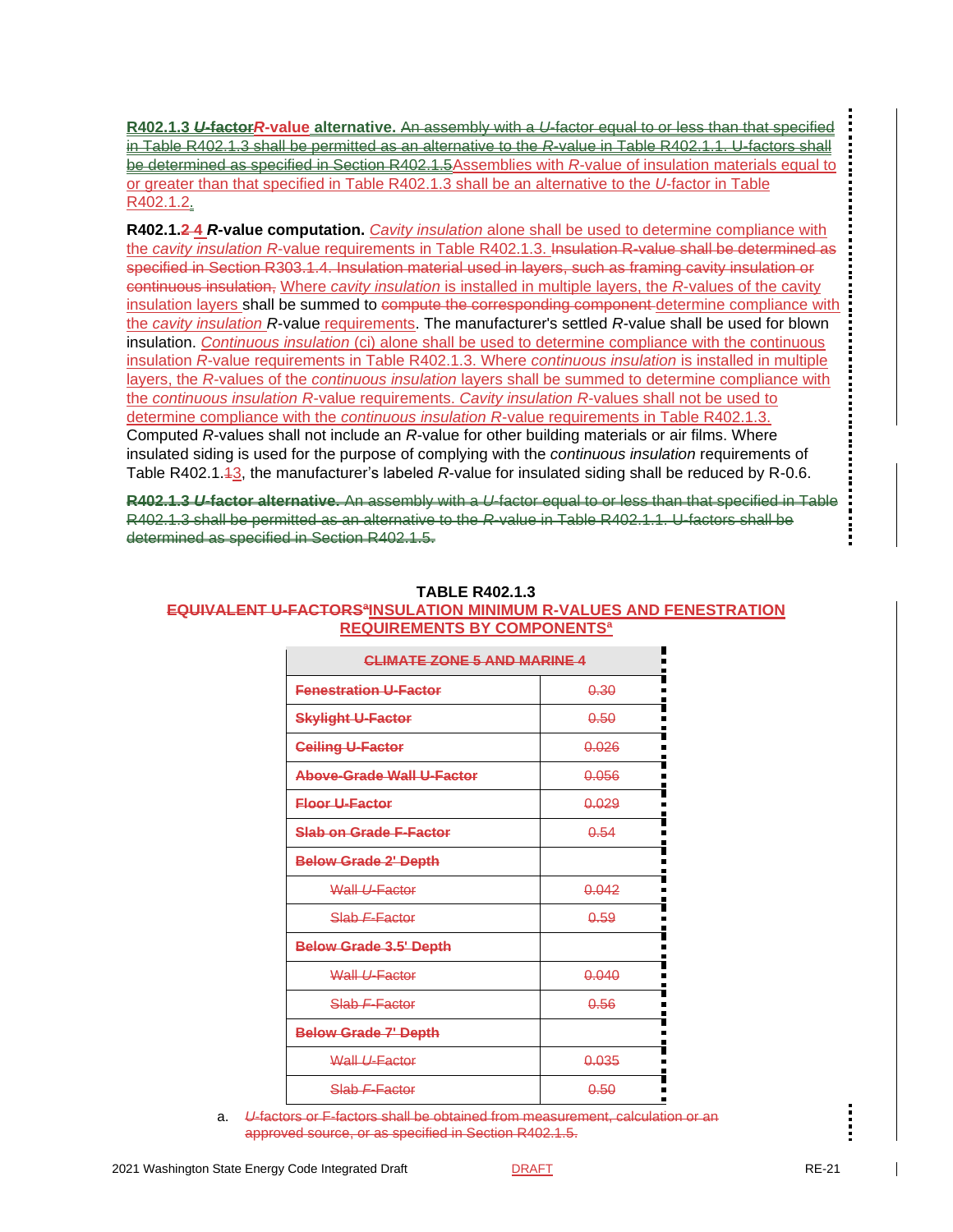| <b>CLIMATE ZONE 5 AND MARINE 4</b>        |                            |  |  |
|-------------------------------------------|----------------------------|--|--|
| <b>Fenestration U-Factor</b> <sup>b</sup> | 0.30                       |  |  |
| Skylight <sup>b</sup> U-Factor            | 0.50                       |  |  |
| <b>Ceiling R-Value<sup>e</sup></b>        | 4960                       |  |  |
| Wood Frame Wall <sup>g, ih</sup> R-Value  | 21 int20+5 or 13+10        |  |  |
| <b>Floor R-Value</b>                      | 30                         |  |  |
| Below-Grade <sup>c,h</sup> Wall R-value   | $10/15/21$ int + 5TB       |  |  |
| Slab <sup>d,f</sup> R-Value & Depth       | <del>10.2 ft</del> 10.4 ft |  |  |

- a. *R*-values are minimums. *U*-factors and SHGC are maximums. When insulation is installed in a cavity which is less than the label or design thickness of the insulation, the compressed *R*-value of the insulation from Appendix Table A101.4 shall not be less than the *R*-value specified in the table.
- The fenestration *U*-factor column excludes skylights.
- c. "10/15/21 +5TB" means R-10 continuous insulation on the exterior of the wall, or R-15 continuous insulation on the interior of the wall, or R-21 cavity insulation plus a thermal break between the slab and the basement wall at the interior of the basement wall. "10/15/21 +5TB" shall be permitted to be met with R-13 cavity insulation on the interior of the basement wall plus R-5 continuous insulation on the interior or exterior of the wall. "5TB" means R-5 thermal break between floor slab and basement wall.
- R-10 continuous insulation is required under heated slab on grade floors. See Section R402.2.9.1.
- For single rafter- or joist-vaulted ceilings, the insulation may be reduced to R-38 if the full insulation depth extends over the top plate of the exterior wall.
- f. R-7.5 continuous insulation installed over an existing slab is deemed to be equivalent to the required perimeter slab insulation when applied to existing slabs complying with Section R503.1.1. If foam plastic is used, it shall meet the requirements for thermal barriers protecting foam plastics.
- For log structures developed in compliance with Standard ICC 400, log walls shall meet the requirements for *climate zone* 5 of ICC 400.
- h. Int. (intermediate framing) denotes framing and insulation as described in Section A103.2.2 including standard framing 16 inches on center, 78 percent of the wall cavity insulated and headers insulated with a minimum of R-10 insulation.
- The first value is cavity insulation, the second value is continuous insulation. Therefore, as an example, "R13+10" means R-13 cavity insulation plus R-10 continuous insulation.
- A maximum U-factor of 0.32 shall apply to vertical fenestration products installed in buildings located above 4000 feet in elevation above sea level, or in windborne debris regions where protection of openings is required under Section R301.2.1.2 of the International Residential Code.

**R402.1.5 Total UA alternative.** If the proposed *building thermal envelope* UA is less than or equal to the target UA, the building shall be considered in compliance with Table R402.1.42. The proposed UA shall be calculated in accordance with Equation 2. The target UA shall be calculated in accordance with Equation 1. U-factors shall be determined as specified in Section R402.1.56. In addition to UA compliance, the maximum fenestration *U*-factors of Section R402.5 shall be met.

**R402.1.6 U-factor reference and calculations.** The *U*-factors for typical construction assemblies are included in Appendix A in chapter 51-11C WAC. These values shall be used for all calculations. Where proposed construction assemblies are not represented in Appendix A, values shall be calculated in accordance with the ASHRAE *Handbook of Fundamentals* using the framing factors listed in Appendix A where applicable and shall include the thermal bridging effects of framing materials. The SHGC requirements shall be met in addition to UA compliance. Fenestration U-factors shall comply with Section R303.1.3, Fenestration product rating.

**R402.1.6 Vapor retarder.** Wall assemblies in the *building thermal envelope* shall comply with the vapor retarder requirements of Section R702.7 of the *International Residential Code* or Section 1405.3 of the *International Building Code,* as applicable.

 $\leftarrow$ 

 $\leftarrow$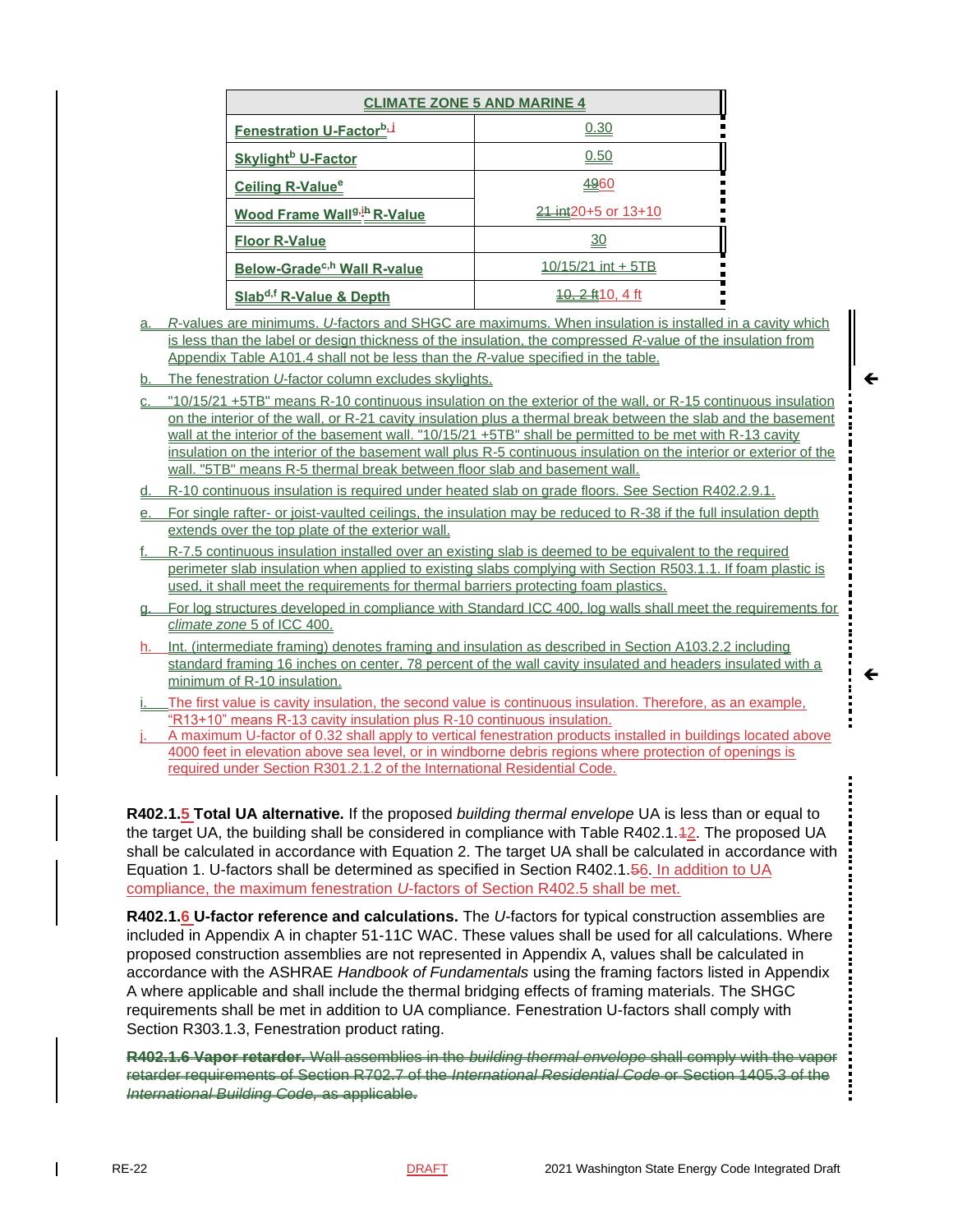#### **EQUATION 1 — GROUP R OCCUPANCY TARGET UA**

|                  |                   | $UA_T = U_W A_W + U_{BGW} A_{BGW} + U_{VG} A_{VG} + U_{OG} A_{OG} + U_F A_F + U_{RC} A_{RC} + U_D A_D + F_S P_S + F_{BGS} P_{BGS}$                      |
|------------------|-------------------|---------------------------------------------------------------------------------------------------------------------------------------------------------|
| Where:           |                   |                                                                                                                                                         |
| $UA_T$           | $=$               | the target combined thermal transmittance of the gross exterior wall, floor and roof/ceiling area.                                                      |
| $U_W$            | $=$               | the thermal transmittance value of the opaque above grade wall found in Table R402.1.32.                                                                |
| $A_{\rm W}$      | $=$               | opaque above grade wall area.                                                                                                                           |
| U <sub>BGW</sub> | $\qquad \qquad =$ | the thermal transmittance value of the below grade opaque wall found in Table R402.1.32.                                                                |
| A <sub>BGW</sub> | $=$               | opaque below grade wall area.                                                                                                                           |
| $U_{\vee G}$     | $=$               | the thermal transmittance value of the fenestration found in Table R402.1.32.                                                                           |
| $A_{\text{VG}}$  | $=$               | (a) The proposed glazing area; where proposed fenestration glazing area is less than 15% of<br>the conditioned floor area, minus $A_{\text{OG}}$ .      |
|                  |                   | (b) 15% of the conditioned floor area; where the proposed fenestration glazing area is 15% or<br>more of the conditioned floor area, minus $A_{OG}$ .   |
| $U_{OG}$         | $=$               | the thermal transmittance value of the skylight glazing found in Table R402.1.32.                                                                       |
| Aog              | $=$               | skylight glazing area (if the proposed AOG exceeds 15 percent, the target AOG shall be 15<br>percent of the total floor area of the conditioned space). |
| UF               | $=$               | the thermal transmittance value of the floor found in Table R402.1.32.                                                                                  |
| $A_F$            | $=$               | floor area over unconditioned space.                                                                                                                    |
| $U_{RC}$         | $=$               | the thermal transmittance value of the ceiling found in Table R402.1.32.                                                                                |
| $A_{RC}$         | $=$               | roof/ceiling area.                                                                                                                                      |
| $U_D$            | $=$               | the thermal transmittance value of the fenestration found in Table R402.1.32.                                                                           |
| $A_{D}$          | $=$               | opaque door area.                                                                                                                                       |
| $F_S$            | $=$               | concrete slab on grade component F-factor found in Table R402.1.32.                                                                                     |
| $P_S$            | $=$               | lineal ft. of concrete slab on grade perimeter.                                                                                                         |
| $F_{BGS}$        | $=$               | concrete below grade slab component F-factor found in Table R402.1.32.                                                                                  |
| P <sub>BGS</sub> | $=$               | lineal ft. of concrete below grade slab perimeter.                                                                                                      |

 $\overline{1}$ 

 $\begin{array}{c} \vdots \\ \vdots \\ \vdots \end{array}$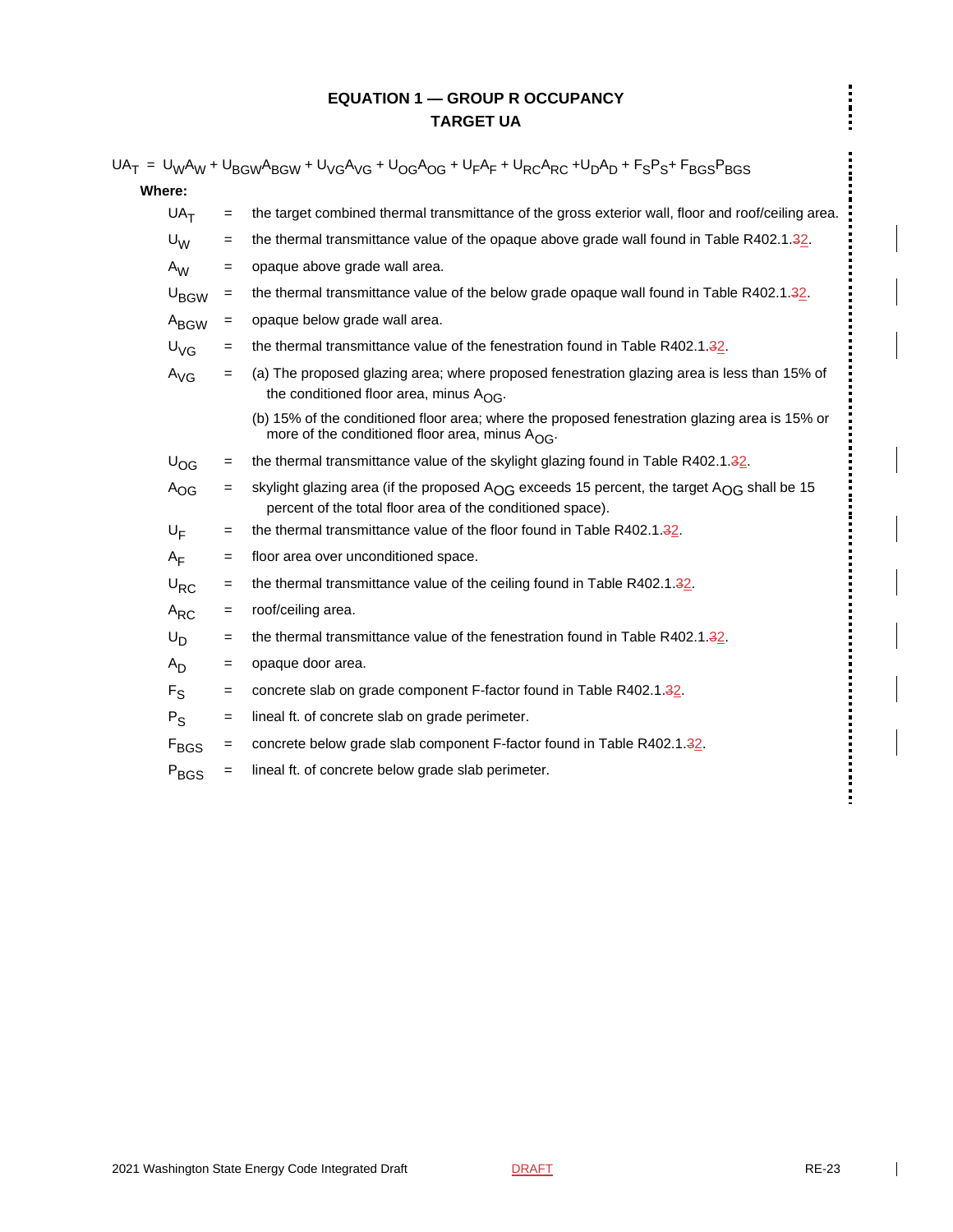#### **EQUATION 2 — GROUP R OCCUPANCY PROPOSED UA**

| UA | $=$              |     | U <sub>W</sub> A <sub>W</sub> + U <sub>BGW</sub> A <sub>BGW</sub> + U <sub>VG</sub> A <sub>VG</sub> + U <sub>OG</sub> A <sub>OG</sub> + U <sub>F</sub> A <sub>F</sub> + U <sub>RC</sub> A <sub>RC</sub> + U <sub>D</sub> A <sub>D</sub> + F <sub>S</sub> P <sub>S</sub> + F <sub>BGS</sub> P <sub>BGS</sub> |
|----|------------------|-----|-------------------------------------------------------------------------------------------------------------------------------------------------------------------------------------------------------------------------------------------------------------------------------------------------------------|
|    | Where:           |     |                                                                                                                                                                                                                                                                                                             |
|    | <b>UA</b>        | $=$ | the combined thermal transmittance of the gross exterior wall, floor and roof/ceiling assembly<br>area.                                                                                                                                                                                                     |
|    | $U_W$            | $=$ | the thermal transmittance of the opaque above grade wall area.                                                                                                                                                                                                                                              |
|    | $A_{\rm W}$      | $=$ | opaque above grade wall area.                                                                                                                                                                                                                                                                               |
|    | $U_{\text{BGW}}$ | $=$ | the thermal transmittance value of the below grade opaque wall.                                                                                                                                                                                                                                             |
|    | A <sub>BGW</sub> | $=$ | opaque below grade wall area.                                                                                                                                                                                                                                                                               |
|    | $U_{\text{VG}}$  | $=$ | the thermal transmittance value of the fenestration glazing.                                                                                                                                                                                                                                                |
|    | $A_{\text{VG}}$  | $=$ | fenestration glazing area, including windows in exterior doors.                                                                                                                                                                                                                                             |
|    | $U_{OG}$         | $=$ | the thermal transmittance value of the skylight glazing.                                                                                                                                                                                                                                                    |
|    | $A_{OG}$         | $=$ | skylight glazing area.                                                                                                                                                                                                                                                                                      |
|    | $U_F$            | $=$ | the thermal transmittance of the floor.                                                                                                                                                                                                                                                                     |
|    | $A_F$            | $=$ | floor area over unconditioned space.                                                                                                                                                                                                                                                                        |
|    | $U_{RC}$         | $=$ | the thermal transmittance of the ceiling.                                                                                                                                                                                                                                                                   |
|    | $A_{RC}$         | $=$ | ceiling area.                                                                                                                                                                                                                                                                                               |
|    | $U_D$            | $=$ | the thermal transmittance value of the opaque door area.                                                                                                                                                                                                                                                    |
|    | $A_{D}$          | $=$ | opaque door area.                                                                                                                                                                                                                                                                                           |
|    | $F_S$            | $=$ | concrete slab on grade component F-factor.                                                                                                                                                                                                                                                                  |
|    | $P_S$            | $=$ | lineal ft. of concrete slab on grade perimeter.                                                                                                                                                                                                                                                             |
|    | $F_{BGS}$        | $=$ | concrete below grade slab component F-factor.                                                                                                                                                                                                                                                               |
|    | P <sub>BGS</sub> | $=$ | lineal ft. of concrete below grade slab perimeter.                                                                                                                                                                                                                                                          |

**NOTE:** Where more than one type of wall, window, roof/ceiling, door and skylight is used, the U and A terms for those items shall be expanded into sub-elements as:

$$
U_{W1}A_{W1} + U_{W2}A_{W2} + U_{W3}A_{W3} + ... \text{etc.}
$$

**NOTE:** Below Grade Walls: The wall is assumed to extend from the slab upward to the top of the mud sill for the distance specified in Table A104.1, with 6 inches of concrete wall extending above grade. This will be calculated separately from above grade walls using the wall height that best describes the system.

 $\overline{\phantom{a}}$ 

 $\frac{1}{2}$ 

 $\frac{1}{2}$ Ē

ī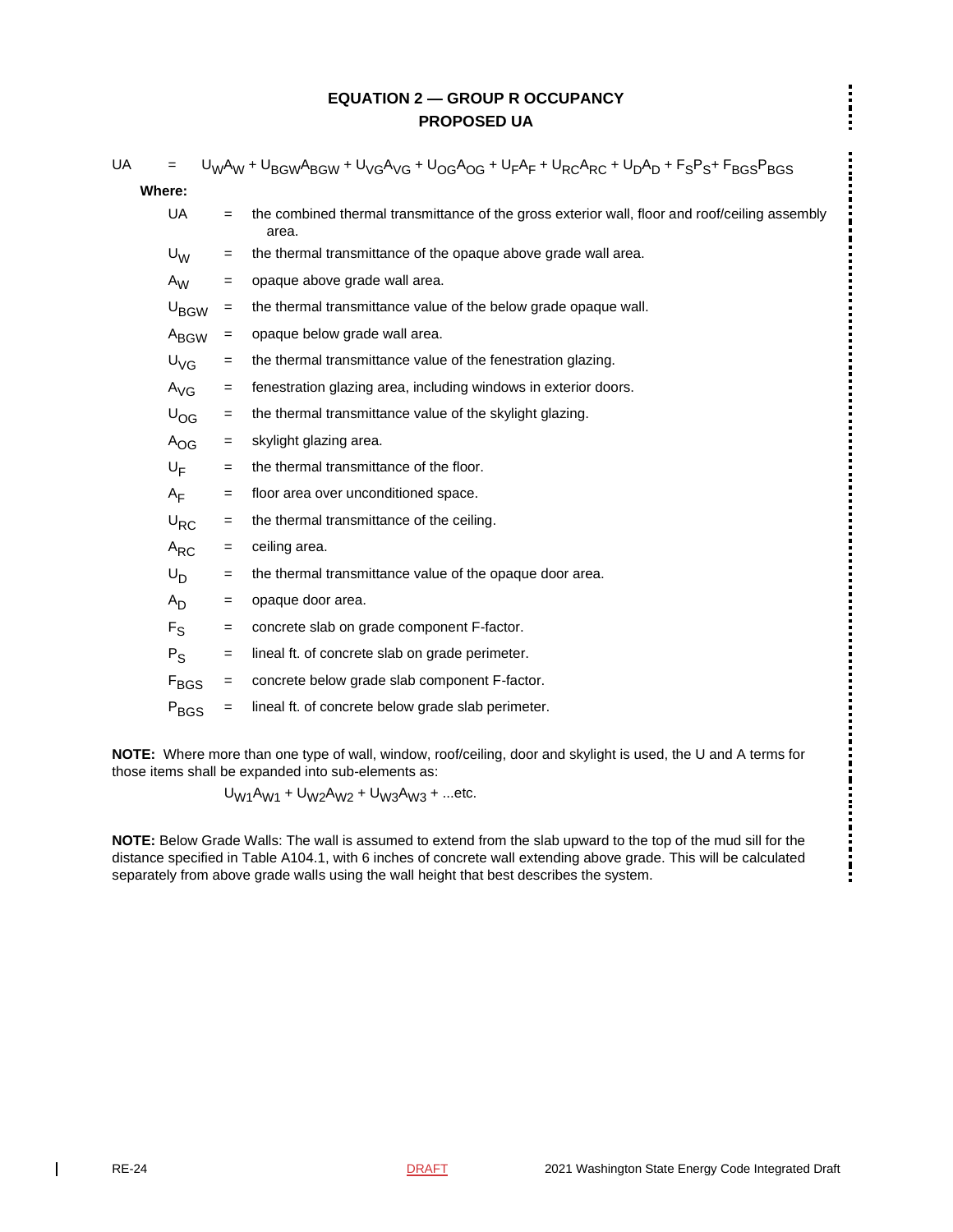**R402.2 Specific insulation requirements.** In addition to the requirements of Section R402.1, insulation shall meet the specific requirements of Sections R402.2.1 through R402.2.10.

**R402.2.1 Ceilings with attic spaces.** Where Section R402.1.13 would require R-49 60 in the ceiling or attic, installing R-38 49 over 100 percent of the ceiling area requiring insulation shall be deemed to satisfy the requirement for R-49-60 wherever the full height of uncompressed R-38-49 insulation extends over the wall top plate at the eaves. This reduction shall not apply to the U-factor alternative approachinsulation and fenestration criteria in Section R402.1.32 and the Total UA alternative in Section R402.1.45.

**R402.2.1.1 Loose insulation in attic spaces.** Open-blown or poured loose fill insulation may be used in attic spaces where the slope of the ceiling is not more than 3 feet in 12 and there is at least 30 inches of clear distance from the top of the bottom chord of the truss or ceiling joist to the underside of the sheathing at the roof ridge.

#### **R402.2.2 Reserved.**

**R402.2.3 Eave baffle.** For air-air-permeable insulations in vented attics, a baffle shall be installed adjacent to soffit and eave vents. Baffles shall maintain an a net free area opening equal to or greater than the size of the vent. The baffle shall extend over the top of the attic insulation. The baffle shall be permitted to be any solid material. The baffle shall be installed to the outer edge of the *exterior wall* top plate so as to provide maximum space for attic insulation coverage over the top plate. Where soffit venting is not continuous, baffles shall be installed continuously to prevent ventilation air in the eave soffit from bypassing the baffle.

**R402.2.4 Access hatches and doors.** Access hatches and doors from *conditioned spaces* to *unconditioned spaces* such as (e.g., attics and crawl spaces) shall be weatherstripped and insulated to the same R-value required by table R402.1.3 for the wall or ceiling in which they are installed. Hovel equivalent to the insulation on the surrounding surfaces. Access shall be provided to all equipment that prevents damaging or compressing the insulation. A wood framed or equivalent baffle or retainer is required to be provided when loose fill insulation is installed, the purpose of which is to prevent the loose fill insulation from spilling into the living space when the attic access is opened, and to provide a permanent means of maintaining the installed *R*-value of the loose fill insulation.

**Exception**: Vertical doors that provide providing access from *conditioned spaces* to *unconditioned* spaces shall be permitted to meet that comply with the fenestration requirements of Table R402.1.43.

**R402.2.4.1 Access hatches and door insulation installation and retention.** Vertical or horizontal access hatches and doors from *conditioned spaces* to *unconditioned spaces* such as attics and crawl spaces shall be weatherstripped. Access that a level equivalent to the insulation on the surrounding surfaces. Access shall be provided to all equipment that prevents damaging or compressing the insulation shall be provided to all equipment. A wood framed or equivalent baffle or retainer is required to be provided when Where loose fill insulation is installed, a wood framed or equivalent baffle or retainer, or dam shall be installed to prevent the loose-fill insulation the purpose of which is to prevent the loose fill insulation from spilling into the living spaces, from higher to lower sections of the attic and from attics covering conditioned spaces to unconditioned spaces. The baffle or retainer shall when the attic access is opened, and to provide a permanent means of maintaining the installed *R*-value of the loose fill insulation.

**R402.2.5 Mass walls.** Mass walls, where used as a component of the *building thermal envelope* of a building shall be one of the following:

- 1. Constructed of Above-grade walls of concrete block, concrete, insulated concrete form, masonry cavity, brick but not brick veneer, adobe, compressed earth block, rammed earth, mass timber, solid timber, or solid logs.
- 2. Any wall having a heat capacity greater than or equal to 6 Btu/ft<sup>2</sup> x  $\textdegree$  (123 kJ/m<sup>3</sup> x K).

**R402.2.6 Steel-frame ceilings, walls, and floors.** Steel-frame ceilings, walls, and floors shall comply with the U-factor requirements of Table R402.1.3R402.1.2.

**R402.2.7 Floors.** Floor framing-cavity insulation shall comply with one of the following:

1. Insulation shall be installed to maintain permanent contact with the underside of the subfloor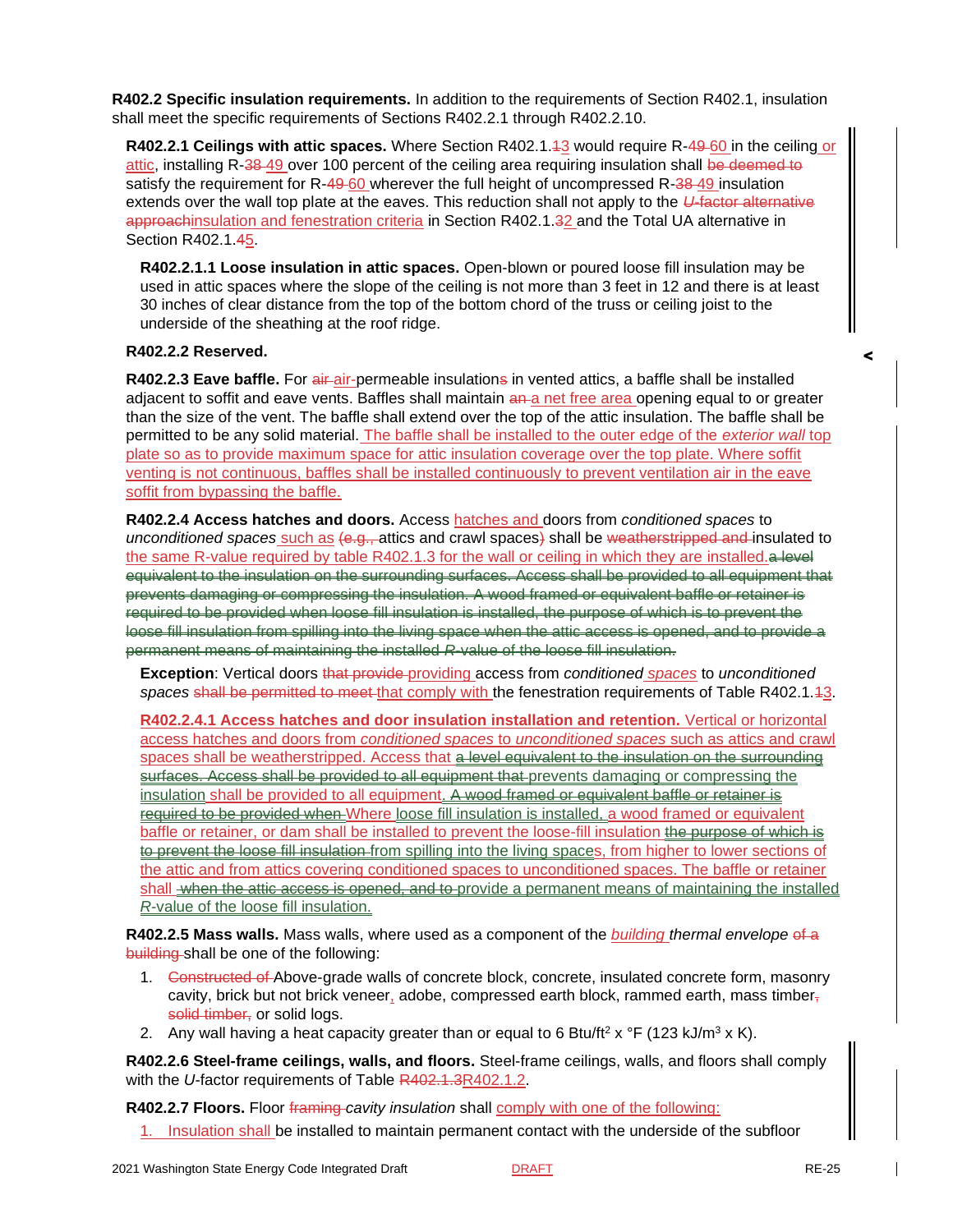$\prec$ 

decking in accordance with manufacturer instructions to maintain required *R*-value or readily fill the available cavity space. Insulation supports shall be installed so spacing is no more than 24 inches on center. Foundation vents shall be placed so that the top of the vent is below the lower surface of the floor insulation.

- 2. Floor framing cavity insulation shall be permitted to be in contact with the top side of sheathing separating the cavity and the unconditioned space below. Insulation shall extend from the bottom to the top of all perimeter floor framing members and the framing members shall be air sealed.
- 1.3.A combination of cavity and continuous insulation shall be installed so that the cavity insulation is in contact with the top side of the continuous insulation that is installed on the underside of the floor framing separating the cavity and the unconditioned space below. The combined R-value of the cavity and continuous insulation shall equal the required R-value for floors. Insulation shall extend from the bottom to the top of all perimeter floor framing members and the framing members shall be air sealed.

#### **Exceptions:**

- 1. The floor framing cavity insulation shall be permitted to be in contact with the topside of sheathing or continuous insulation installed on the bottom side of floor framing where combined with insulation that meets or exceeds the minimum Wood Frame R-value in Table R402.1.1 and extends from the bottom to the top of all perimeter floor framing members.
- 2.1.When foundation vents are not placed so that the top of the vent is below the lower surface of the floor insulation, a permanently attached baffle shall be installed at an angle of 30° from horizontal, to divert air flow below the lower surface of the floor insulation.
- 3-2. Substantial contact with the surface being insulated is not required in enclosed floor/ceiling assemblies containing ducts where full R-value insulation is installed between the duct and the exterior surface.

**R402.2.8 Below-grade walls.** Below-grade exterior wall insulation used on the exterior (cold) side of the wall shall extend from the top of the below-grade wall to the top of the footing and shall be approved for below-grade use. Above-grade insulation shall be protected. Insulation used on the interior (warm) side of the wall shall extend from the top of the below-grade wall to the below-grade floor level and shall include R-5 rigid board providing a thermal break between the concrete wall and the slab.

**R402.2.9 Slab-on-grade floors.** The minimum thermal resistance (*R*-value) of the insulation around the perimeter of unheated or heated slab-on-grade floors shall be as specified in Table R402.1.1R402.1.3. The insulation shall be placed on the outside of the foundation or on the inside of the foundation wall. The insulation shall extend downward from the top of the slab for a minimum distance as shown in the table or to the top of the footing, whichever is less, or downward to at least the bottom of the slab and then horizontally to the interior or exterior for the total distance shown in the table. A two-inch by two-inch (maximum) pressure treated nailer may be placed at the finished floor elevation for attachment of interior finish materials. Insulation extending away from the building shall be protected by pavement or by a minimum of 10 inches (254 mm) of soil.

**R402.2.9.1 Heated slab-on-grade floors.** The entire area of a heated slab-on-grade floor shall be thermally isolated from the soil with a minimum of R-10 insulation. The insulation shall be an approved product for its intended use. If a soil gas control system is present below the heated slabon-grade floor, which results in increased convective flow below the heated slab-on-grade floor, the heated slab-on-grade floor shall be thermally isolated from the sub-slab gravel layer. R-10 heated slab-on-grade floor insulation is required for all compliance paths.

**R402.2.10 Masonry veneer.** Insulation shall not be required on the horizontal portion of the foundation that supports a masonry veneer.

**R402.3 Fenestration.** In addition to the requirements of Section R402, fenestration shall comply with Sections R402.3.1 through R402.3.5.

**R402.3.1** *U***-factor.** An area-weighted average of fenestration products shall be permitted to satisfy the *U*-factor requirements.

**R402.3.2 Glazed fenestration SHGC.** An area-weighted average of fenestration products more than 50 percent glazed shall be permitted to satisfy the SHGC requirements.

<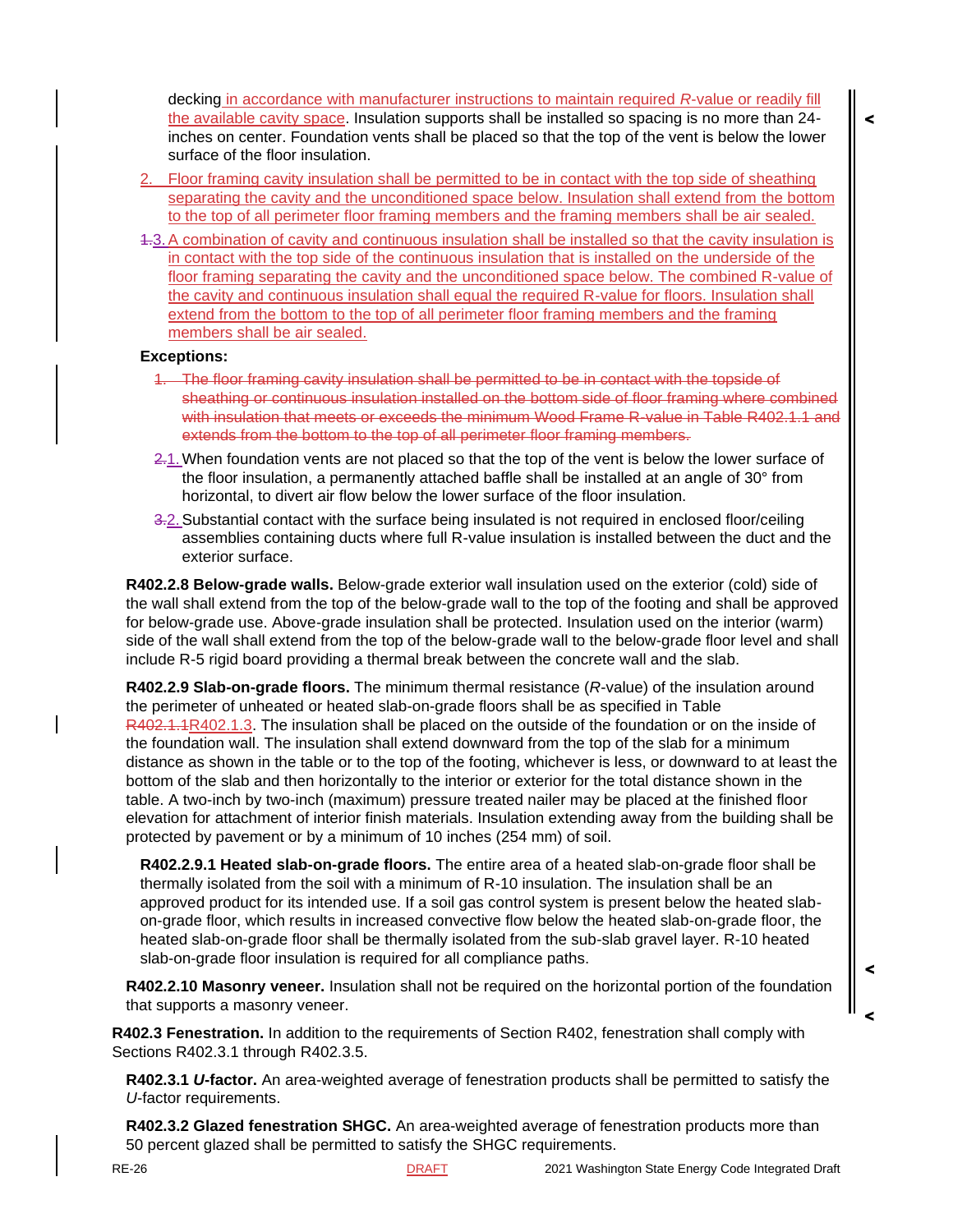**R402.3.3 Glazed fenestration exemption.** Up to 15 square feet (1.4 m<sup>2</sup>) of glazed fenestration per dwelling unit shall be permitted to be exempt from *U*-factor and SHGC requirements in Section R402.1.1R402.1.2. This exemption shall not apply to the *U*-factor alternative approach insulation and fenestration criteria in Section R402.1.3R402.1.2 and the Total UA alternative in Section R402.1.45.

**R402.3.4 Opaque door exemption.** One side-hinged opaque door assembly up to 24 square feet (2.22 m<sup>2</sup>) in area is exempted from the U-factor requirement in Section R402.1.42. This exemption shall not apply to the *U*-factor alternative approach in Section R402.1.3 and the Total UA alternative in Section R402.1.4R402.1.5.

#### **R402.3.5 Reserved.**

**R402.4 Air leakage.** The building thermal envelope shall be constructed to limit air leakage in accordance with the requirements of Sections R402.4.1 through R402.4.46.

**R402.4.1 Building thermal envelope.** The *building thermal envelope* shall comply with Sections R402.4.1.1 and R402.4.1.2through R402.4.1.3. The sealing methods between dissimilar materials shall allow for differential expansion and contraction.

**R402.4.1.1 Installation.** The components of the *building thermal envelope* as listed in Table R402.4.1.1 shall be installed in accordance with the manufacturer's instructions and the criteria listed in Table R402.4.1.1, as applicable to the method of construction. Where required by the *code official*, an *approved* third party shall inspect all components and verify compliance.

**R402.4.1.2 Testing.** The building or dwelling unit shall be tested and verified as having an air leakage rate of not exceeding for air leakage. The maximum air leakage rate for any building or dwelling unit under any compliance path shall not exceed 5.0 air changes per hour. Testing shall be conducted with a blower door at a pressure of 0.2 inches w.g. (50 Pascals). For this test only, the volume of the home shall be the conditioned floor area in  $ft^2$  (m<sup>2</sup>) multiplied by 8.5 feet (2.6 m). Where required by the *code official*, testing shall be conducted by an *approved* third party. A written report of the results of the test shall be signed by the party conducting the test and provided to the *code official*. Testing shall be performed at any time after creation of all penetrations of the *building thermal envelope*. Once visual inspection has confirmed sealing (see Table R402.4.1.1), operable windows and doors manufactured by *small business* shall be permitted to be sealed off at the frame prior to the test.

**Exception**: For dwelling units that are accessed directly from the outdoors, other than detached one family dwellings and townhouses, an air leakage rate not exceeding 0.4 cfm per square foot of the dwelling unit enclosure area shall be an allowable alternative. Testing shall be conducted with a blower door at a pressure of 0.2 inches w.g. (50 Pascals) in accordance with RESNET/ICC 380, ASTM E779 or ASTM E1827. For the purpose of this test only, the enclosure area is to be calculated as the perimeter of the dwelling unit, measured to the outside face of the exterior walls, and the centerline of party walls, times 8.5 feet, plus the ceiling and floor area. Doors and windows of adjacent dwelling units (including top and bottom units) shall be open to the outside during the test. This exception is not permitted for dwelling units that are accessed from corridors or other enclosed common areas.

During testing:

- 1. Exterior windows and doors, fireplace and stove doors shall be closed, but not sealed, beyond the intended weatherstripping or other infiltration control measures.
- 2. Dampers including exhaust, intake, makeup air, backdraft and flue dampers shall be closed, but not sealed beyond intended infiltration control measures.
- 3. Interior doors, if installed at the time of the test, shall be open, access hatches to conditioned crawl spaces and conditioned attics shall be open.
- 4. Exterior or interior terminations for continuous ventilation systems and heat recovery ventilators shall be sealed.
- 5. Heating and cooling systems, if installed at the time of the test, shall be turned off.
- 6. Supply and return registers, if installed at the time of the test, shall be fully open.

#### **Exceptions**:

<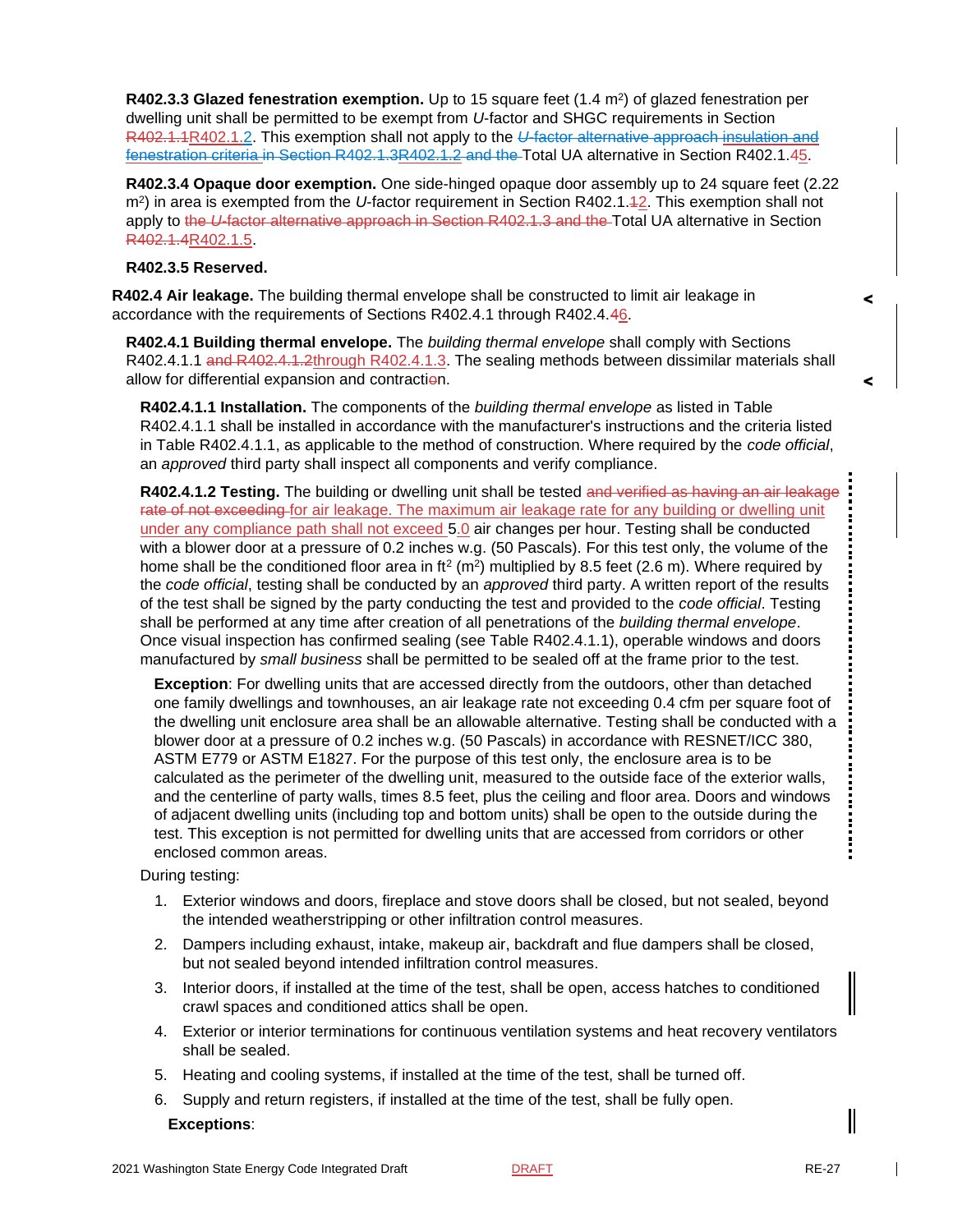- 1. Additions less than 500 square feet of conditioned floor area.
- 2. Additions tested with the existing home having a combined maximum air leakage rate of 7 air changes per hour. To qualify for this exception, the date of construction of the existing house must be prior to the 2009 Washington State Energy Code.

**R402.4.1.3 Leakage rate.** When complying with Section R401.2 Option 1, the building or dwelling unit shall have an air leakage rate not exceeding 3.0 air changes per hour when tested in accordance with Section R402.4.1.2.

| <b>COMPONENT</b>               | AIR BARRIER CRITERIA <sup>a</sup>                                                                                                                                                                                        | <b>INSULATION CRITERIA<sup>a</sup></b>                                                                                                                                                                                                                                                                                                                                                                                                                                                                                                                                                                                                                                                                                                                                                                                                                                                                                                                                                                                                                                                                                                                                                                                          |
|--------------------------------|--------------------------------------------------------------------------------------------------------------------------------------------------------------------------------------------------------------------------|---------------------------------------------------------------------------------------------------------------------------------------------------------------------------------------------------------------------------------------------------------------------------------------------------------------------------------------------------------------------------------------------------------------------------------------------------------------------------------------------------------------------------------------------------------------------------------------------------------------------------------------------------------------------------------------------------------------------------------------------------------------------------------------------------------------------------------------------------------------------------------------------------------------------------------------------------------------------------------------------------------------------------------------------------------------------------------------------------------------------------------------------------------------------------------------------------------------------------------|
| <b>General Requirements</b>    | A continuous air barrier shall be installed<br>in the building envelope.<br>Exterior thermal envelope contains a<br>continuous air barrier.<br>Breaks or joints in the air barrier shall be<br>sealed.                   | Air-permeable insulation shall not be<br>used as a sealing material.                                                                                                                                                                                                                                                                                                                                                                                                                                                                                                                                                                                                                                                                                                                                                                                                                                                                                                                                                                                                                                                                                                                                                            |
| Cavity insulation installation |                                                                                                                                                                                                                          | All cavities in the thermal envelope<br>shall be filled with insulation. The<br>density of the insulation shall be at the<br>manufacturers' product<br>recommendation and said density<br>shall be maintained for all volume of<br>each cavity. Batt type insulation will<br>show no voids or gaps and maintain<br>an even density for the entire cavity.<br>Batt insulation shall be installed in the<br>recommended cavity depth. Where an<br>obstruction in the cavity due to<br>services, blocking, bracing or other<br>obstruction exists, the batt product will<br>be cut to fit the remaining depth of the<br>cavity. Where the batt is cut around<br>obstructions, loose fill insulation shall<br>be placed to fill any surface or<br>concealed voids, and at the<br>manufacturers' specified density.<br>Where faced batt is used, the<br>installation tabs must be stapled to<br>the face of the stud. There shall be no<br>compression to the batt at the edges<br>of the cavity due to inset stapling<br>installation tabs.<br>Insulation that upon installation readily<br>conforms to available space shall be<br>installed filling the entire cavity and<br>within the manufacturers' density<br>recommendation. |
| Ceiling/attic                  | The air barrier in any dropped ceiling/soffit<br>shall be aligned with the insulation and<br>any gaps in the air barrier sealed.<br>Access openings, drop down stair or knee<br>wall doors to unconditioned attic spaces | The insulation in any dropped<br>ceiling/soffit shall be aligned with the<br>air barrier<br>Batt insulation installed in attic roof<br>assemblies may be compressed at                                                                                                                                                                                                                                                                                                                                                                                                                                                                                                                                                                                                                                                                                                                                                                                                                                                                                                                                                                                                                                                          |
| Walls                          | shall be sealed.<br>The junction of the foundation and sill<br>plate shall be sealed. The junction of the<br>top plate and top of exterior walls shall be<br>sealed. Knee walls shall be sealed.                         | exterior wall lines to allow for required<br>attic ventilation.<br>Cavities within corners and headers of<br>frame walls shall be insulated by<br>completely filling the cavity with a                                                                                                                                                                                                                                                                                                                                                                                                                                                                                                                                                                                                                                                                                                                                                                                                                                                                                                                                                                                                                                          |

#### **TABLE R402.4.1.1 AIR BARRIER, AIR SEALING AND INSULATION INSTALLATION<sup>a</sup>**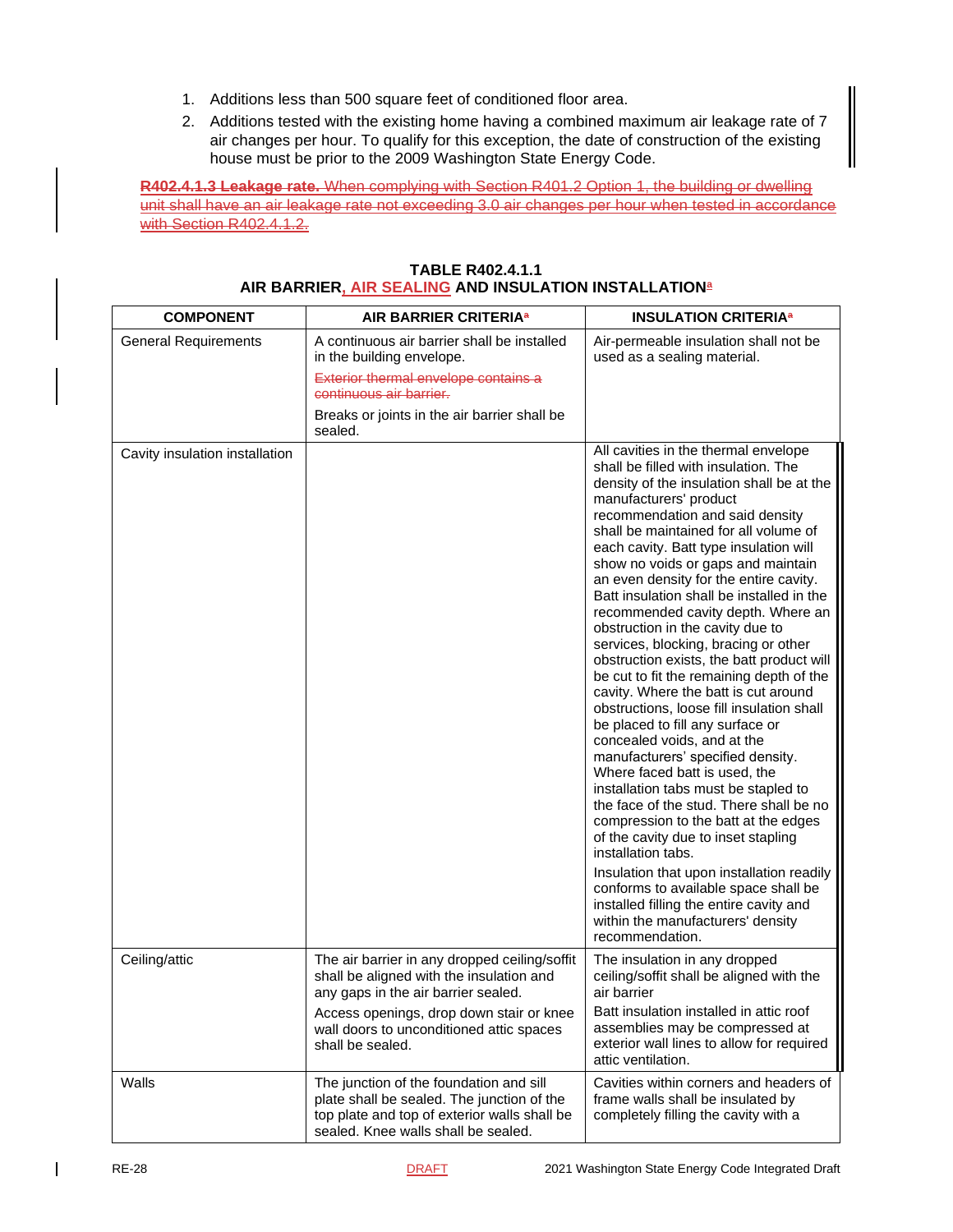|                                 |                                                                                                  | material having a thermal resistance<br>of R-3 per inch minimum.                                                                                        |
|---------------------------------|--------------------------------------------------------------------------------------------------|---------------------------------------------------------------------------------------------------------------------------------------------------------|
|                                 |                                                                                                  | Exterior thermal envelope insulation<br>for framed walls shall be installed in<br>substantial contact and continuous<br>alignment with the air barrier. |
| Windows, skylights and<br>doors | The space between window/door jambs<br>and framing and skylights and framing<br>shall be sealed. |                                                                                                                                                         |

#### **TABLE R402.4.1.1 (continued) AIR BARRIER, AIR SEALING AND INSULATION INSTALLATION<sup>a</sup>**

| <b>COMPONENT</b>                                              | <b>AIR BARRIER CRITERIA<sup>a</sup></b>                                                                                                                                                                                                                                                                                                                                                                                                    | <b>INSULATION CRITERIA<sup>a</sup></b>                                                                                                                                                                                                                                                                                                                                                                                                                                               |
|---------------------------------------------------------------|--------------------------------------------------------------------------------------------------------------------------------------------------------------------------------------------------------------------------------------------------------------------------------------------------------------------------------------------------------------------------------------------------------------------------------------------|--------------------------------------------------------------------------------------------------------------------------------------------------------------------------------------------------------------------------------------------------------------------------------------------------------------------------------------------------------------------------------------------------------------------------------------------------------------------------------------|
| <b>Rim Joists</b>                                             | Rim joists shall include the an exterior air<br>barrier <sup>b</sup> .<br>The junctions of the rim board to the sill<br>plate and the rimboard and the subfloor<br>shall be air sealed.                                                                                                                                                                                                                                                    | Rim joists shall be insulated so that<br>the insulation maintains permanent<br>contact with the exterior rim board <sup>b</sup> .                                                                                                                                                                                                                                                                                                                                                    |
| Floors (including above<br>garage and cantilevered<br>floors) | The air barrier shall be installed at any<br>exposed edge of insulation.                                                                                                                                                                                                                                                                                                                                                                   | Floor framing cavity insulation shall<br>be installed to maintain permanent<br>contact with the underside of subfloor<br>decking or floor framing cavity<br>insulation shall be permitted to be in<br>contact with the topside of sheathing<br>or continuous insulation installed on<br>the underside of floor framing and<br>extend from the bottom to the top of<br>all perimeter floor framing members.                                                                           |
| Basement, crawl space<br>wallsand slab foundations            | Exposed earth in unvented crawl spaces<br>shall be covered with a Class I, black<br>vapor retarder with overlapping joints<br>taped.<br>Penetrations through concrete foundation<br>walls and slabs shall be air sealed.<br>Class I vapor retarders shall not be used<br>as an air barrier on [below-grade]<br>basement walls and shall be installed in<br>accordance with Section R702.7 of the<br><b>International Residential Code.</b> | Where provided instead of floor<br>insulation, insulation shall be<br>permanently attached to the<br>crawlspace wallsCrawl space<br>insulation, where provided instead of<br>floor insulation, shall be installed in<br>accordance with Section R402.2.10.<br><b>Conditioned basement foundation</b><br>wall insulation shall be installed in<br>accordance with Section R402.2.8.1.<br>Slab on grade floor insulation shall be<br>installed in accordance with Section<br>R402.2.10 |
| Shafts, penetrations                                          | Duct shafts, utility penetrations, and flue<br>shafts opening to exterior or<br>unconditioned space shall be air sealed.<br>Utility penetrations of the air barrier shall<br>be caulked, gasketed or otherwise sealed<br>and shall allow for expansion and<br>contraction of materials and mechanical<br>vibration.                                                                                                                        | Insulation shall be fitted tightly around<br>utilities passing through shafts and<br>penetrations in the building thermal<br>envelope to maintain required R-<br>value.                                                                                                                                                                                                                                                                                                              |
| Narrow cavities                                               | Narrow cavities, of an inch or less, not<br>able to be insulated, shall be air sealed.                                                                                                                                                                                                                                                                                                                                                     | Batts in narrow cavities shall be cut to<br>fit and installed to the correct density<br>without any voids or gaps or<br>compression, or narrow cavities shall<br>be filled by insulation that on<br>installation readily conforms to the<br>available cavity space.                                                                                                                                                                                                                  |
| Garage separation                                             | Air sealing shall be provided between the<br>garage and conditioned spaces.                                                                                                                                                                                                                                                                                                                                                                | Insulated portions of the garage<br>separation assembly shall be installed<br>in accordance with Sections R303<br>and R402.2.8.                                                                                                                                                                                                                                                                                                                                                      |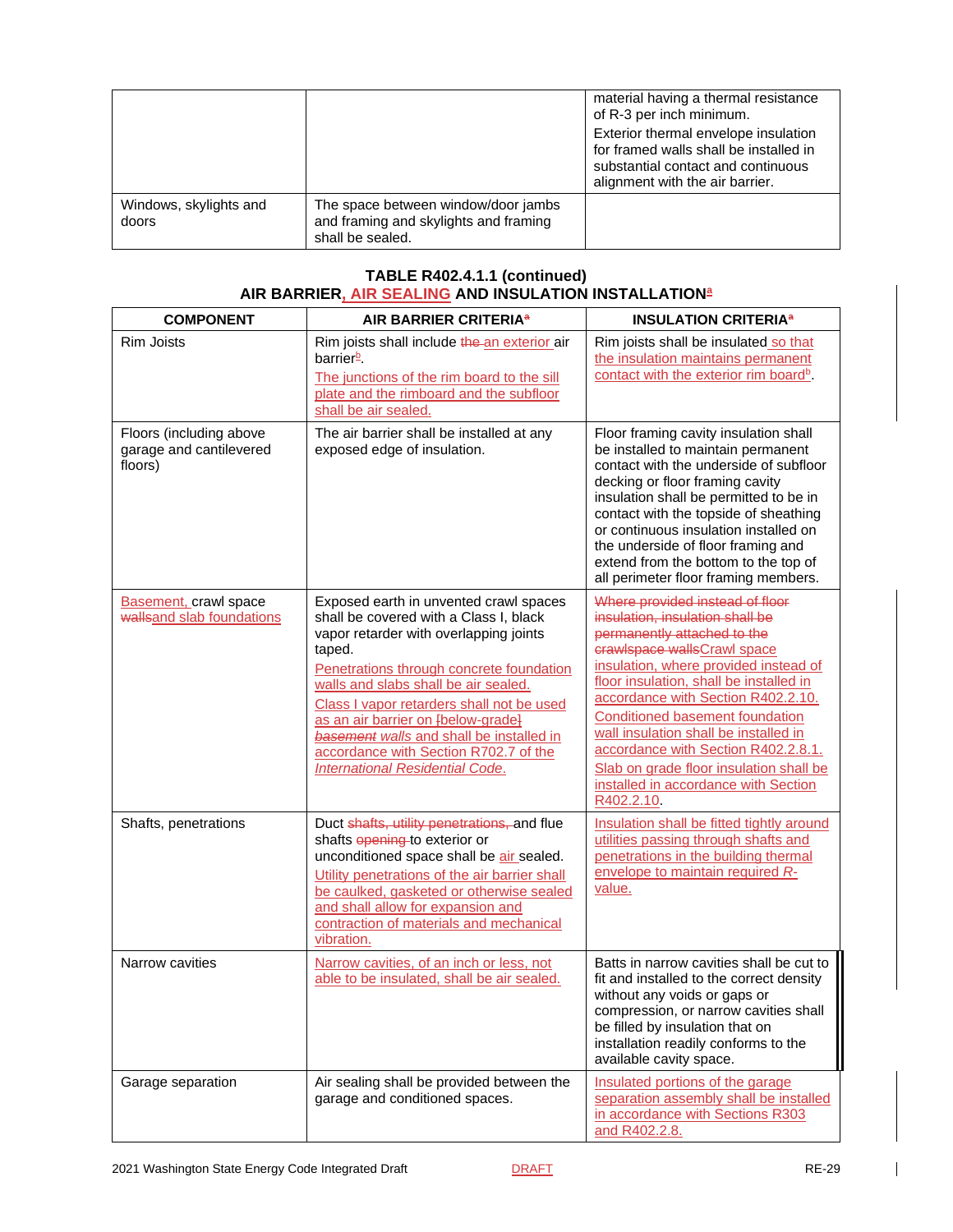| Recessed lighting                             | Recessed light fixtures installed in the<br>building thermal envelope shall be air<br>sealed to the finished surfacein<br>accordance with Section R402.4.5.                                                                                                                      | Recessed light fixtures installed in the<br>building thermal envelope shall be air<br>tight and IC rated and shall be buried<br>or surrounded with insulation.                                                                                                                                                                                                                                                                                                                                                                                                           |
|-----------------------------------------------|----------------------------------------------------------------------------------------------------------------------------------------------------------------------------------------------------------------------------------------------------------------------------------|--------------------------------------------------------------------------------------------------------------------------------------------------------------------------------------------------------------------------------------------------------------------------------------------------------------------------------------------------------------------------------------------------------------------------------------------------------------------------------------------------------------------------------------------------------------------------|
| Plumbing, and wiring or<br>other obstructions | All holes created by wiring, plumbing or<br>other obstructions in the air barrier<br>assembly shall be air sealed.                                                                                                                                                               | Batt insulation shall be cut neatly to fit<br>around wiring and plumbing in<br>exterior walls. There shall be no voids<br>or gaps or compression where cut to<br>fit. Insulation that on installation<br>readily conforms to available space<br>shall extend behind piping and wiring.<br>Insulation shall be installed to fill the<br>available space and surround wiring,<br>plumbing, or other obstructions,<br>unless the required R-value can be<br>met by installing insulation and air<br>barrier systems completely to the<br>exterior side of the obstructions. |
| Shower/tub on exterior wall                   | The air barrier installed at exterior walls<br>adjacent to showers and tubs shall<br>separate the wall from the showers and<br>tubs.                                                                                                                                             | Exterior walls adjacent to showers<br>and tubs shall be insulated.                                                                                                                                                                                                                                                                                                                                                                                                                                                                                                       |
| Electrical/phone box on<br>exterior wall      | The air barrier shall be installed behind<br>electrical or communication boxes or air<br>sealed boxes shall be installed.                                                                                                                                                        |                                                                                                                                                                                                                                                                                                                                                                                                                                                                                                                                                                          |
| HVAC register boots                           | HVAC supply and return register boots<br>shall be sealed to the subfloor, wall<br>covering or ceiling penetrated by the boot.                                                                                                                                                    |                                                                                                                                                                                                                                                                                                                                                                                                                                                                                                                                                                          |
| Concealed sprinklers                          | When required to be sealed, concealed<br>fire sprinklers shall only be sealed in a<br>manner that is recommended by the<br>manufacturer. Caulking or other adhesive<br>sealants shall not be used to fill voids<br>between fire sprinkler cover plates and<br>walls or ceilings. |                                                                                                                                                                                                                                                                                                                                                                                                                                                                                                                                                                          |

 $IC =$  insulation contact

In addition, inspection of log walls shall be in accordance with the provisions of ICC-400.

a.b. Air barrier and insulation full enclosure is not required in unconditioned/ventilated attic spaces and at rim joists

**R402.4.2 Fireplaces.** New wood-burning fireplaces shall have tight-fitting flue dampers or doors and outdoor combustion air. When using tight-fitting doors on factory-built fireplaces listed and labeled in accordance with UL 127, the doors shall be tested and listed for the fireplace. When using tight-fitting doors on masonry fireplaces, the doors shall be listed and labeled in accordance with UL 907.

**R402.4.2.1 Gas fireplace efficiency.** All gas fireplace heaters rated to ANSI Z21.88 shall be listed and labeled with a fireplace efficiency (FE) rating of 50 percent or greater in accordance with CSA P.4.1. Vented gas fireplaces (decorative appliances) certified to ANSI Z21.50 shall be listed and labeled, including their FE ratings, in accordance with CSA P.4.1.

**R402.4.3 Air leakage of fenestration.** Windows, skylights and sliding glass doors shall have an air infiltration rate of no more than 0.3 cfm per square foot  $(1.5 \text{ L/s/m}^2)$ , and swinging doors no more than 0.5 cfm per square foot (2.6 L/s/m<sup>2</sup>), when tested according to NFRC 400 or AAMA/WDMA/CSA 101/I.S.2/A440 by an accredited, independent laboratory and *listed* and *labeled* by the manufacturer.

#### **Exceptions**:

- 1. Field-fabricated fenestration products (windows, skylights and doors).
- 2. Custom exterior fenestration products manufactured by a small business provided they meet the applicable provisions of Chapter 24 of the *International Building Code*. Once visual inspection has confirmed the presence of a gasket, operable windows and doors manufactured by *small business* shall be permitted to be sealed off at the frame prior to the test.

**R402.4.4 Combustion air openings.** Where open combustion air ducts provide combustion air to open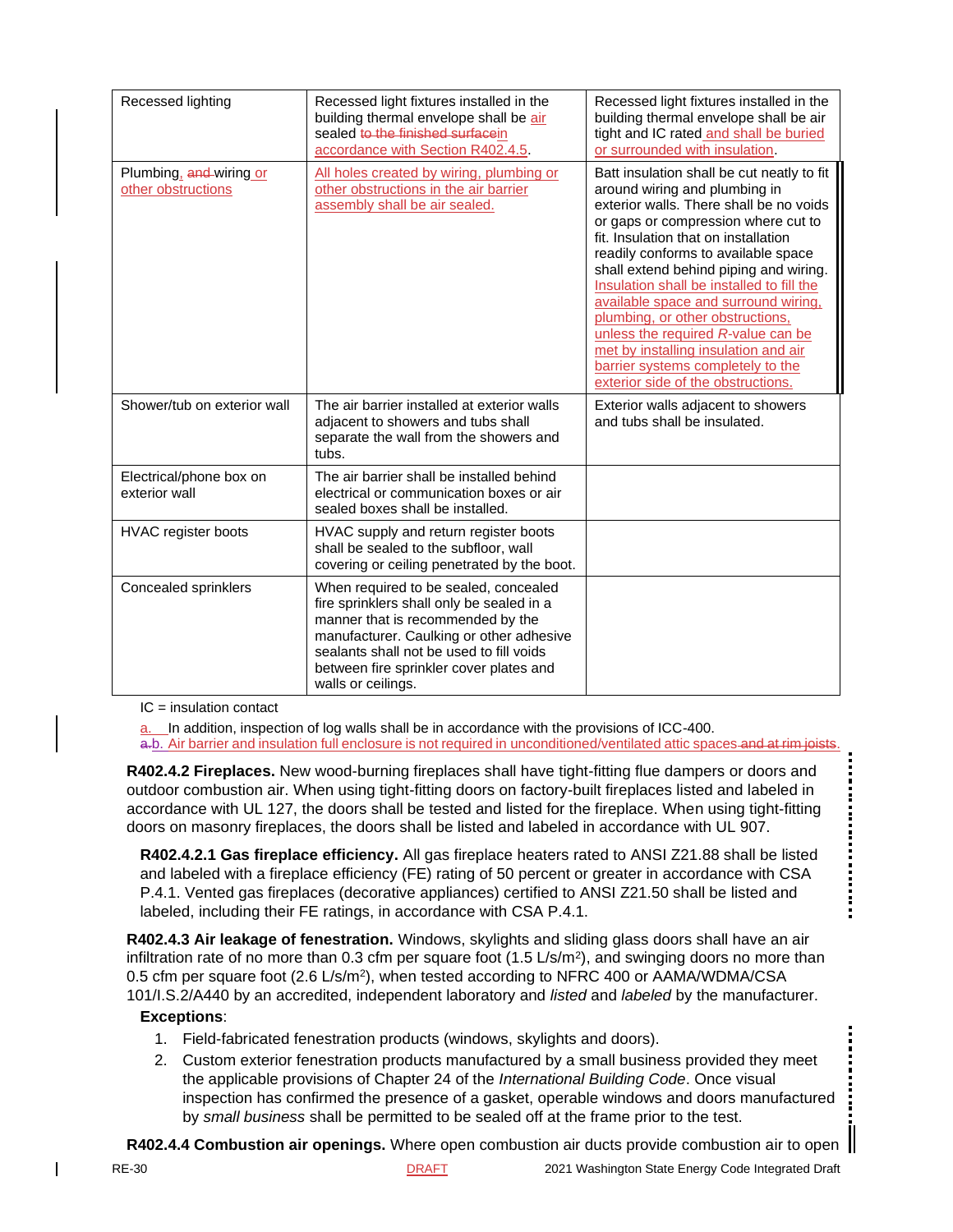combustion, space conditioning fuel burning appliances, the appliances and combustion air openings shall be located outside of the building thermal envelope, or enclosed in a room isolated from inside the thermal envelope. Such rooms shall be sealed and insulated in accordance with the envelope requirements of Table R402.1.1R402.1.3, where the walls, floors and ceilings shall meet the minimum of the below-grade wall R-value requirement. The door into the room shall be fully gasketed and any water lines and ducts in the room insulated in accordance with Section R403. The combustion air duct shall be insulated where it passes through conditioned space to a minimum of R-8.

#### **Exceptions**:

- 1. Direct vent appliances with both intake and exhaust pipes installed continuous to the outside.
- 2. Fireplaces and stoves complying with Section R402.4.2 and Section R1006 of the International Residential Code.

**R402.4.5 Recessed lighting.** Recessed luminaires installed in the *building thermal envelope* shall be Type IC-rated and certified under ASTM E283 as having an air leakage rate not more than 2.0 cfm (0.944 L/s) when tested at a 1.57 psf (75 Pa) pressure differential and shall have a label attached showing compliance with this test method. All recessed luminaires shall be sealed with a gasket or caulk between the housing and the interior wall or ceiling covering.

**R402.4.6 Electrical and communication outlet boxes (air-sealed boxes).** Electrical and communication outlet boxes installed in the building thermal envelope shall be sealed to limit air leakage between conditioned and unconditioned spaces. Electrical and communication outlet boxes shall be tested in accordance with NEMA OS 4, *Requirements for Air-Sealed Boxes for Electrical and Communication Applications*, and shall have an air leakage rate of not greater than 2.0 cubic feet per minute (0.944 L/s) at a pressure differential of 1.57 psf (75 Pa). Electrical and communication outlet boxes shall be marked "NEMA OS 4" or "OS 4" in accordance with NEMA OS 4. Electrical and communication outlet boxes shall be installed per the manufacturer's instructions and with any supplied components required to achieve compliance with NEMA OS 4.

**R402.5 Maximum fenestration** *U***-factor.** The area-weighted average maximum fenestration *U*-factor permitted using tradeoffs from Section R402.1.4R402.1.5 or R405 shall be 0.48 for vertical fenestration, and 0.75 for skylights.

**Exception:** The maximum U-factor and solar heat gain coefficient (SHGC) for fenestration shall not be required in storm shelters complying with ICC 500.

#### **SECTION R403 SYSTEMS**

**R403.1 Controls.** At least Not less than one thermostat shall be provided for each separate heating and cooling system.

**R403.1.1 Programmable or connected thermostat.** Where the primary heating system is a forced-air furnace, at least one thermostat per dwelling unit shall be Energy Star certified and capable of controlling the heating and cooling system on a daily schedule to maintain different temperature set points at different times of the day and different days of the week. The thermostat shall allow for, at a minimum, a 5-2 programmable schedule (weekdays/weekends) and be capable of providing at least two programmable setback/setup periods per day. This thermostat shall include the capability to set back, set up or temporarily operate the system to maintain *zone* temperatures down to 55°F (13°C) or up to 85°F (29°C). The thermostat shall initially be programmed initially by the manufacturer with a heating temperature set point no higher of not greater than 70°F (21°C) and a cooling temperature set point no lower of not less than 78°F (26°C). The thermostat and/or control system shall have an adjustable deadband of not less than 10°F.

#### **Exceptions:**

- 1. Systems controlled by an occupant sensor that is capable of shutting the system off when no occupant is sensed for a period of up to 30 minutes.
- 2. Systems controlled solely by a manually operated timer capable of operating the system for no more than two hours.
- 3. Ductless mini-split heat pump systems that have an integral proprietary thermostat.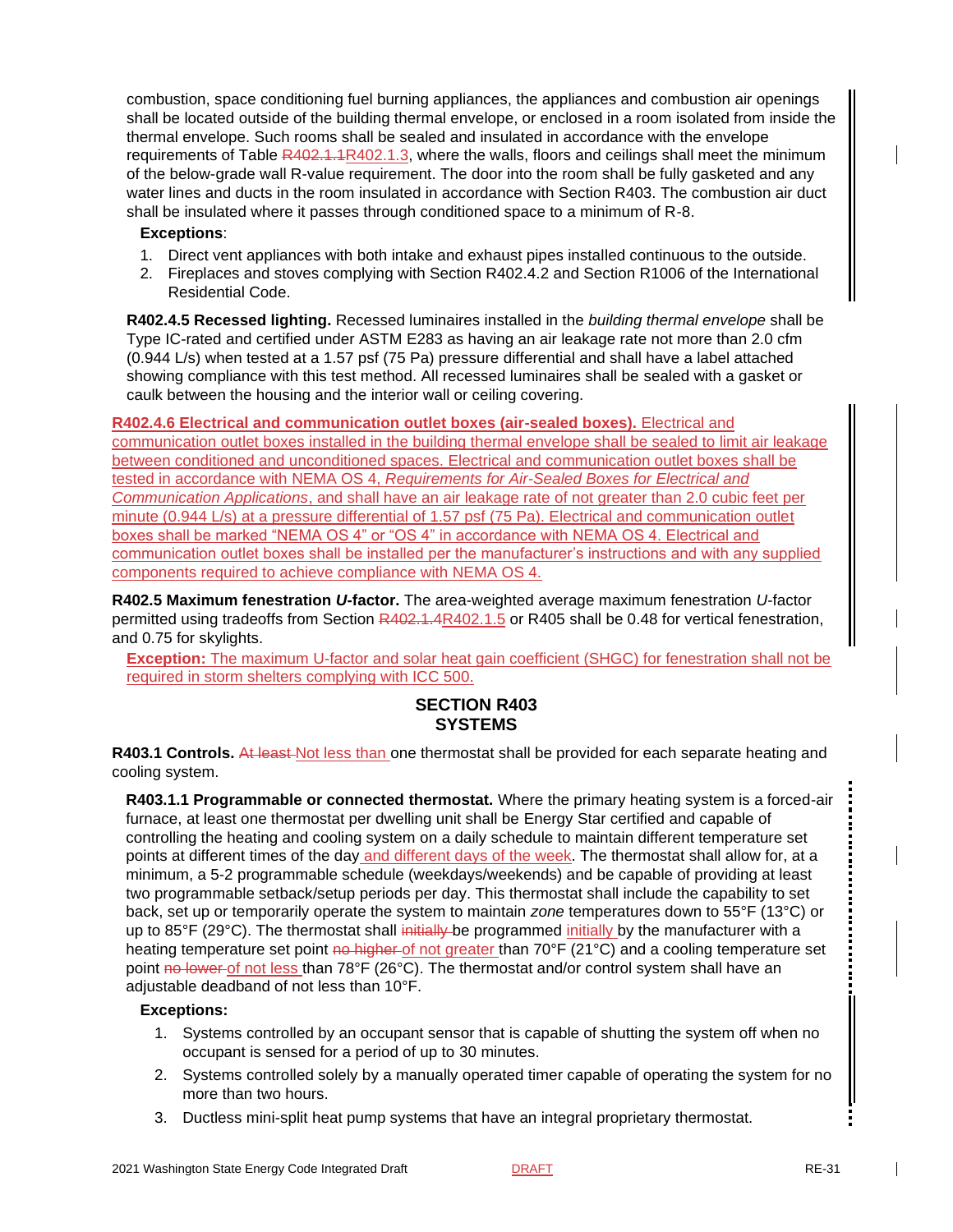**R403.1.2 Heat pump supplementary heat.** Unitary air cooled heat pumps shall include controls that minimize supplemental heat usage during start-up, set-up, and defrost conditions. These controls shall anticipate need for heat and use compression heating as the first stage of heat. Controls shall indicate when supplemental heating is being used through visual means (e.g., LED indicators). Heat pumps equipped with supplementary heaters shall be installed with controls that prevent supplemental heater operation above 40°F. At final inspection the auxiliary heat lock out control shall be set to 35°F or less.

**R403.1.3 Continuously burning pilot lights.** The natural gas systems and equipment listed below are not permitted to be equipped with continuously burning pilot lights.

- 1. Fan-type central furnaces.
- 2. Household cooking appliances.

**Exception:** Household cooking appliances without electrical supply voltage connections and in which each pilot light consumes less than 150 Btu/hr.

- 3. Pool heaters.
- 4. Spa heaters.
- 5. Fireplaces

**Exception:** Any fireplace with on-demand, intermittent or interrupted ignition (as defined in ANSI Z21.20) is not considered continuous.

**R403.2 Hot water boiler outdoor temperature setback reset.** Hot water boilers that supply heat to the building through one- or two-pipe heating systems shall have an outdoor temperature setback control that lowers the boiler water temperature based on the outdoor temperatureThe manufacturer shall equip configure each gas, oil and electric boiler (other than a boiler equipped with a tankless domestic water heating coil) with an automatic means of adjusting the water temperature supplied by the boiler to ensure incremental change of the inferred heat load will cause an incremental change in the temperature of the water supplied by the boiler. This can be accomplished with outdoor reset, indoor reset or water temperature sensing.

**R403.3 Ducts.** Ducts and air handlers shall be installed in accordance with Sections R403.3.1 through R403.3.7.

**R403.3.1 InsulationDucts located outside conditioned space.** Ducts outside the building thermal envelope shall be insulated to a minimum of R-8. Ducts within a concrete slab or in the ground shall be insulated to R-10 with insulation designed to be used below grade. Supply and return ducts located outside *conditioned space* shall be insulated to and *R*-value of not less than R-8 for ducts 3 inches (76 mm) in diameter and larger and not less than R-6 for ducts smaller than 3 inches (76 mm) in diameter. Ducts buried beneath a building shall be insulated as required per this section or have an equivalent thermal distribution efficiency. [Ducts within a concrete slab or in the ground shall be insulated to R-10 with insulation designed to be used below grade.] Underground ducts utilizing the *thermal distribution efficiency* method shall be listed and labeled to indicate the *R*-value equivalency.

**Exception**: Ducts or portions thereof located completely inside the *building thermal envelope*. Ducts located in crawl spaces do not qualify for this exception.

**R403.3.7R403.3.2 Ducts located in conditioned space.** For ducts to be considered as inside a *conditioned space*, such ducts shall comply with either of the following:

- 1. All duct systems shall be located completely within the *continuous air barrier* and within the *building thermal envelope*.
- 2. All heating, cooling and ventilation system components shall be installed inside the *conditioned space* including, but not limited to, forced air ducts, hydronic piping, hydronic floor heating loops, convectors and radiators. Combustion equipment shall be direct vent or sealed combustion.
- 3. For forced air ducts, a maximum of 10 linear feet of return ducts and 5 linear feet of supply ducts is permitted to be located outside the *conditioned space*, provided they are insulated to a minimum of R-8.
	- 3.1. Metallic ducts located outside the *conditioned space* must have both transverse and longitudinal joints sealed with mastic.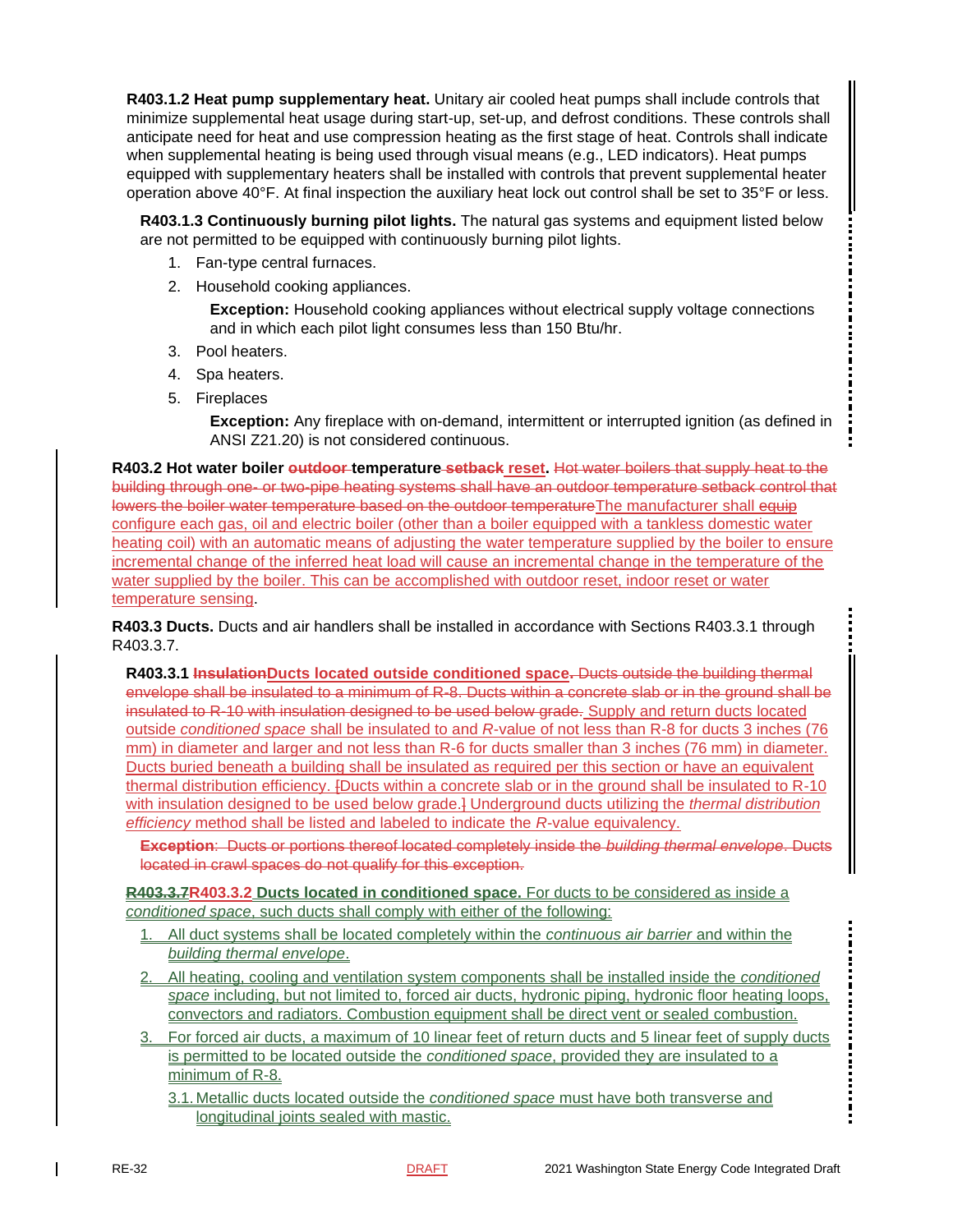- 3.2. If flex ducts are used, they cannot contain splices. Flex duct connections must be made with nylon straps and installed using a plastic strapping tensioning tool.
- 4. Ductwork in floor cavities located over unconditioned space shall comply with all of the following:
	- 4.1.A *continuous air barrier* installed between unconditioned space and the duct.
	- 4.2. Insulation installed in accordance with Section R402.2.7.
	- 4.3.A minimum R-19 insulation installed in the cavity width separating the duct from unconditioned space.
- 5. Ductwork located within *exterior walls* of the *building thermal envelope* shall comply with the following:
	- 5.1.A *continuous air barrier* installed between unconditioned space and the duct.
	- 5.2. Minimum R-10 insulation installed in the cavity width separating the duct from the outside sheathing.
	- 5.3.The remainder of the cavity insulation shall be fully insulated to the drywall side.

**R403.3.63 Ducts buried within ceiling insulation.** Where supply and return air ducts are partially or completely buried in ceiling insulation, such ducts shall comply with all of the following:

- 1. The supply and return ducts shall have an insulation *R*-value not less than R-8.
- 2. At all points along each duct, the sum of the ceiling insulation *R*-value against and above the top of the duct, and against and below the bottom of the duct, shall be not less than R-19, excluding the *R*-value of the duct insulation.

**Exception:** Sections of the supply duct that are less than 3 feet (914 mm) from the supply outlet shall not be required to comply with these requirements.

**R403.3.63.1 Effective** *R***-value of deeply buried ducts.** Where using a simulated energy performance analysis, sections of ducts that are: installed in accordance with Section R403.3.63; located directly on, or within 5.5 inches (140 mm) of the ceiling; surrounded with blown-in attic insulation having an *R*-value of R-30 or greater and located such that the top of the duct is not less than 3.5 inches (89 mm) below the top of the insulation, shall be considered as having an effective duct insulation *R*-value of R-25.

**R403.3.24 Sealing.** Ducts, air handlers, and filter boxes shall be sealed. Joints and seams shall comply with either the *International Mechanical Code* or *International Residential Code*, as applicable.

#### **Exceptions:**

- 1. Air-impermeable spray foam products shall be permitted to be applied without additional joint seals.
- 2. For ducts having a static pressure classification of less than 2 inches of water column (500 Pa), additional closure systems shall not be required for continuously welded joints and seams, and locking-type joints and seams of other than the snap-lock and button-lock types.

**R403.3.24.1 Sealed air handler.** Air handlers shall have a manufacturer's designation for an air leakage of no more than 2 percent of the design air flow rate when tested in accordance with ASHRAE 193.

**R403.3.35 Duct testing.** Ducts shall be leak tested in accordance with WSU RS-33, using the maximum duct leakage rates specified.

#### **Exceptions:**

- 1. The total leakage test or leakage to the outdoors is not required for ducts and air handlers located entirely within the building thermal envelope. For forced air ducts, a maximum of 10 linear feet of return ducts and 5 linear feet of supply ducts may be located outside the conditioned space. All metallic ducts located outside the conditioned space must have both transverse and longitudinal joints sealed with mastic. If flex ducts are used, they cannet contain splices. Flex duct connections must be made with nylon straps and installed using a plastic strapping tensioning tool. Ducts located in crawl spaces do not qualify for this exception.
- 2. A duct air leakage test shall not be required for ducts serving heat or energy recovery ventilatorsventilation systems that are not integrated with ducts serving heating or cooling

 $\prec$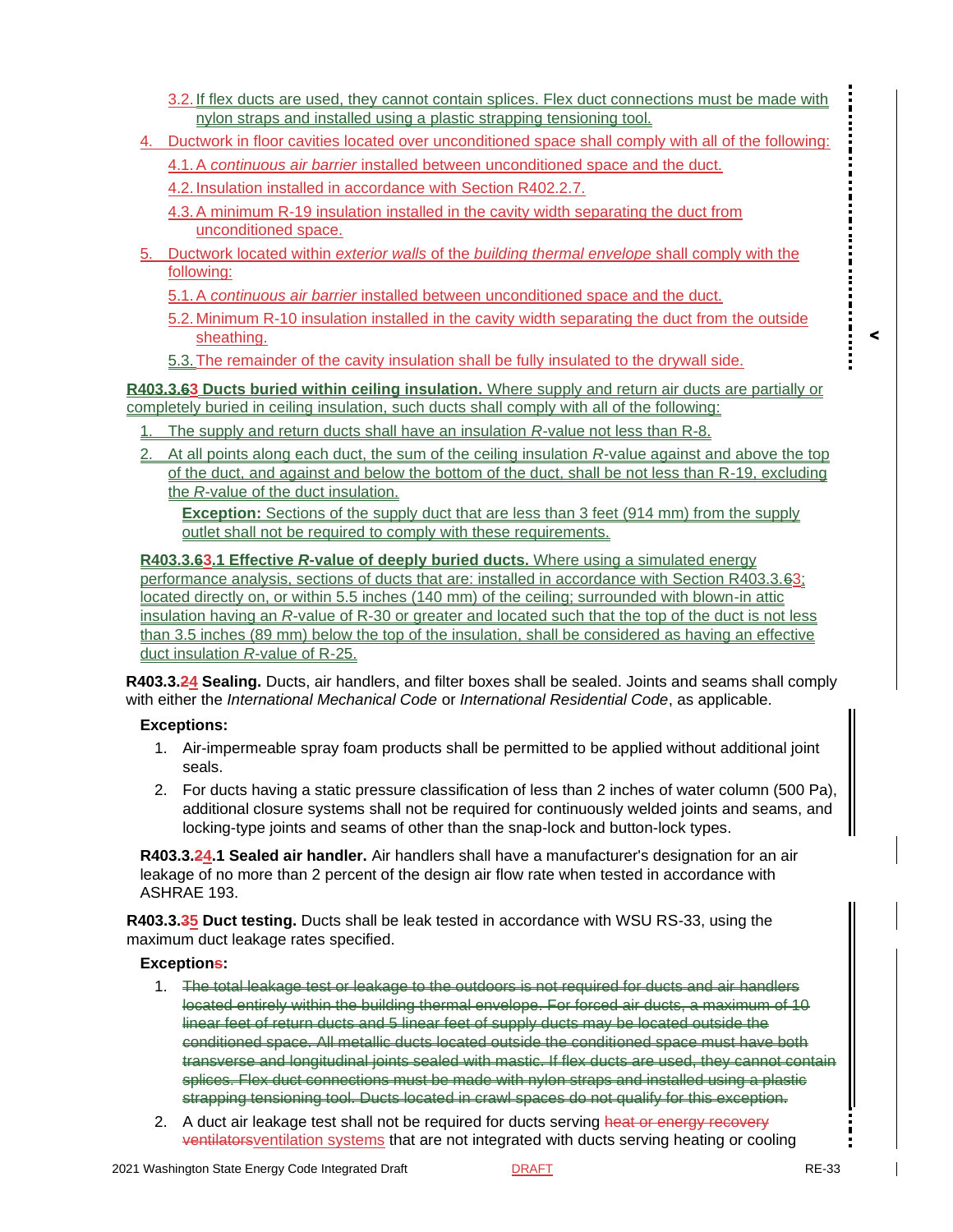systems.

A written report of the results shall be signed by the party conducting the test and provided to the code official.

**R403.3.46 Duct leakage.** The total leakage of the ducts, where measured in accordance with Section R403.3.3, shall be as follows:

- 1. Rough-in test: Total leakage shall be less than or equal to 4.0 cfm (113.3 L/min) per 100 square feet (9.29 m<sup>2</sup>) of conditioned floor area when tested at a pressure differential of 0.1 inches w.g. (25 Pa) across the system, including the manufacturer's air handler enclosure. All registers shall be taped or otherwise sealed during the test. If the air handler is not installed at the time of the test, total leakage shall be less than or equal to  $3.0$  cfm (85 L/min) per 100 square feet (9.29 m<sup>2</sup>) of conditioned floor area.
- 2. Postconstruction test: Leakage to outdoors shall be less than or equal to4 cfm (113.3 L/min) per 100 square feet (9.29 m<sup>2</sup>) of conditioned floor area or total leakage shall be less than or equal to 4 cfm (113.3 L/min) per 100 square feet (9.29 m<sup>2</sup>) of conditioned floor area when tested at a pressure differential of 0.1 inches w.g. (25 Pa) across the entire system, including the manufacturer's air handler enclosure. All register boots shall be taped or otherwise sealed during the test.
- 2.3. Test for ducts within thermal envelope: The total leakage test or leakage to the outdoors is not required for Where all ducts and air handlers are located entirely within the *building thermal envelope,* total leakage shall be less than or equal to 8.0 cubic feet per minute (226.6 L/min) per 100 square feet (9.29 m2) of conditioned floor area. For forced air ducts, a maximum of 10 linear feet of return ducts and 5 linear feet of supply ducts may be located outside the conditioned space. All metallic ducts located outside the conditioned space must have both transverse and longitudinal joints sealed with mastic. If flex ducts are used, they cannot contain splices. Flex duct connections must be made with nylon straps and installed using a plastic strapping tensioning tool. Ducts located in crawl spaces do not qualify for this exception.

**R403.3.57 Building cavities.** *Building* framing cavities shall not be used as ducts or plenums. Installation of ducts in exterior walls, floors or ceilings shall not displace required envelope insulation.

**R403.3.6 Ducts buried within ceiling insulation.** Where supply and return air ducts are partially or completely buried in ceiling insulation, such ducts shall comply with all of the following:

- 1. The supply and return ducts shall have an insulation *R*-value not less than R-8.
- 2.1.At all points along each duct, the sum of the ceiling insulation *R*-value against and above the top of the duct, and against and below the bottom of the duct, shall be not less than R-19, excluding the *R*-value of the duct insulation.

**Exception:** Sections of the supply duct that are less than 3 feet (914 mm) from the supply outlet shall not be required to comply with these requirements.

**R403.3.6.1 Effective** *R***-value of deeply buried ducts.** Where using a simulated energy performance analysis, sections of ducts that are: installed in accordance with Section R403.3.6; located directly on, or within 5.5 inches (140 mm) of the ceiling; surrounded with blown-in attic insulation having an *R*value of R-30 or greater and located such that the top of the duct is not less than 3.5 inches (89 mm) below the top of the insulation, shall be considered as having an effective duct insulation *R*-value of R-25.

**R403.3.7 Ducts located in conditioned space.** For ducts to be considered as inside a conditioned space, such ducts shall comply with either of the following:

- 1. All duct systems shall be located completely within the continuous air barrier and within the building thermal envelope.
- 2.1.All heating, cooling and ventilation system components shall be installed inside the conditioned space including, but not limited to, forced air ducts, hydronic piping, hydronic floor heating loops, convectors and radiators. Combustion equipment shall be direct vent or sealed combustion.
- 3.1.For forced air ducts, a maximum of 10 linear feet of return ducts and 5 linear feet of supply ducts is permitted to be located outside the conditioned space, provided they are insulated to a minimum of R-8.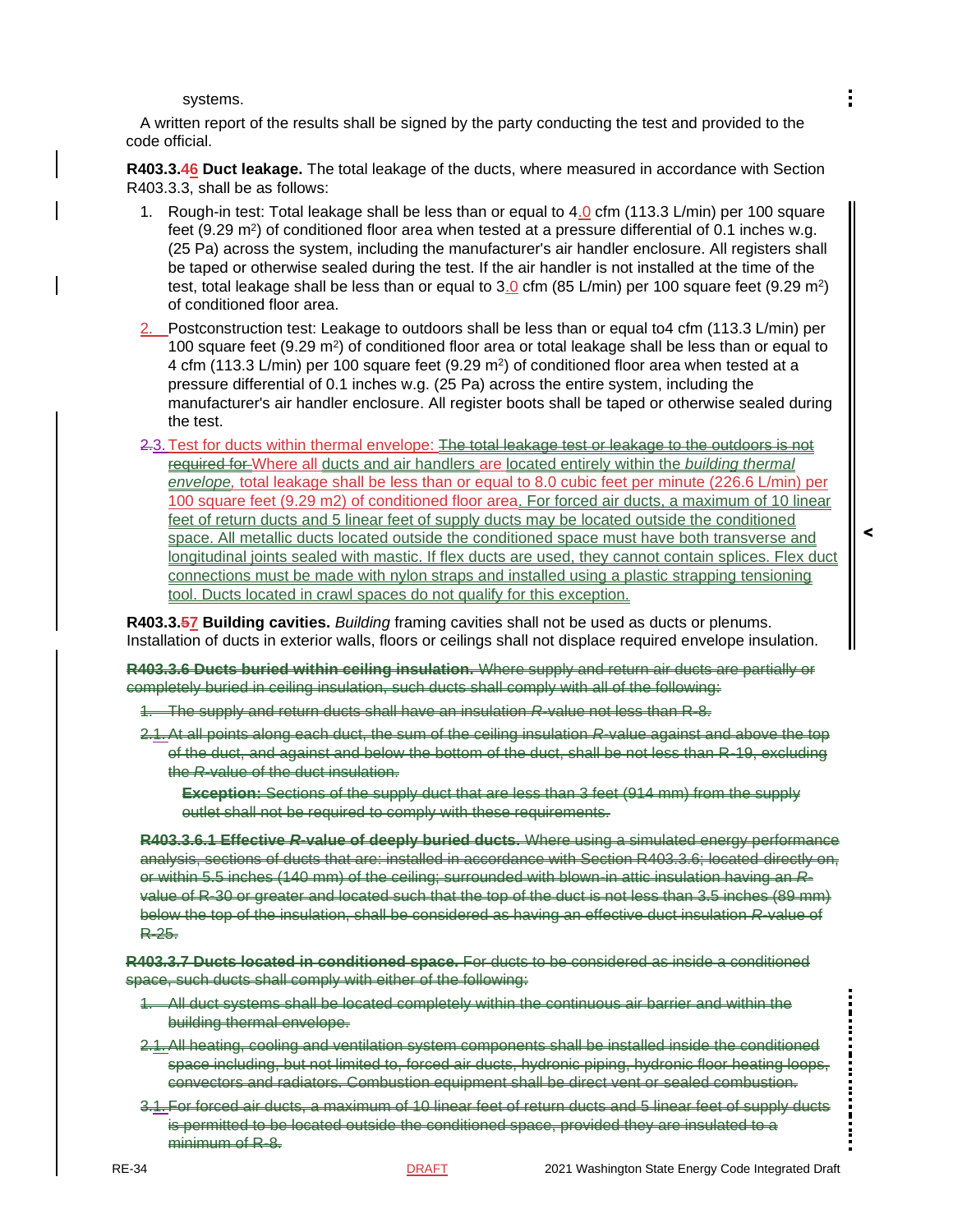- 3.1.1.1. Metallic ducts located outside the conditioned space must have both transverse and longitudinal joints sealed with mastic.
- If flex ducts are used, they cannot contain splices. Flex duct connections with nylon straps and installed using a plastic strapping tensioning tool.

**R403.4 Mechanical system piping insulation.** Mechanical system piping capable of carrying fluids above 105°F (41°C) or below 55°F (13°C) shall be insulated to a minimum of R-6.

**Exception**: Up to 200 feet of hydronic system piping installed within the conditioned space may be insulated with a minimum of ½-inch insulation with a *k* value of 0.28.

**R403.4.1 Protection of piping insulation.** Piping insulation exposed to weather shall be protected from damage, including that caused by sunlight, moisture, equipment maintenance, and wind, and shall provide shielding from solar radiation that can cause degradation of the material. Adhesive tape shall not be permitted.

**R403.5 Service hot water systems.** Energy conservation measures for service hot water systems shall be in accordance with Sections R403.5.1 through R403.5.5. Service water-heating equipment shall meet the requirements of DOE 10 CFR Part 430 Uniform Energy Factor or the equipment shall meet the requirements of Section C404.2.

**R403.5.1 Heated water circulation and temperature maintenance systems.** Heated water circulation systems shall be in accordance with Section R403.5.1.1. Heat trace temperature maintenance systems shall be in accordance with Section R403.5.1.2. Automatic controls, temperature sensors and pumps shall be *accessiblei*n a location with *access*. Manual controls shall be *readily accessiblei*n a location with *ready access*.

**R403.5.1.1 Circulation systems.** Heated water circulation systems shall be provided with a circulation pump. The system return pipe shall be a dedicated return pipe or a cold water supply pipe. Gravity and thermo-syphon circulation systems shall be prohibited. Controls for circulating hot water system pumps shall start the pump based on the identification of a demand for hot water within the occupancy. The controls shall automatically turn off the pump when the water in the circulation loop is at the desired temperature and when there is no demand for hot water. The controls shall limit the temperature of the water entering the cold water piping to not greater than 104° F (40°C).

**R403.5.2 Demand recirculation water systems.** Where installed, *demand recirculation water systems* shall have controls that comply with both of the following: start the pump upon receiving a signal from the action of a user of a fixture or appliance, sensing the presence of a user of a fixture or sensing the flow of hot or tempered water to a fixture fitting or appliance.

- The controls shall start the pump upon receiving a signal from the action of a user of a fixture or appliance, sensing the presence of a user of a fixture or sensing the flow of hot or tempered water to a fixture fitting or appliance.
- The controls shall limit the temperature of the water entering the cold water piping to not greater than 104°F (40 °C).

**R403.5.1.2 Heat trace systems**. Electric heat trace systems shall comply with IEEE 515.1 or UL 515. Controls for such systems shall automatically adjust the energy input to the heat tracing to maintain the desired water temperature in the piping in accordance with the times when heated water is used in the occupancy.

**R403.5.2 Demand recirculation water systems.** *Demand recirculation water systems* shall have controls that comply with both of the following:

- The controls shall start the pump upon receiving a signal from the appliance, sensing the presence of a user of a fixture or sensing the flow of hot or tempered water to a fixture fitting or appliance.
- 2.1.The controls shall limit the temperature of the water entering the cold water piping to not greater than 104ºF (40 ºC).

**R403.5.32 Hot water pipe insulation.** Insulation for service hot water pipe, both within and outside the conditioned space, shall have a minimum thermal resistance (*R*-value) of R-3.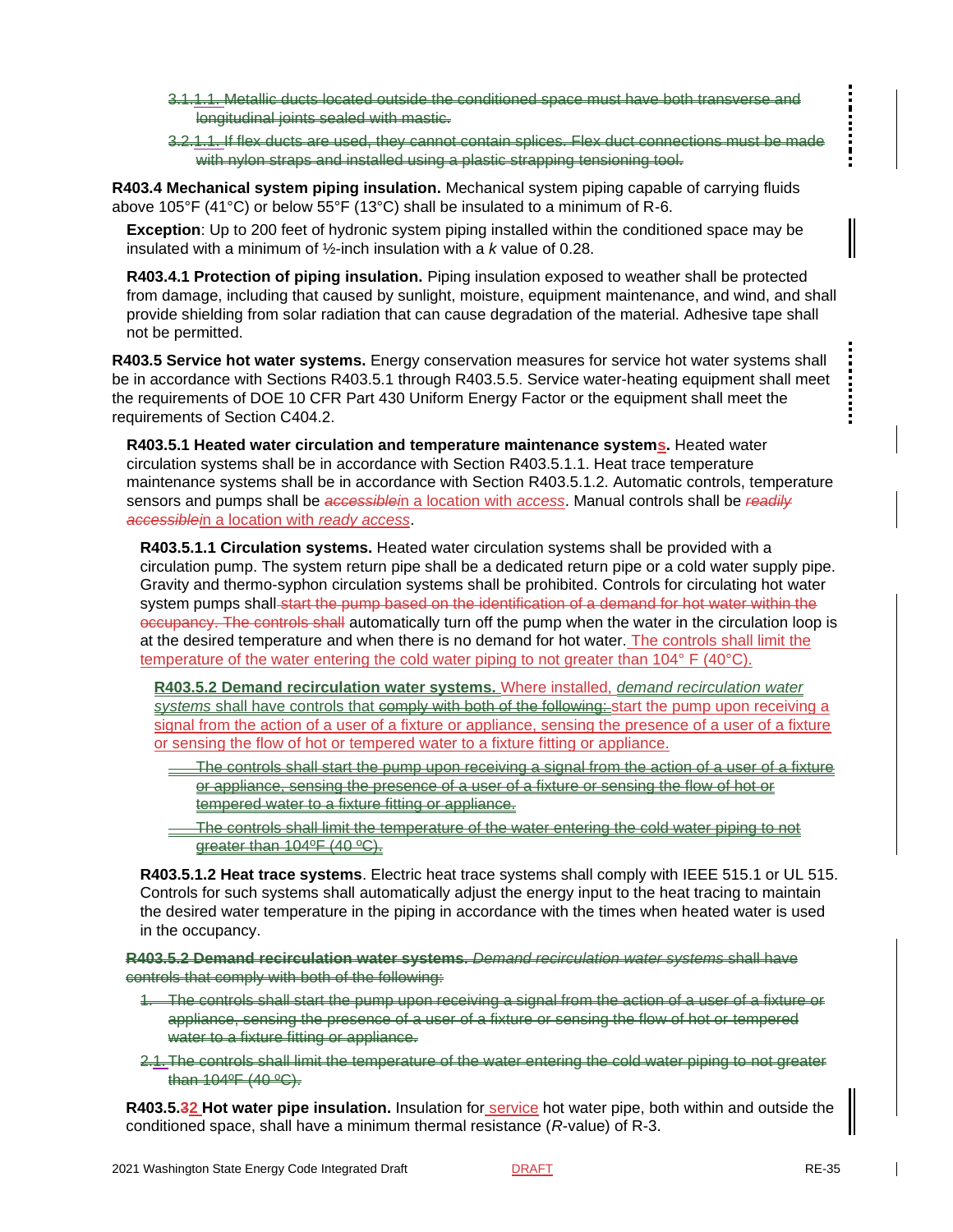**Exception**: Pipe insulation is permitted to be discontinuous where it passes through studs, joists or other structural members and where the insulated pipes pass other piping, conduit or vents, provided the insulation is installed tight to each obstruction.

**R403.5.43 Drain water heat recovery units.** Where installed, drain water heat recovery units shall comply with CSA 55.2 or IAPMO PS 92. Drain water heat recovery units shall be in accordance with CSA 55.1 or IAPMO IGC 346-2017.

**R403.5.54 Electric water heater insulation.** All electric water heaters in unconditioned spaces, or on concrete floors in conditioned spaces, shall be placed on an insulated surface with a minimum thermal resistance of R-10, and a minimum compressive strength of 40 psi or engineered to support the appliance.

**R403.6 Mechanical ventilation.** The buildings complying with Section R402.4.1 shall be provided with mechanical ventilation that meets the requirements of Section M1505 in the *International Residential Code* or the *International Mechanical Code*, as applicable, or with other approved means of ventilation. Outdoor air intakes and exhausts shall have automatic or gravity dampers that close when the ventilation system is not operating.

**R403.6.1 Whole-house dwelling mechanical ventilation system fan efficacy.** Mechanical ventilation system fans shall meet the efficacy requirements of Table R403.6.1 at one or more rating points. Fans shall be tested in accordance with HVI 916 and listed. The airflow shall be reported in the product listing or on the label. Fan efficacy shall be reported in the product listing or shall be derived from the input power and airflow values reported in the product listing on the label. Fan efficacy for fully ducted HRV, ERV, balanced, and in-line fans shall be determined at a static pressure of not less than 0.2 inch w.c. (49.85 Pa). Fan efficacy for ducted range hoods, bathroom and utility room fans shall be determined at a static pressure of not less than 0.1 inch w.c. (24.91 Pa).

**Exception**: Where an air handler that is integral to the tested and listed HVAC equipment is used to provide whole-house ventilation, the air handler shall be powered by an electronically commutated motor.

| <b>FAN LOCATION</b>                                                      | <b>AIR FLOW RATE</b><br><b>MINIMUM (CFM)</b> | <b>MINIMUM EFFICACY</b><br>(CFM/WATT) | <u>AID EI AW DATE</u><br><b>MAXIMUM (CFM)</b> |
|--------------------------------------------------------------------------|----------------------------------------------|---------------------------------------|-----------------------------------------------|
| HRV, or ERV                                                              | Any                                          | 1.2 cfm/watt                          | Any                                           |
| Range hoods                                                              | Any                                          | 2.8 cfm/watt                          | Any                                           |
| In-line supply or exhaust<br>fan                                         | Any                                          | 2.83.8 cfm/watt                       | Any                                           |
| Bathroom, utility<br>roomOther exhaust fan                               | 40<90                                        | $4.42.8$ cfm/watt                     | $-90$                                         |
| Bathroom, utility<br>room Other exhaust fan                              | ≥90                                          | $2.83.5$ cfm/watt                     | Any                                           |
| Air-handler that is<br>integrated to tested and<br>listed HVAC equipment | Any                                          | 1.2 cfm/watt                          |                                               |

#### **TABLE R403.6.1 WHOLE-DWELLING MECHANICAL VENTILATION SYSTEM FAN EFFICACY<sup>a</sup>**

For SI: 1 cfm = 28.3 L/min.

a. When tested in accordance with HVI Standard 916Design outdoor or exhaust airflow rate/watts of fan used.

**R403.6.2 Testing.** Mechanical ventilation systems shall be tested and verified to provide the minimum ventilation flow rates required by Section R403.6. Testing shall be performed according to the ventilation *equipment* manufacturer's instructions, or by using a flow hood or box, flow grid, or other airflow measuring device at the mechanical ventilation fan's inlet terminals or grilles, outlet terminals or grilles, or in the connected ventilation ducts. Where required by the code official, testing shall be conducted by an *approved* third party. A written report of the results of the test shall be signed by the party conducting the test and provided to the code official.

**Exception:** Kitchen range hoods that are ducted to the outside with 6-inch (152 mm) or larger duct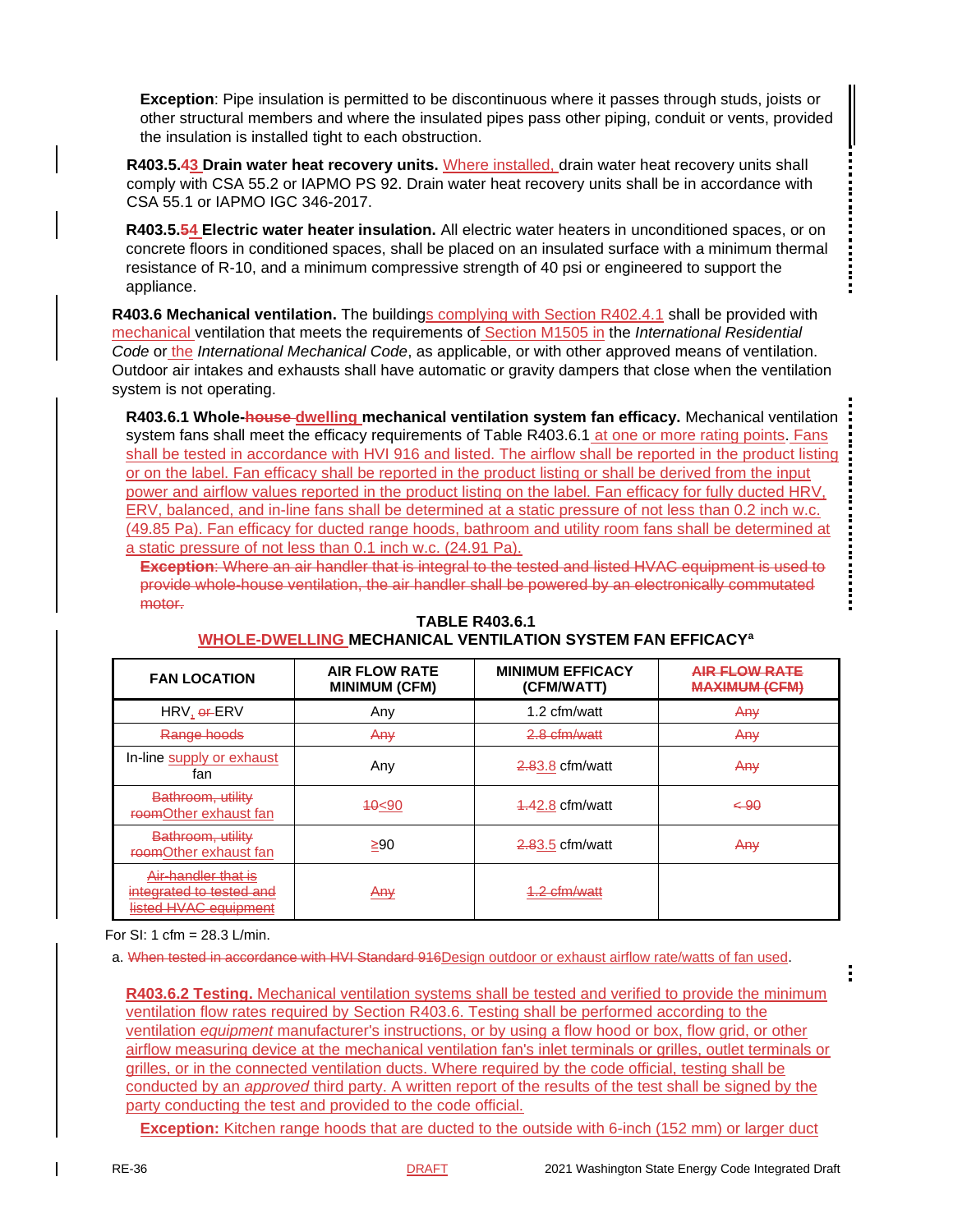#### and not more than one 90-degree (1.57 rad) elbow or equivalent in the duct run

**R403.7 Equipment sizing and efficiency rating.** Heating and cooling equipment shall be sized in accordance with ACCA Manual S based on building loads calculated in accordance with ACCA Manual J or other *approved* heating and cooling calculation methodologies. The output capacity of heating and cooling equipment shall not be greater than that of the smallest available equipment size that exceeds the loads calculated, including allowable oversizing limits. Equipment shall meet the minimum federal efficiency standards as referenced in Tables C403.3.2(1), C403.3.2(2), C403.3.2(3), C403.3.2(4), C403.3.2(5), C403.3.2(6), C403.3.2(7), C403.3.2(8) and C403.3.2(9) and tested and rated in accordance with the applicable test procedure.

**R403.7.1 Electric resistance zone heated units.** All detached one- and two-family dwellings and multiple single-family dwellings (townhouses) up to three stories in height above grade plane using electric zonal heating as the primary heat source shall install an inverter-driven ductless mini-split heat pump in the largest zone in the dwelling. Building permit drawings shall specify the heating equipment type and location of the heating system.

**Exception:** Total installed heating capacity of 2 kW per dwelling or less.

**R403.8 Systems serving multiple dwelling units.** Systems serving multiple dwelling units shall comply with Sections C403 and C404 of the WSEC--Commercial Provisions in lieu of Section R403.

**R403.9 Snow melt system controls.** Snow and ice-melting systems, supplied through energy service to the building, shall include automatic controls capable of shutting off the system when the pavement temperature is above 50°F, and no precipitation is falling and an automatic or manual control that will allow shutoff when the outdoor temperature is above 40°F.

**R403.10 Pool and permanent spa energy consumptionEnergy consumption of pools and spas.** The energy consumption of pools and permanent spas shall comply with be controlled by the requirements in Sections R403.10.1 through R403.10.4.2.

**R403.10.1 Heaters.** The electric power to heaters shall be controlled by an *readily accessible* on-off switch that is an integral part of the heater mounted on the exterior of the heater in a location with *ready access*, or external to and within 3 feet (914 mm) of the heater. Operation of such switch shall not change the settings of the heater thermostat. Such switches shall be in addition to a circuit breaker for the power to the heater.

**R403.10.2 Time switches.** Time switches or other control method that can automatically turn off and on heaters and pump motors according to a preset schedule shall be installed for heaters and pump motors. Heaters and pump motors that have built in time switches shall be deemed in compliance with this requirement.

#### **Exceptions**:

- 1. Where public health standards require 24-hour pump operation.
- 2. Pumps that operate solar- and waste-heat-recovery pool heating systems.

**R403.10.3 Covers.** Outdoor heated pools and outdoor permanent spas shall be provided with a vaporretardant cover, or other *approved* vapor retardant means.

**Exception**: Where more than 75 percent of the energy for heating, computed over an operating season of not less-fewer than three calendar months, is from a heat pump or on-site renewable energy system, covers or other vapor-retardant means shall not be required.

**R403.10.4 Residential pool pumps.** Pool pump motors may not be split-phase or capacitor startinduction run type.

#### **R403.10.4.1 Two-speed capability.**

- 1. Pump motors: Pool pump motors with a capacity of 1 hp or more shall have the capability of operating at two or more speeds with low speed having a rotation rate that is no more than onehalf of the motor's maximum rotation rate.
- 2. Pump controls: Pool pump motor controls shall have the capability of operating the pool pump with at least two speeds. The default circulation speed shall be the lowest speed, with a high speed override capability being for a temporary period not to exceed one normal cycle.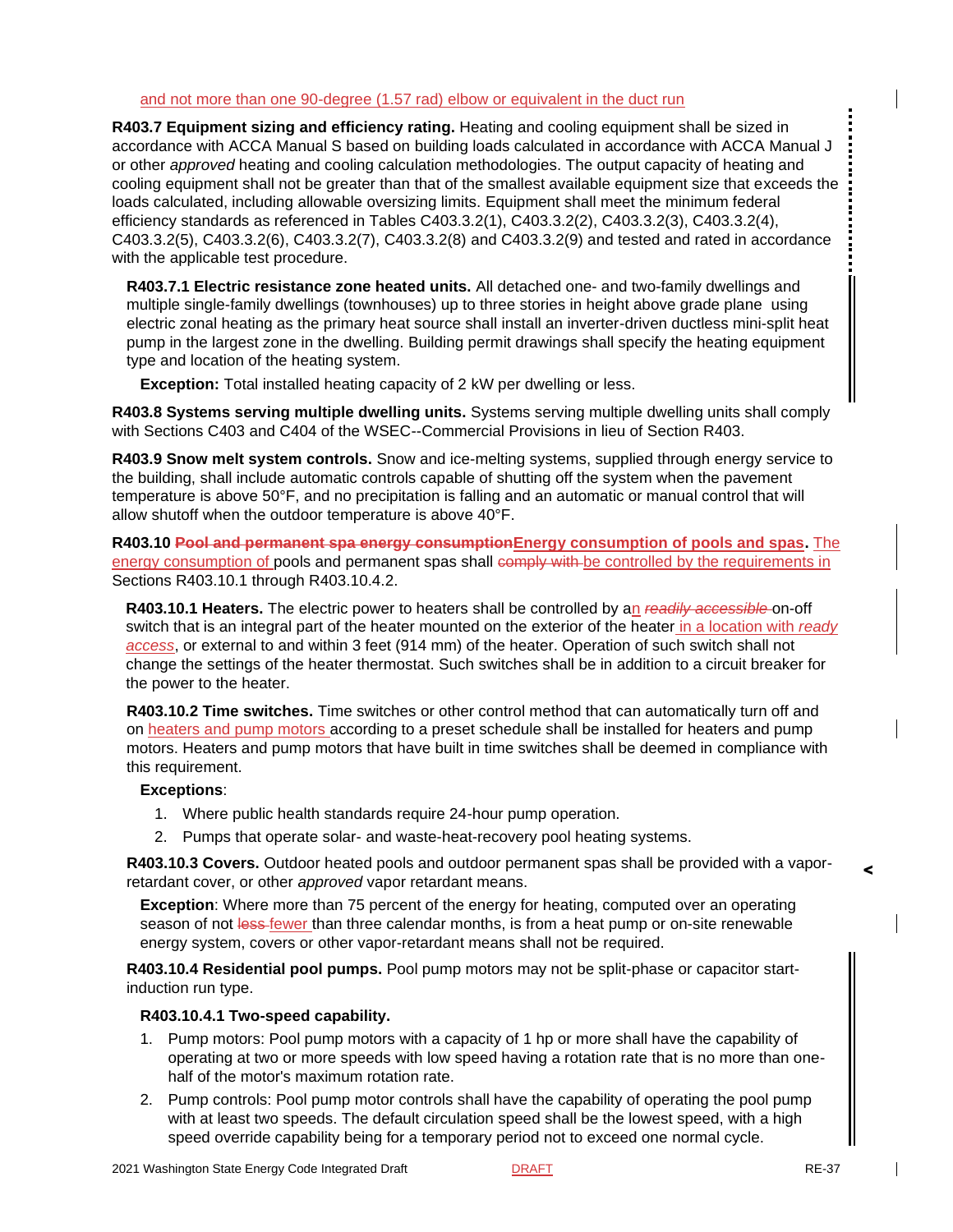**R403.10.4.2 Pump operation.** Circulating water systems shall be controlled so that the circulation pump(s) can be conveniently turned off, automatically or manually, when the water system is not in operation.

**R403.11 Portable spas.** The energy consumption of electric-powered portable spas shall be controlled by the requirements of APSP-14.

**R403.12 Residential pools and permanent residential spas.** Residential Where installed, the energy consumption of residential swimming pools and permanent residential spas that are accessory to detached one- and two-family dwellings and townhouses three stories or less in height above grade plane and that are available only to the household and its guests shall be controlled in accordance with the requirements of APSP-15.

#### **SECTION R404 ELECTRICAL POWER AND LIGHTING SYSTEMS**

**R404.1 Lighting equipment.** Not less than 90 percent of lamps in All permanently installed lighting fixtures, excluding kitchen appliance lighting fixtures, shall be contain only *high-efficacy* lampslighting sources.

**R404.1.1 Exterior lighting.** Connected exterior lighting for residential buildings shall comply with Section C405.5.

**Exceptions:**

- **Detached one- and two-family dwellings.**
- Townhouses.
- 1. Solar-powered lamps not connected to any electrical service.
- Luminaires controlled by a motion sensor.
- Lamps and luminaires that comply with Section R404.1.

**R404.1.2 Fuel gas lighting equipment.** Fuel gas lighting systems shall not have continuously burning pilot lights.

**R404.2 Interior lighting controls.** Permanently installed interior lighting fixtures shall be controlled with either a dimmer, an occupant sensor control or other control that is installed or built into the fixture.

**Exception:** Lighting controls shall not be required for the following:

- 1. Bathrooms.
- 2. Hallways.
- Exterior lighting fixtures.
- 3. Lighting designed for safety or security.

**R404.3 Exterior lighting controls.** Where the total permanently installed exterior lighting power is greater than 30 watts, the permanently installed exterior lighting shall comply with the following:

1. Lighting shall be controlled by a manual on and off switch which permits automatic shut-off actions.

**Exception:** Lighting serving multiple *dwelling units.*

2. Lighting shall be automatically shut off when daylight is present and satisfies the lighting needs.

3. Controls that override automatic shut-off actions shall not be allowed unless the override automatically returns automatic control to its normal operation within 24 hours.

#### **SECTION R405**

#### **SIMULATED PERFORMANCE ALTERNATIVE (PERFORMANCE)TOTAL BUILDING PERFORMANCE**

R405.1 Scope. This section establishes criteria for compliance using simulated energy total building performance analysis. Such analysis shall include heating, cooling, mechanical ventilation and service water heating energy only.

**R405.2 Mandatory requirementsPerformance-based compliance.** Compliance with this section based on total building performance requires that a *proposed design* meets all of the following: compliance with those sections shown in Table R405.2. All supply and return ducts not completely inside the *building*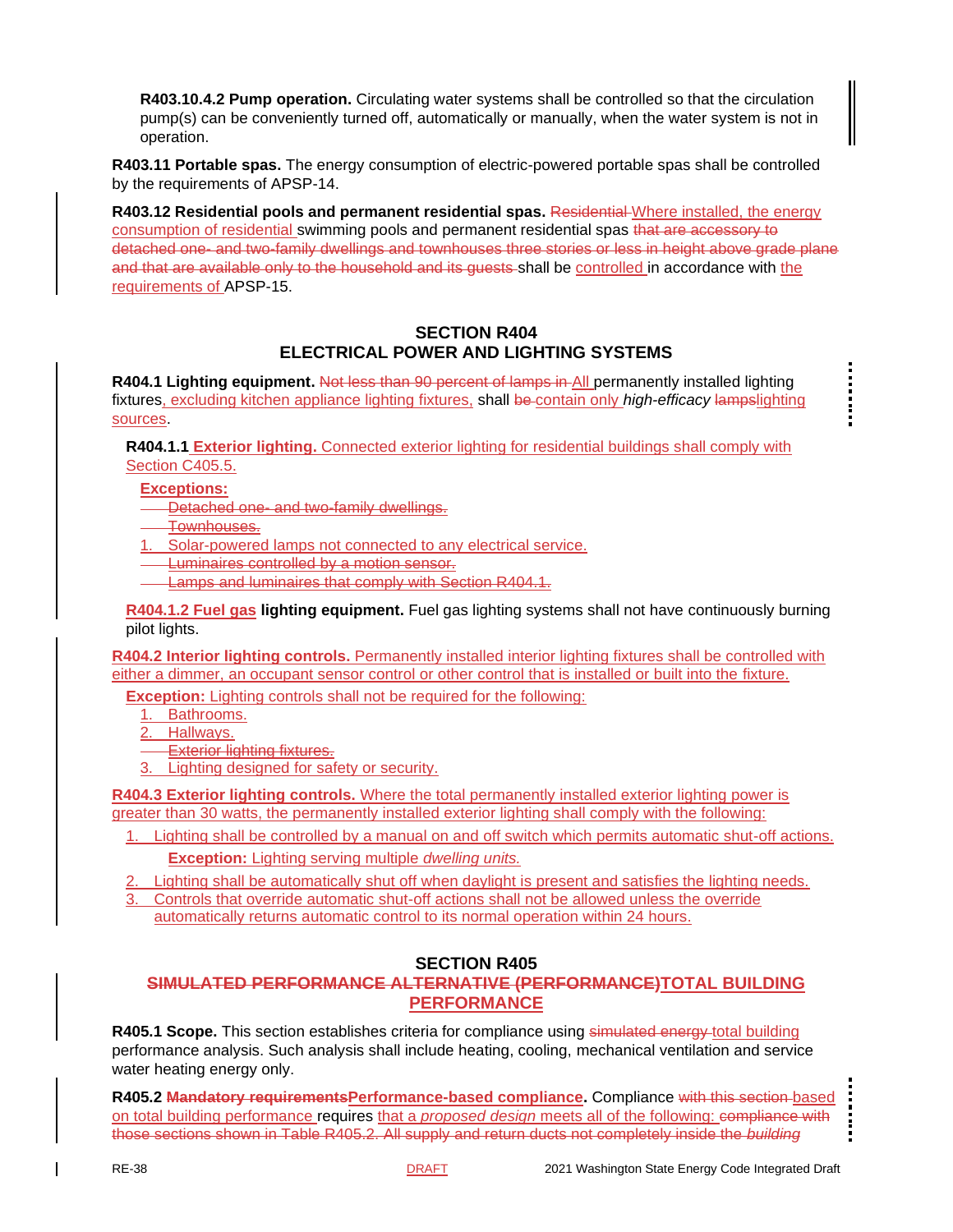*thermal envelope* shall be insulated to a minimum of R-8.

**R405.3 Performance-based compliance.** Compliance based on simulated energy performance requires that a proposed residence (*proposed design*) be shown to have an annual energy consumption based on carbon emissions of the fuels and energy use in the proposed building. Carbon emissions for both the standard reference design and the proposed design shall be calculated using Table R405.3. Energy use derived from simulation analysis shall be expressed in pounds of carbon per square foot of *conditioned floor area* as follows:

#### 1. The requirements of the sections indicated within Table R405.2

- 1.2.For structures less than 1,500 square feet of conditioned floor area, the annual carbon emissions shall be less than or equal to 73 percent of the annual carbon emissions of the *standard reference design*.
- 2.3.For structures 1,500 to 5,000 square feet of conditioned floor area, the annual carbon emissions shall be no more than 56 percent of the *standard reference design*.
- 3.4.For structures over 5,000 square feet of conditioned floor area, the annual carbon emissions shall be no more than 50 percent of the *standard reference design*.
- 4.5. For structures serving Group R-2 occupancies, the annual carbon emissions shall be less than or equal to 70 percent of the annual carbon emissions of the *standard reference design*.

| <b>Sectiona</b> | <b>Title</b>                                                | <b>Comments</b>                                  |
|-----------------|-------------------------------------------------------------|--------------------------------------------------|
|                 | General                                                     |                                                  |
| R401.3          | Certificate                                                 |                                                  |
|                 | <b>Envelope</b>                                             |                                                  |
| R402.1.1        | Vapor retarder                                              |                                                  |
| R402.2.3        | Eave baffle                                                 |                                                  |
| R402.2.4.1      | Access hatches and doors                                    |                                                  |
| R402.2.10.1     | Crawlspace wall insulation installations                    |                                                  |
| R402.4          | Air leakage                                                 |                                                  |
| R402.5          | Maximum fenestration U-factor                               |                                                  |
| <b>Systems</b>  |                                                             |                                                  |
| R403.1          | Controls                                                    |                                                  |
| R403.1.2        | Heat pump supplemental heat                                 |                                                  |
| R403.3          | <b>Ducts</b>                                                | <b>Except for</b><br>R403.3.2<br>and<br>R403.3.3 |
| R403.3.2        | Sealing (now R403.3.4)                                      |                                                  |
| R403.3.1        | Insulation                                                  |                                                  |
| R403.3.3        | <b>Duct testing</b>                                         |                                                  |
| R403.3.4        | Duct leakage                                                |                                                  |
| R403.3.5        | <b>Building cavities</b>                                    |                                                  |
| R403.4          | Mechanical system piping insulation                         |                                                  |
| R403.5.1        | Heated water circulation and temperature maintenance system |                                                  |
| R403.5.3        | Drain water heat recovery units                             |                                                  |
| R403.6          | Mechanical ventilation                                      |                                                  |
| R403.7          | Equipment sizing and efficiency rating                      |                                                  |
| R403.8          | Systems serving multiple dwelling units                     |                                                  |

#### **TABLE R405.2**

#### **MANDATORY COMPLIANCE MEASURES FOR SIMULATED PERFORMANCE ALTERNATIVE**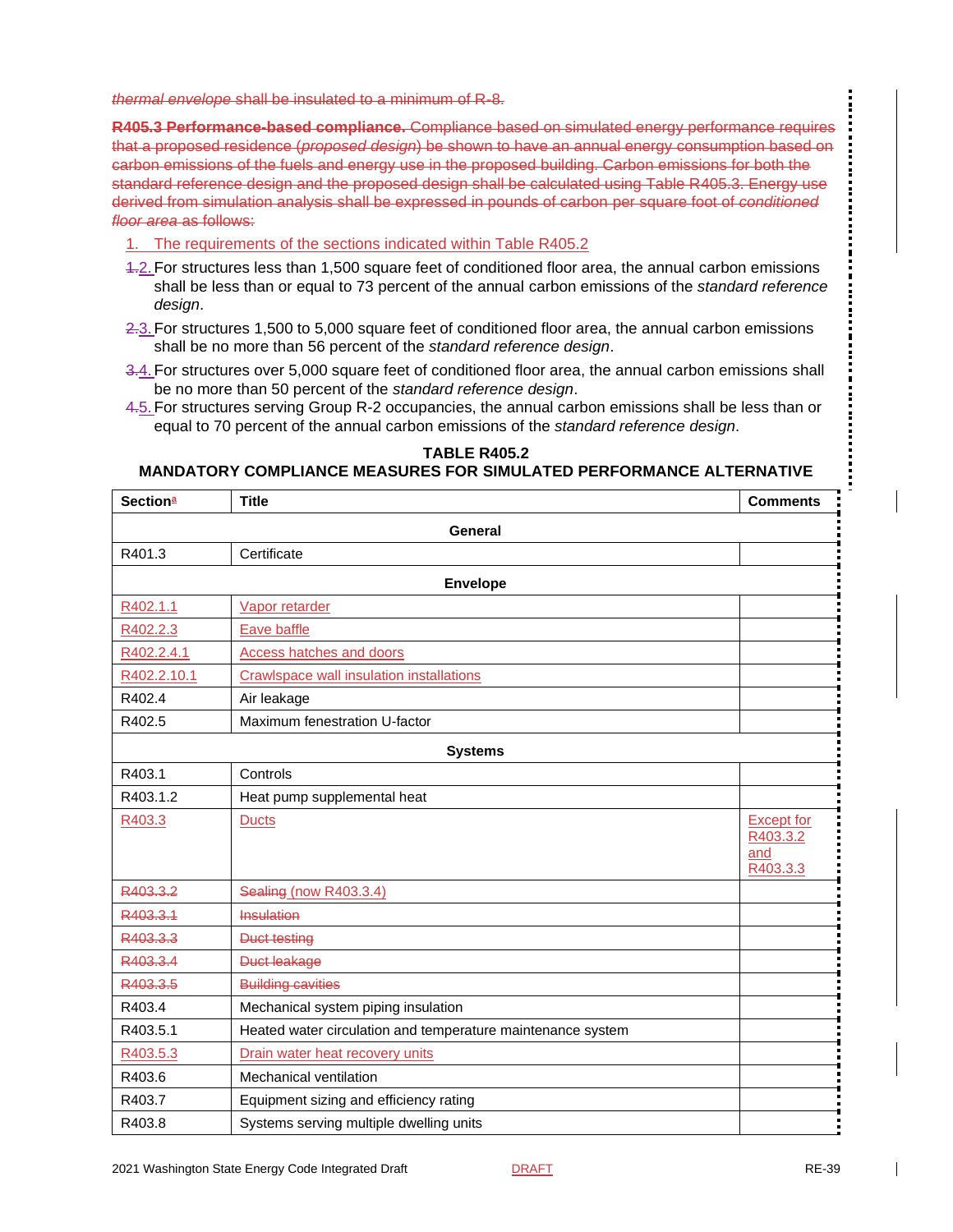| R403.9                               | Snow melt system controls                                                         |  |
|--------------------------------------|-----------------------------------------------------------------------------------|--|
| R403.10                              | Pool and permanent spa energy consumption Energy consumption of pools and<br>spas |  |
| R403.11                              | Portable spas                                                                     |  |
| R403.12                              | Residential pools and permanent residential spas                                  |  |
| <b>Electrical Power and Lighting</b> |                                                                                   |  |
| R404.1                               | Lighting equipment                                                                |  |
| R404.1.1R404.2                       | <b>Lighting equipmentInterior lighting controls</b>                               |  |
| <b>Other Requirements</b>            |                                                                                   |  |
| R406                                 | Additional energy efficiency requirements                                         |  |

a. Reference to a code section includes all the relative subsections except as indicated in the table.

| <u>UANDUN LIVIIJJIUNJ I AUTUNJ</u> |                                |             |  |
|------------------------------------|--------------------------------|-------------|--|
| <b>TYPE</b>                        | CO <sub>2</sub> e<br>(Ib/unit) | <b>UNIT</b> |  |
| Electricity                        | 0.800.44                       | kWh         |  |
| Natural gas                        | 11.7                           | Therm       |  |
| Oil                                | 19.2                           | Gallon      |  |
| Propane                            | 10.5                           | Gallon      |  |
| Other <sup>a</sup>                 | 195.00                         | mmBtu       |  |
| On-site renewable energy           | 0.00                           |             |  |

#### **TABLE R405.3 CARBON EMISSIONS FACTORS**

a. District energy systems may use alternative emission factors supported by calculations *approved* by the *code official*.

**R405.43 Documentation.** Documentation of the software used for the performance design and the parameters for the building shall be in accordance with Sections R405.43.1 through R405.43.3.

**R405.3.1 Compliance software tools.** Documentation verifying that the methods and accuracy of the compliance software tools conform to the provisions of this section shall be provided to the *code official*.

**R405.3.2 Compliance report.** Compliance software tools shall generate a report that documents that the *proposed design* complies with Section R405.32. A compliance report on the *proposed design* shall be submitted with the application for the building permit. Upon completion of the building, a confirmed compliance report based on the as-built-confirmed condition of the building shall be submitted to the code official before a certificate of occupancy is issued. Batch sampling of buildings to determine energy code compliance for all buildings in the batch shall be prohibited.

Compliance reports shall include information in accordance with Sections R405.43.2.1 and R405.43.2.2. Where the *proposed design* of a building could be built on different sites where the cardinal orientation of the building on each site is different, compliance of the *proposed design* for the purposes of the application for the building permit shall be based upon the worst-case orientation, worst-case configuration, worst-case building air leakage and worst-case duct leakage. Such worstcase parameters shall be used as inputs to the compliance software for energy analysis.

**R405.3.2.1 Compliance report for permit application.** A compliance report submitted with the application for building permit shall include all of the following:

- 1. Building street address, or other *building site* identification.
- 2. A statement indicating that the *proposed design* complies with Section R405.3.The name, organization and contact information of the individual performing the analysis and generating the compliance report.
- 3. An inspection checklist documenting the building component characteristics of the *proposed design* as indicated in Table R405.5.2(1). The inspection checklist shall show results for both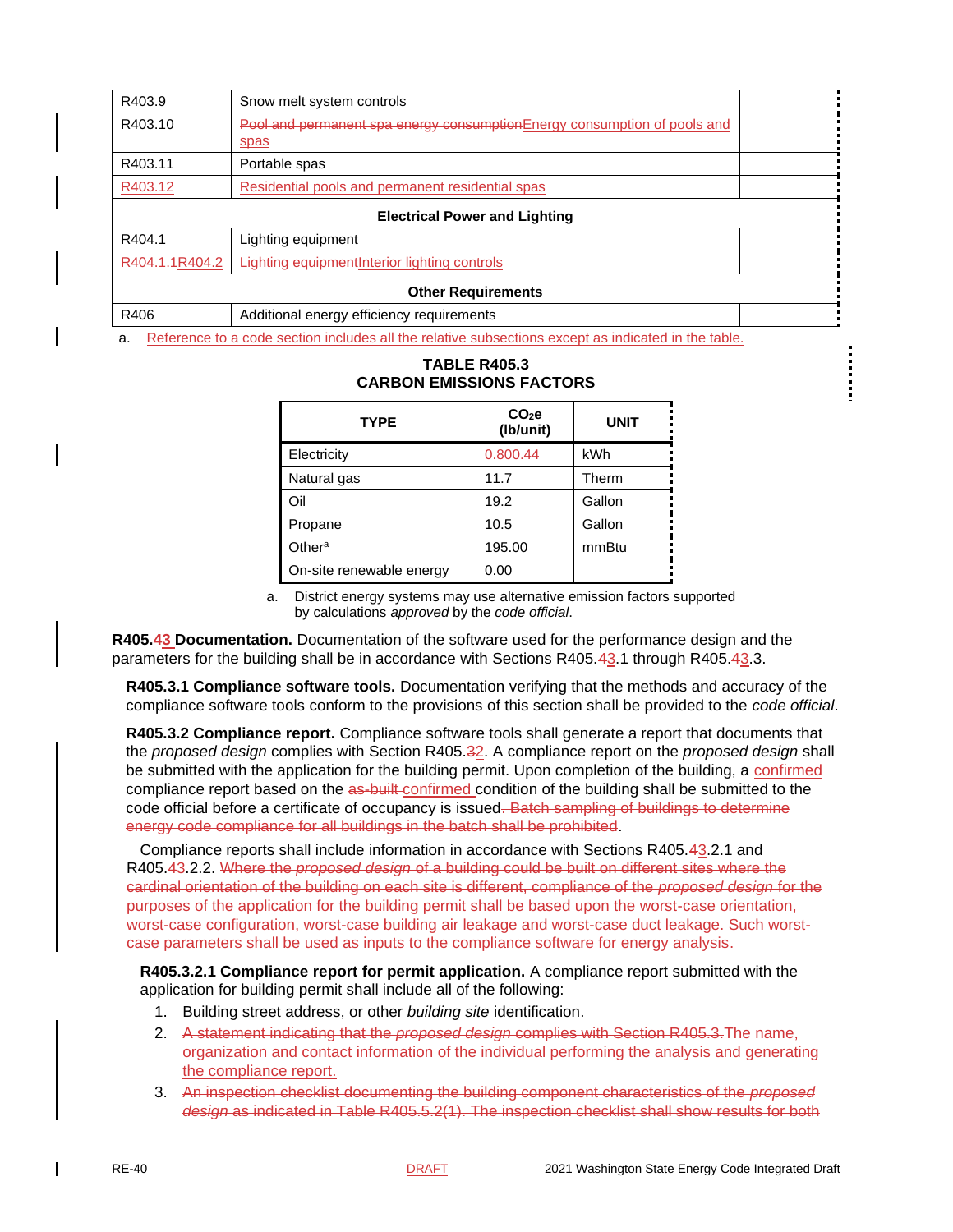the *standard reference design* and the *proposed design* with all user inputs to the compliance software to generate the results. The name and version of the compliance software tool.

- 4. A site-specific energy analysis report that is in compliance with Section R405.3Documentation of all inputs entered into the software used to produce the results for the reference design and/or the rated home.
- 5. Name of the individual performing the analysis and generating the report.A certificate indicating that the proposed design complied with Section R405.2. The certificate shall document the building components' energy specifications that are included in the calculation including: component-level insulation R-values or U-factors; duct system and building envelope air leakage testing assumptions; and the type and rated efficiencies of proposed heating, cooling, mechanical ventilation and service water-heating equipment to be installed. If on-site renewable energy systems will be installed, the certificate shall report the type and production size of the proposed system. Additional documentation reporting estimated annual energy production shall be provided.
- 6. Name and version of the compliance software tool. When a site-specific report is not generated, the proposed design shall be based on the worst-case orientation and configuration of the rated home.

#### **R405.3.2.2 Compliance report for certificate of occupancy.** A compliance report submitted for obtaining the certificate of occupancy shall include all of the following:

- 1. Building street address, or other building site identification
- 1.2.Declaration of the total building performance path on the title page of the energy report and the title page of the building plans.
- 2.3.A statement, bearing the name of the individual performing the analysis and generating the report, along with their organization and contact information, indicating that the as-built building complies with Section R405.32.
- 3.4.A certificate indicating that the building passes the performance matrix for code compliance and the energy saving features of the buildings The name and version of the compliance software tool.
- 4.5.A site-specific energy analysis report that is in compliance with Section R405.32.
- 5.6.Name of the individual performing the analysis and generating the report.A final confirmed certificate indicating compliance based on inspection, and a statement indicating that the confirmed rated design of the built home complies with Section R405.2. The certificate shall report the energy features that were confirmed to be in the home, including component level insulation R-values or U-factors; results from any required duct system and building envelope air leakage testing; and the type and rated efficiencies of the heating, cooling, mechanical ventilation and service water-heating equipment installed.
- 7. Name and version of the compliance software toolWhere on-site renewable energy systems have been installed, the certificate shall report the type and production size of the installed system. Additional documentation reporting estimated annual energy production shall be provided.

 $6.7.$ 

**R405.3.3 Additional documentation.** The *code official* shall be permitted to require the following documents:

- 1. Documentation of the building component characteristics of the *standard reference design*.
- 2. A certification signed by the builder providing the building component characteristics of the *proposed design* as given in Table R405.5.2(1).
- 3. Documentation of the actual values used in the software calculations for the *proposed design*.

**R405.54 Calculation procedure.** Calculations of the performance design shall be in accordance with Sections R405.5.1 and R405.5.2.

**R405.54.1 General.** Except as specified by this section, the *standard reference design* and *proposed design* shall be configured and analyzed using identical methods and techniques.

**R405.54.2 Residence specifications.** The *standard reference design* and *proposed design* shall be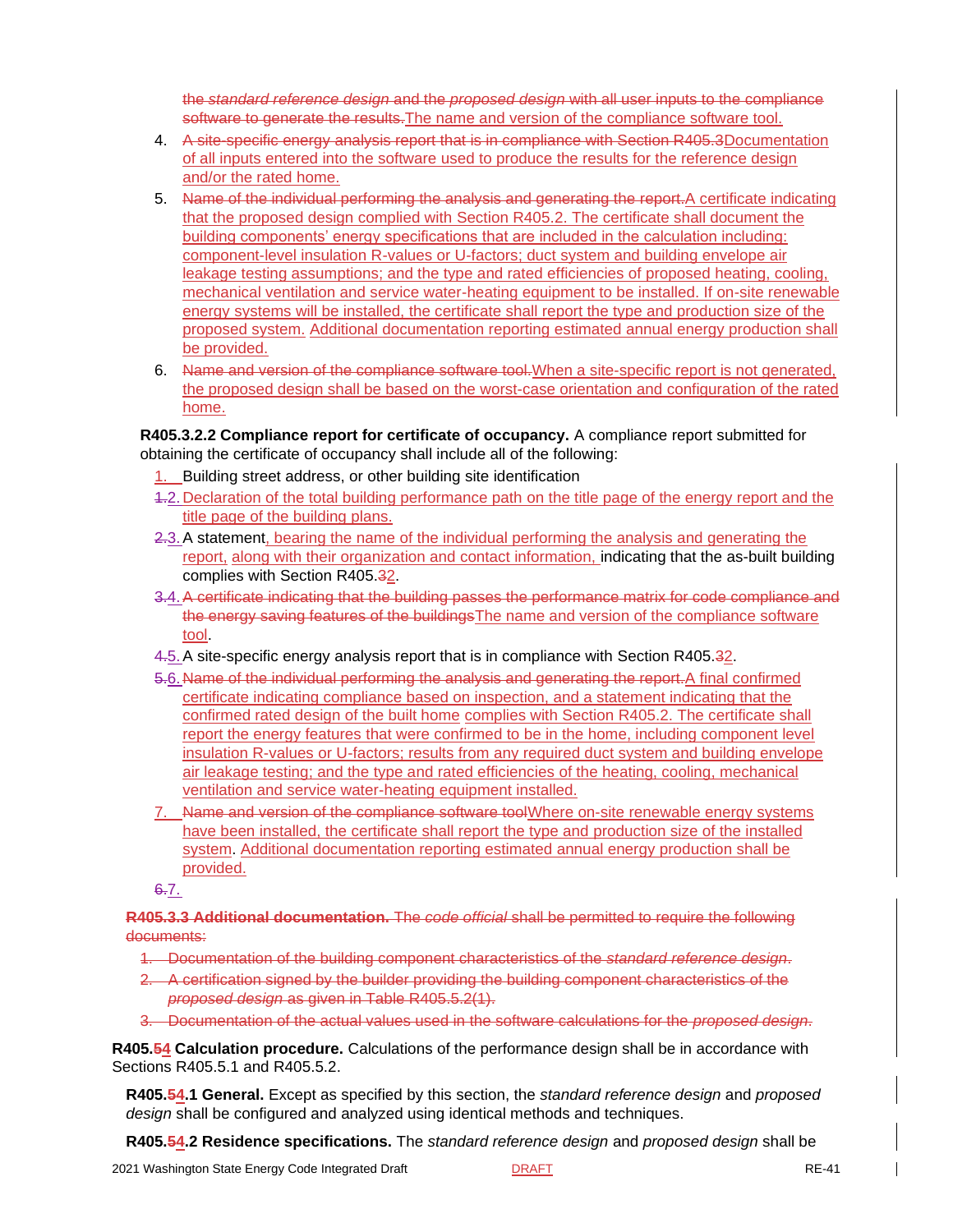configured and analyzed as specified by Table R405. $54.2(1)$ . Table R405. $54.2(1)$  shall include by reference all notes contained in Table R402.1.1R402.1.3.

 $\overline{1}$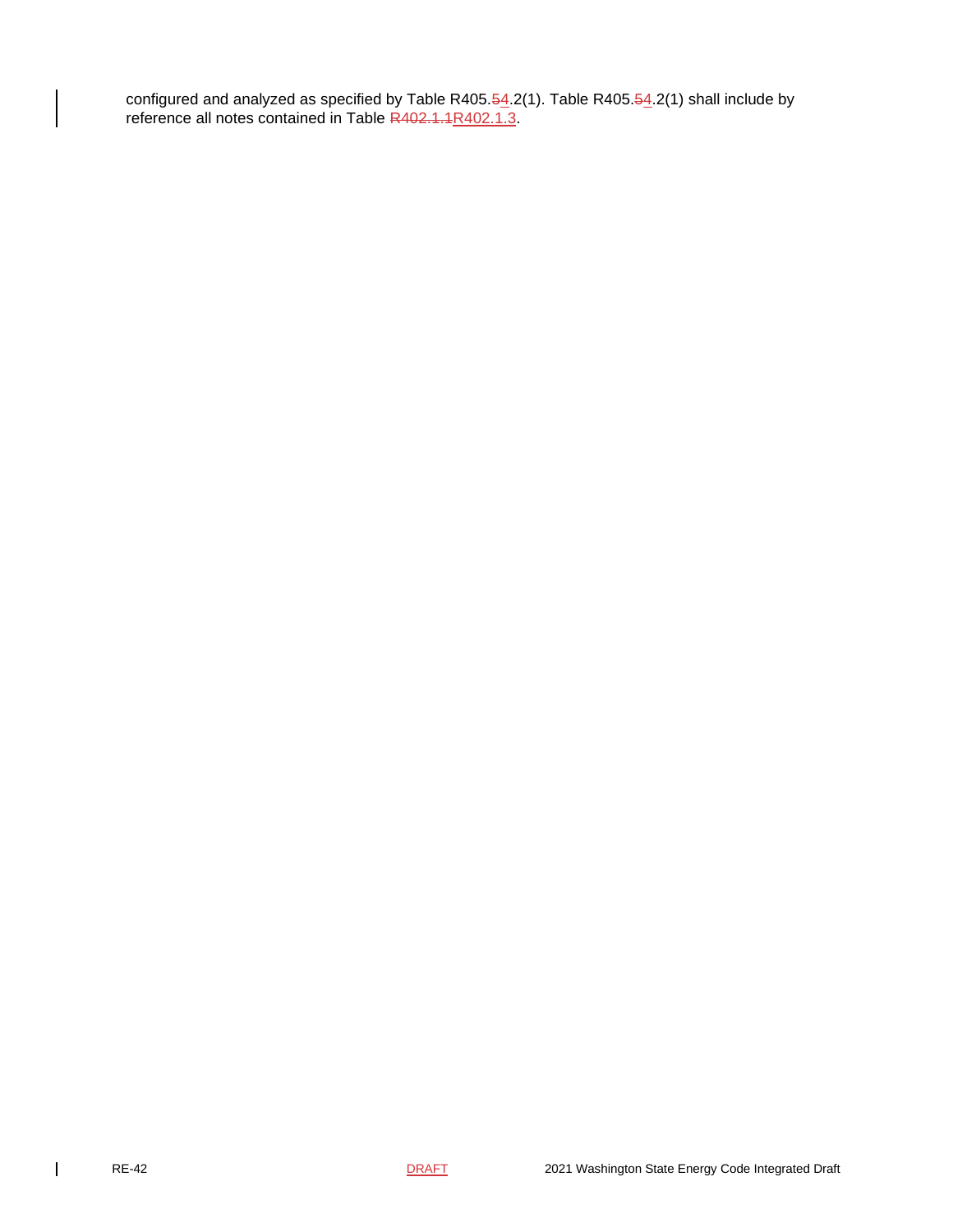#### **TABLE R405.54.2(1) SPECIFICATIONS FOR THE STANDARD REFERENCE AND PROPOSED DESIGNS**

| <b>BUILDING</b><br><b>COMPONENT</b>                                                 | <b>STANDARD REFERENCE DESIGN</b>                                                                                                                                                                                                                                     | <b>PROPOSED DESIGN</b>                                    |
|-------------------------------------------------------------------------------------|----------------------------------------------------------------------------------------------------------------------------------------------------------------------------------------------------------------------------------------------------------------------|-----------------------------------------------------------|
|                                                                                     | Type: Mass wall if proposed wall is mass; otherwise<br>wood frame.                                                                                                                                                                                                   | As proposed                                               |
|                                                                                     | Gross area: Same as proposed                                                                                                                                                                                                                                         | As proposed                                               |
| Above-grade walls                                                                   | U-factor: From Table R402.1.3R402.1.2                                                                                                                                                                                                                                | As proposed                                               |
|                                                                                     | Solar absorptance = $0.75$                                                                                                                                                                                                                                           | As proposed                                               |
|                                                                                     | Emittance $= 0.90$                                                                                                                                                                                                                                                   | As proposed                                               |
|                                                                                     | Type: Same as proposed                                                                                                                                                                                                                                               | As proposed                                               |
| Below-grade walls                                                                   | Gross area: Same as proposed                                                                                                                                                                                                                                         | As proposed                                               |
|                                                                                     | U-factor: From Table R402.1.3R402.1.2, with insulation<br>layer on interior side of walls.                                                                                                                                                                           | As proposed                                               |
|                                                                                     | Type: Wood frame                                                                                                                                                                                                                                                     | As proposed                                               |
| Above-grade floors                                                                  | Gross area: Same as proposed                                                                                                                                                                                                                                         | As proposed                                               |
|                                                                                     | U-factor: From Table R402.1.3R402.1.2                                                                                                                                                                                                                                | As proposed                                               |
|                                                                                     | Type: Wood frame                                                                                                                                                                                                                                                     | As proposed                                               |
| Ceilings                                                                            | Gross area: Same as proposed                                                                                                                                                                                                                                         | As proposed                                               |
|                                                                                     | U-factor: From Table R402.1.3R402.1.2                                                                                                                                                                                                                                | As proposed                                               |
|                                                                                     | Type: Composition shingle on wood sheathing                                                                                                                                                                                                                          | As proposed                                               |
|                                                                                     | Gross area: Same as proposed                                                                                                                                                                                                                                         | As proposed                                               |
| Roofs                                                                               | Solar absorptance = $0.75$                                                                                                                                                                                                                                           | As proposed                                               |
|                                                                                     | Emittance $= 0.90$                                                                                                                                                                                                                                                   | As proposed                                               |
| Attics                                                                              | Type: Vented with aperture = 1 ft <sup>2</sup> per 300 ft <sup>2</sup> ceiling area                                                                                                                                                                                  | As proposed                                               |
| Type: Same as proposed foundation wall area above and<br>below-grade<br>Foundations |                                                                                                                                                                                                                                                                      | As proposed                                               |
|                                                                                     | Soil characteristics: Same as proposed.                                                                                                                                                                                                                              | As proposed                                               |
|                                                                                     | Area: $40 ft2$                                                                                                                                                                                                                                                       | As proposed                                               |
| Opaque Doors                                                                        | Orientation: North                                                                                                                                                                                                                                                   | As proposed                                               |
|                                                                                     | U-factor: Same as fenestration from Table<br>R402.1.3R402.1.2                                                                                                                                                                                                        | As proposed                                               |
|                                                                                     | Total area <sup>h</sup> =<br>(a) The proposed glazing area; where proposed glazing<br>area is less than 15% of the conditioned floor area<br>(b) 15% of the conditioned floor area; where the proposed<br>glazing area is 15% or more of the conditioned floor area. | As proposed                                               |
| Vertical fenestration<br>other than opaque                                          | Orientation: Equally distributed to four cardinal compass<br>orientations (N, E, S & W).                                                                                                                                                                             | As proposed                                               |
| doors <sup>a</sup>                                                                  | U-factor: From Table R402.1.3R402.1.2                                                                                                                                                                                                                                | As proposed                                               |
|                                                                                     | SHGC: From Table R402.1.4R402.1.3 except that for<br>climates with no requirement (NR) SHGC = $0.40$ shall be<br>used.                                                                                                                                               | As proposed                                               |
|                                                                                     | Interior shade fraction: 0.92 - (0.21 x SHGC for the<br>standard reference design)<br>External shading: None                                                                                                                                                         | $0.92 - (0.21 \times SHGC as$<br>proposed)<br>As proposed |
| Skylights                                                                           | None                                                                                                                                                                                                                                                                 | As proposed                                               |

 $\,<$ 

 $\overline{\phantom{a}}$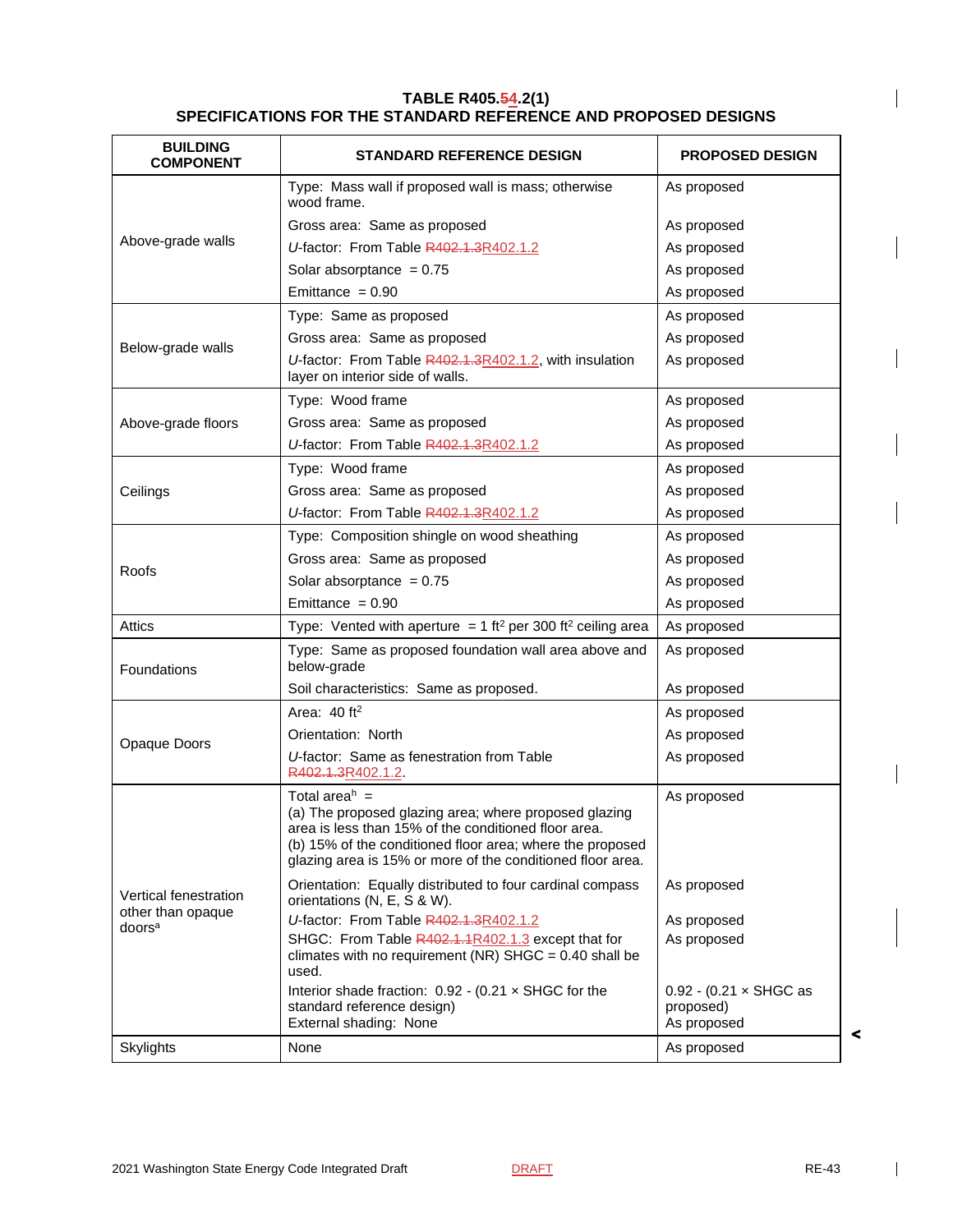#### **TABLE R405.54.2(1) (continued) SPECIFICATIONS FOR THE STANDARD REFERENCE AND PROPOSED DESIGNS**

| <b>BUILDING</b><br><b>COMPONENT</b>                                                                                                                                                                                                                                                                   | <b>STANDARD REFERENCE DESIGN</b>                                                                                                                                                                                                                                                                                                                                                                                                                                                                | <b>PROPOSED DESIGN</b>                                                                                                                                                                                   |  |
|-------------------------------------------------------------------------------------------------------------------------------------------------------------------------------------------------------------------------------------------------------------------------------------------------------|-------------------------------------------------------------------------------------------------------------------------------------------------------------------------------------------------------------------------------------------------------------------------------------------------------------------------------------------------------------------------------------------------------------------------------------------------------------------------------------------------|----------------------------------------------------------------------------------------------------------------------------------------------------------------------------------------------------------|--|
|                                                                                                                                                                                                                                                                                                       | Air leakage rate of $5.0$ air changes per hour at a pressure<br>of 0.2 inches w.g. (50 Pa).                                                                                                                                                                                                                                                                                                                                                                                                     | As proposed <sup>a</sup> .                                                                                                                                                                               |  |
| Air exchange rate                                                                                                                                                                                                                                                                                     | The mechanical ventilation rate shall be in addition to the<br>air leakage rate and the same as in the proposed design,<br>but no greater than 0.01 $\times$ CFA +7.5 $\times$ (N <sub>br</sub> + 1)<br>where:<br>$CFA =$ conditioned floor area<br>$N_{\text{br}}$ = number of bedrooms<br>The mechanical ventilation system type shall be the same<br>as in the proposed design. Energy recovery shall not be<br>assumed for mechanical ventilation.                                          |                                                                                                                                                                                                          |  |
| Mechanical ventilation                                                                                                                                                                                                                                                                                | None, except where mechanical ventilation is specified by<br>As proposed<br>the proposed design, in which case:<br>Annual vent fan energy use:<br>kWh/yr = $(1e_i) \times (0.0876 \times CFA + 65.7 \times (N_{br} + 1))$<br>where:<br>$e_f$ = the minimum exhaust fan efficacy from Table<br>R403.6.1 corresponding to the system type at to a<br>flow rate of 0.01 $\times$ CFA + 7.5 $\times$ (N <sub>br</sub> +1)<br>$CFA =$ conditioned floor area<br>$N_{\text{br}}$ = number of bedrooms |                                                                                                                                                                                                          |  |
| Internal gains                                                                                                                                                                                                                                                                                        | IGain = 17,900 + 23.8 x CFA + 4104 x $N_{br}$ (Btu/day per<br>dwelling unit)                                                                                                                                                                                                                                                                                                                                                                                                                    | Same as standard<br>reference design                                                                                                                                                                     |  |
| An internal mass for furniture and contents of 8 pounds<br>per square foot of floor area.<br>Internal mass                                                                                                                                                                                            |                                                                                                                                                                                                                                                                                                                                                                                                                                                                                                 | Same as standard<br>reference design, plus any<br>additional mass<br>specifically designed as a<br>thermal storage element <sup>c</sup><br>but not integral to the<br>building envelope or<br>structure. |  |
| For masonry floor slabs, 80% of floor area covered by R-2<br>carpet and pad, and 20% of floor directly exposed to room<br>air.<br>For masonry basement walls, as proposed, but with<br>Structural mass<br>insulation required by Table R402.1.3R402.1.2 located on<br>the interior side of the walls. |                                                                                                                                                                                                                                                                                                                                                                                                                                                                                                 | As proposed<br>As proposed<br>As proposed                                                                                                                                                                |  |
|                                                                                                                                                                                                                                                                                                       | For other walls, for ceilings, floors, and interior walls,<br>wood frame construction.                                                                                                                                                                                                                                                                                                                                                                                                          |                                                                                                                                                                                                          |  |
| Heating systems <sup>d, e</sup>                                                                                                                                                                                                                                                                       | Where the proposed design utilizes electric heating<br>As proposed<br>without a heat pump the standard reference design shall<br>be an air source heat pump meeting the requirements of<br>Section C403 of the WSEC-Commercial Provisions.<br>For all other systems, the same system type as proposed,<br>and the same system efficiency required by prevailing<br>minimum federal standard.<br>Capacity: Sized in accordance with Section R403.6                                               |                                                                                                                                                                                                          |  |
| Cooling systems <sup>d, f</sup>                                                                                                                                                                                                                                                                       | Same system type as proposed. Same system efficiency<br>as required by prevailing minimum federal standard.<br>Capacity: Sized in accordance with Section R403.6.                                                                                                                                                                                                                                                                                                                               | As proposed                                                                                                                                                                                              |  |
| Service water<br>heatingd,e,f, g                                                                                                                                                                                                                                                                      | Same system type as proposed. Same system efficiency<br>as required by prevailing minimum federal standard.<br>Use: Same as proposed design                                                                                                                                                                                                                                                                                                                                                     | As proposed<br>$g$ al/day = 30                                                                                                                                                                           |  |

 $\overline{\phantom{a}}$ 

 $\mathbf{I}$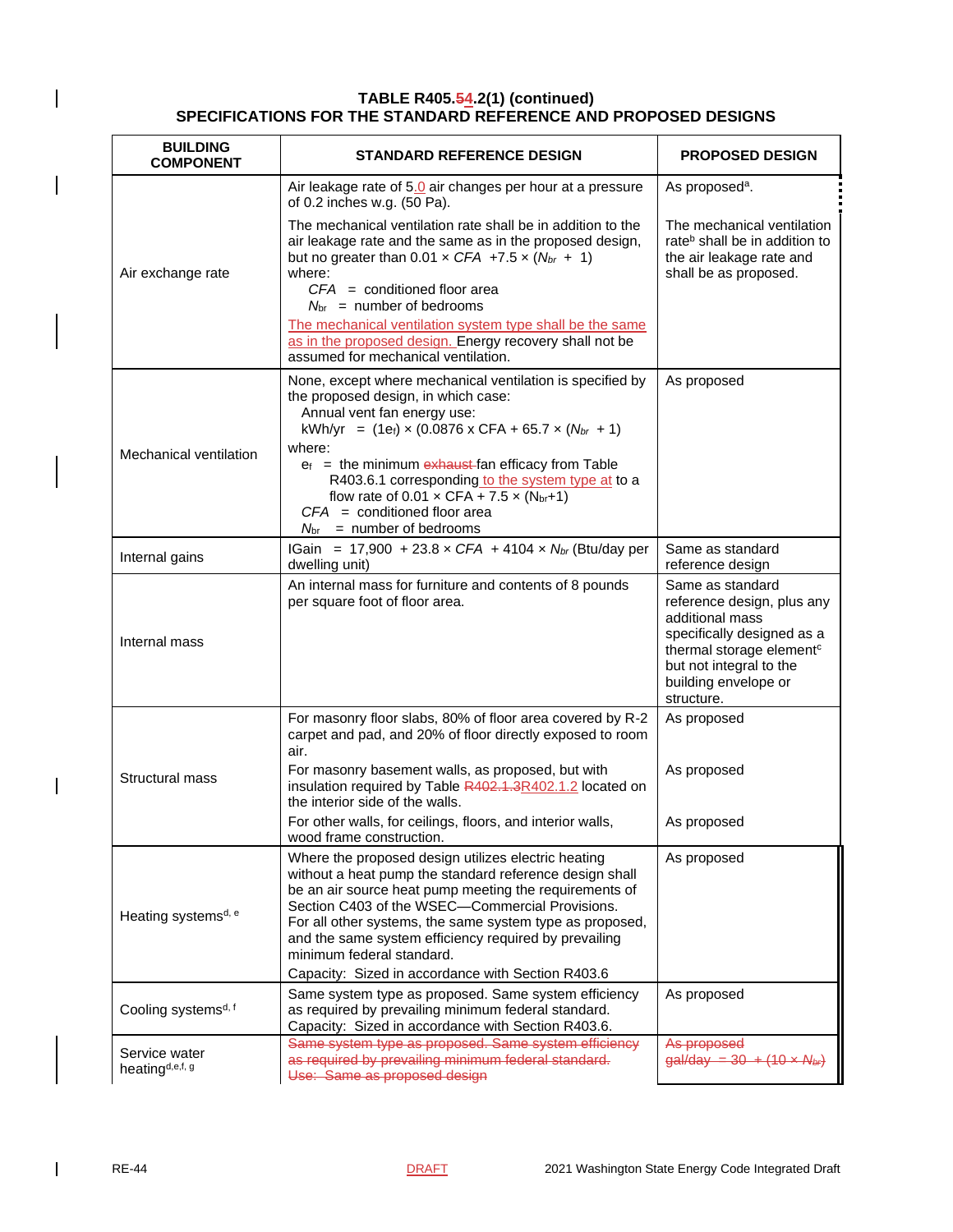|                      | Same system type as proposed. Same system efficiency<br>as required by prevailing minimum federal standard.<br>Use, in units of gal/day - $30 + (10xN_{br})$ Where N <sub>br</sub> =<br>number of bedrooms | As proposed<br>Use, in units of gal/day $=$<br>$25.5 + (8.5 \times N_{\rm br}) \times (1 -$<br>HWDS)<br>Where:<br>$N_{\text{br}}$ = number of bedrooms<br>$HWDS = factor for the$<br>compactness of the hot<br>water distribution system. |                          |                 |
|----------------------|------------------------------------------------------------------------------------------------------------------------------------------------------------------------------------------------------------|-------------------------------------------------------------------------------------------------------------------------------------------------------------------------------------------------------------------------------------------|--------------------------|-----------------|
|                      |                                                                                                                                                                                                            | Compactness<br>ratio <sup><i>i</i></sup> factor<br>1 story                                                                                                                                                                                | $2$ or                   | <b>HWDS</b>     |
|                      |                                                                                                                                                                                                            |                                                                                                                                                                                                                                           | more<br>stories          |                 |
|                      |                                                                                                                                                                                                            | $>60\%$                                                                                                                                                                                                                                   | $>30\%$                  | $\underline{0}$ |
|                      |                                                                                                                                                                                                            | $>30\%$<br>to<br>≤60%                                                                                                                                                                                                                     | >15%<br>to<br>$≤30\%$    | 0.05            |
|                      |                                                                                                                                                                                                            | >15%<br>to<br>$≤30\%$                                                                                                                                                                                                                     | $>7.5\%$<br>to<br>$≤15%$ | 0.10            |
|                      |                                                                                                                                                                                                            | < 15%                                                                                                                                                                                                                                     | $<7.5\%$                 | 0.15            |
| Thermal distribution | Duct insulation: From Section R403.3.3<br>A thermal distribution system efficiency (DSE) of 0.93<br>shall be applied to both the heating and cooling system<br>efficiencies for all systems.               | R405.5.2(2)                                                                                                                                                                                                                               | As specified in Table    |                 |
| systems              | Duct location: same as proposed design                                                                                                                                                                     |                                                                                                                                                                                                                                           |                          |                 |
|                      | <b>Exception:</b> For non-ducted heating and cooling<br>systems that do not have a fan, the standard reference<br>design distribution system efficiency (DSE) shall be 1.                                  |                                                                                                                                                                                                                                           |                          |                 |
| Thermostat           | Type: Manual, cooling temperature setpoint = $75^{\circ}F$ ;<br>Heating temperature setpoint $= 72^{\circ}$ F                                                                                              | reference                                                                                                                                                                                                                                 | Same as standard         |                 |

For SI: 1 square foot = 0.93 m<sup>2</sup>, 1 British thermal unit = 1055 J, 1 pound per square foot = 4.88 kg/m<sup>2</sup>, 1 gallon  $(U.S.) = 3.785 L, °C = (°F-3)/1.8, 1 \text{ degree} = 0.79 \text{ rad}$ 

a. Where required by the *code official*, testing shall be conducted by an *approved* party. Hourly calculations as specified in the ASHRAE *Handbook of Fundamentals*, or the equivalent, shall be used to determine the energy loads resulting from infiltration.

- b. The combined air exchange rate for infiltration and mechanical ventilation shall be determined in accordance with Equation 43 of 2001 ASHRAE *Handbook of Fundamentals*, page 26.24 and the "Whole-house Ventilation" provisions of 2001 ASHRAE *Handbook of Fundamentals*, page 26.19 for intermittent mechanical ventilation.
- c. Thermal storage element shall mean a component not part of the floors, walls or ceilings that is part of a passive solar system, and that provides thermal storage such as enclosed water columns, rock beds, or phase-change containers. A thermal storage element must be in the same room as fenestration that faces within 15 degrees (0.26 rad) of true south, or must be connected to such a room with pipes or ducts that allow the element to be actively charged.
- d. For a proposed design with multiple heating, cooling or water heating systems using different fuel types, the applicable standard reference design system capacities and fuel types shall be weighted in accordance with their respective loads as calculated by accepted engineering practice for each equipment and fuel type present.
- e. For a proposed design without a proposed heating system, a heating system with the prevailing federal minimum efficiency shall be assumed for both the standard reference design and proposed design.
- f. For a proposed design home without a proposed cooling system, an electric air conditioner with the prevailing federal minimum efficiency shall be assumed for both the standard reference design and the proposed design.
- g. For a proposed design with a nonstorage-type water heater, a 40-gallon storage-type water heater with the prevailing federal minimum energy factor for the same fuel as the predominant heating fuel type shall be assumed. For the case of a proposed design without a proposed water heater, a 40-gallon storage-type water heater with the prevailing federal minimum efficiency for the same fuel as the predominant heating fuel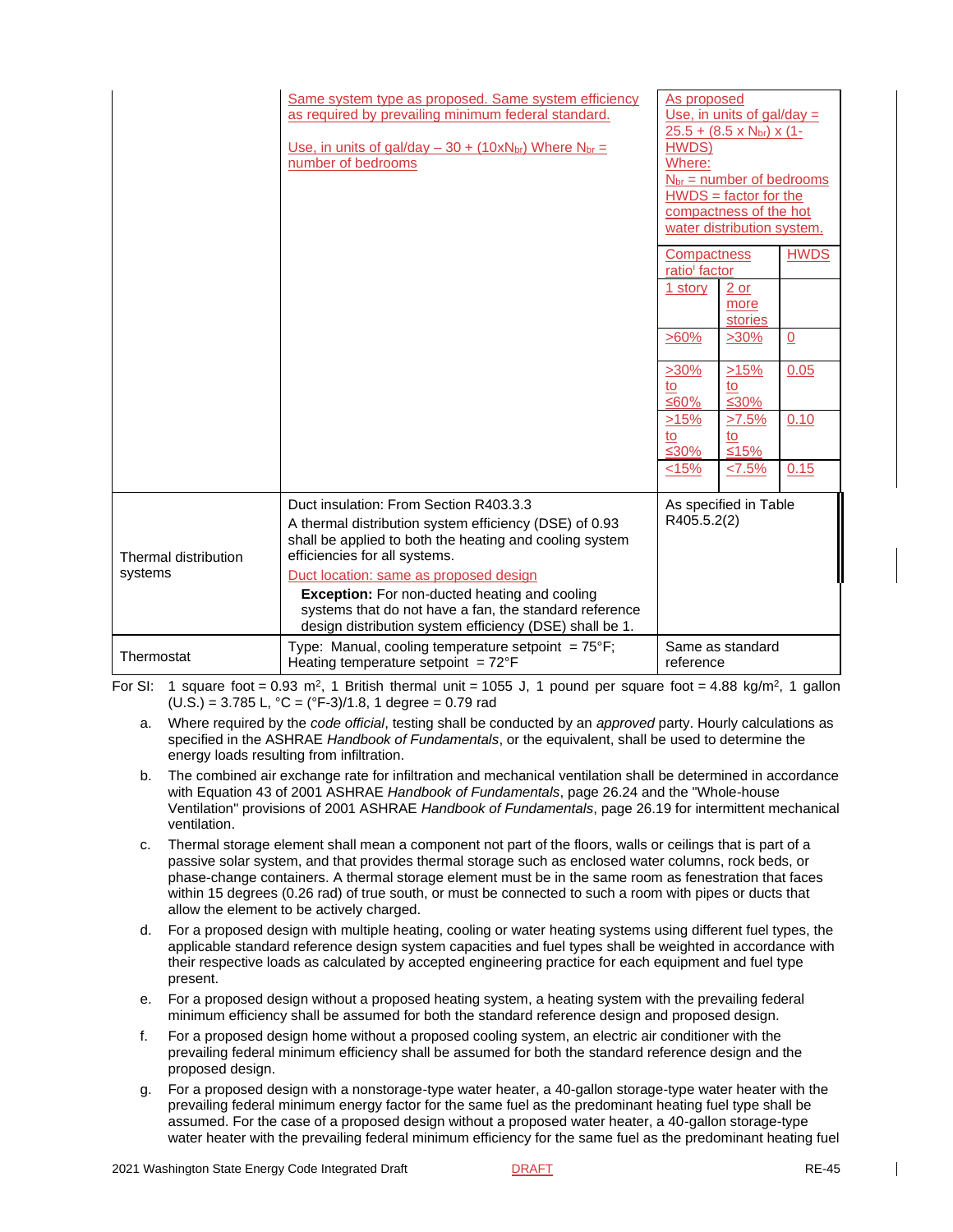type shall be assumed for both the proposed design and standard reference design.

h For residences with conditioned basements, R-2 and R-4 residences and townhouses, the following formula shall be used to determine fenestration area:

*AF* = *A<sup>s</sup>* x *FA* x *F*

Where:

- *AF* = Total fenestration area*.*
- *As* = Standard reference design total fenestration area.
- *FA* = (Above-grade thermal boundary gross wall area)/(above-grade boundary wall area + 0.5 x below-grade boundary wall area).
- *F* = (Above-grade thermal boundary wall area)/(above-grade thermal boundary wall area + common wall area) or 0.56, whichever is greater.

and where*:*

Thermal boundary wall is any wall that separates conditioned space from unconditioned space or ambient conditions.

Above-grade thermal boundary wall is any thermal boundary wall component not in contact with soil. Below-grade boundary wall is any thermal boundary wall in soil contact.

Common wall area is the area of walls shared with an adjoining dwelling unit. *L* and *CFA* are in the same units.

The factor for the compactness of the hot water distribution system is the ratio of the area of the rectangle that bounds the source of hot water and the fixtures that it serves (the "hot water rectangle") divided by the floor area of the dwelling.

1. Sources of hot water include water heaters, or in multifamily buildings with central water heating systems, circulation loops or electric heat traced pipes.

- 2. The hot water rectangle shall include the source of hot water and the points of termination of all hot water fixture supply piping.
- 3. The hot water rectangle shall be shown on the floor plans and the area shall be computed to the nearest square foot.
- 4. Where there is more than one water heater and each water heater serves different plumbing fixtures and appliances, it is permissible to establish a separate hot water rectangle for each hot water distribution system and add the area of these rectangles together to determine the compactness ratio.
- 5. The basement or attic shall be counted as a story when it contains the water heater.

6. Compliance shall be demonstrated by providing a drawing on the plans that shows the hot water distribution system rectangle(s), comparing the area of the rectangle(s) to the area of the dwelling and identifying the appropriate compactness ratio and *HWDS* factor.

#### **TABLE R405.54.2(2) DEFAULT DISTRIBUTION SYSTEM EFFICIENCIES FOR PROPOSED DESIGNS<sup>a</sup>**

| <b>DISTRIBUTION SYSTEM</b><br><b>CONFIGURATION AND</b><br><b>CONDITION</b> | <b>DISTRIBUTION</b><br><b>SYSTEM</b><br><b>EFFICIENCY</b> |
|----------------------------------------------------------------------------|-----------------------------------------------------------|
| Distribution system components<br>located in unconditioned space           | 0.88                                                      |
| Distribution systems entirely<br>located in conditioned spaceb             | 0.93                                                      |
| Zonal systems <sup>c</sup>                                                 | 1 በበ                                                      |

For SI: 1 cubic foot per minute =  $0.47$  L/s, 1 square foot =  $0.093m^2$ , 1 pound per square inch = 6895 Pa, 1 inch water gauge  $= 1250$  Pa.

- a. Values given by this table are for distribution systems, which must still meet all prescriptive requirements for duct and pipe system insulation and leakage.
- b. Entire system in conditioned space shall mean that no component of the distribution system, including the air-handler unit, is located outside of the conditioned space. All components must be located on the interior side of the thermal envelope (inside the insulation) and also inside of the air barrier. Refrigerant compressors and piping are allowed to be located outside.
- c. Zonal systems are systems where the heat source is located within each room. Systems shall be allowed to have forced airflow across a coil but shall not have any ducted airflow external to the manufacturer's airhandler enclosure. Hydronic systems do not qualify.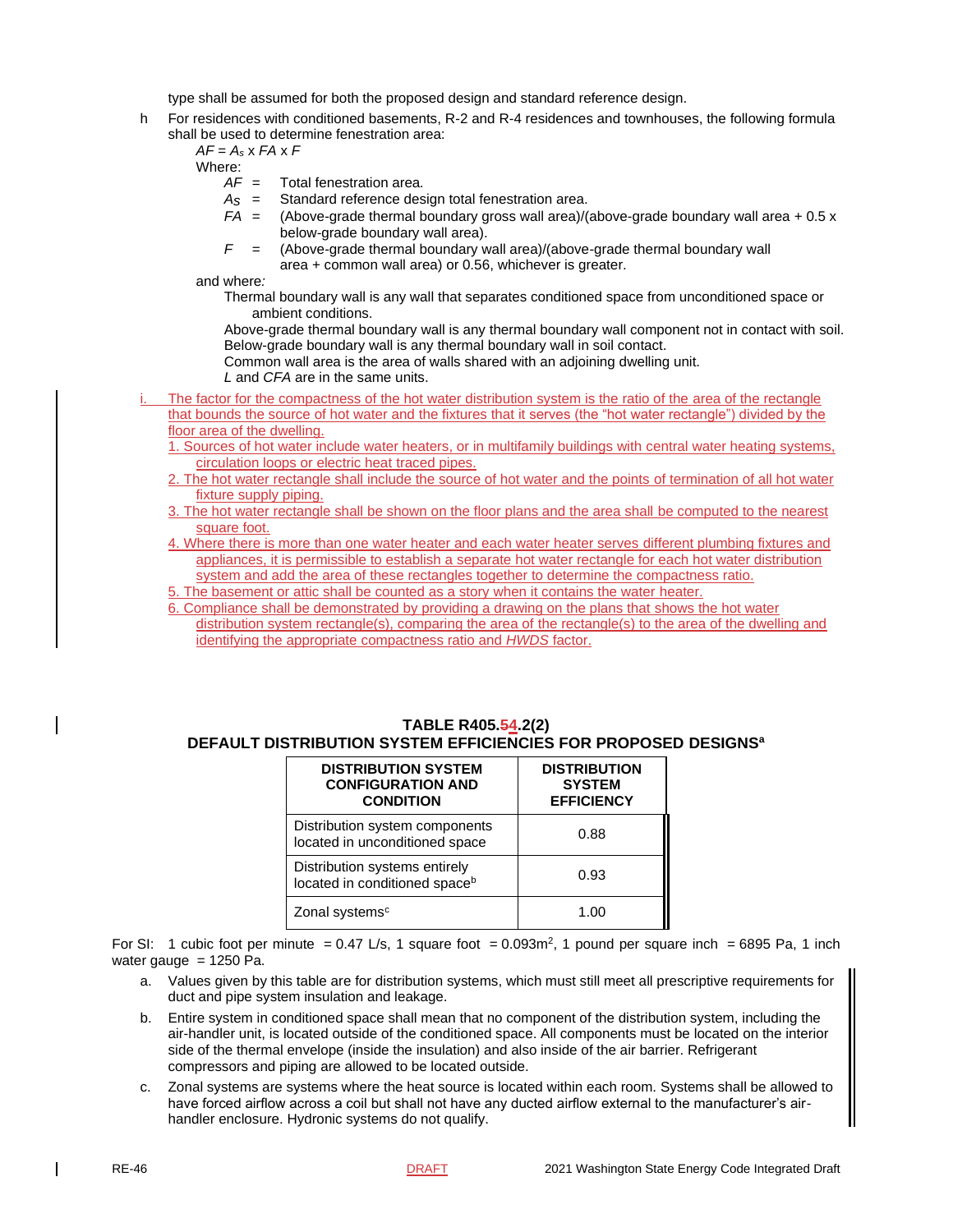**R405.65 Calculation software tools.** Calculation software, where used, shall be in accordance with Sections R405.6.1 through R405.6.3.

**R405.65.1 Minimum capabilities.** Calculation procedures used to comply with this section shall be software tools capable of calculating the annual energy consumption of all building elements that differ between the *standard reference design* and the *proposed design* and shall include the following capabilities:

- 1. Calculation of whole-building (as a single *zone*) sizing for the heating and cooling equipment in the *standard reference design* residence in accordance with Section R403.6.
- 2. Calculations that account for the effects of indoor and outdoor temperatures and part-load ratios on the performance of heating, ventilating and air-conditioning equipment based on climate and equipment sizing.
- 3. Printed *code official* inspection checklist listing each of the *proposed design* component characteristics from Table R405.5.2(1) determined by the analysis to provide compliance, along with their respective performance ratings (e.g., *R*-value, *U*-factor, SHGC, HSPF, AFUE, SEER, EF, etc.).

**R405.65.2 Specific approval.** Performance analysis tools meeting the applicable sections of Section R405 shall be permitted to be *approved*. Tools are permitted to be *approved* based on meeting a specified threshold for a jurisdiction. The *code official* shall be permitted to approve tools for a specified application or limited scope.

**R405.65.3 Input values.** When calculations require input values not specified by Sections R402, R403, R404 and R405, those input values shall be taken from an approved source.

#### **SECTION R406 ADDITIONAL ENERGY EFFICIENCY REQUIREMENTS**

**R406.1 Scope.** This section establishes additional energy efficiency requirements for all new construction covered by this code, including additions subject to Section R502 and change of occupancy or use subject to Section R505 unless specifically exempted in Section R406. Credit from both Sections R406.2 and R406.3 are required.

**R406.2 Carbon emission equalization.** This section establishes a base equalization between fuels used to define the equivalent carbon emissions of the options specified. The permit shall define the base fuel selection to be used and the points specified in Table R406.2 shall be used to modify the requirements in Section R406.3. The sum of credits from Tables R406.2 and R406.3 shall meet the requirements of Section R406.3.

**R406.3 Additional energy efficiency requirements.** Each dwelling unit in a residential building shall comply with sufficient options from Table R406.2 so as to achieve the following minimum number of credits:

| Dwelling units less than 1500 square feet in conditioned floor area with less than 300 square feet of<br>fenestration area. Additions to existing building greater than 500 square feet of heated floor area but<br>less than 1500 square feet. |  |
|-------------------------------------------------------------------------------------------------------------------------------------------------------------------------------------------------------------------------------------------------|--|
| All dwelling units that are not included in #1, #3 or #4.                                                                                                                                                                                       |  |
| Dwelling units exceeding 5000 square feet of conditioned floor area.                                                                                                                                                                            |  |
|                                                                                                                                                                                                                                                 |  |
|                                                                                                                                                                                                                                                 |  |

The drawings included with the building permit application shall identify which options have been selected and the point value of each option, regardless of whether separate mechanical, plumbing, electrical, or other permits are utilized for the project.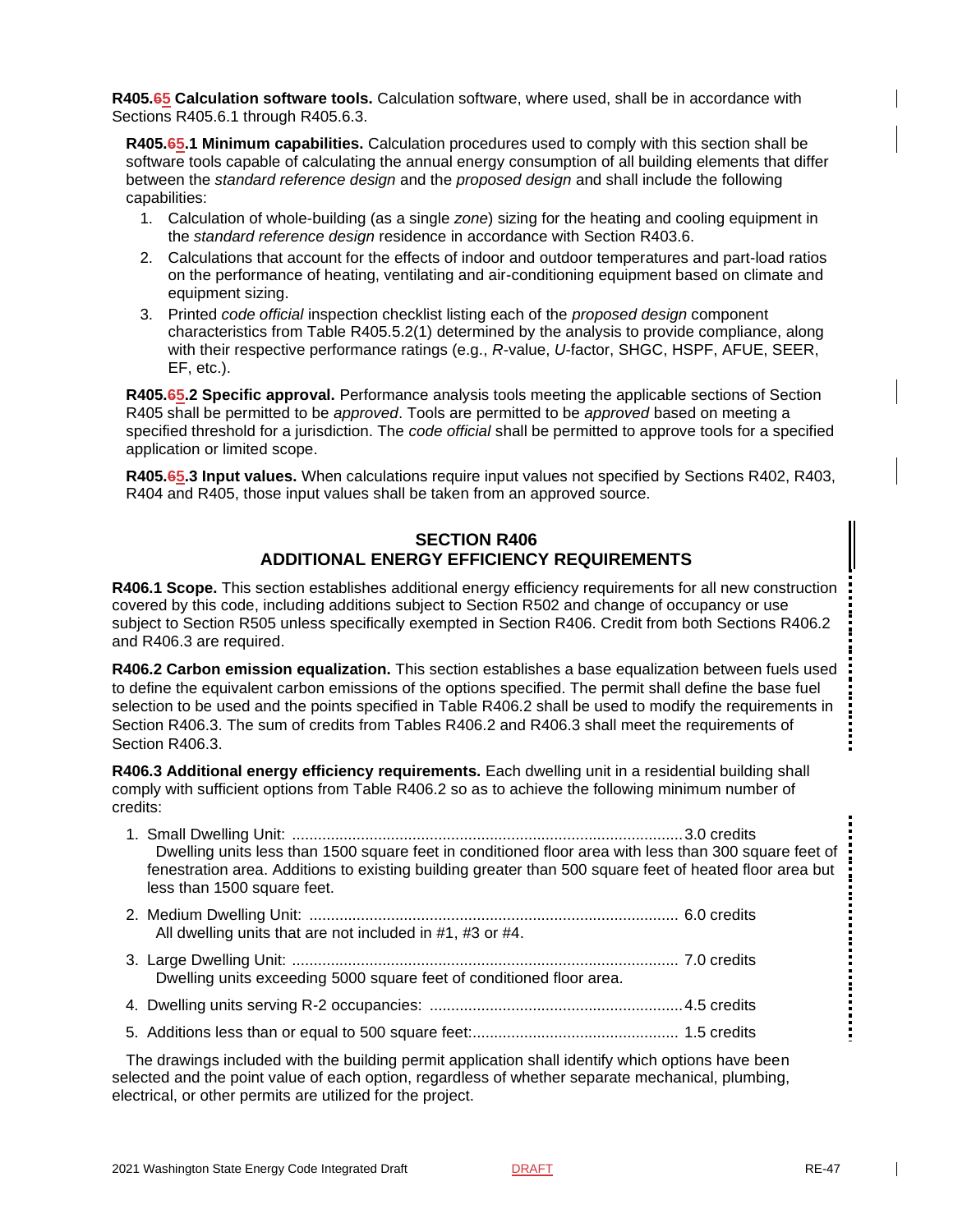l

#### **TABLE R406.2 FUEL NORMALIZATION CREDITS**

| <b>System</b> |                                                                                                                                                                                                                                                                                                    |                  | <b>Credits</b> |
|---------------|----------------------------------------------------------------------------------------------------------------------------------------------------------------------------------------------------------------------------------------------------------------------------------------------------|------------------|----------------|
| <b>Type</b>   | <b>Description of Primary Heating Source</b>                                                                                                                                                                                                                                                       | <b>All Other</b> | Group R-2      |
| 1             | Combustion heating equipment meeting minimum<br>federal efficiency standards for the equipment<br>listed in Table C403.3.2(4) or C403.3.2(5)                                                                                                                                                       | $\Omega$         | 0              |
| $\mathbf{2}$  | For an initial heating system using a heat pump<br>that meets federal standards for the equipment<br>listed in Table C403.3.2(1)C or C403.3.2(2)<br>or<br>Air to water heat pump units that are configured to<br>provide both heating and cooling and are rated in<br>accordance with AHRI 550/590 | 1.0              | 1.0            |
| 3             | For heating system based on electric resistance<br>only (either forced air or Zonal)                                                                                                                                                                                                               | $-1.0$           | $-1.0$         |
| 4             | For heating system based on electric resistance<br>with a ductless mini-split heat pump system in<br>accordance with Section R403.7.1 including the<br>exception                                                                                                                                   | 0.5              | N/A            |
| 5             | All other heating systems                                                                                                                                                                                                                                                                          | -1               | $-0.5$         |
|               | <b>TABLE R406.3</b>                                                                                                                                                                                                                                                                                |                  |                |

# **ENERGY CREDITS**

|               |                                                                                                                                                                                   | <b>CREDIT(S)</b> |           |
|---------------|-----------------------------------------------------------------------------------------------------------------------------------------------------------------------------------|------------------|-----------|
| <b>OPTION</b> | <b>DESCRIPTION</b>                                                                                                                                                                | <b>All Other</b> | Group R-2 |
|               | <b>1. EFFICIENT BUILDING ENVELOPE OPTIONS</b>                                                                                                                                     |                  |           |
|               | Only one option from Items 1.1 through 1.7 may be selected in this category.                                                                                                      |                  |           |
|               | Compliance with the conductive UA targets is demonstrated using Section R402.1.4R402.1.5, Total UA<br>alternative, where [1-(Proposed UA/Target UA)] > the required %UA reduction |                  |           |
| 1.1           | Prescriptive compliance is based on Table R402.1.1R402.1.3 with the<br>following modifications:                                                                                   | 0.5              | 0.5       |
|               | Vertical fenestration $U = 0.24$ .                                                                                                                                                |                  |           |
| 1.2           | Prescriptive compliance is based on Table R402.1.1 R402.1.3 with the<br>following modifications:                                                                                  | 1.0              | 1.0       |
|               | Vertical fenestration $U = 0.20$ .                                                                                                                                                |                  |           |
| 1.3           | Prescriptive compliance is based on Table R402.1.1R402.1.3 with the<br>following modifications:                                                                                   | 0.5              | N/A       |
|               | Vertical fenestration $U = 0.28$                                                                                                                                                  |                  |           |
|               | Floor R-38                                                                                                                                                                        |                  |           |
|               | Slab on grade R-10 perimeter and under entire slab                                                                                                                                |                  |           |
|               | Below grade slab R-10 perimeter and under entire slab                                                                                                                             |                  |           |
|               | or                                                                                                                                                                                |                  |           |
|               | Compliance based on Section R402.1.4R402.1.5: Reduce the Total<br>conductive UA by 5%.                                                                                            |                  |           |
| 1.4           | Prescriptive compliance is based on Table R402.1.1 R402.1.3 with the<br>following modifications:                                                                                  | 1.0              | 1.0       |
|               | Vertical fenestration $U = 0.25$                                                                                                                                                  |                  |           |
|               | Wall R-21 plus R-4 ci                                                                                                                                                             |                  |           |
|               | Floor R-38                                                                                                                                                                        |                  |           |

 $\frac{1}{2}$ 

 $\overline{\phantom{a}}$ 

 $\overline{\phantom{a}}$ 

 $\overline{\phantom{a}}$ 

 $\overline{\phantom{a}}$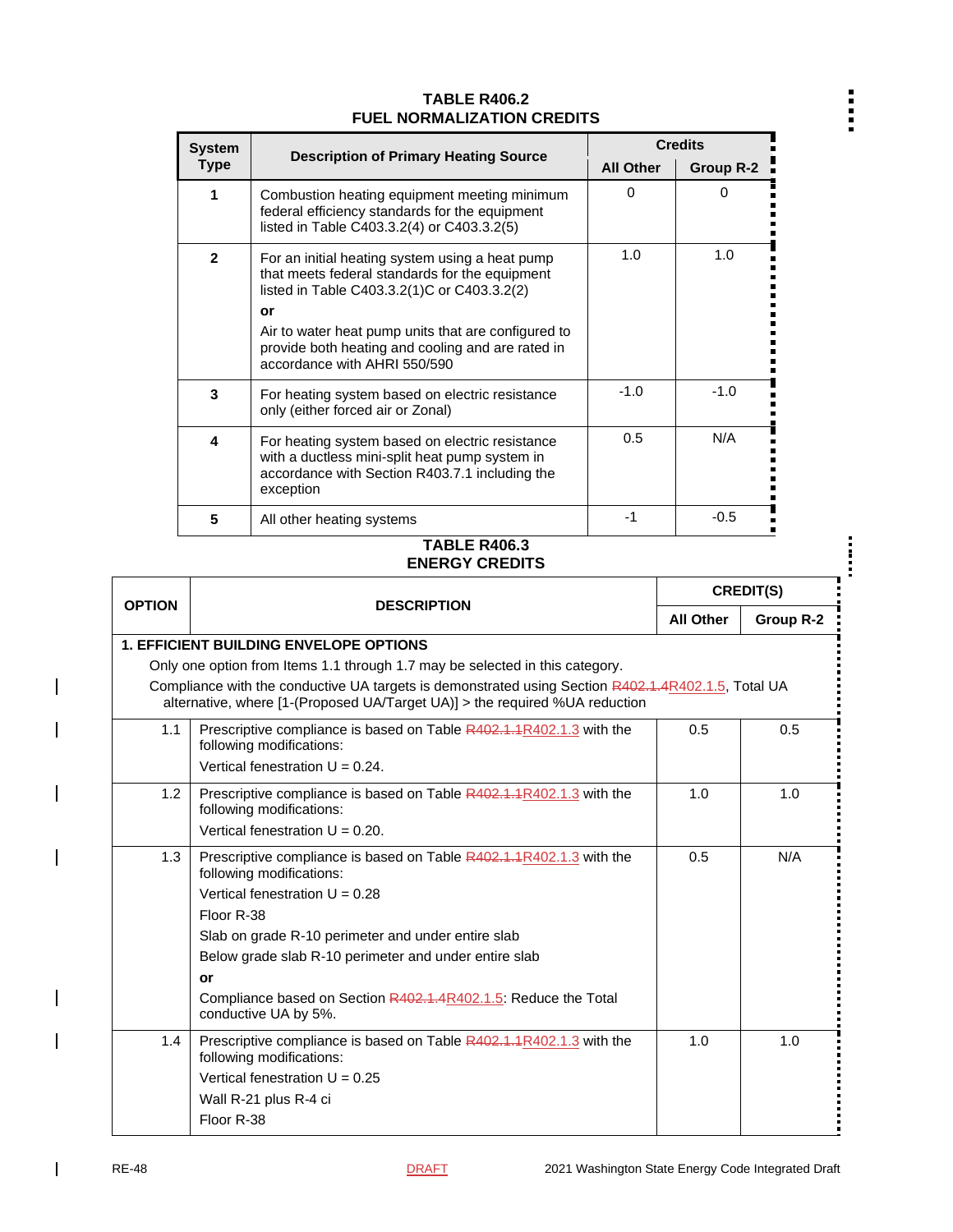| <b>OPTION</b>                                                                | <b>DESCRIPTION</b>                                                                                                                                         | <b>CREDIT(S)</b> |           |
|------------------------------------------------------------------------------|------------------------------------------------------------------------------------------------------------------------------------------------------------|------------------|-----------|
|                                                                              |                                                                                                                                                            | <b>All Other</b> | Group R-2 |
|                                                                              | Basement wall R-21 int plus R-5 ci                                                                                                                         |                  |           |
|                                                                              | Slab on grade R-10 perimeter and under entire slab                                                                                                         |                  |           |
|                                                                              | Below grade slab R-10 perimeter and under entire slab<br>or                                                                                                |                  |           |
|                                                                              | Compliance based on Section R402.1.4R402.1.5: Reduce the Total<br>conductive UA by 15%.                                                                    |                  |           |
| 1.5                                                                          | Prescriptive compliance is based on Table R402.1.1 R402.1.3 with the<br>following modifications:                                                           | 2.0              | 1.5       |
|                                                                              | Vertical fenestration $U = 0.22$                                                                                                                           |                  |           |
|                                                                              | Ceiling and single-rafter or joist-vaulted R-49 advanced                                                                                                   |                  |           |
|                                                                              | Wood frame wall R-21 int plus R-12 ci                                                                                                                      |                  |           |
|                                                                              | Floor R-38                                                                                                                                                 |                  |           |
|                                                                              | Basement wall R-21 int plus R-12 ci                                                                                                                        |                  |           |
|                                                                              | Slab on grade R-10 perimeter and under entire slab                                                                                                         |                  |           |
|                                                                              | Below grade slab R-10 perimeter and under entire slab                                                                                                      |                  |           |
|                                                                              | or                                                                                                                                                         |                  |           |
|                                                                              | Compliance based on Section R402.1.4R402.1.5: Reduce the Total<br>conductive UA by 30%.                                                                    |                  |           |
| 1.6                                                                          | Prescriptive compliance is based on Table R402.1.1R402.1.3 with the<br>following modifications:                                                            | 3.0              | 2.0       |
|                                                                              | Vertical fenestration $U = 0.18$                                                                                                                           |                  |           |
|                                                                              | Ceiling and single-rafter or joist-vaulted R-60 advanced                                                                                                   |                  |           |
|                                                                              | Wood frame wall R-21 int plus R-16 ci                                                                                                                      |                  |           |
|                                                                              | Floor R-48                                                                                                                                                 |                  |           |
|                                                                              | Basement wall R-21 int plus R-16 ci                                                                                                                        |                  |           |
|                                                                              | Slab on grade R-20 perimeter and under entire slab                                                                                                         |                  |           |
|                                                                              | Below grade slab R-20 perimeter and under entire slab                                                                                                      |                  |           |
|                                                                              | or                                                                                                                                                         |                  |           |
|                                                                              | Compliance based on Section R402.1.4R402.1.5: Reduce the Total<br>conductive UA by 40%.                                                                    |                  |           |
| 1.7                                                                          | Advanced framing and raised heel trusses or rafters                                                                                                        | 0.5              | 0.5       |
|                                                                              | Vertical Glazing U-0.28                                                                                                                                    |                  |           |
|                                                                              | R-49 Advanced (U-0.020) as listed in Section A102.2.1, Ceilings below<br>a vented attic                                                                    |                  |           |
|                                                                              | and                                                                                                                                                        |                  |           |
|                                                                              | R-49 vaulted ceilings with full height of uncompressed insulation<br>extending over the wall top plate at the eaves.                                       |                  |           |
|                                                                              | 2. AIR LEAKAGE CONTROL AND EFFICIENT VENTILATION OPTIONS                                                                                                   |                  |           |
| Only one option from Items 2.1 through 2.4 may be selected in this category. |                                                                                                                                                            |                  |           |
| 2.1                                                                          | Compliance based on Section R402.4.1.2:                                                                                                                    | 0.5              | 1.0       |
|                                                                              | Reduce the tested air leakage to 3.0 air changes per hour maximum at<br>50 Pascals                                                                         |                  |           |
|                                                                              | or                                                                                                                                                         |                  |           |
|                                                                              | For R-2 Occupancies, optional compliance based on Section<br>R402.4.1.2: Reduce the tested air leakage to 0.3 cfm/ft <sup>2</sup> maximum at 50<br>Pascals |                  |           |
|                                                                              | and                                                                                                                                                        |                  |           |
|                                                                              | All whole house ventilation requirements as determined by Section<br>M1505.3 of the International Residential Code or Section 403.8 of the                 |                  |           |

 $\overline{\phantom{a}}$ 

 $\mathsf{l}$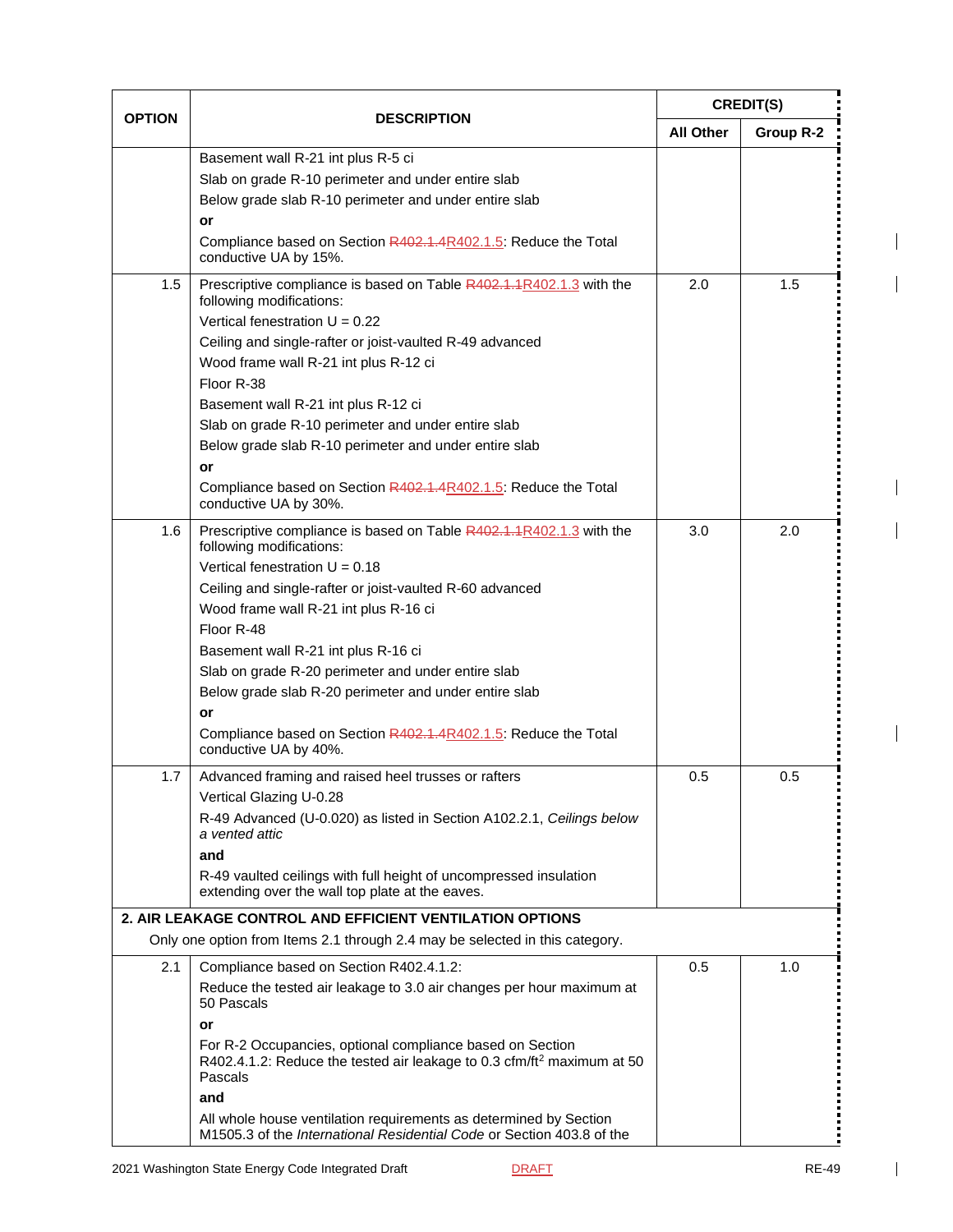|               |                                                                                                                                                                                                                                                                                                                               |                  | <b>CREDIT(S)</b> |
|---------------|-------------------------------------------------------------------------------------------------------------------------------------------------------------------------------------------------------------------------------------------------------------------------------------------------------------------------------|------------------|------------------|
| <b>OPTION</b> | <b>DESCRIPTION</b>                                                                                                                                                                                                                                                                                                            | <b>All Other</b> | Group R-2        |
|               | International Mechanical Code shall be met with a high efficiency fan(s)<br>(maximum 0.35 watts/cfm), not interlocked with the furnace fan (if<br>present). Ventilation systems using a furnace including an ECM motor<br>are allowed, provided that they are controlled to operate at low speed in<br>ventilation only mode. |                  |                  |
|               | To qualify to claim this credit, the building permit drawings shall specify<br>the option being selected, the maximum tested building air leakage, and<br>shall show the qualifying ventilation system and its control sequence of<br>operation.                                                                              |                  |                  |
| 2.2           | Compliance based on Section R402.4.1.2:                                                                                                                                                                                                                                                                                       | 1.0              | 1.5              |
|               | Reduce the tested air leakage to 2.0 air changes per hour maximum at<br>50 Pascals                                                                                                                                                                                                                                            |                  |                  |
|               | or                                                                                                                                                                                                                                                                                                                            |                  |                  |
|               | For R-2 Occupancies, optional compliance based on Section<br>R402.4.1.2: Reduce the tested air leakage to 0.25 cfm/ft <sup>2</sup> maximum at<br>50 Pascals                                                                                                                                                                   |                  |                  |
|               | and                                                                                                                                                                                                                                                                                                                           |                  |                  |
|               | All whole house ventilation requirements as determined by Section<br>M1507.3 of the International Residential Code or Section 403.8 of the<br>International Mechanical Code shall be met with a heat recovery<br>ventilation system with minimum sensible heat recovery efficiency of<br>0.65.                                |                  |                  |
|               | To qualify to claim this credit, the building permit drawings shall specify<br>the option being selected and shall specify the maximum tested building<br>air leakage and shall show the heat recovery ventilation system.                                                                                                    |                  |                  |
| 2.3           | Compliance based on Section R402.4.1.2:                                                                                                                                                                                                                                                                                       | 1.5              | 2.0              |
|               | Reduce the tested air leakage to 1.5 air changes per hour maximum at<br>50 Pascals                                                                                                                                                                                                                                            |                  |                  |
|               | or                                                                                                                                                                                                                                                                                                                            |                  |                  |
|               | For R-2 Occupancies, optional compliance based on Section<br>R402.4.1.2: Reduce the tested air leakage to 0.20 cfm/ft <sup>2</sup> maximum at<br>50 Pascals                                                                                                                                                                   |                  |                  |
|               | and                                                                                                                                                                                                                                                                                                                           |                  |                  |
|               | All whole house ventilation requirements as determined by Section<br>M1507.3 of the International Residential Code or Section 403.8 of the<br>International Mechanical Code shall be met with a heat recovery<br>ventilation system with minimum sensible heat recovery efficiency of<br>0.75.                                |                  |                  |
|               | To qualify to claim this credit, the building permit drawings shall specify<br>the option being selected and shall specify the maximum tested building<br>air leakage and shall show the heat recovery ventilation system.                                                                                                    |                  |                  |
| 2.4           | Compliance based on Section R402.4.1.2:                                                                                                                                                                                                                                                                                       | 2.0              | 2.5              |
|               | Reduce the tested air leakage to 0.6 air changes per hour maximum at<br>50 Pascals                                                                                                                                                                                                                                            |                  |                  |
|               | or                                                                                                                                                                                                                                                                                                                            |                  |                  |
|               | For R-2 Occupancies, optional compliance based on Section<br>R402.4.1.2: Reduce the tested air leakage to 0.15 cfm/ft <sup>2</sup> maximum at<br>50 Pascals                                                                                                                                                                   |                  |                  |
|               | and                                                                                                                                                                                                                                                                                                                           |                  |                  |
|               | All whole house ventilation requirements as determined by Section<br>M1507.3 of the International Residential Code or Section 403.8 of the<br>International Mechanical Code shall be met with a heat recovery<br>ventilation system with minimum sensible heat recovery efficiency of                                         |                  |                  |

 $\overline{\phantom{a}}$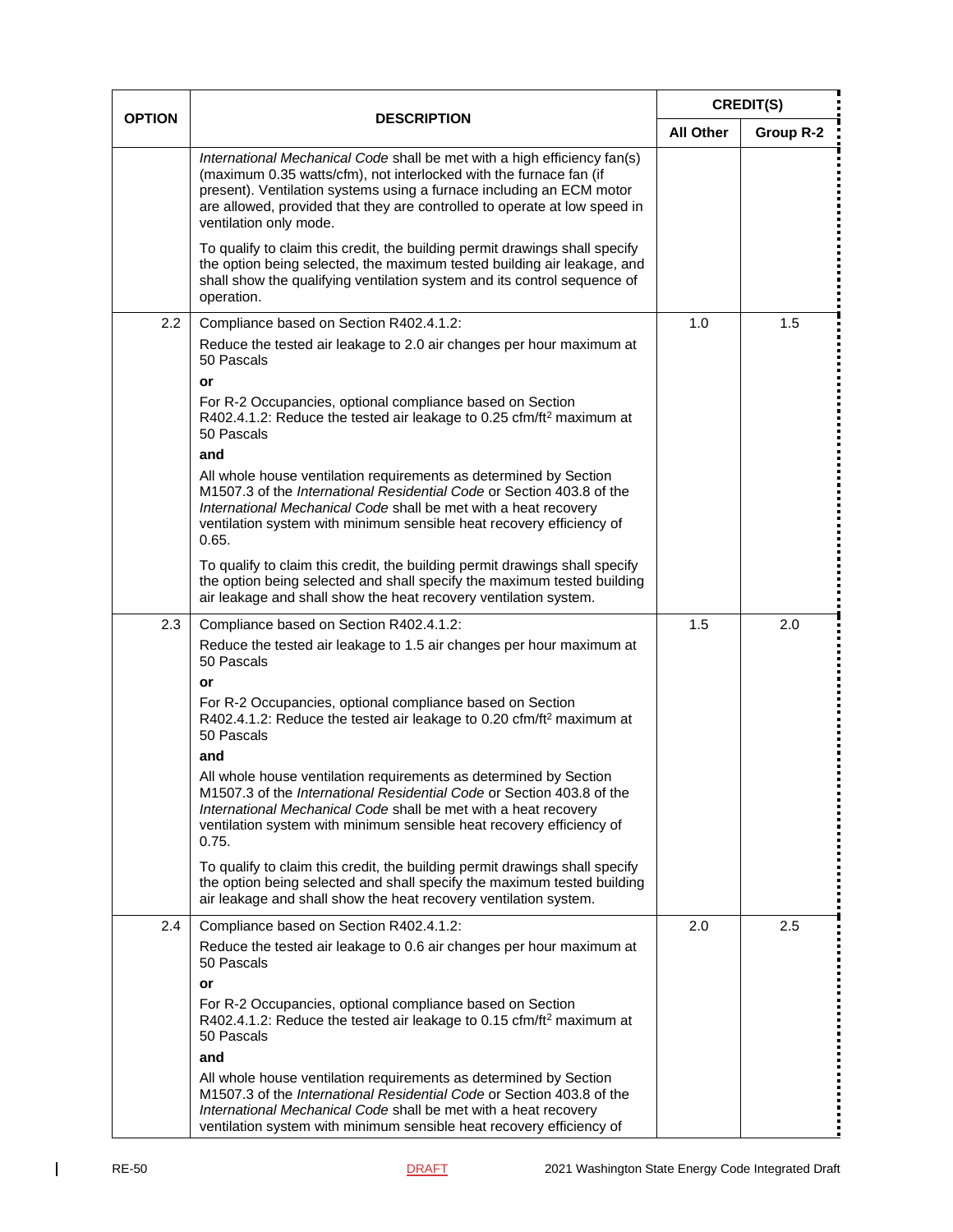| <b>OPTION</b>    | <b>DESCRIPTION</b>                                                                                                                                                                                                                                                                          |                  | <b>CREDIT(S)</b> |
|------------------|---------------------------------------------------------------------------------------------------------------------------------------------------------------------------------------------------------------------------------------------------------------------------------------------|------------------|------------------|
|                  |                                                                                                                                                                                                                                                                                             | <b>All Other</b> | Group R-2        |
|                  | 0.80. Duct installation shall comply with Section R403.3.7.                                                                                                                                                                                                                                 |                  |                  |
|                  | To qualify to claim this credit, the building permit drawings shall specify<br>the option being selected and shall specify the maximum tested building<br>air leakage and shall show the heat recovery ventilation system.                                                                  |                  |                  |
|                  | 3. HIGH EFFICIENCY HVAC EQUIPMENT OPTIONS                                                                                                                                                                                                                                                   |                  |                  |
|                  | Only one option from Items 3.1 through 3.6 may be selected in this category.                                                                                                                                                                                                                |                  |                  |
| 3.1 <sup>a</sup> | Energy Star rated (U.S. North) Gas or propane furnace with minimum<br>AFUE of 95%                                                                                                                                                                                                           | 1.0              | 1.0              |
|                  | or<br>Energy Star rated (U.S. North) Gas or propane boiler with minimum<br>AFUE of 90%.                                                                                                                                                                                                     |                  |                  |
|                  | To qualify to claim this credit, the building permit drawings shall specify<br>the option being selected and shall specify the heating equipment type<br>and the minimum equipment efficiency.                                                                                              |                  |                  |
| 3.2 <sup>a</sup> | Air-source centrally ducted heat pump with minimum HSPF of 9.5.                                                                                                                                                                                                                             | 1.0              | N/A              |
|                  | To qualify to claim this credit, the building permit drawings shall specify<br>the option being selected and shall specify the heating equipment type<br>and the minimum equipment efficiency.                                                                                              |                  |                  |
| 3.3 <sup>a</sup> | Closed-loop ground source heat pump; with a minimum COP of 3.3                                                                                                                                                                                                                              | 1.5              | 1.0              |
|                  | or                                                                                                                                                                                                                                                                                          |                  |                  |
|                  | Open loop water source heat pump with a maximum pumping hydraulic<br>head of 150 feet and minimum COP of 3.6.                                                                                                                                                                               |                  |                  |
|                  | To qualify to claim this credit, the building permit drawings shall specify<br>the option being selected and shall specify the heating equipment type<br>and the minimum equipment efficiency.                                                                                              |                  |                  |
| 3.4              | Ductless mini-split heat pump system, zonal control: In homes where<br>the primary space heating system is zonal electric heating, a ductless<br>mini-split heat pump system with a minimum HSPF of 10.0 shall be<br>installed and provide heating to the largest zone of the housing unit. | 1.5              | 2.0              |
|                  | To qualify to claim this credit, the building permit drawings shall specify<br>the option being selected and shall specify the heating equipment type<br>and the minimum equipment efficiency.                                                                                              |                  |                  |
| 3.5 <sup>a</sup> | Air-source, centrally ducted heat pump with minimum HSPF of 11.0.                                                                                                                                                                                                                           | 1.5              | N/A              |
|                  | To qualify to claim this credit, the building permit drawings shall specify<br>the option being selected and shall specify the heating equipment type<br>and the minimum equipment efficiency.                                                                                              |                  |                  |
| 3.6 <sup>a</sup> | Ductless split system heat pumps with no electric resistance heating in<br>the primary living areas. A ductless heat pump system with a minimum<br>HSPF of 10 shall be sized and installed to provide heat to entire<br>dwelling unit at the design outdoor air temperature.                | 2.0              | 3.0              |
|                  | To qualify to claim this credit, the building permit drawings shall specify<br>the option being selected, the heated floor area calculation, the heating<br>equipment type(s), the minimum equipment efficiency, and total<br>installed heat capacity (by equipment type).                  |                  |                  |

 $\overline{\phantom{a}}$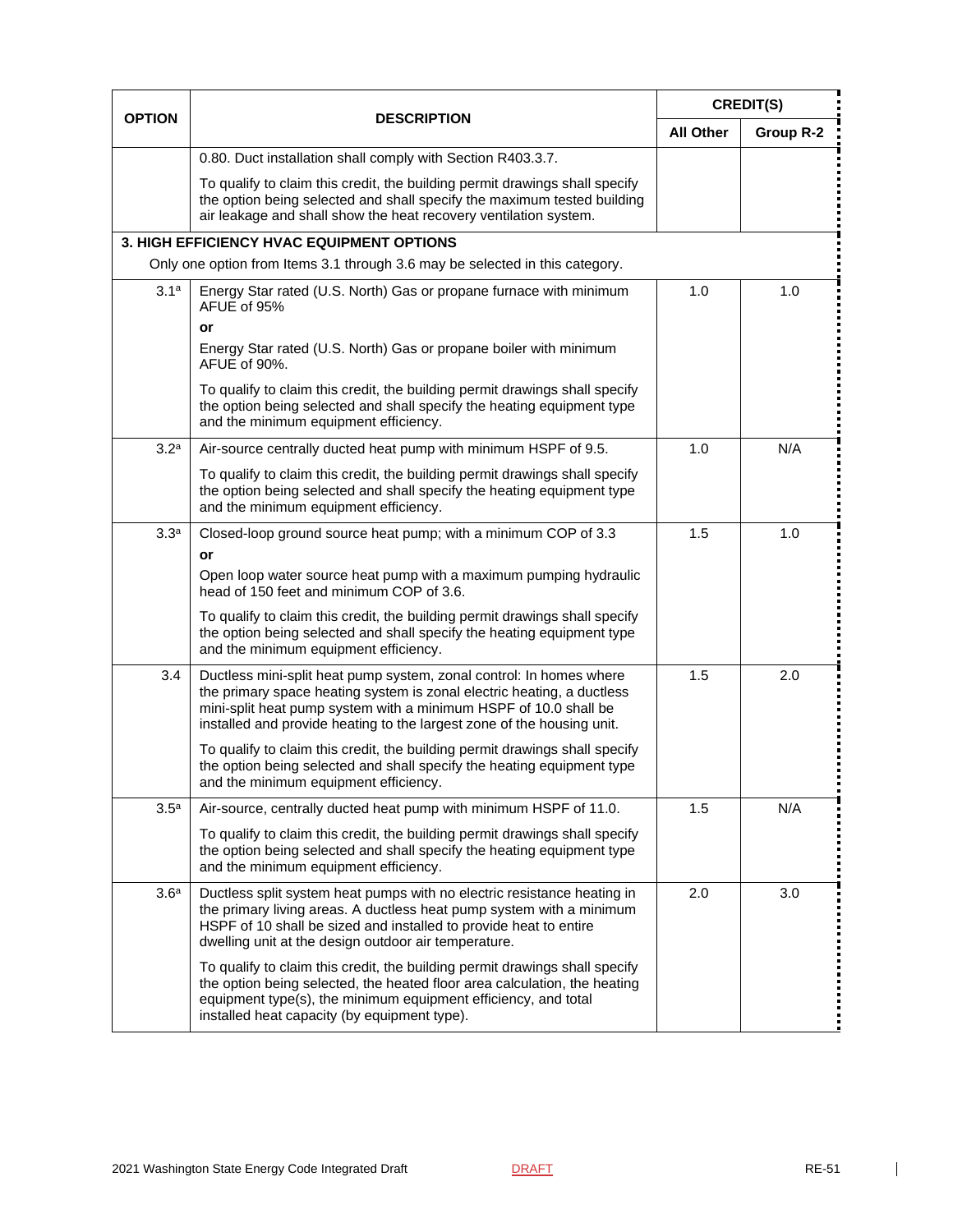#### **TABLE R406.3 (continued) ENERGY CREDITS**

|               |                                                                                                                                                                                                                                                                                                                                                                                                                          | <b>CREDIT(S)</b> |           |
|---------------|--------------------------------------------------------------------------------------------------------------------------------------------------------------------------------------------------------------------------------------------------------------------------------------------------------------------------------------------------------------------------------------------------------------------------|------------------|-----------|
| <b>OPTION</b> | <b>DESCRIPTION</b>                                                                                                                                                                                                                                                                                                                                                                                                       |                  | Group R-2 |
|               | 4. HIGH EFFICIENCY HVAC DISTRIBUTION SYSTEM OPTIONS                                                                                                                                                                                                                                                                                                                                                                      |                  |           |
| 4.1           | All supply and return ducts located in an unconditioned attic shall be<br>deeply buried in ceiling insulation in accordance with Section R403.3.6.                                                                                                                                                                                                                                                                       | 0.5              | 0.5       |
|               | For mechanical equipment located outside the conditioned space, a<br>maximum of 10 linear feet of return duct and 5 linear feet of supply duct<br>connections to the equipment may be outside the deeply buried<br>insulation. All metallic ducts located outside the conditioned space must<br>have both transverse and longitudinal joints sealed with mastic. If flex<br>ducts are used, they cannot contain splices. |                  |           |
|               | Duct leakage shall be limited to 3 cfm per 100 square feet of conditioned<br>floor area.                                                                                                                                                                                                                                                                                                                                 |                  |           |
|               | Air handler(s) shall be located within the conditioned space.                                                                                                                                                                                                                                                                                                                                                            |                  |           |
| 4.2           | HVAC equipment and associated duct system(s) installation shall<br>comply with the requirements of Section R403.3.7.                                                                                                                                                                                                                                                                                                     | 1.0              | N/A       |
|               | Locating system components in conditioned crawl spaces is not<br>permitted under this option.                                                                                                                                                                                                                                                                                                                            |                  |           |
|               | Electric resistance heat and ductless heat pumps are not permitted<br>under this option.                                                                                                                                                                                                                                                                                                                                 |                  |           |
|               | Direct combustion heating equipment with AFUE less than 80% is not<br>permitted under this option.                                                                                                                                                                                                                                                                                                                       |                  |           |
|               | To qualify to claim this credit, the building permit drawings shall specify<br>the option being selected and shall specify the heating equipment type<br>and shall show the location of the heating and cooling equipment and all<br>the ductwork.                                                                                                                                                                       |                  |           |
|               | <b>5. EFFICIENT WATER HEATING OPTIONS</b>                                                                                                                                                                                                                                                                                                                                                                                |                  |           |
|               | Only one option from Items 5.2 through 5.6 may be selected in this category. Item 5.1 may be combined with<br>any option.                                                                                                                                                                                                                                                                                                |                  |           |
| 5.1           | A drain water heat recovery unit(s) shall be installed, which captures<br>waste water heat from all and only the showers, and has a minimum<br>efficiency of 40% if installed for equal flow or a minimum efficiency of<br>54% if installed for unequal flow. Such units shall be rated in<br>accordance with CSA B55.1 or IAPMO IGC 346-2017 and be so<br>labeled.                                                      | 0.5              | 0.5       |
|               | To qualify to claim this credit, the building permit drawings shall include<br>a plumbing diagram that specifies the drain water heat recovery units<br>and the plumbing layout needed to install it. Labels or other<br>documentation shall be provided that demonstrates that the unit<br>complies with the standard.                                                                                                  |                  |           |
| 5.2           | Water heating system shall include one of the following:<br>Energy Star rated gas or propane water heater with a minimum UEF of<br>0.80.                                                                                                                                                                                                                                                                                 | 0.5              | 0.5       |
|               | To qualify to claim this credit, the building permit drawings shall specify<br>the option being selected and shall specify the water heater equipment<br>type and the minimum equipment efficiency.                                                                                                                                                                                                                      |                  |           |

 $\overline{1}$ 

 $\begin{array}{c} \vdots \\ \vdots \\ \vdots \end{array}$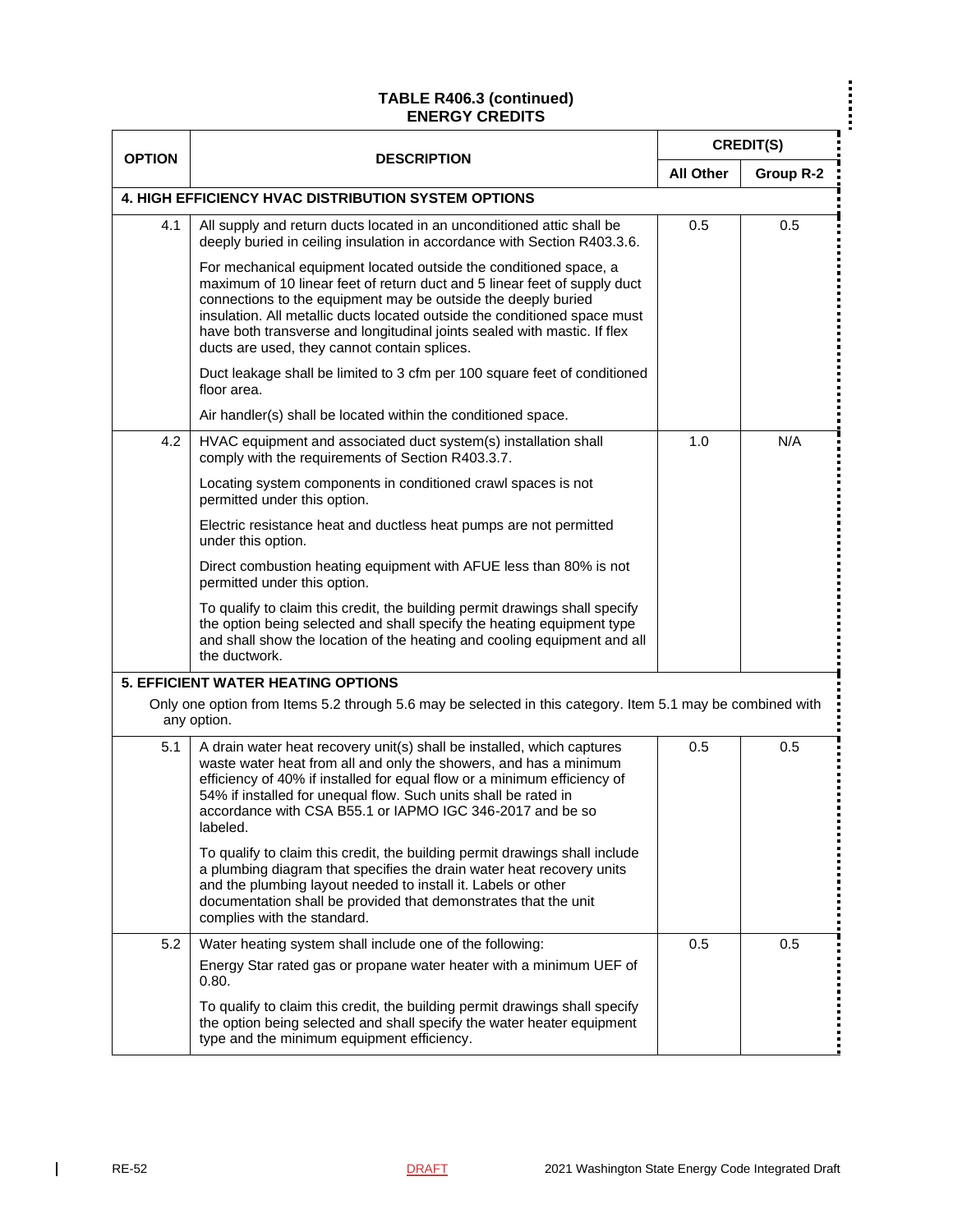#### **TABLE R406.3 (continued) ENERGY CREDITS**

| <b>OPTION</b><br><b>DESCRIPTION</b> |                                                                                                                                                                                                                                                                                                                                                                    |                  | <b>CREDIT(S)</b> |  |
|-------------------------------------|--------------------------------------------------------------------------------------------------------------------------------------------------------------------------------------------------------------------------------------------------------------------------------------------------------------------------------------------------------------------|------------------|------------------|--|
|                                     |                                                                                                                                                                                                                                                                                                                                                                    | <b>All Other</b> | Group R-2        |  |
| 5.3                                 | Water heating system shall include one of the following:                                                                                                                                                                                                                                                                                                           | 1.0              | 1.0              |  |
|                                     | Energy Star rated gas or propane water heater with a minimum UEF of<br>0.91                                                                                                                                                                                                                                                                                        |                  |                  |  |
|                                     | or<br>Solar water heating supplementing a minimum standard water heater.<br>Solar water heating will provide a rated minimum savings of 85 therms<br>or 2000 kWh based on the Solar Rating and Certification Corporation<br>(SRCC) Annual Performance of OG-300 Certified Solar Water Heating<br>Systems                                                           |                  |                  |  |
|                                     | or<br>Water heater heated by ground source heat pump meeting the<br>requirements of Option 3.3.                                                                                                                                                                                                                                                                    |                  |                  |  |
|                                     | To qualify to claim this credit, the building permit drawings shall specify<br>the option being selected and shall specify the water heater equipment<br>type and the minimum equipment efficiency and, for solar water heating<br>systems, the calculation of the minimum energy savings.                                                                         |                  |                  |  |
| 5.4                                 | Water heating system shall include one of the following:                                                                                                                                                                                                                                                                                                           | 1.5              | 2.0              |  |
|                                     | Electric heat pump water heater meeting the standards for Tier I of<br>NEEA's advanced water heating specification                                                                                                                                                                                                                                                 |                  |                  |  |
|                                     | or                                                                                                                                                                                                                                                                                                                                                                 |                  |                  |  |
|                                     | For R-2 Occupancy, electric heat pump water heater(s), meeting the<br>standards for Tier I of NEEA's advanced water heating specification,<br>shall supply domestic hot water to all units. If one water heater is<br>serving more than one dwelling unit, all hot water supply and<br>recirculation piping shall be insulated with R-8 minimum pipe insulation.   |                  |                  |  |
|                                     | To qualify to claim this credit, the building permit drawings shall specify<br>the option being selected and shall specify the water heater equipment<br>type and the minimum equipment efficiency.                                                                                                                                                                |                  |                  |  |
| 5.5                                 | Water heating system shall include one of the following:                                                                                                                                                                                                                                                                                                           | 2.0              | 2.5              |  |
|                                     | Electric heat pump water heater meeting the standards for Tier III of<br>NEEA's advanced water heating specification                                                                                                                                                                                                                                               |                  |                  |  |
|                                     | or                                                                                                                                                                                                                                                                                                                                                                 |                  |                  |  |
|                                     | For R-2 Occupancy, electric heat pump water heater(s), meeting the<br>standards for Tier III of NEEA's advanced water heating specification,<br>shall supply domestic hot water to all units. If one water heater is<br>serving more than one dwelling unit, all hot water supply and<br>recirculation piping shall be insulated with R-8 minimum pipe insulation. |                  |                  |  |
|                                     | To qualify to claim this credit, the building permit drawings shall specify<br>the option being selected and shall specify the water heater equipment<br>type and the minimum equipment efficiency.                                                                                                                                                                |                  |                  |  |

 $\overline{\phantom{a}}$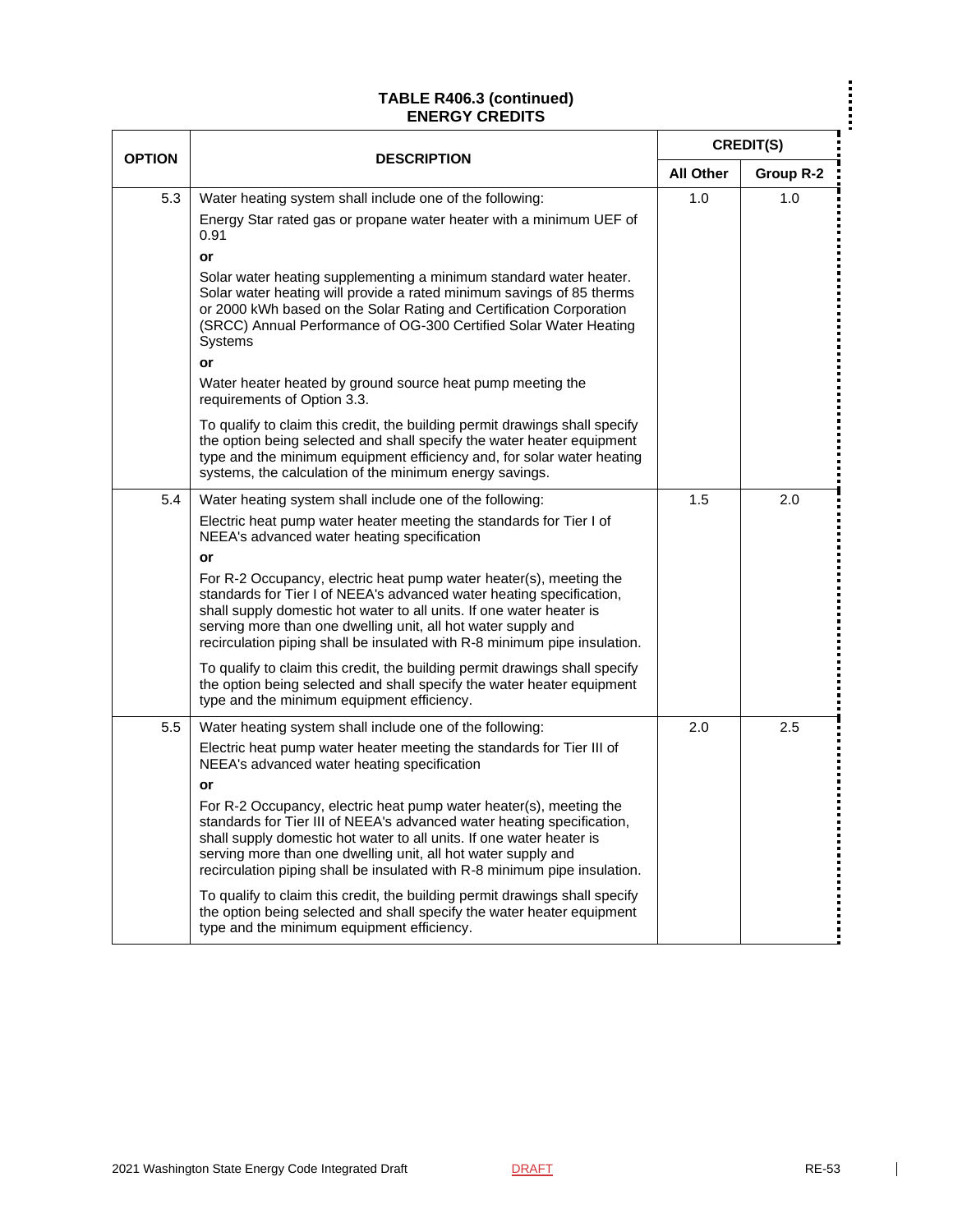#### **TABLE R406.3 (continued) ENERGY CREDITS**

|               | <b>ENERGY CREDITS</b>                                                                                                                                                                                                                                                                                                                                                                                                                                                           |                  | <b>CREDIT(S)</b> |
|---------------|---------------------------------------------------------------------------------------------------------------------------------------------------------------------------------------------------------------------------------------------------------------------------------------------------------------------------------------------------------------------------------------------------------------------------------------------------------------------------------|------------------|------------------|
| <b>OPTION</b> | <b>DESCRIPTION</b>                                                                                                                                                                                                                                                                                                                                                                                                                                                              | <b>All Other</b> | Group R-2        |
| 5.6           | Water heating system shall include one of the following:                                                                                                                                                                                                                                                                                                                                                                                                                        | 2.5              | 3.0              |
|               | Electric heat pump water heater with a minimum UEF of 2.9 and utilizing<br>a split system configuration with the air-to-refrigerant heat exchanger<br>located outdoors. Equipment shall meet Section 4, requirements for all<br>units, of the NEEA standard Advanced Water Heating Specification with<br>the UEF noted above<br>or                                                                                                                                              |                  |                  |
|               | For R-2 Occupancy, electric heat pump water heater(s), meeting the<br>standards for Tier III of NEEA's advanced water heating specification<br>and utilizing a split system configuration with the air-to-refrigerant heat<br>exchanger located outdoors, shall supply domestic hot water to all units.<br>If one water heater is serving more than one dwelling unit, all hot water<br>supply and recirculation piping shall be insulated with R-8 minimum pipe<br>insulation. |                  |                  |
|               | To qualify to claim this credit, the building permit drawings shall specify<br>the option being selected and shall specify the water heater equipment<br>type and the minimum equipment efficiency.                                                                                                                                                                                                                                                                             |                  |                  |
|               | <b>6. RENEWABLE ELECTRIC ENERGY OPTION</b>                                                                                                                                                                                                                                                                                                                                                                                                                                      |                  |                  |
| 6.1           | For each 1200 kWh of electrical generation per housing unit provided<br>annually by on-site wind or solar equipment a 1.0 credit shall be<br>allowed, up to 3 credits. Generation shall be calculated as follows:                                                                                                                                                                                                                                                               | 1.0              | 1.0              |
|               | For solar electric systems, the design shall be demonstrated to meet<br>this requirement using the National Renewable Energy Laboratory<br>calculator PVWATTs or approved alternate by the code official.                                                                                                                                                                                                                                                                       |                  |                  |
|               | Documentation noting solar access shall be included on the plans.                                                                                                                                                                                                                                                                                                                                                                                                               |                  |                  |
|               | For wind generation projects designs shall document annual power<br>generation based on the following factors:                                                                                                                                                                                                                                                                                                                                                                  |                  |                  |
|               | The wind turbine power curve; average annual wind speed at the site;<br>frequency distribution of the wind speed at the site and height of the<br>tower.                                                                                                                                                                                                                                                                                                                        |                  |                  |
|               | To qualify to claim this credit, the building permit drawings shall specify<br>the option being selected and shall show the photovoltaic or wind<br>turbine equipment type, provide documentation of solar and wind<br>access, and include a calculation of the minimum annual energy power<br>production.                                                                                                                                                                      |                  |                  |
|               | 7. APPLIANCE PACKAGE OPTION                                                                                                                                                                                                                                                                                                                                                                                                                                                     |                  |                  |
| 7.1           | All of the following appliances shall be new and installed in the dwelling<br>unit and shall meet the following standards:                                                                                                                                                                                                                                                                                                                                                      | 0.5              | 1.5              |
|               | Dishwasher - Energy Star rated                                                                                                                                                                                                                                                                                                                                                                                                                                                  |                  |                  |
|               | Refrigerator (if provided) - Energy Star rated                                                                                                                                                                                                                                                                                                                                                                                                                                  |                  |                  |
|               | Washing machine - Energy Star rated                                                                                                                                                                                                                                                                                                                                                                                                                                             |                  |                  |
|               | Dryer - Energy Star rated, ventless dryer with a minimum CEF rating of<br>5.2.                                                                                                                                                                                                                                                                                                                                                                                                  |                  |                  |
|               | To qualify to claim this credit, the building permit drawings shall specify<br>the option being selected and shall show the appliance type and provide<br>documentation of Energy Star compliance. At the time of inspection, all<br>appliances shall be installed and connected to utilities. Dryer ducts and<br>exterior dryer vent caps are not permitted to be installed in the dwelling<br>unit.                                                                           |                  |                  |

 $\overline{1}$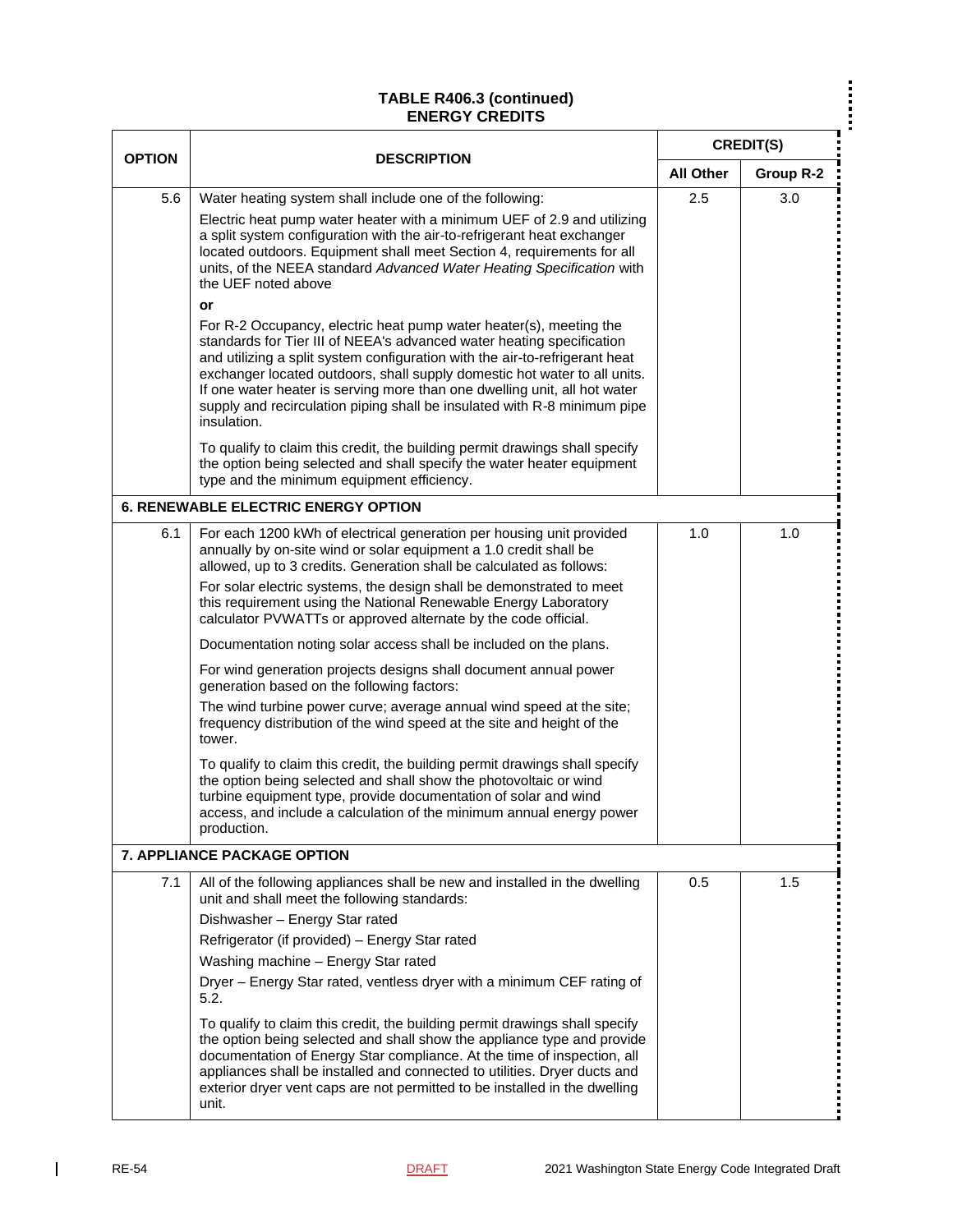a. An alternative heating source sized at a maximum of 0.5 Watts/ft<sup>2</sup> (equivalent) of heated floor area or 500 Watts, whichever is bigger, may be installed in the dwelling unit.

#### **SECTION R407 CERTIFIED PASSIVE HOUSE**

**R407.1 General.** Projects shall comply with Section R407.2 or R407.3.

**R407.2 Passive House Institute U.S. (PHIUS).** Projects shall comply with PHIUS+ 2018 Passive Building Standard, including its USDOE Energy Star and Zero Energy Ready Home co-requisites, and performance calculations by PHIUS-approved software. Projects shall also comply with the provisions of Table R405.2.

**R407.2.1 PHIUS documentation.** Prior to the issuance of a building permit, the following items must be provided to the *code official*:

- 1. A list of compliance features.
- 2. A PHIUS precertification letter.

Prior to the issuance of a certificate of occupancy, the following item must be provided to the *code official*:

1. A PHIUS+ 2018 (or later) project certificate.

**R407.3 Passive House Institute (PHI).** Projects shall comply with Low Energy Building Standard, version 9f or later, including performance calculations by PHI-approved software. Projects shall also comply with the provisions of Section R401 through R404.

**R407.3.1 PHI documentation.** Prior to the issuance of a building permit, the following items must be provided to the *code official*:

- 1. A list of compliance features.
- 2. A statement from a passive house certifier that the modeled energy performance is congruent with the plans and specifications, and that the modeled performance meets said standard.

Prior to the issuance of a certificate of occupancy, the following item must be provided to the *code official*:

1. A PHI Low Energy Building project certificate.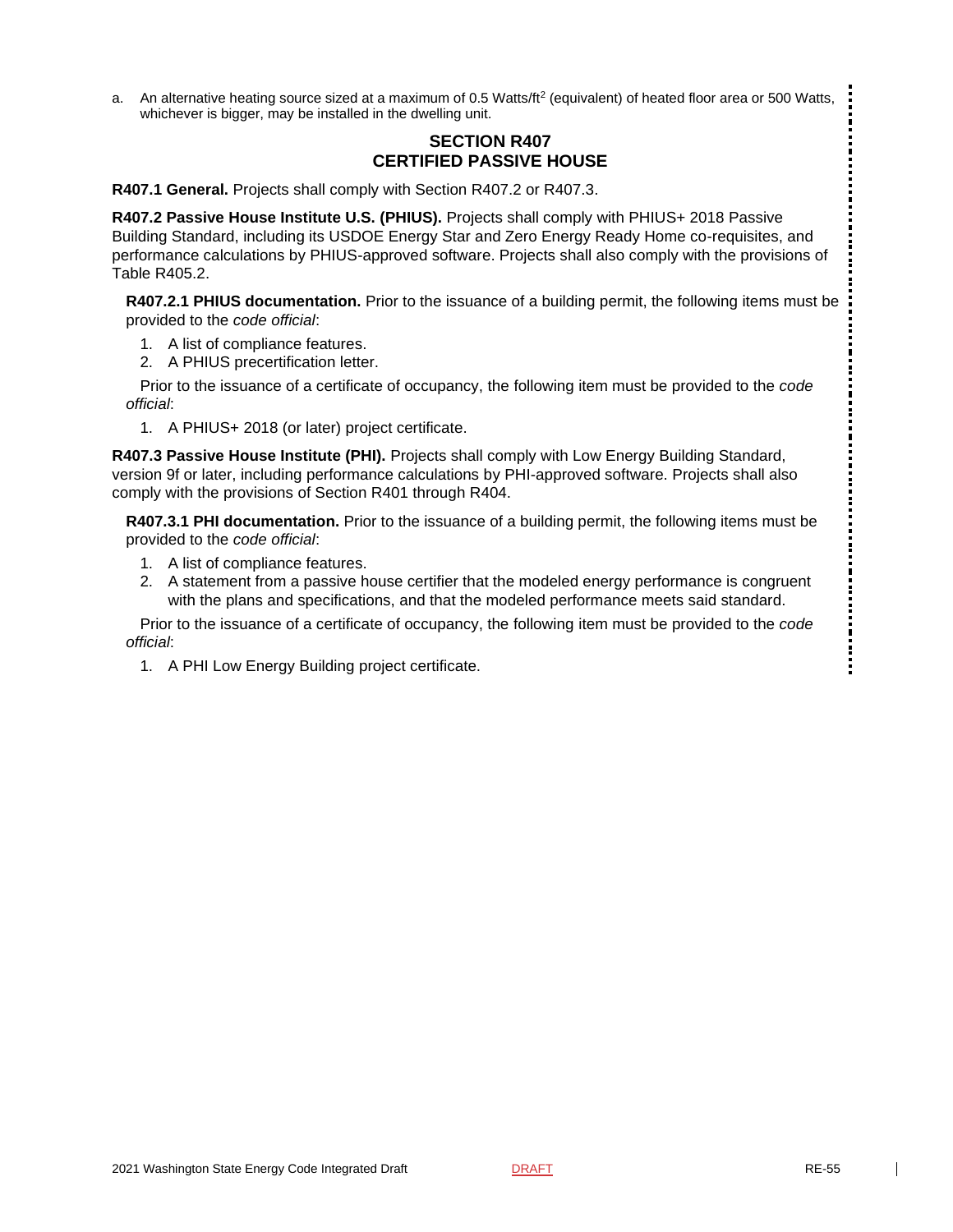# **CHAPTER 5 EXISTING BUILDINGS**

#### **SECTION R501 GENERAL**

**R501.1 Scope.** The provisions of this chapter shall control the *alteration*, *repair*, *addition* and change of occupancy of existing buildings and structures.

**R501.2R501.1.1 Existing buildingsGeneral.** Except as specified in this chapter, this code shall not be used to require the removal, *alteration* or abandonment of, nor prevent the continued use and maintenance of, an existing building or building system lawfully in existence at the time of adoption of this code. Unaltered portions of the existing building or building supply system shall not be required to comply with this code.

**R501.1.2 Thermostats for accessory dwelling units.** Where a separate dwelling unit, that provides independent facilities for living, sleeping, cooking, bathing and sanitation, is established within or attached to an existing dwelling unit, the heating and cooling for the newly-created dwelling unit shall be controllable with a separate programmable thermostat in accordance with Section R403.1.1.

**R501.1.1R501.2 Additions, alterations, or repairsCompliance**. Additions, alterations, or repairs or changes of occupancy to, or relocation of, an existing building, building system or portion thereof shall comply with Sections R502, R503, or R504 or R505, respectively, in this code. Unaltered portions of the existing building or building supply system shall not be required to comply with this codeChanges where unconditioned space is changed to conditioned space shall comply with Section R502.

**R501.3 Maintenance.** Buildings and structures, and parts thereof, shall be maintained in a safe and sanitary condition. Devices and systems that are required by this code shall be maintained in conformance with the code edition under which installed. The owner or the owner's authorized agent shall be responsible for the maintenance of buildings and structures. The requirements of this chapter shall not provide the basis for removal or abrogation of energy conservation, fire protection and safety systems and devices in existing structures.

**R501.4 Compliance.** *Alterations*, *repairs*, *additions* and changes of occupancy to, or relocation of, existing buildings and structures shall comply with the provisions for *alterations*, *repairs*, *additions* and changes of occupancy or relocation, respectively, in this code and the *International Residential Code, International Building Code, International Existing Building Code, International Fire Code, International Fuel Gas Code, International Mechanical Code, Uniform Plumbing Code, International Property Maintenance Code,* and NFPA 70.

**R501.5 New and replacement materials.** Except as otherwise required or permitted by this code, materials permitted by the applicable code for new construction shall be used. Like materials shall be permitted for repairs, provided hazards to life, health or property are not created. Hazardous materials shall not be used where the code for new construction would not permit their use in buildings of similar occupancy, purpose and location.

**R501.6 Historic buildings.** The *code official* may modify the specific requirements of this code for historic buildings and require alternate provisions which will result in a reasonable degree of energy efficiency. This modification may be allowed for those buildings or structures that are listed in the state or national register of historic places; designated as a historic property under local or state designation law or survey; certified as a contributing resource with a national register listed or locally designated historic district; or with an opinion or certification that the property is eligible to be listed on the national or state registers of historic places either individually or as a contributing building to a historic district by the state historic preservation officer or the keeper of the national register of historic places.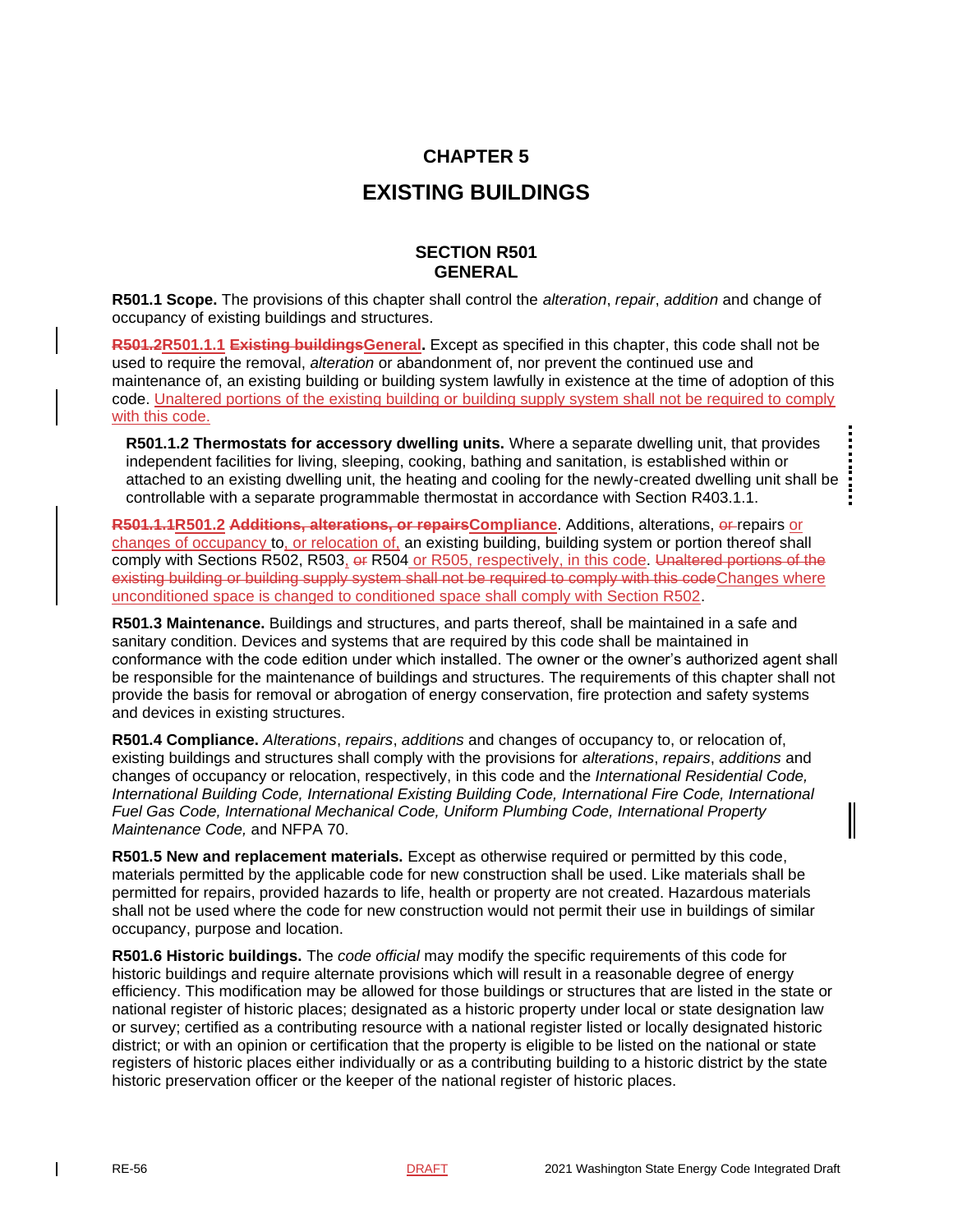#### **SECTION R502 ADDITIONS**

**R502.1 General.** Additions to an existing building, building system or portion thereof shall conform to the provisions of this code as those provisions relate to new construction without requiring the unaltered portion of the existing building or building system to comply with this code. Additions shall not create an unsafe or hazardous condition or overload existing building systems. An addition shall be deemed to comply with this code where the addition alone complies, where the existing building and addition comply with this code as a single building, or where the building with the addition uses no more energy than the existing building. Additions shall be in accordance with Section R502.1.1 or R502.1.2.

**R502.2 Change in space conditioning.** Any nonconditioned or low-energy space that is altered to become *conditioned space* shall be required to be brought into full compliance with this code.

#### **Exception:**

Where the simulated performance option in Section R405 is used to comply with this section, the annual energy use of the proposed design is permitted to be 110 percent of the annual energy use otherwise allowed by Section R405.3.

2. Where the Total UA, as determined in Section R402.1.5, of the existing building and the addition, and any alterations that are part of the project, is less than or equal to the Total UA generated for the existing building.

3. Where complying in accordance with Section R405 and the annual energy use of the addition and the existing building, and any alterations that are part of the project, is less than or equal to the annual energy use of the existing building. The addition and any alterations that are part of the project shall comply with Section R405 in its entirety.

**R502.1.1R502.3 Prescriptive compliance.** Additions shall comply with Sections R502.1.1.1 through R502.1.1.4.

**R502.1.1.1R502.3.1 Building envelope**. New building envelope assemblies that are part of the addition shall comply with Sections R402.1, R402.2, R402.3.1 through R402.3.5, and R402.4.

**Exception:** Where nonconditioned space is changed to conditioned space, the building envelope of the addition shall comply where the UA, as determined in Section R402.1.4R402.1.5, of the existing building and the addition, and any alterations that are part of the project, is less than or equal to the UA generated for the existing building.

**R502.1.1.2R502.3.2 Heating and cooling systems.** New heating, cooling and duct systems that are part of theHVAC ducts newly installed as part of an addition shall comply with Section R403.

**Exception:** The following need not comply with the testing requirements of Section R403.3.3:

- 1. Additions of less than 750 square feet.
- 2. Duct systems that are documented to have been previously sealed as confirmed through field verification and diagnostic testing in accordance with procedures in WSU RS-33.
- 3. Ducts with less than 40 linear feet in unconditioned spaces.
- 4. Existing duct systems constructed, insulated or sealed with asbestos.

**R502.1.1.3R502.3.3 Service hot water systems**. New service hot water systems that are part of the addition shall comply with Section R403.5.

**R502.1.1.4R502.3.4 Lighting.** New lighting systems that are part of the addition shall comply with Section 404.1.

**R502.1.2 Existing plus addition compliance (Simulated Performance Alternative).** Where nonconditioned space is changed to conditioned space the addition shall comply where the annual energy use of the addition and the existing building, and any alterations that are part of the project, is less than or equal to the annual energy use of the existing building when modeled in accordance with Section R405. The addition and any alterations that are part of the project shall comply with Section R405 in its entirety.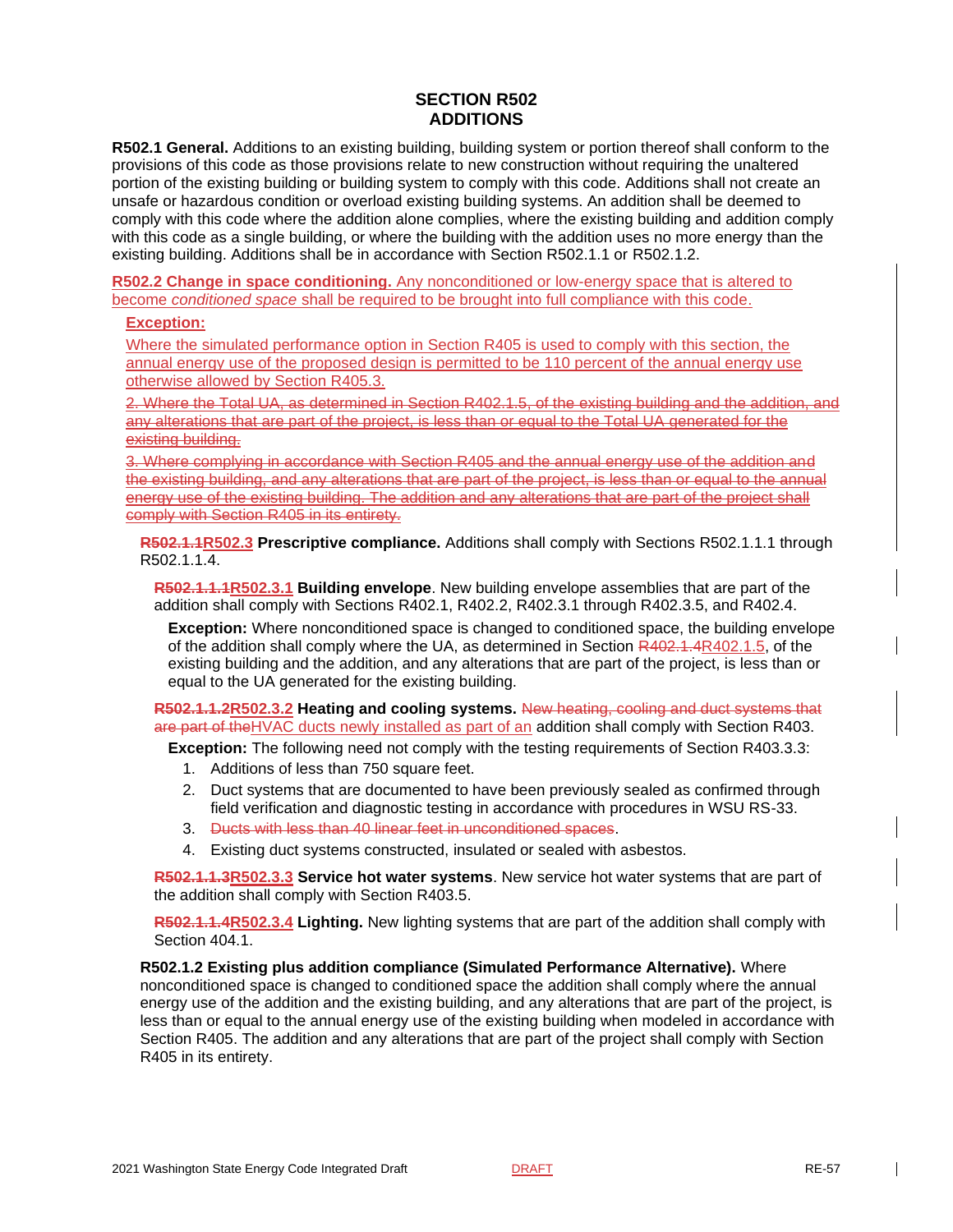#### **SECTION R503 ALTERATIONS**

**R503.1 General.** *Alterations* to any building or structure shall comply with the requirements of the code for new construction, without requiring the unaltered portions of the existing building or building system to comply with this code. *Alterations* shall be such that the existing building or structure is no less conforming to the provisions of this code than the existing building or structure was prior to the *alteration*.

 Alterations to an existing building, building system or portion thereof shall conform to the provisions of this code as they relate to new construction without requiring the unaltered portions of the existing building or building system to comply with this code. Alterations shall not create an unsafe or hazardous condition or overload existing building systems.

*Alterations* shall be such that the existing building or structure uses no more energy than the existing building or structure prior to the *alteration*. Alterations to existing buildings shall comply with Section R503.1.1 through R503.2.

The code official may approve designs of alterations which do not fully conform to all of the requirements of this code where in the opinion of the *code official* full compliance is physically impossible and/or economically impractical and:

- 1. The alteration improves the energy efficiency of the building; or
- 2. The alteration is energy efficient and is necessary for the health, safety, and welfare of the general public.

**R503.1.1 Building envelope.** Building envelope assemblies that are part of the alteration shall comply with Section R402.1.1R402.1.3 or R402.1.4R402.1.5, Sections R402.2.1 through R402.2.10, R402.3.1, R402.3.2, R402.4.3 and R402.4.4.

**Exception:** The following alterations need not comply with the requirements for new construction provided the energy use of the building is not increased:

- 1. Storm windows installed over existing fenestration.
- 2. Existing ceiling, wall or floor cavities exposed during construction provided that these cavities are filled with insulation. 2x4 framed walls shall be insulated to a minimum of R-15 and 2x6 framed walls shall be insulated to a minimum of R-21.
- 3. Construction where the existing roof, wall or floor cavity is not exposed.
- 4. Roof recover.
- 5. Roofs without insulation in the cavity and where the sheathing or insulation is exposed during reroofing shall be insulated either above or below the sheathing.
- 6. Surface-applied window film installed on existing single pane fenestration assemblies to reduce solar heat gain provided the code does not require the glazing fenestration to be replaced.

**R503.1.1.1 Replacement fenestration.** Where some or all of an existing fenestration unit is replaced with a new fenestration product, including sash and glazing, the replacement fenestration unit shall meet the applicable requirements for *U*-factor and SHGC in Table R402.1.1R402.1.3. Where more than one replacement fenestration unit is being installed, an area-weighted average of the U-factor and SHGC of all replacement fenestration shall be permitted to be used to demonstrate compliance.

**R503.1.2 Heating and cooling systems.** New heating, cooling and duct systems that are part of the alteration shall comply with Section R403.

#### **Exceptions:**

- 1. Where ducts from an existing heating and cooling system are extended, duct systems with less than 40 linear feet in unconditioned spaces shall not be required to be tested in accordance with Section R403.2.2.
- 2. Existing duct systems constructed, insulated or sealed with asbestos.

**R503.1.3 Service hot water systems**. New service hot water systems that are part of the alteration shall comply with Section R403.5.

**R503.1.4 Lighting.** New lighting systems that are part of the alteration shall comply with Section R404.1.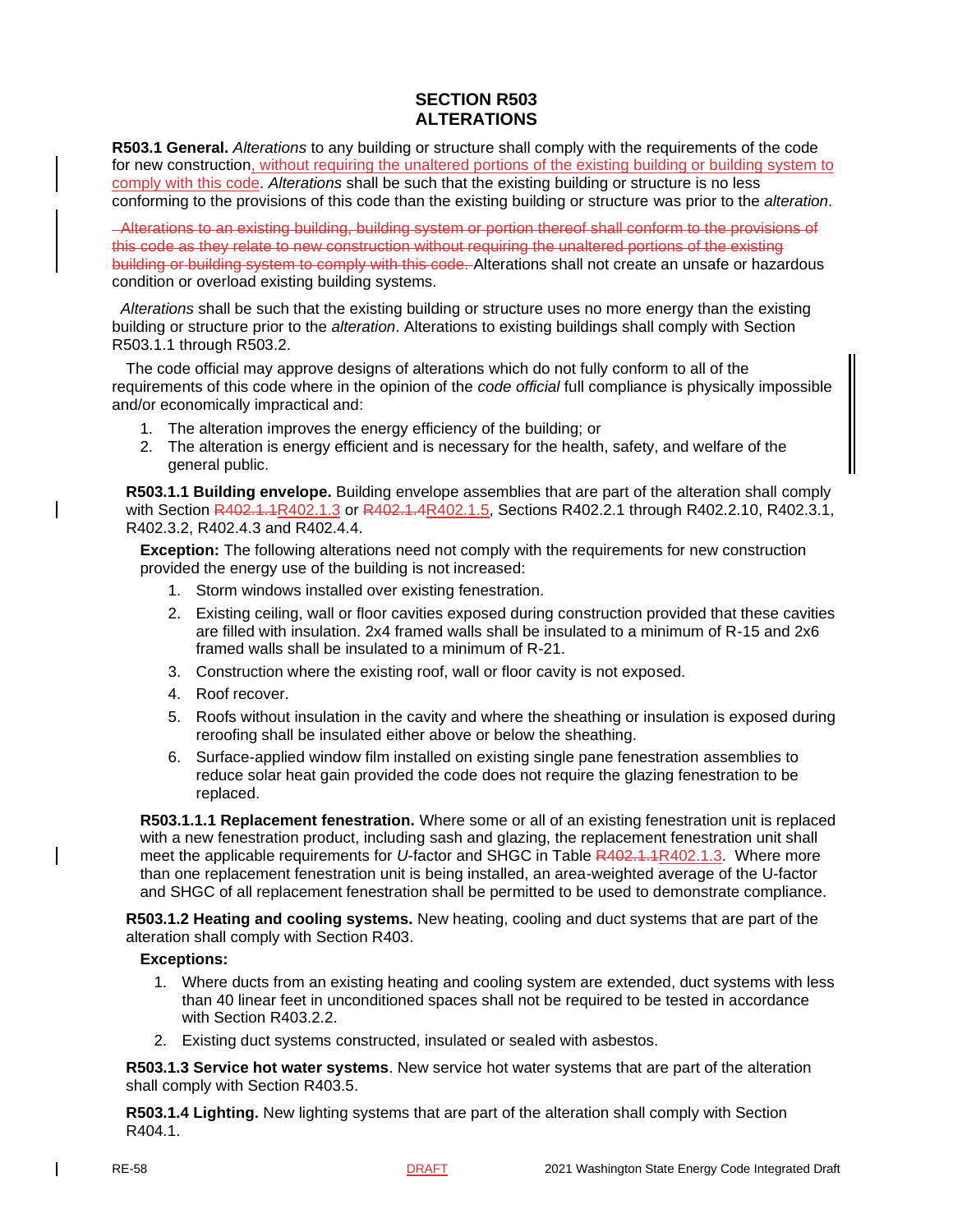**Exception:** Alterations that replace less than 50-10 percent of the luminaires in a space, provided that such alterations do not increase the installed interior lighting power.

**R503.2 Change in space conditioning.** Any nonconditioned or low-energy space that is altered to become *conditioned space* shall be required to be brought into full compliance with this code.

**Exception:** Where the simulated performance option in Section R405 is used to comply with this section, the annual energy use of the proposed design is permitted to be 110 percent of the annual energy use otherwise allowed by Section R405.3.

#### **SECTION R504 REPAIRS**

**R504.1 General.** Buildings, structures and parts thereof shall be repaired in compliance with Section R501.3 and this section. Work on nondamaged components that is necessary for the required *repair* of damaged components shall be considered part of the *repair* and shall not be subject to the requirements for *alterations* in this chapter. Routine maintenance required by Section R501.3, ordinary repairs exempt from *permit*, and abatement of wear due to normal service conditions shall not be subject to the requirements for *repairs* in this section.

The code official may approve designs of repairs which do not fully conform with all of the requirements of this code where in the opinion of the *code official* full compliance is physically impossible and/or economically impractical and:

- 1. The repair improves the energy efficiency of the building; or
- 2. The repair is energy efficient and is necessary for the health, safety, and welfare of the general public.

**R504.2 Application.** For the purposes of this code, the following shall be considered repairs.

- 1. Glass only replacements in an existing sash and frame.
- 2. Roof repairs.
- 3. Repairs where only the bulb and/or ballast within the existing luminaires in a space are replaced provided that the replacement does not increase the installed interior lighting power.

#### **SECTION R505 CHANGE OF OCCUPANCY OR USE**

**R505.1 Change in occupancy or useGeneral.** Any space not within the scope of Section R101.2 which is converted to space that is within the scope of Section R101.2 shall be brought into full compliance with this code.

 Spaces undergoing a change in occupancy that would result in an increase in demand for either fossil fuel or electrical energy shall comply with this code.

Any space that is converted to a dwelling unit or portion thereof from another use or occupancy shall comply with this code.

**Exception:** Where the simulated performance option in Section R405 is used to comply with this section, the annual energy use of the proposed design is permitted to be 110 percent of the annual energy use otherwise allowed by Section R405.3.

**R505.1.1 Unconditioned space**. Any unconditioned or low-energy space that is altered to become a *conditioned space* shall comply with Section R502.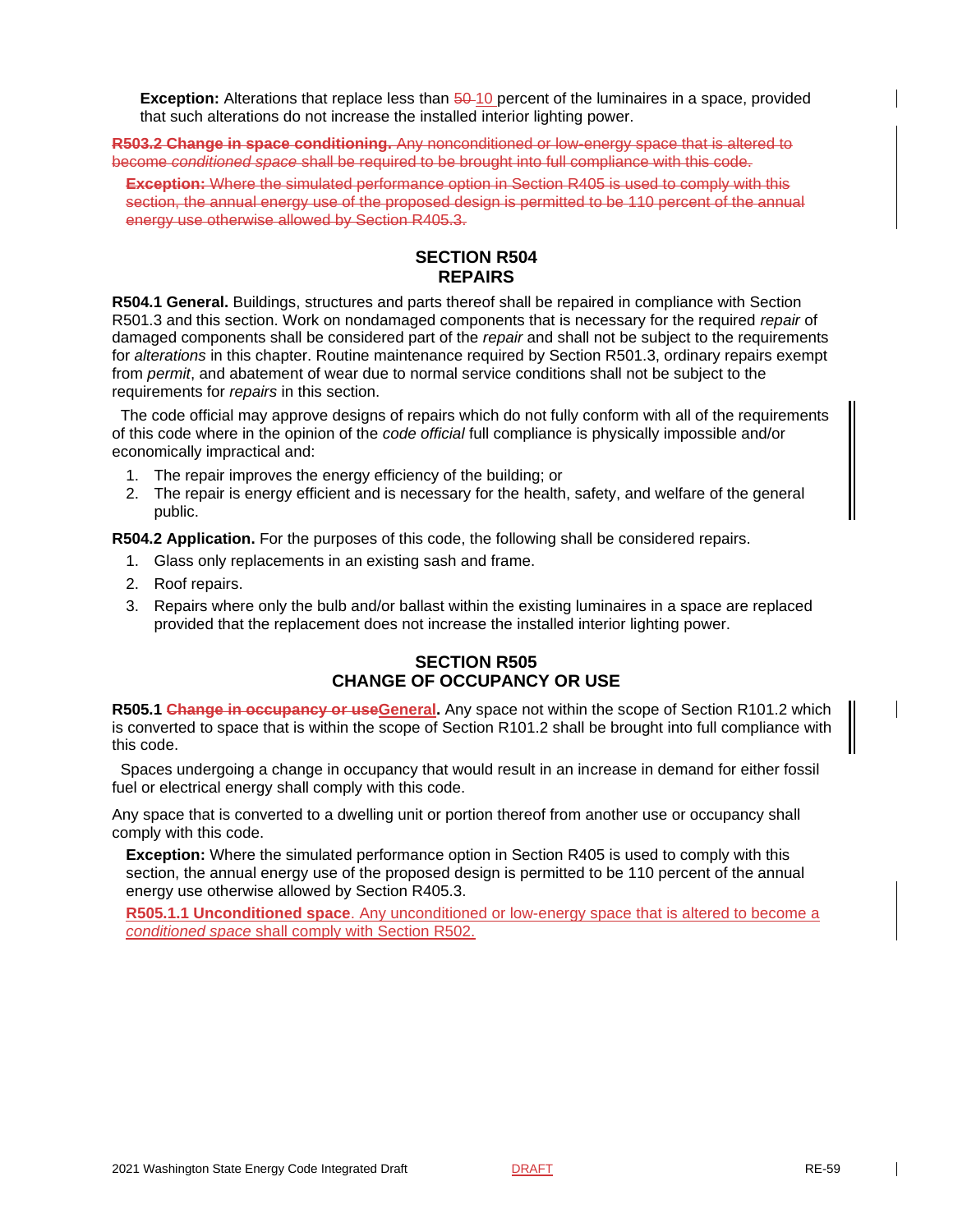#### **CHAPTER 6**

# **REFERENCED STANDARDS**

This chapter lists the standards that are referenced in various sections of this document. The standards are listed herein by the promulgating agency of the standard, the standard identification, the effective date and title, and the section or sections of this document that reference the standard. The application of the referenced standards shall be as specified in Section R106.

| AAMA                        | American Architectural Manufacturers Association<br>1827 Walden Office Square<br>Suite 550         |                |
|-----------------------------|----------------------------------------------------------------------------------------------------|----------------|
|                             | Schaumburg, IL 60173-4268                                                                          |                |
| Standard                    |                                                                                                    | Referenced     |
| reference                   |                                                                                                    | in code        |
| number                      | Title                                                                                              | section number |
| AAMA/WDMA/CSA               |                                                                                                    |                |
| 101/I.S.2/A C440-17         | North American Fenestration Standard/                                                              |                |
|                             |                                                                                                    |                |
| <b>ACCA</b>                 | Air Conditioning Contractors of America<br>2800 Shirlington Road, Suite 300<br>Arlington, VA 22206 |                |
| Standard                    |                                                                                                    | Referenced     |
| reference                   |                                                                                                    | in code        |
| number                      | Title                                                                                              | section number |
| Manual J-16                 |                                                                                                    |                |
| Manual S-14                 |                                                                                                    |                |
| <b>ANSI</b>                 | America National Standards Institute<br>25 West 43rd Street, 4th Floor<br>New York, NY 10036       |                |
| Standard                    |                                                                                                    | Referenced     |
| reference                   |                                                                                                    | in code        |
| number                      | Title                                                                                              | section number |
| Z21-50-2016/CSA 2.22-       |                                                                                                    |                |
| 16                          |                                                                                                    |                |
| Z21.88-2017/CSA 2.23-<br>17 |                                                                                                    |                |
|                             |                                                                                                    |                |

| <b>APSP</b>           | The Association of Pool and Spa Professionals<br>2111 Eisenhower Avenue<br>Alexandria, VA 22314 |         |
|-----------------------|-------------------------------------------------------------------------------------------------|---------|
| Standard<br>reference | Referenced                                                                                      | in code |
| number                | section number<br>Title                                                                         |         |
| APSP 14-14            | American National Standard for Portable Electric Spa Energy Efficiency  R403.11                 |         |
| APSP 15a-2013         | American National Standard for Residential Swimming Pool                                        |         |
|                       |                                                                                                 |         |

 $\overline{\phantom{a}}$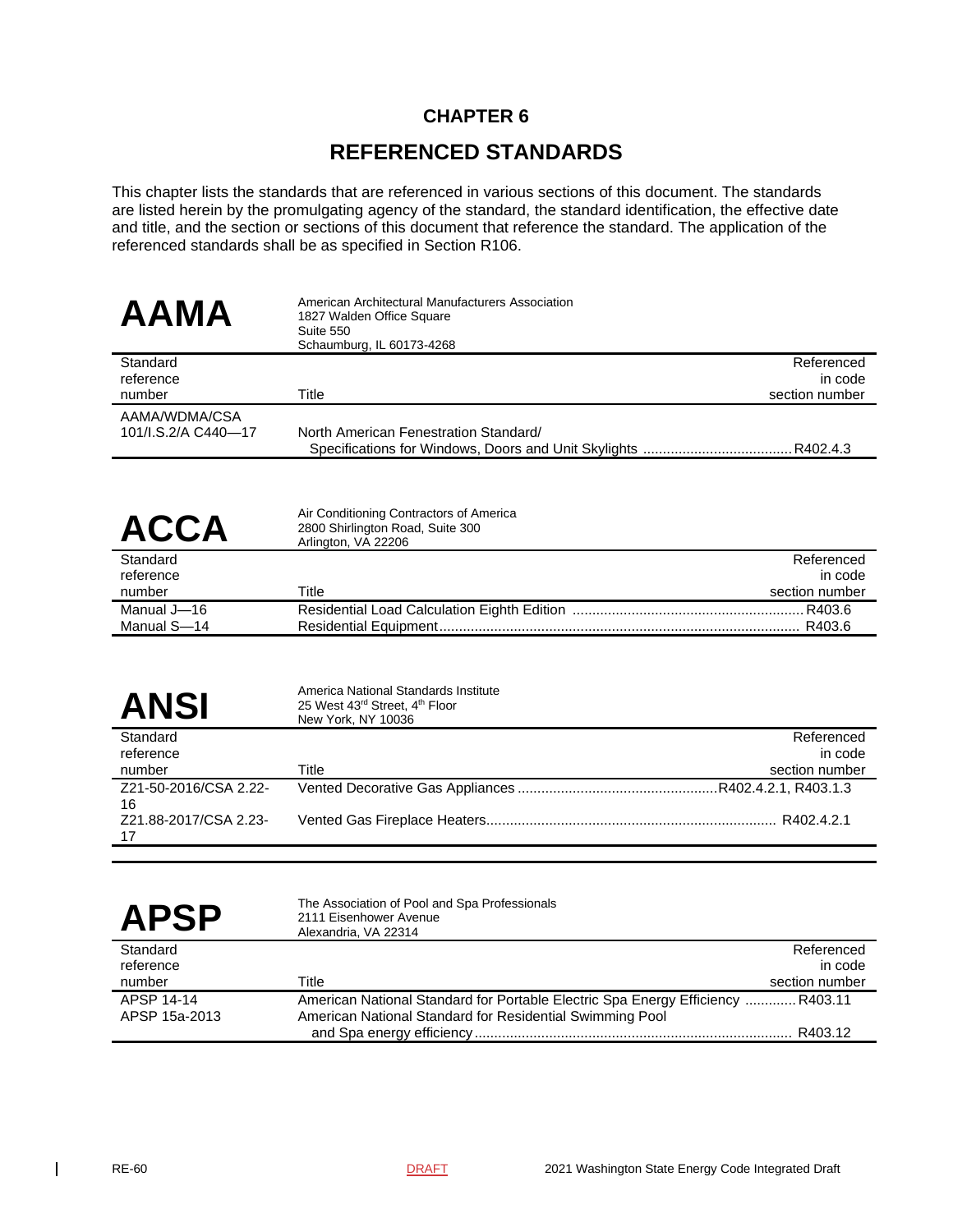ASHRAE American Society of Heating, Refrigerating and Air-Conditioning Engineers, Inc.<br>ASHRAE Atlanta, GA 30329-2305 1791 Tullie Circle, NE Atlanta, GA 30329-2305

|                 | Allahia. OA JUJZJ-ZJUJ                                                        |
|-----------------|-------------------------------------------------------------------------------|
| Standard        | Referenced                                                                    |
| reference       | in code                                                                       |
| number          | Title<br>section number                                                       |
| ASHRAE-2017     | ASHRAE Handbook of Fundamentals R402.1.4R402.1.5. Table R405.5.2(1)           |
| ASHRAE 193-2010 | Method of Test for Determining the Airtightness of HVAC Equipment  R403.2.2.1 |
| (RA 2014)       |                                                                               |

| <b>ASTM</b>        | <b>ASTM International</b><br>100 Barr Harbor Drive<br>West Conshohocken, PA 19428-2859 |                |
|--------------------|----------------------------------------------------------------------------------------|----------------|
| Standard           |                                                                                        | Referenced     |
| reference          |                                                                                        | in code        |
| number             | Title                                                                                  | section number |
| C 1363-11          | Standard Test Method for Thermal Performance of                                        |                |
|                    | <b>Building Materials and Envelope Assemblies</b>                                      |                |
|                    |                                                                                        |                |
| E 283-2004 (2012)  | Test Method for Determining the Rate of Air Leakage                                    |                |
|                    | Through Exterior Windows, Curtain Walls and Doors Under                                |                |
|                    |                                                                                        |                |
| E 779-10           | Standard Test Method for Determining Air Leakage Rate by Fan Pressurization R402.4.1.2 |                |
| E1554/E1554M-E2013 | Standard Test Methods for Determining Air Leakage of                                   |                |
|                    |                                                                                        |                |
| E1827-2011 (2017)  | Standard Test Method for Determining Airtightness of                                   |                |
|                    |                                                                                        |                |
| E2178-2013         | Standard Test Method for Air Permeance of Building Materials R303.1.5                  |                |

**CSA** Canadian Standards Association<br>
5060 Spectrum Way<br>
Mississauga Ontario Canada Lé

|                   | Mississauga, Ontario, Canada L4W 5N6                                                               |                |
|-------------------|----------------------------------------------------------------------------------------------------|----------------|
| Standard          |                                                                                                    | Referenced     |
| reference         |                                                                                                    | in code        |
| number            | Title                                                                                              | section number |
| AAMA/WDMA/CSA     |                                                                                                    |                |
| 101/I.S.2/A440-17 | North American Fenestration Standard/Specification for                                             |                |
|                   |                                                                                                    |                |
| CSA 55.1-2015     | Test Method for Measuring Efficiency and Pressure Loss                                             |                |
|                   |                                                                                                    |                |
| CSA 55.2-2015     |                                                                                                    |                |
| CSA P.4.1-15      | Testing Method for Measuring Annual Fireplace Efficiency  R403.5.4                                 |                |
| <b>DASMA</b>      | Door and Access System Manufacturers Association<br>1300 Sumner Avenue<br>Cleveland, OH 44115-2851 |                |
| Standard          |                                                                                                    | Referenced     |
|                   |                                                                                                    |                |

| --------- |                                           | .              |
|-----------|-------------------------------------------|----------------|
| reference |                                           | in code        |
| number    | Title                                     | section number |
| 105-2016  | Test Method for Thermal Transmittance and |                |
|           |                                           |                |

 $\overline{\phantom{a}}$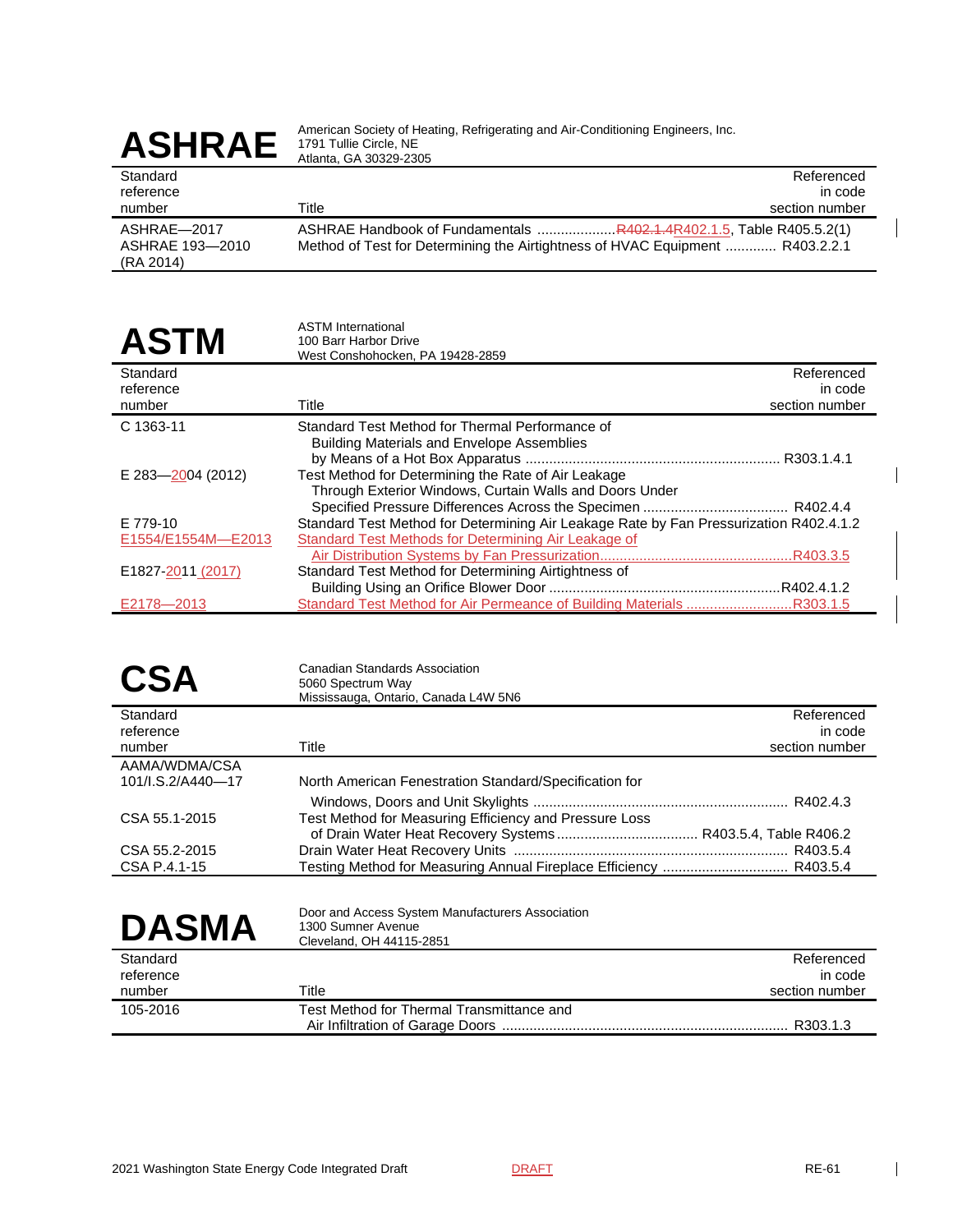| HVI                     | Home Ventilating Institute<br>1000 North Rand Road, Suite 214                                                                                                     |         |
|-------------------------|-------------------------------------------------------------------------------------------------------------------------------------------------------------------|---------|
| Standard                | Wauconda, IL 60084<br>Referenced                                                                                                                                  |         |
| reference               |                                                                                                                                                                   | in code |
| number                  | Title<br>section number                                                                                                                                           |         |
| 916-09                  |                                                                                                                                                                   |         |
|                         | International Code Council, Inc.                                                                                                                                  |         |
| <b>ICC</b>              | 500 New Jersey Avenue, NW<br>6th Floor<br>Washington, DC 20001                                                                                                    |         |
| Standard<br>reference   | Referenced                                                                                                                                                        | in code |
| number                  | Title<br>section number                                                                                                                                           |         |
| ANSI/APSP/ICC 14-2019   | American National Standard for Portable Electric Spa Energy Efficiency  R403.11                                                                                   |         |
| ANSI/APSP/ICC 15a-      | <b>American National Standard for Residential Swimming Pool</b>                                                                                                   |         |
| 2019<br><b>IBC-4821</b> |                                                                                                                                                                   |         |
| ICC 400-17              | Standard on the Design and Construction of Log Structures  Table R402.4.1.1                                                                                       |         |
| ICC 500-2020            | ICC/NSSA Standard for the Design and Construction of Storm Shelters  R402.5                                                                                       |         |
| IFC-4821<br>IFGC-4821   |                                                                                                                                                                   |         |
| IMC-4821                |                                                                                                                                                                   |         |
| IRC-4821                | International Residential Code  R201.3, R303.2, R402.2.10, R403.2.2, R403.5                                                                                       |         |
|                         |                                                                                                                                                                   |         |
| <b>NEEA</b>             | Northwest Energy Efficiency Alliance<br>421 SW 6 <sup>th</sup> Ave, Suite 600                                                                                     |         |
| Standard                | Portland, OR 97204<br>Referenced                                                                                                                                  |         |
| reference               |                                                                                                                                                                   | in code |
| number                  | Title<br>section number                                                                                                                                           |         |
| <b>NEEA-2011</b>        | Northern Climate Specification for Heat Pump Water Heaters, Vers. 4.0  Table R406.2                                                                               |         |
|                         |                                                                                                                                                                   |         |
| NEMA                    | <b>National Electrical Manufacturers Association</b>                                                                                                              |         |
|                         | 1300 17 <sup>th</sup> Street N No. 900<br>Arlington, VA 22209                                                                                                     |         |
| <b>Standard</b>         | Referenced                                                                                                                                                        |         |
| reference               |                                                                                                                                                                   | in code |
| number<br>OS 4-2016     | Title<br>section number<br>Requirements for Air-Sealed Boxes for Electrical and                                                                                   |         |
|                         |                                                                                                                                                                   |         |
|                         |                                                                                                                                                                   |         |
|                         | National Fire Protection Association'                                                                                                                             |         |
| <b>NFPA</b>             | 1 Batterymarch Park                                                                                                                                               |         |
|                         | Quincy, MA 02169-7417                                                                                                                                             |         |
| Standard<br>reference   | Referenced                                                                                                                                                        | in code |
| number                  | Title<br>section number                                                                                                                                           |         |
| $70 - 20$               |                                                                                                                                                                   | R501.4  |
|                         |                                                                                                                                                                   |         |
|                         | National Fenestration Rating Council, Inc.                                                                                                                        |         |
| <b>NFRC</b>             | 6305 Ivy Lane, Suite 140                                                                                                                                          |         |
| Standard                | Greenbelt, MD 20770<br>Referenced                                                                                                                                 |         |
| reference               |                                                                                                                                                                   | in code |
| number                  | Title<br>section number                                                                                                                                           |         |
| 100-20102020            | Procedure for Determining Fenestration Products U-factors-Second Edition  R303.1.3<br>Procedure for Determining Fenestration Product Solar Heat Gain Coefficients |         |

RE-62 DRAFT DRAFT 2021 Washington State Energy Code Integrated Draft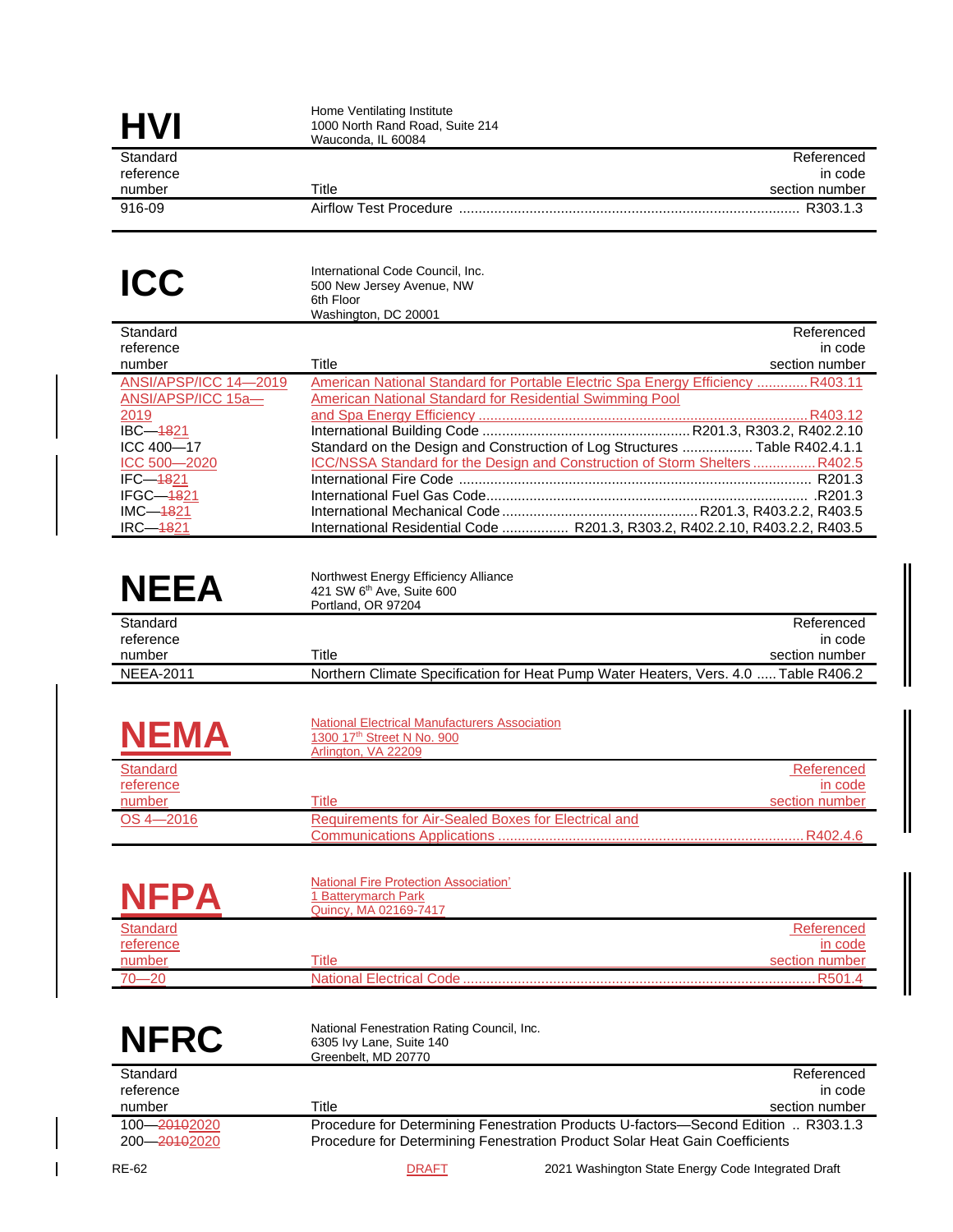and Visible Transmittance at Normal Incidence—Second Edition .................... R303.1.3 400—20102020 Procedure for Determining Fenestration Product Air Leakage—Second Edition R402.4.3

| <b>Service State</b> | <b>Underwriters Laboratories LLC</b><br>333 Pfingsten Road<br>Northbrook, IL 60062 |                |
|----------------------|------------------------------------------------------------------------------------|----------------|
| Standard             |                                                                                    | Referenced     |
| reference            |                                                                                    | in code        |
| number               | Title                                                                              | section number |
| 515 -- 2015          | <b>Standard for Electrical Resistance Trace Heating for</b>                        |                |
|                      | Commercial Applications                                                            | R403.5.1.2     |

| <b>US-FTC</b>                      | United States-Federal Trade Commission<br>600 Pennsylvania Avenue NW                                                         |                                         |
|------------------------------------|------------------------------------------------------------------------------------------------------------------------------|-----------------------------------------|
| Standard<br>reference<br>number    | Washington, DC 20580<br>Title                                                                                                | Referenced<br>in code<br>section number |
| CFR Title 16<br>(May 31, 2005)     |                                                                                                                              | R303.1.4                                |
| <b>WDMA</b>                        | Window and Door Manufacturers Association<br>1400 East Touhy Avenue, Suite 470<br>Des Plaines, IL 60018                      |                                         |
| Standard<br>reference<br>number    | Title                                                                                                                        | Referenced<br>in code<br>section number |
| AAMA/WDMA/CSA<br>101/I.S.2/A440-11 | North American Fenestration Standard/Specification for                                                                       |                                         |
| <b>WSU</b>                         | Washington State University Energy Extension Program<br>905 Plum Street SE, Bldg 3<br>PO Box 43165<br>Olympia, WA 98506-3166 |                                         |
| Standard<br>reference<br>number    | Title                                                                                                                        | Referenced<br>in code<br>section number |
| WSU RS 33                          | Duct Testing Standard for New and Existing Construction                                                                      |                                         |

 $\overline{\phantom{a}}$